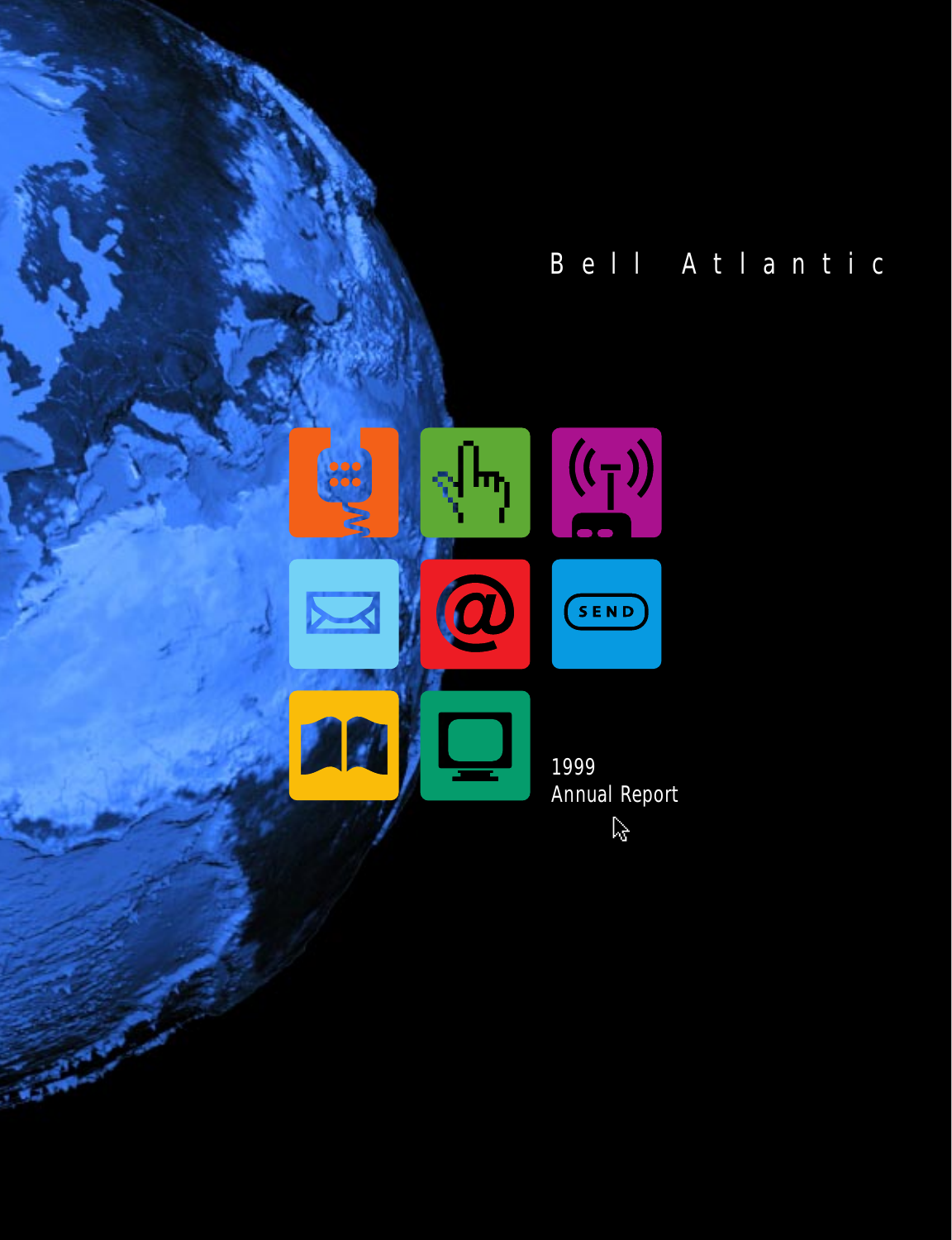#### **www.BellAtlantic.com**

Bell Atlantic is at the forefront of the new communications and information industry. With 43 million domestic telephone access lines and 12 million wireless customers worldwide, the company is a premier provider of advanced wireline voice and data services, a market leader in wireless services and the world's largest publisher of directory information. Bell Atlantic is also one of the world's largest investors in high-growth global communications markets, with operations and investments in 23 countries.

### **Vision Statement**

**To be the customer's first choice for communications and information services in every market we serve, domestic and international.**

*The 1999 Annual Report, printed on non-glossy, recycled paper, reflects our continuing commitment to provide concise and cost-effective reporting of financial performance to our shareowners.*

#### **Bell Atlantic Foundation**

Even as we re-define ourselves as a global communications company, Bell Atlantic's roots remain firmly planted in the hundreds of diverse communities we serve.

Bell Atlantic Foundation's overriding goal is to make information technology accessible to everyone, regardless of economics, demographics or education. In pursuit of this goal, our top priority is to support non-profit organizations that use innovative technology to address societal challenges. Across our region, the Foundation funds such programs as distance learning, Internet curriculum development and training, telemedicine and on-line arts-in-education.

In addition to the Foundation's activities, our employees volunteer more than seven million hours to a wide variety of community organizations, and we have community relations managers throughout our region to ensure that local civic and non-profit groups have input to our philanthropic activities.

For more information, see our Web site, www.bellatlanticfoundation.com.

#### **Table of Contents**

| <b>Highlights</b>                        | 3  |
|------------------------------------------|----|
| Letter to Shareowners                    | 4  |
| <b>Bell Atlantic at a Glance</b>         | 6  |
| Management's Discussion and Analysis     | 8  |
| <b>Report of Management</b>              | 28 |
| Report of Independent Accountants        | 28 |
| <b>Selected Financial Data</b>           | 29 |
| <b>Consolidated Financial Statements</b> | 30 |
| Directors and Executive Leadership       | 62 |
| Investor Information                     | 63 |

Additional investor information, as well as contact information, is available on our website at www.BellAtlantic.com/invest.

To receive a copy of the 1999 Bell Atlantic Annual Report on Form 10-K, which is filed with the Securities and Exchange Commission, contact Investor Relations:

Bell Atlantic Corporation Investor Relations 1095 Avenue of the Americas 36th Floor New York, New York 10036

| <b>Voice Mailbox</b> | 212 395 - 1525    |
|----------------------|-------------------|
| Fax                  | $212921 - 2917$   |
| Fax-on-demand        | 212 329 - 7310    |
| Shareowner newsline  | $800$ BFI $-5595$ |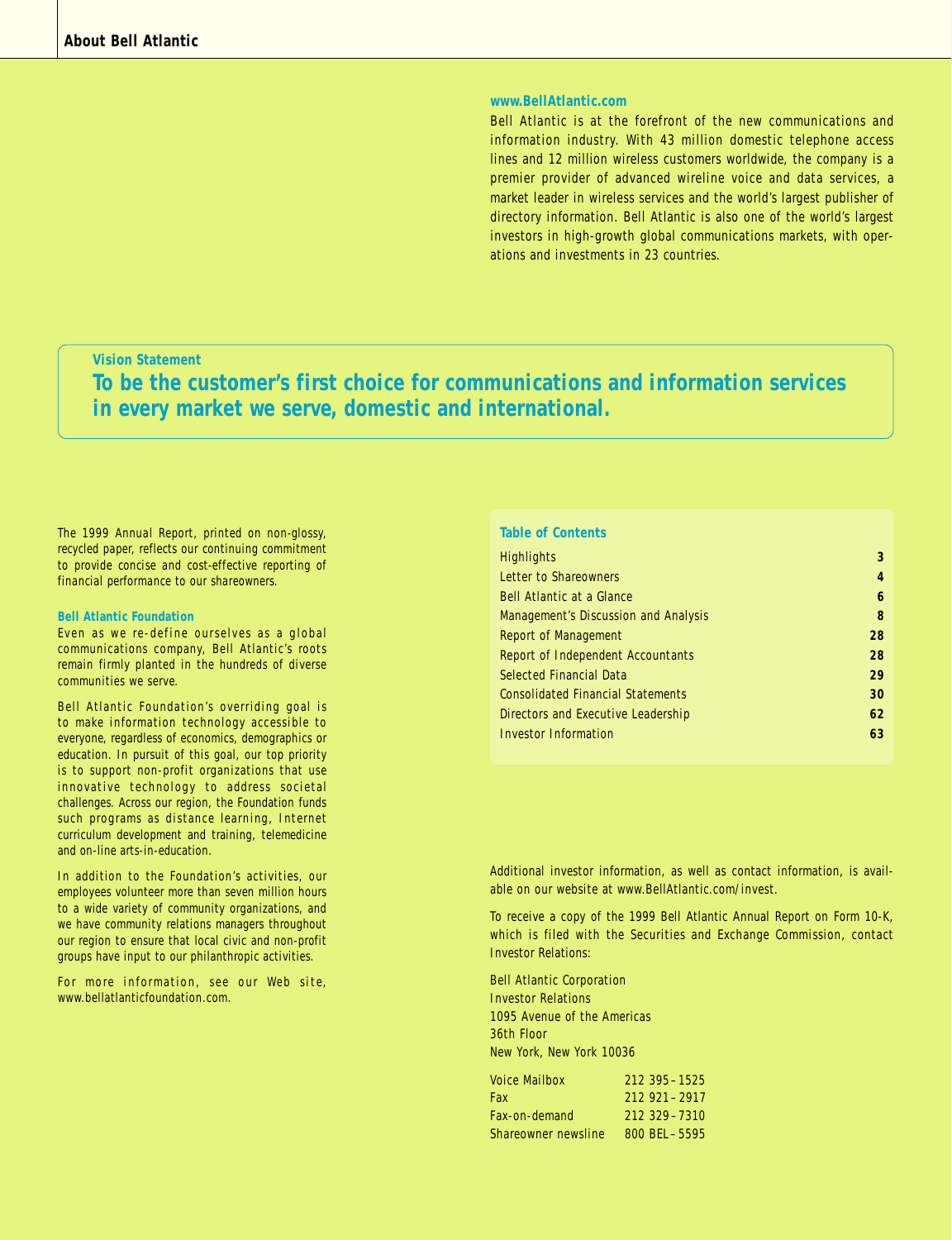**Bell Atlantic is in the midst of an extraordinarily eventful period in our drive to put together the assets and capabilities to compete in a restructured communications industry.**

**With the GTE and Vodafone AirTouch deals, we're on the brink of becoming a company with the scale, scope and national reach to deliver a full plate of services–voice, high-speed data, Internet access, and wireless–to customers all across the country.**

**This transformation will allow us to fully participate in the growth of the new economy, creating a premier investment opportunity for shareowners.**



reinvestment

#### **Earnings per Share\***



\* Diluted basis, before special items Reflects 2-for-1 stock split declared and paid in second quarter of 1998





Reflects 2-for-1 stock split declared and paid in second quarter of 1998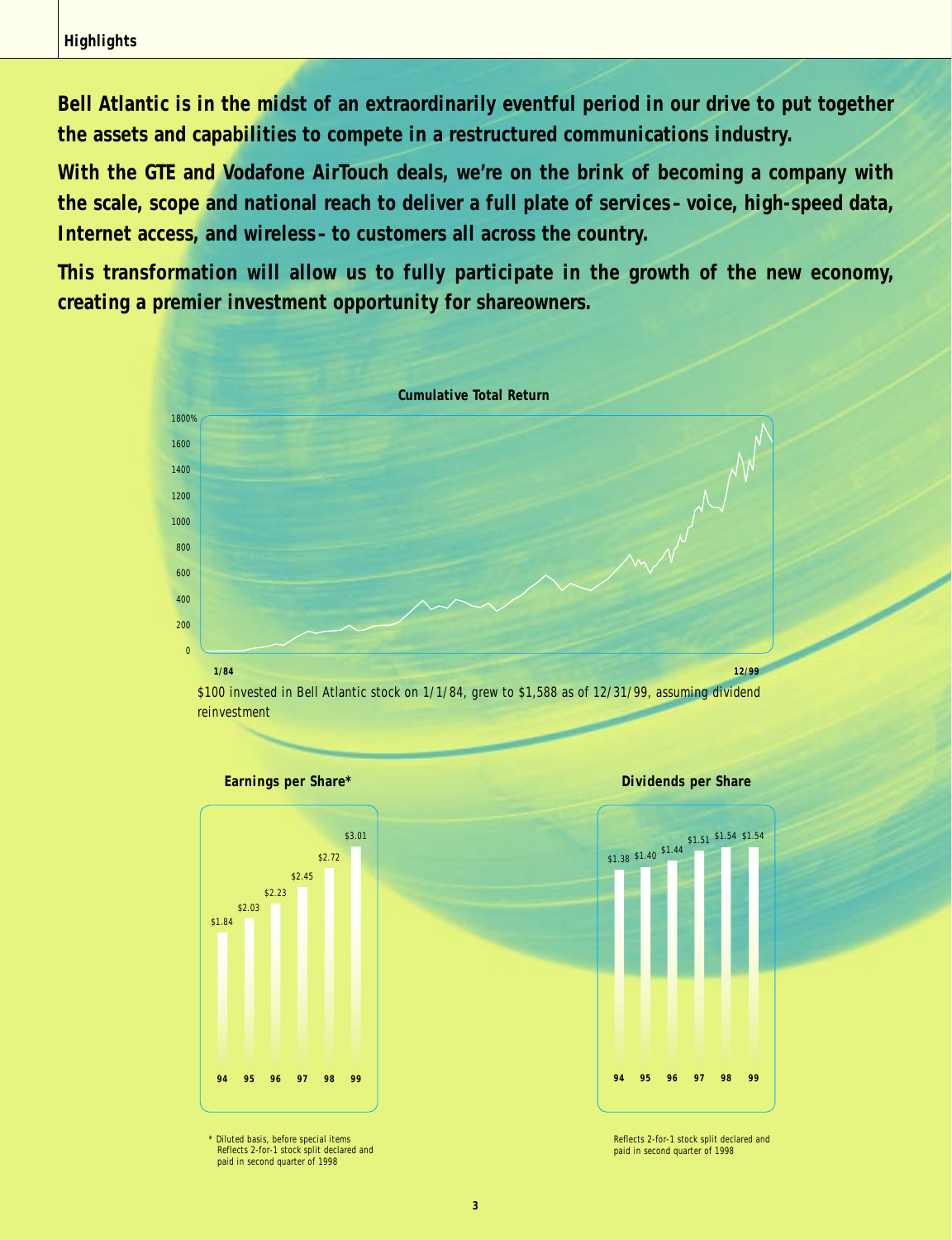

#### **Fellow Shareowners:**

With a fifth straight year of double-digit earnings growth, Bell Atlantic delivered another strong year in 1999. It has also been a year of transformation. As I write this letter, we stand on the brink of closing a merger with GTE and completing a wireless joint venture with Vodafone AirTouch–giving us the scale, scope and national reach to be one of the premier investments in the global communications industry.

Our new company puts an exclamation point on our continuing drive to re-create our business in the face of technological change and globalizing markets. We're strengthening our core telecom and wireless businesses by investing in data-centric networks, improving our productivity, and breaking the long distance barrier. We're accelerating our growth by extending our reach into the data, e-commerce and wireless markets that are at the heart of the new economy.

And we will continue to manage this strategic transformation while meeting our ambitious financial and operating targets and delivering top-quality service to millions of customers.

Thanks to our strong operating and financial results, Bell Atlantic delivered a total return to shareowners of 16.9 percent in 1999. However, we are disappointed that, despite our strong fundamentals, our stock performance trailed that of the overall market in 1999 and the first quarter of 2000. Some factors affecting our stock are not unique to us, such as rising interest rates and the tide of investor flight from large established companies to the high-technology sector. Other investor concerns, such as deal uncertainty and competitive risk, will recede as we execute our game plan and increase revenues in growth markets such as data, wireless and long distance.



**Bell Atlantic/NYNEX has increased by more**  Long term, though, the market rewards companies with the right assets, the right markets, and the right strategies for growth. Our own history proves the case, with our stock appreciating more than 60 percent since we closed the merger with NYNEX.

That's why the biggest catalysts for growth in shareowner value will be our merger with GTE and our joint venture with Vodafone AirTouch–deals that will give us the best set of assets in the industry and transform the growth profile of our company.

#### *Strategic Transformation*

For some time, our strategic goal has been to assemble the assets and capabilities to compete in a restructured communications industry. With the GTE and Vodafone AirTouch deals, we will be able to deliver a full plate of services–voice, data, Internet access and wireless–to customers all across the country.

### **Our new company will have the "pole position" in the three major segments of the communications industry.**

First, we will expand our telecom franchise from 43 million to 63 million access lines, making us the premier local exchange company in America. That means more ways to touch customers, more cash to fuel growth and innovation, and more investment capital to deploy the technologies of the future.

Second, we will expand our top-performing domestic wireless business by combining it with the U.S. wireless properties of Vodafone AirTouch and GTE. With a projected 27 million subscribers by the end of 2000, this joint venture will have no peer in the U.S. wireless market. Penetration for wireless is expected to more than double over the next few years, helped by new digital applications like wireless data. With a presence in 49 of the top 50 markets in the country, we'll be in a great position to participate in this growth.

Third, the merger with GTE will ultimately give us access to a top-tier Internet infrastructure business–currently operating as GTE Internetworking (GTE-I)–meaning we will be able to compete in the lucrative market for bringing end-to-end connectivity and e-commerce solutions to national and global customers. As the final step to address regulatory requirements, we have proposed to the FCC a plan to transfer a 90 percent ownership interest in GTE-I to third-party public shareowners until we get sufficient long distance relief in the Bell Atlantic states to operate the business.

Finally, the merger gives us added scale in international markets and greater opportunities to provide global connectivity. Our domestic presence and investments in more than 30 countries around the world give us a platform for growth in both telecom and wireless markets.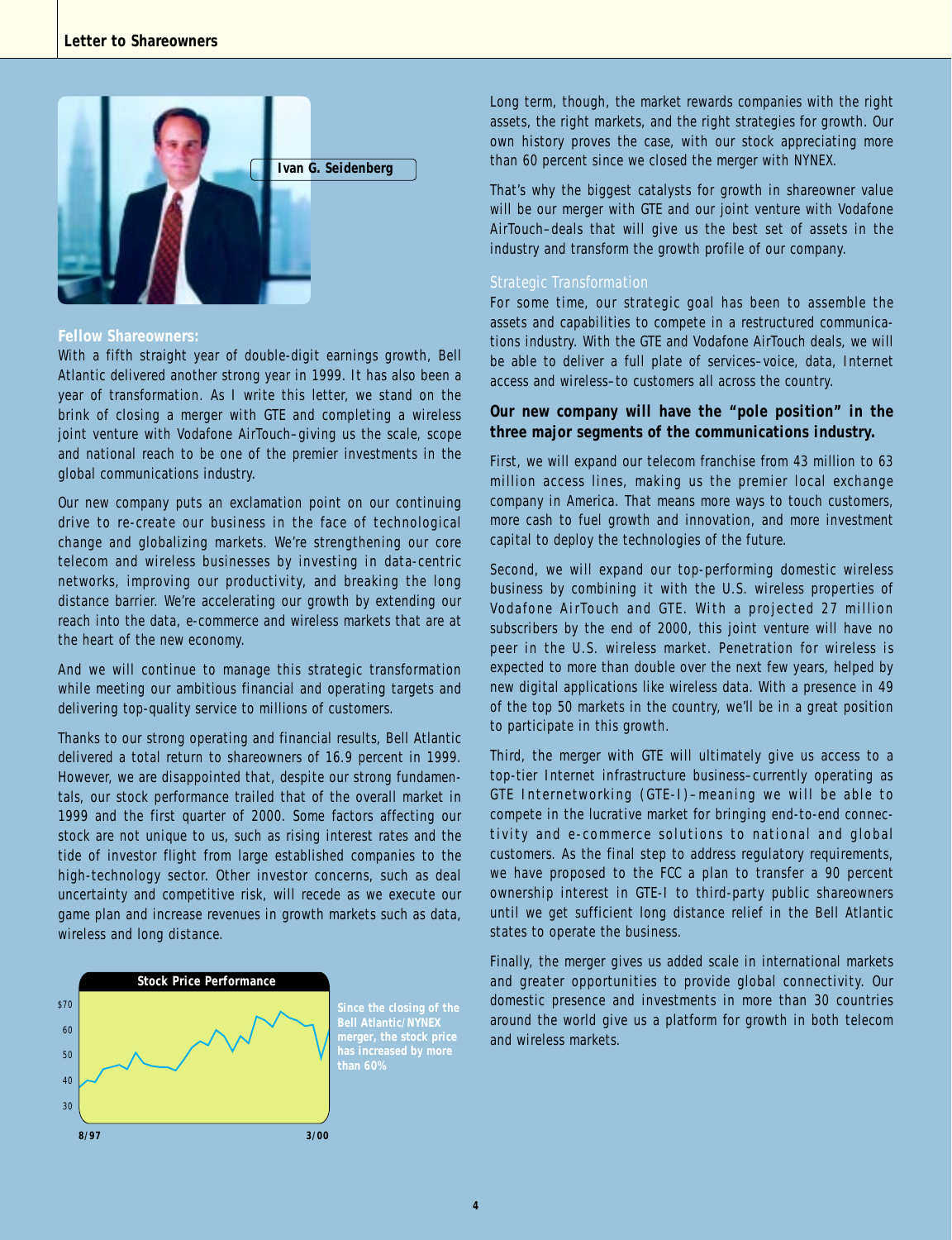

In short, these two strategic deals will transform Bell Atlantic from a regional company into a global competitor, with increasing exposure to the markets that are driving the new economy. We will expand our top-line growth and diversify our growth profile, with almost one-half our revenues coming from the highgrowth data, wireless and international segments by 2003.

### *Succeeding in the New Economy*

Here's how the stars are lining up over the next year:

- Almost half the U.S. population–137 million people–will be on-line.
- Four million Americans will be able to surf the Web, get a stock quote, make an on-line purchase–from their cell phones.
- Millions of customers will have a high-speed DSL connection at home that's as fast or faster than what they have at work.
- And business-to-business commerce in the U.S. will be a \$250 billion business.

For Bell Atlantic, the timing could not be better.

**What we see in the year ahead is a convergence of all the "megatrends" that are transforming communications, combined with the birth of a new company perfectly positioned to capitalize on them.**

This transformation is well within our reach. We are convinced–as I hope you are–that we have a tremendous opportunity to achieve a market valuation that better reflects our assets and growth prospects.

Of course, lots of companies talk about transformation. But talk is cheap. Doing it is the hard part.

We have, and we will.

Our success in making this transition is a testament, first and foremost, to the dedication of our 145,000 Bell Atlantic employees and the leadership of our management team. They have shown great resilience and adaptability in the midst of change and a deep belief in the core values of our company: integrity, customer commitment, respect and excellence.

It is also a tribute to the women and men who sit on our Board of Directors, whose unwavering faith in our strategies and cleareyed focus on the interests of our shareowners have been invaluable. With the merger with GTE, several outside directors are retiring from the Board: Lodewijk de Vink, James Gilliam, Jr., Stanley Goldstein, Thomas Kean, Elizabeth Kennan, John Maypole, Eckhard Pfeiffer, Rozanne Ridgway and Shirley Young.

On behalf of all Bell Atlantic shareowners, I extend my personal gratitude to these dedicated colleagues.

Finally, we couldn't accomplish any of this without a good partner–and, in GTE, we've had the best. From the beginning, Chuck Lee and I have had a common vision of where we wanted to go and have approached all the challenges along the way in a spirit of cooperation and mutual respect. Now, as we begin to integrate our two companies, we see that same sense of teamwork extending throughout our management teams.

We can't wait to bring these two powerful teams together, and we're convinced that we will be a flagship company in our industry for many years to come: a great place to build a career, a company known for top-quality service to customers, and a "must-have" investment for shareowners.

 $N$ an

Ivan G. Seidenberg *Chairman of the Board and Chief Executive Officer*

March 2000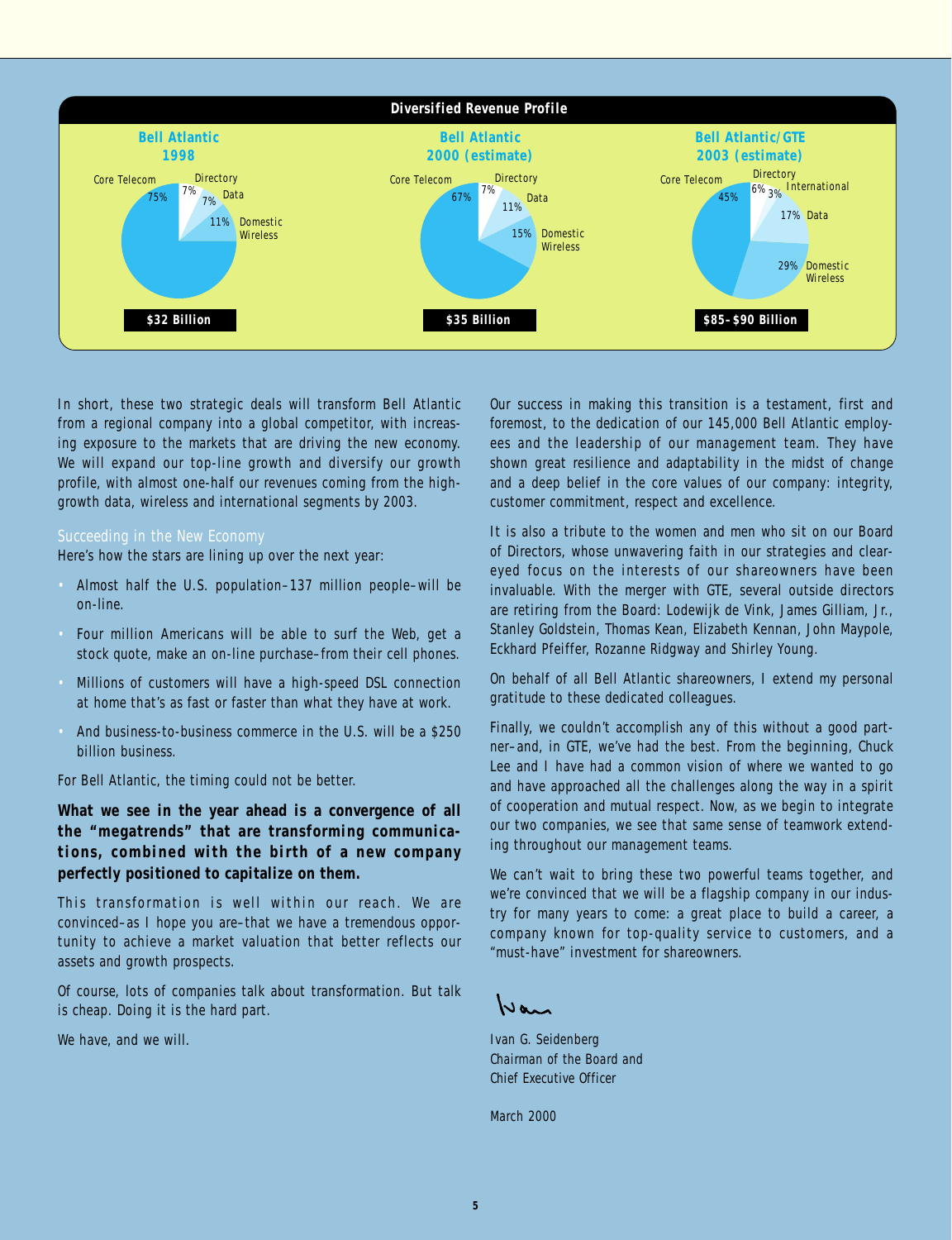

#### **Domestic Telecom**

Premier provider of advanced voice and data services from Maine to Virginia–the world's most information–intensive marketplace.

The Domestic Telecom business is organized around four major markets:

#### **Consumer**

*22 million households; 27 million access lines* **General Business** *More than 2 million customers; 8 million access lines* **Enterprise Business** *More than 13,000 customers; 8 million access lines* **Network Services** *Nearly 1,000 wholesale customers*



### **Global Wireless**

One of the world's largest and most successful wireless companies, with domestic operations throughout the country and international investments in Latin America, Europe and the Pacific Rim.

The portfolio includes the following companies:

|                                 | Ownership % | Subscribers (M) |
|---------------------------------|-------------|-----------------|
| <b>Bell Atlantic Mobile</b>     | 100.0       | 7.7             |
| PrimeCo Personal Communications | 50.0        | 1.4             |
| Grupo Iusacell (Mexico)         | 40.2        | 1.3             |
| Omnitel Pronto Italia (Italy)   | 23.1        | 10.4            |
| EuroTel Praha (Czech Republic)  | 24.5        | 1.1             |
| EuroTel Bratislava (Slovakia)   | 24.5        | 0.3             |
| <b>STET Hellas (Greece)</b>     | 20.0        | 1.2             |
| Excelcomindo (Indonesia)        | 23.1        | 0.4             |
| TuKa (Japan)                    | 0.8         | 3.3             |

#### **Directory**

A global leader in publishing directories and in providing Internet-based shopping guides, website creation and hosting, and other electronic commerce services.

Directory Services has operations in the United States, China, Czech Republic, Gibraltar, Greece, Poland and Slovakia.

|               | Advertisers | Titles | Circulation |
|---------------|-------------|--------|-------------|
| Domestic      | 735,000     | 510    | 69 M        |
| International | 215,000     | 128    | 17 M        |
| Total         | 950.000     | 638    | 86 M        |
|               |             |        |             |

### **Revenues of \$26 billion** Consumer **OBell Atlantic** Network \$6B \$10B **Infospeed**<sub>ps</sub> Enterprise \$5B **\$5P BellAtlantic.net**General

**• 43 million access lines**

- **• \$43 billion of assets**
- **• \$7.5 billion capital program**



- **• 189 million proportionate POP's**
- **• Consolidated revenues of \$4.6 billion**
- **• Proportionate revenues of \$5.9 billion**
- **• \$10 billion of assets**



**• Nearly \$2 billion of assets**



**• Market value in excess of \$7 billion**



### **International**

A mix of mature and start-up communications businesses in Europe and the Pacific Rim.

The portfolio includes the following companies:

|                                                  | Ownership % |
|--------------------------------------------------|-------------|
| Telecom Corporation of New Zealand (New Zealand) | 24.9        |
| Cable & Wireless Communications (United Kingdom) | 18.5        |
| FLAG (12 countries between UK and Japan)         | 29.4        |
| TelecomAsia (Thailand)                           | 18.2        |
| Bayan Tel (Philippines)                          | 20.0        |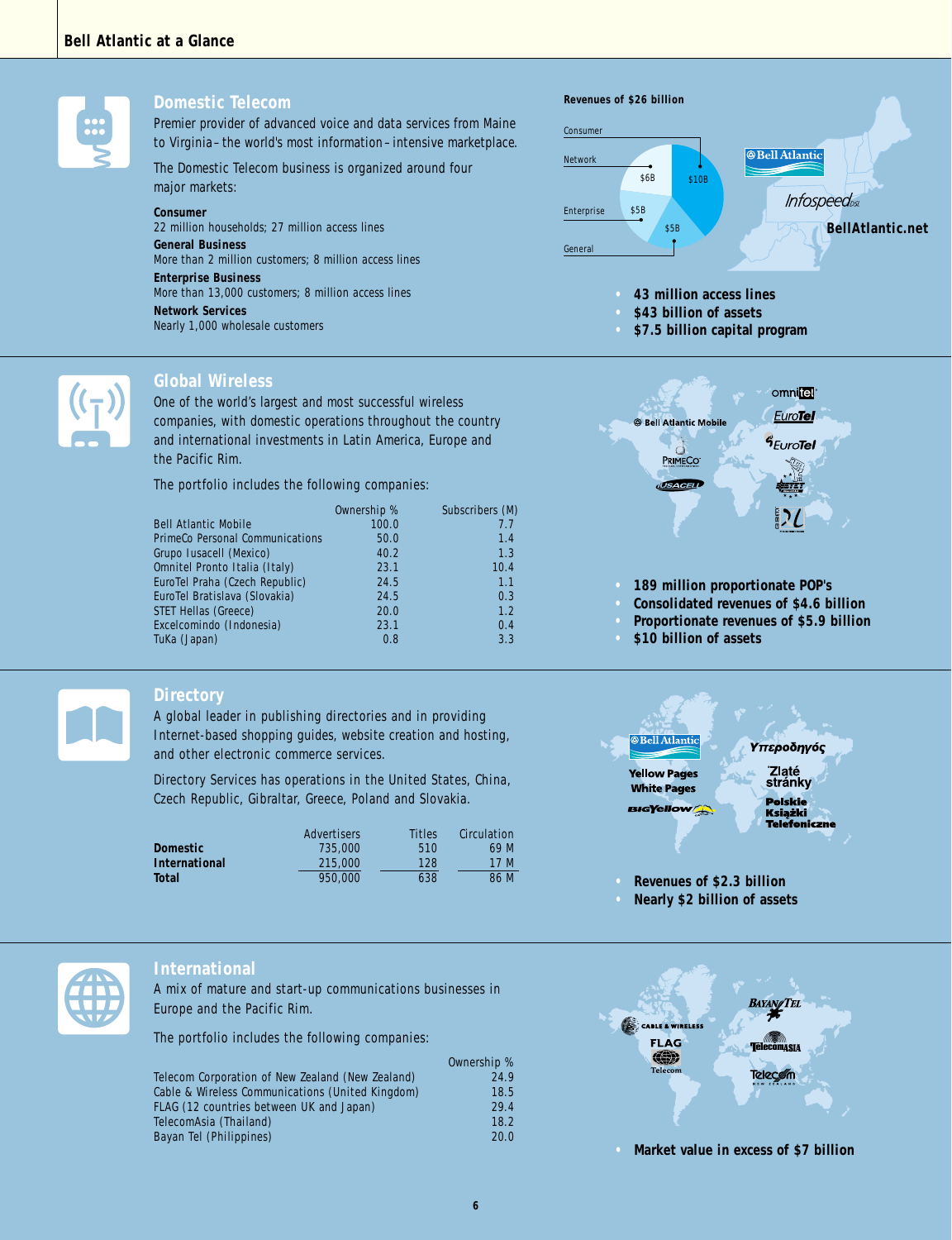### **Domestic Telecom**

*Strong volumes in traditional voice services, robust demand for new data services, and continuing productivity improvements account for the healthy state of our core telecom business. With the opening of new markets such as long distance and Internet access, rapid advances in digital technology, and the lowering of regulatory and geographical barriers, our solid core business will be a platform for delivering a growing suite of advanced communications services.*



## **Global Wireless**

*The businesses that comprise our Global Wireless portfolio are among the topperforming wireless companies in the industry and continue to produce strong growth in subscribers, revenues, and profitability. The outlook for the worldwide wireless market is bright, as digital technology, pricing innovations, new applications, and especially the explosion of the wireless data market transform wireless into a full-service communications platform.*

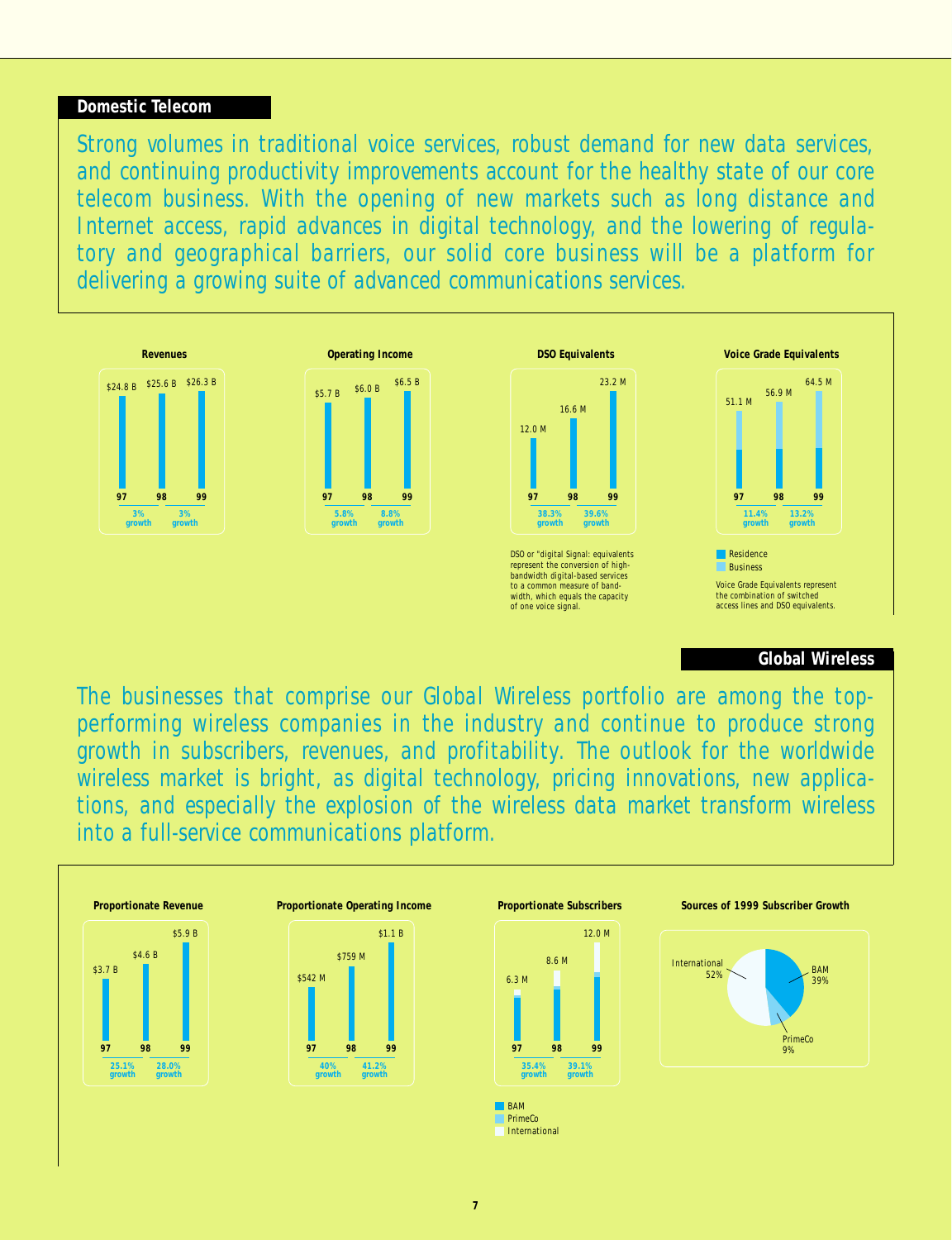#### **Overview**

We are in the midst of an extraordinarily eventful period in our history as we continue to transform our business, assembling the assets and capabilities to compete in a telecommunications industry that is rapidly consolidating and becoming global in scope. In 1999, we continued to deliver on our financial targets and made dramatic progress on the strategic front, as well.

Financially, we achieved our fifth consecutive year of double-digit earnings growth, accelerated our revenue growth to more than 5%, and did an excellent job of controlling costs and capturing synergy savings from the Bell Atlantic–NYNEX merger. In addition, we continued to aggressively invest in areas of new growth, namely data, wireless, and long distance.

On the strategic front, we became the first of our peers to enter the long distance market, gaining approval to offer long distance service in the State of New York in late December 1999. We believe that competition expands markets, and the opening of our network to other providers has created significant opportunities for us, not just in long distance, but as a wholesale provider, as well. During the year, we expanded our data capabilities for the large business customer with some targeted acquisitions and alliances. And we reached a strategic agreement with Metromedia Fiber Network, Inc. that gives us access to fiber-optic capacity in 50 cities across the country and several international locations. On the residential side, we accelerated the roll-out of our high-speed Internet access service, Digital Subscriber Line, aiming to be able to serve ten million households in early 2000.

In the wireless business, we announced that we will join the U.S. wireless assets of Bell Atlantic and Vodafone AirTouch plc which, with the addition of GTE Corporation's (GTE) U.S. wireless assets, will create a new nationwide wireless company serving 49 of the top 50 markets in the nation. In addition, we continued to fill out our regional footprint with a number of small acquisitions and fully acquired the cellular properties of Frontier Corporation. We extended digital coverage to 95% of our market and entered the fast-growing wireless data market with several commercial products in the fall of 1999. Internationally, we increased our equity stake in Omnitel Pronto Italia S.p.A. (Omnitel), the fastest growing wireless company in Europe, to 23.14% in 1999.

And we continued to make progress on our most important strategic initiative of all, the merger with GTE. The state approval process is complete, our discussions with the Federal Communications Commission (FCC) continue, and we aim for Bell Atlantic and GTE to be one company in the second quarter of 2000.

#### **Consolidated Results of Operations**

In reviewing our operating performance, we discuss our results of operations on what we call an adjusted basis. This means we take our as-reported results and adjust for the effects of special items, which are of a nonoperational nature. We believe that this will assist readers in better understanding Bell Atlantic in terms of trends from period to period. A discussion of these special items, including tables which illustrate their effects on our consolidated statements of income, follows.

We reported net income of \$4,202 million or \$2.65 diluted earnings per share for the year ended December 31, 1999, compared to net income of \$2,965 million or \$1.86 diluted earnings per share for the year ended December 31, 1998. In 1997, we reported net income of \$2,455 million or \$1.56 diluted earnings per share.

Our reported results for all three years were affected by special items. After adjusting for such items, net income would have been \$4,760 million or \$3.01 diluted earnings per share in 1999, \$4,323 million or \$2.72 diluted earnings per share in 1998, and \$3,847 million or \$2.45 diluted earnings per share in 1997.

The table below summarizes reported and adjusted results of operations for each period.

|                                            | (dollars in millions) |          |    |          |      |          |  |  |
|--------------------------------------------|-----------------------|----------|----|----------|------|----------|--|--|
| Years Ended December 31,                   |                       | 1999     |    | 1998     | 1997 |          |  |  |
| Operating revenues                         |                       | \$33,174 |    | \$31,566 |      | \$30,194 |  |  |
| Operating expenses                         |                       | 24,679   |    | 24,939   |      | 24,853   |  |  |
| Operating income                           |                       | 8,495    |    | 6,627    |      | 5,341    |  |  |
| <b>Reported Net Income</b>                 |                       | 4,202    |    | 2,965    |      | 2,455    |  |  |
| Special items-pre-tax                      |                       |          |    |          |      |          |  |  |
| Mark-to-market adjustment                  |                       |          |    |          |      |          |  |  |
| for exchangeable notes                     |                       | 664      |    |          |      |          |  |  |
| Merger-related costs                       |                       | 205      |    | 196      |      | 519      |  |  |
| Retirement incentive costs                 |                       |          |    | 1,021    |      | 513      |  |  |
| Other charges and special items            |                       |          |    | 589      |      | 1,041    |  |  |
| Total special items-pre-tax                |                       | 869      |    | 1,806    |      | 2,073    |  |  |
| Tax effect and other tax-related items     |                       | (311)    |    | (448)    |      | (681)    |  |  |
| Total special items-after-tax              |                       | 558      |    | 1,358    |      | 1,392    |  |  |
| <b>Adjusted Net Income</b>                 | \$                    | 4,760    | \$ | 4,323    | \$   | 3,847    |  |  |
| <b>Diluted Earnings Per Share-Reported</b> | \$                    | 2.65     | \$ | 1.86     | \$   | 1.56     |  |  |
| Diluted Earnings Per Share-Adjusted        | \$                    | 3.01     | \$ | 2.72     | \$   | 2.45     |  |  |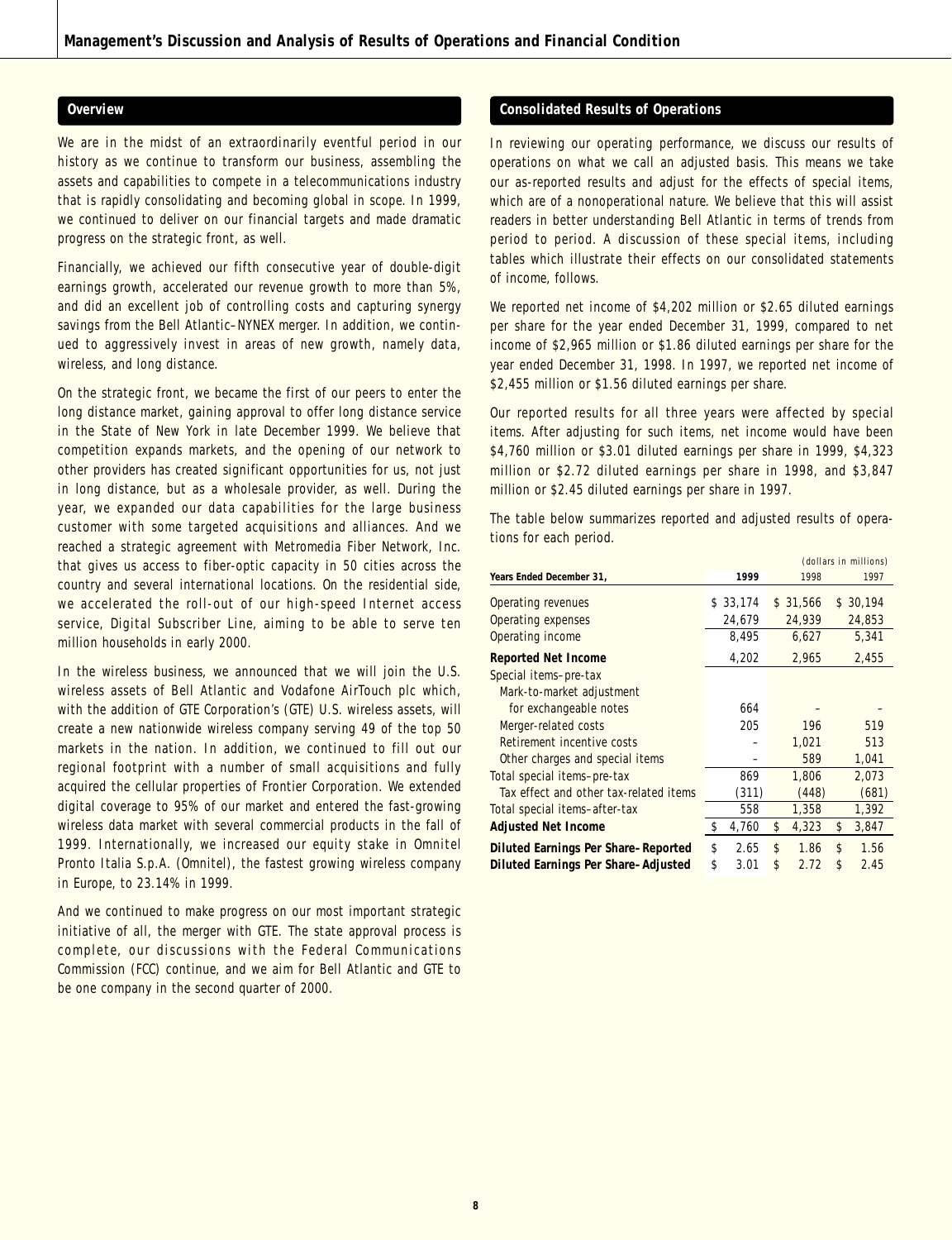The following table shows how special items are reflected in our consolidated statements of income for each period.

|                                                            |           | (dollars in millions) |         |    |         |
|------------------------------------------------------------|-----------|-----------------------|---------|----|---------|
| Years Ended December 31,                                   | 1999      |                       | 1998    |    | 1997    |
| <b>Operating Revenues</b><br>Regulatory contingencies      | \$        | \$                    |         | \$ | 179     |
| <b>Employee Costs</b>                                      |           |                       |         |    |         |
| Retirement incentive costs                                 |           |                       | 1,021   |    | 513     |
| Merger direct incremental costs                            |           |                       |         |    | 53      |
| Merger severance costs                                     |           |                       |         |    | 223     |
| Merger transition costs                                    | 58        |                       | 15      |    | 4       |
| Video-related charges                                      |           |                       |         |    | 12      |
| Other special items                                        |           |                       | 30      |    |         |
| <b>Depreciation and Amortization</b>                       |           |                       |         |    |         |
| Write-down of assets                                       |           |                       | 40      |    | 300     |
|                                                            |           |                       |         |    |         |
| <b>Other Operating Expenses</b>                            |           |                       |         |    | 147     |
| Merger direct incremental costs<br>Merger transition costs | 147       |                       | 181     |    | 92      |
| Video-related charges                                      |           |                       | 15      |    | 69      |
| Real estate consolidation                                  |           |                       |         |    | 55      |
| Regulatory, tax and legal contingencies                    |           |                       |         |    |         |
| and other special items                                    |           |                       | 9       |    | 347     |
|                                                            | 205       |                       | 1,311   |    | 1,815   |
| <b>Income/Loss From</b>                                    |           |                       |         |    |         |
| <b>Unconsolidated Businesses</b>                           |           |                       |         |    |         |
| Write-down of Asian investments                            |           |                       | 485     |    |         |
| Write-down of video investments                            |           |                       | 8       |    | 162     |
| Equity share of CWC formation costs                        |           |                       |         |    | 59      |
| Gains on sales of investments                              |           |                       |         |    | (142)   |
| Other Income and Expense, Net                              |           |                       |         |    |         |
| Write-down of assets                                       |           |                       | (45)    |    |         |
|                                                            |           |                       |         |    |         |
| <b>Interest Expense</b><br>Write-down of assets            |           |                       | 47      |    |         |
|                                                            |           |                       |         |    |         |
| Mark-to-Market Adjustment for                              |           |                       |         |    |         |
| <b>Exchangeable Notes</b>                                  | 664       |                       |         |    |         |
| <b>Total Special Items-Pre-Tax</b>                         | 869       |                       | 1,806   |    | 2,073   |
| <b>Provision for Income Taxes</b>                          |           |                       |         |    |         |
| Tax effect of special items and                            |           |                       |         |    |         |
| other tax-related items                                    | (311)     |                       | (448)   |    | (681)   |
| <b>Total Special Items-After-Tax</b>                       | \$<br>558 |                       | \$1,358 |    | \$1,392 |

What follows is a further explanation of the nature and timing of these special items.

#### **Mark-to-Market Adjustment for Exchangeable Notes**

#### **Year 1999**

In the fourth quarter of 1999, we recorded a loss on a mark-to-market adjustment of \$664 million (\$432 million after-tax) related to our \$3.2 billion notes exchangeable into shares of Cable & Wireless Communications plc (CWC). This noncash, nonoperational adjustment resulted in an increase in the carrying value of the debt obligation and a charge to income. This mark-to-market adjustment was required because the CWC exchangeable notes are indexed to the fair market value of CWC's common stock. At December 31, 1999, the price of CWC shares exceeded the exchange price established at the offering date. If the share price of CWC subsequently declines, our debt oblig-

ation is reduced (but not to less than its amortized carrying value) and income is increased. A mark-to-market adjustment may be recorded monthly, recognizing either a gain or a loss, to reflect the difference between the CWC market price and the exchange price (no adjustment is required if the market price is below the exchange price). The CWC exchangeable notes may be exchanged beginning in July 2002. For additional information about the CWC exchangeable notes, see Note 10 to the consolidated financial statements.

#### **Merger-related Costs**

#### **Years 1999, 1998 and 1997**

In connection with the Bell Atlantic-NYNEX merger, which was completed in August 1997, we recorded pre-tax merger-related costs totaling \$205 million in 1999, \$196 million in 1998, and \$519 million in 1997.

In 1999 and 1998, all merger-related costs were transition and integration costs. Transition and integration costs represent costs associated with integrating the operations of Bell Atlantic and NYNEX, such as systems modifications costs, advertising and branding costs, and costs associated with the elimination and consolidation of duplicate facilities, relocation and retraining. Transition and integration costs are expensed as incurred.

In 1997, direct incremental costs consisted of expenses associated with completing the merger transaction, such as professional and regulatory fees, compensation arrangements, and shareowner-related costs. Employee severance costs, as recorded under SFAS No. 112, "Employers' Accounting for Postemployment Benefits," represent the anticipated benefit costs for the separation by the end of 1999 of approximately 3,100 management employees who are entitled to benefits under pre-existing separation pay plans. During 1997, 1998, and 1999, 245, 856, and 231 management employees were separated with severance benefits. At December 31, 1999, the merger-related separations were completed and the remaining liability balance represents our obligation for ongoing separations under the preexisting separation plan pays in accordance with SFAS No. 112.

Merger-related costs were comprised of the following amounts in each year:

| 1999      | 1998      | 1997                  |
|-----------|-----------|-----------------------|
|           |           |                       |
| \$<br>186 | \$<br>149 | \$<br>36              |
|           | 20        |                       |
|           | 11        | 48                    |
| 18        | 16        | 12                    |
| 205       | 196       | 96                    |
|           |           |                       |
|           |           | 80                    |
|           |           | 54                    |
|           |           | 16                    |
|           |           | 18                    |
|           |           | 32                    |
|           |           | 200                   |
|           |           | 223                   |
| \$<br>205 | \$<br>196 | \$<br>519             |
|           |           | (dollars in millions) |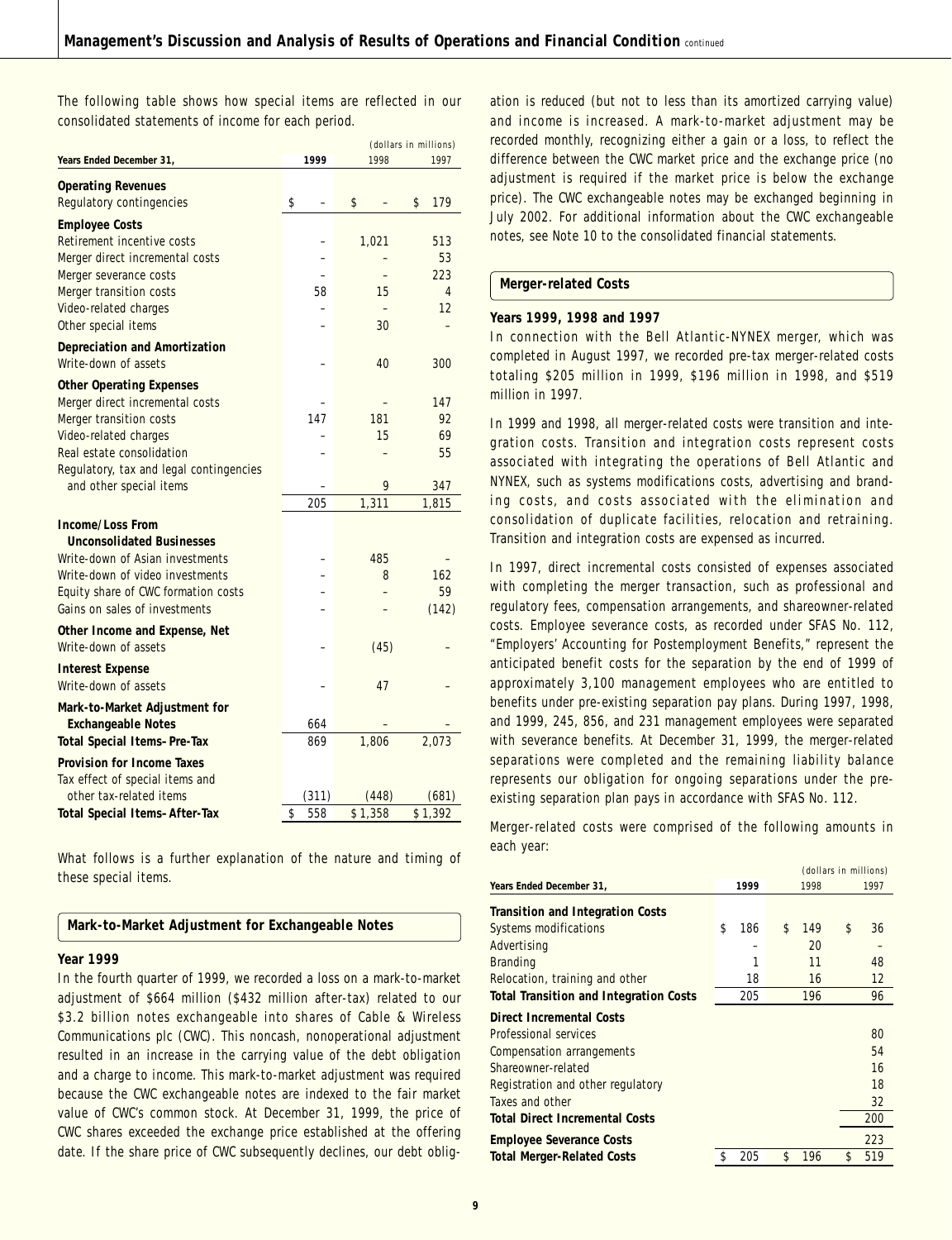#### **Retirement Incentives**

#### **Years 1998 and 1997**

In 1993, we announced a restructuring plan which included an accrual of approximately \$1.1 billion (pre-tax) for severance and postretirement medical benefits under an involuntary force reduction plan. Beginning in 1994, retirement incentives were offered under a voluntary program as a means of implementing substantially all of the work force reductions announced in 1993.

Since the inception of the retirement incentive program, we have recorded additional costs totaling approximately \$3.0 billion (pretax) through December 31, 1998. These additional costs and the corresponding number of employees accepting the retirement incentive offer for each year ended December 31 are as follows:

|       |             | (dollars in millions) |
|-------|-------------|-----------------------|
| Years | Amount      | Employees             |
| 1994  | \$<br>694   | 7,209                 |
| 1995  | 515         | 4,759                 |
| 1996  | 236         | 2,996                 |
| 1997  | 513         | 4,311                 |
| 1998  | 1,021       | 7,299                 |
|       | \$<br>2,979 | 26,574                |

The additional costs were comprised of special termination pension and postretirement benefit amounts, as well as employee costs for other items. These costs were reduced by severance and postretirement medical benefit reserves established in 1993 and transferred to offset the pension and postretirement benefit liabilities as employees accepted the retirement incentive offer. The voluntary retirement program covering associate employees was completed in September 1998. The severance and postretirement medical reserves balances were fully utilized at December 31, 1998. You can find additional information on retirement incentive costs in Note 16 to the consolidated financial statements.

### **Other Charges and Special Items**

#### **Year 1998**

During 1998, we recorded other charges and special items totaling \$589 million (pre-tax) in connection with the write-down of Asian investments and obsolete or impaired assets and for other special items arising during the period. The remaining liability associated with these charges was \$2 million at December 31, 1999 and \$8 million at December 31, 1998. These charges are comprised of the following significant items.

#### *Asian Investments*

In the third quarter of 1998, we recorded pre-tax charges of \$485 million to adjust the carrying values of two Asian investments– TelecomAsia, a wireline investment in Thailand, and Excelcomindo, a wireless investment in Indonesia. We account for these investments under the cost method.

The charges were necessary because we determined that the decline in the estimated fair values of each of these investments was other than temporary. We determined the fair values of these investments by discounting estimated future cash flows.

In the case of TelecomAsia, we recorded a charge of \$348 million to adjust the carrying value of the investment to its estimated fair value. We considered the following factors in determining this charge:

- The continued weakness of the Thai currency as compared to historical exchange rates had placed additional financial burdens on the company in servicing U.S. dollar-denominated debt.
- The economic instability and prospects for an extended recovery period had resulted in weaker than expected growth in TelecomAsia's business. This was indicated by slower than expected growth in total subscribers and usage. These factors resulted in reduced expectations of future cash flows and, accordingly, a reduction in the value of our investment.
- The business plan for TelecomAsia contemplated cash flows from several lines of business. Given TelecomAsia's inclination to focus on its core wireline business, these other lines of business would not contribute future cash flows at previously expected levels.

In the case of Excelcomindo, we recorded a charge of \$137 million to adjust the carrying value of the investment to its estimated fair value. We considered the following factors in determining this charge:

- The continued weakness of the Indonesian currency as compared to historical exchange rates had placed additional financial burdens on the company in servicing U.S. dollar-denominated debt. The political unrest in Indonesia contributed to the currency's instability.
- The economic instability and prospects for an extended recovery period had resulted in weaker than expected growth in Excelcomindo's business. One significant factor was the inflexible tariff regulation despite rising costs due to inflation. This and other factors resulted in reduced expectations of future cash flows and, accordingly, a reduction in the value of our investment.
- Issues with cash flow required Excelcomindo's shareholders to evaluate the future funding of the business.

We continue to monitor the political, economic, and financial aspects of our remaining investments in Thailand and Indonesia, as well as other investments. The book value of our remaining Asian investments was approximately \$179 million at December 31, 1999. Should we determine that any further decline in the fair values of these investments is other than temporary, the impact could be material to our results of operations.

#### *Video-related Charges*

During 1998, we recorded pre-tax charges of \$23 million related primarily to wireline and other nonsatellite video initiatives. We made a strategic decision in 1998 to focus our video efforts on satellite service offered in conjunction with DirecTV and USSB. We communicated the decision to stop providing wireline video services to subscribers and offered them the opportunity to subscribe to the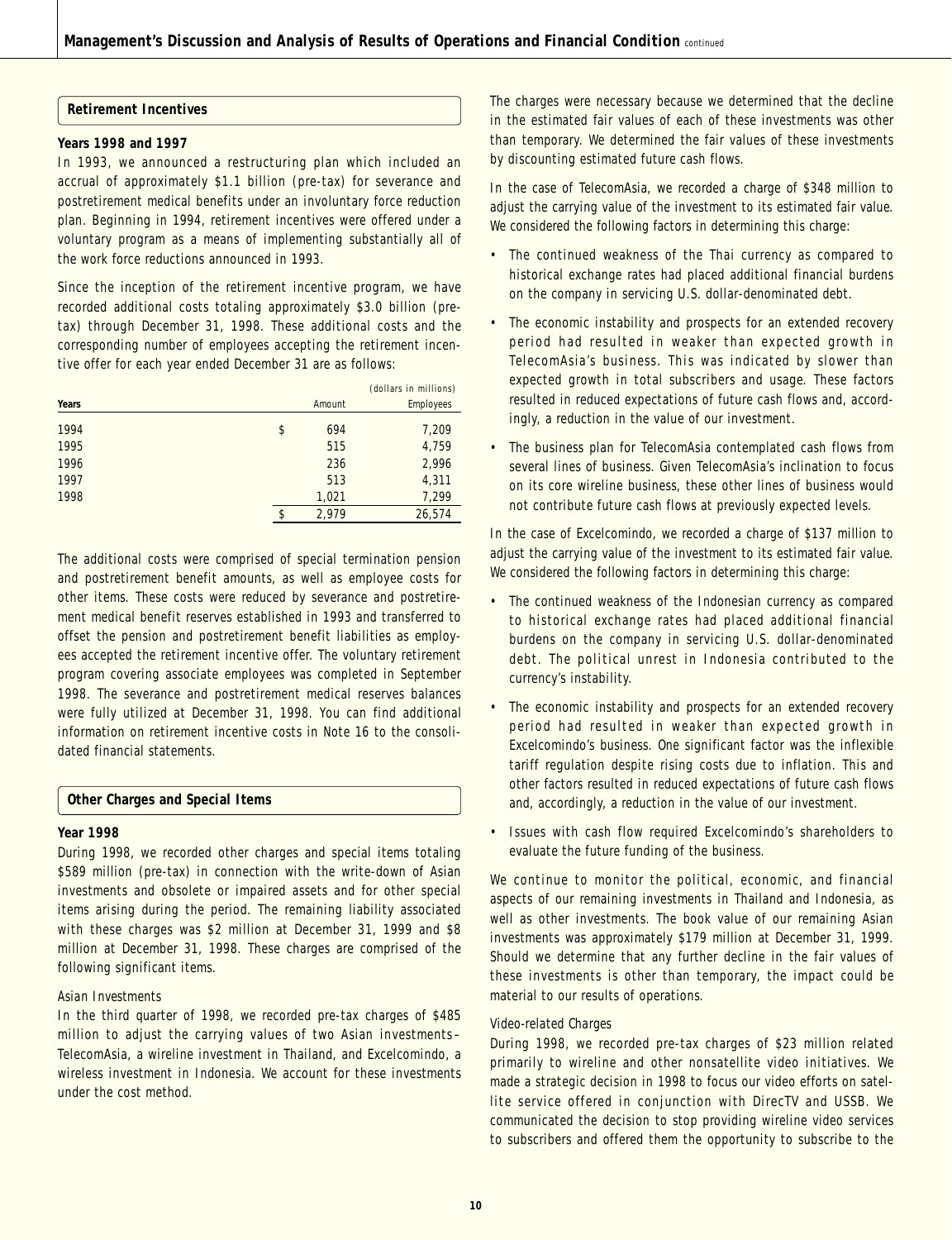satellite-based video service that we introduced in 1998. In the third quarter of 1998, we decided to dispose of these wireline video assets by sale or abandonment, and we conducted an impairment review under the requirements of SFAS No. 121, "Accounting for the Impairment of Long-Lived Assets and for Long-Lived Assets to Be Disposed Of." We based our estimate on an estimate of cash flows expected to result from the use of the assets prior to their disposal and the net proceeds (if any) expected to result from the disposal.

#### *Write-down of Other Assets and Other Items*

Results for 1998 also included a pre-tax charge, net of minority interest, of \$42 million for the write-down of fixed assets (primarily buildings and wireless communications equipment) and capitalized interest associated with our Mexican wireless investment, Grupo Iusacell, S.A. de C.V. (Iusacell), which we account for as a consolidated subsidiary.

These assets relate to Iusacell's trial of fixed wireless service provided over the 450 MHz frequency. While continuing this trial, Iusacell has been considering whether or not to pursue its rights to acquire 450 MHz licenses for certain areas or to offer new services. Iusacell concluded that, in view of the capability of CDMA technology and the success it had with its deployment, an impairment existed with respect to assets related to the 450 MHz technology since the carrying value of these assets exceeded the sum of the estimated future cash flows associated with the assets. Iusacell is waiting for a definitive proposal from the Mexican Federal Telecommunications Commissions (COFETEL) as to the terms under which it could acquire certain 450 MHz licenses in 2000. At that time, we should have available the full facts to decide Iusacell's overall strategy concerning the 450 MHz licenses.

Other items arising in 1998 included charges totaling \$39 million principally associated with the settlement of labor contracts in August 1998.

#### **Year 1997**

During 1997, we recorded other charges and special items totaling \$1,041 million (pre-tax) in connection with consolidating operations and combining organizations, and for other special items arising during the year. You can find additional detail about these accrued liabilities in Note 2 to the consolidated financial statements.

#### *Video-related Charges*

In 1997, we recognized total pre-tax charges of \$243 million related to certain video investments and operations. We determined that we would no longer pursue a multichannel, multipoint, distribution system (MMDS) as part of our video strategy. As a result, we recognized liabilities for purchase commitments associated with the MMDS technology and costs associated with closing the operations of our Tele-TV partnership because this operation no longer supports our video strategy. We also wrote-down our remaining investment in CAI Wireless Systems, Inc.

#### *Write-down of Assets and Real Estate Consolidation*

In the third quarter of 1997, we recorded pre-tax charges of \$355 million for the write-down of obsolete or impaired fixed assets and for the cost of consolidating redundant real estate properties. As part of our merger integration planning, we reviewed the carrying values of long-lived assets. This review included estimating remaining useful lives and cash flows and identifying assets to be abandoned. In the case of impaired assets, we analyzed cash flows related to those assets to determine the amount of the impairment. As a result of these reviews, we recorded charges of \$275 million for the write-off of some assets and \$25 million for the impairment of other assets. These assets primarily included computers and other equipment used to transport data for internal purposes, copper wire used to provide telecommunications service in New York, and duplicate voice mail platforms. None of these assets is held for disposal. At December 31, 1998 and 1999, the impaired assets had no remaining carrying value.

In connection with our merger integration efforts, we consolidated real estate to achieve a reduction in the total square footage of building space that we utilize. We sold properties, subleased some of our leased facilities, and terminated other leases, for which we recorded a charge of \$55 million in the third quarter of 1997. Most of the charge related to properties in Pennsylvania and New York, where corporate support functions were consolidated into fewer work locations.

#### *Regulatory, Tax and Legal Contingencies and Other Special Items*

In 1997, we also recorded reductions to operating revenues and charges to operating expenses totaling \$526 million (pre-tax), which consisted of the following:

- Revenue reductions consisted of \$179 million for federal regulatory matters. These matters relate to specific issues that are currently under investigation by federal regulatory commissions. We believe that it is probable that the ultimate resolution of these pending matters will result in refunds to our customers.
- Charges to operating expenses totaled \$347 million and consisted of \$75 million for interest on federal and other tax contingencies; \$55 million for other tax matters; and \$52 million for legal contingencies and a state regulatory audit issue. These contingencies were accounted for under the rules of SFAS No. 5, "Accounting for Contingencies." These charges also included \$95 million related to costs incurred in standardizing and consolidating our directory businesses and \$70 million for other post-merger initiatives.

Other charges arising in 1997 included \$59 million for our equity share of formation costs previously announced by Cable & Wireless Communications plc (CWC). We own an 18.6% interest in CWC and account for our investment under the equity method.

In 1997, we recognized pre-tax gains of \$142 million on the sales of our ownership interests of several nonstrategic businesses. These gains included \$42 million on the sale of our interest in Sky Network Television Limited of New Zealand (SkyTV); \$54 million on the sale of our 33% stake in an Italian wireline venture, Infostrada; and \$46 million on the sale of our two-sevenths interest in Bell Communications Research, Inc. (Bellcore).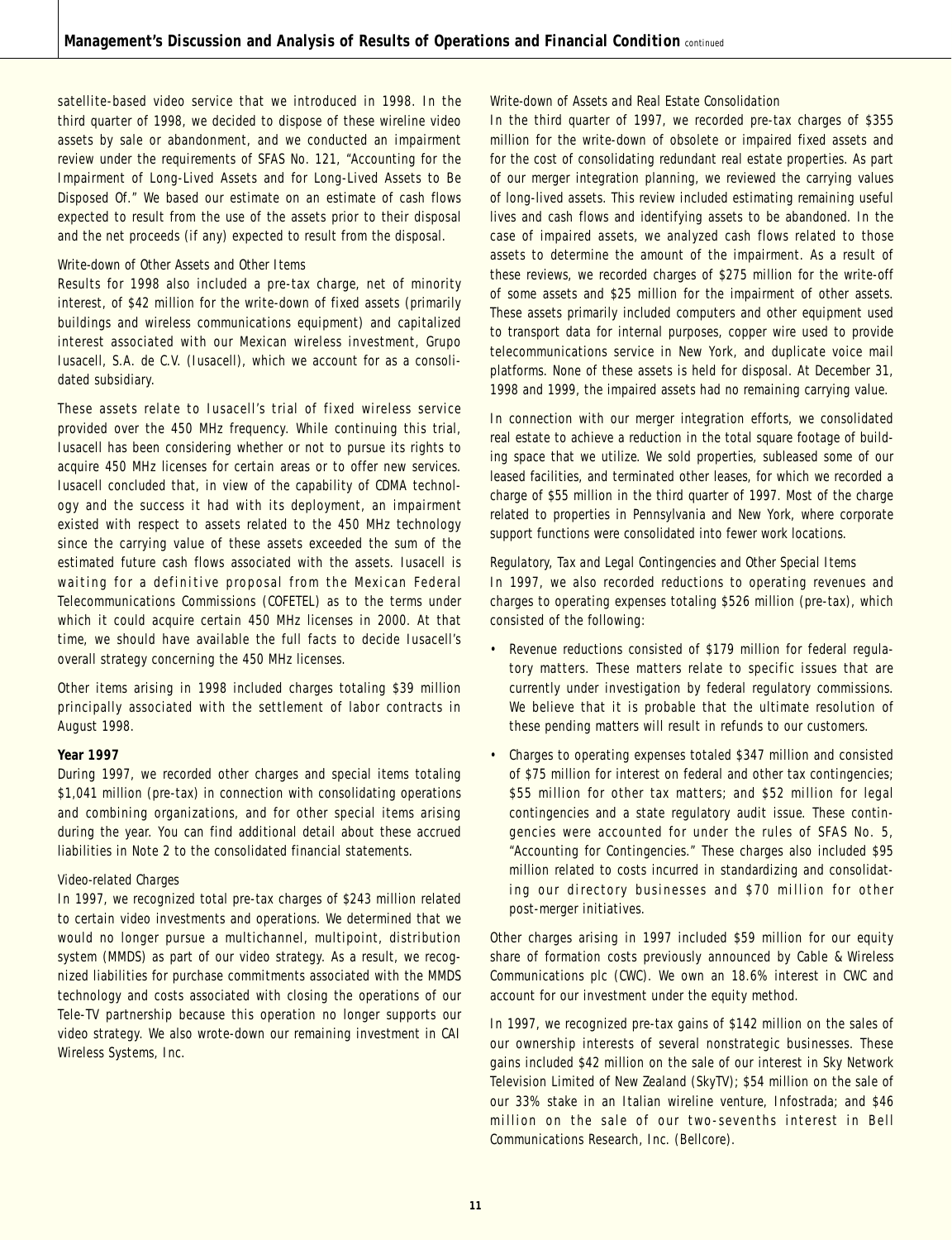### **Segmental Results of Operations**

We have four reportable segments, which we operate and manage as strategic business units and organize by products and services. Our segments are Domestic Telecom, Global Wireless, Directory and Other Businesses. You can find additional information about our segments in Note 18 to the consolidated financial statements.

We measure and evaluate our reportable segments based on adjusted net income, which excludes undistributed corporate expenses and special items arising during each period. Special items are transactions that management has excluded from the business units' results, but are included in reported consolidated earnings. We previously described these special items in the Consolidated Results of Operations section. Special items affected our segments as follows:

|                            |             | (dollars in millions) |                |    |         |  |
|----------------------------|-------------|-----------------------|----------------|----|---------|--|
| Years Ended December 31,   | 1999        |                       | 1998           |    | 1997    |  |
| Domestic Telecom           |             |                       |                |    |         |  |
| Reported net income        | \$<br>3,332 | \$                    | 2,383          |    | \$2,016 |  |
| Special items              | 112         |                       | 790            |    | 977     |  |
| Adjusted net income        | \$<br>3,444 |                       | \$3,173        | \$ | 2,993   |  |
| <b>Global Wireless</b>     |             |                       |                |    |         |  |
| Reported net income        | \$<br>388   | \$                    | 50             | \$ | 113     |  |
| Special items              |             |                       | 178            |    | (18)    |  |
| Adjusted net income        | \$<br>388   | \$                    | 228            | \$ | 95      |  |
| Directory                  |             |                       |                |    |         |  |
| Reported net income        | \$<br>712   | \$                    | 662            | \$ | 564     |  |
| Special items              | 14          |                       | 22             |    | 93      |  |
| Adjusted net income        | \$<br>726   | \$                    | 684            | \$ | 657     |  |
| <b>Other Businesses</b>    |             |                       |                |    |         |  |
| Reported net income (loss) | \$<br>67    | \$                    | (231)          | \$ | 28      |  |
| Special items              |             |                       | 366            |    | 20      |  |
| Adjusted net income        | \$<br>67    | \$                    | 135            | \$ | 48      |  |
| <b>Reconciling Items</b>   |             |                       |                |    |         |  |
| Reported net income (loss) | \$<br>(297) | \$                    | 101            | \$ | (266)   |  |
| Special items              | 432         |                       | $\overline{2}$ |    | 320     |  |
| Adjusted net income        | \$<br>135   | \$                    | 103            | \$ | 54      |  |

*Reconciling items consist of corporate operations and intersegment eliminations.*





### **Domestic Telecom**

Our Domestic Telecom segment consists primarily of our nine operating telephone subsidiaries that provide local telephone services from Maine to Virginia, including voice and data transport, enhanced and custom calling features, network access, directory assistance, private lines, and public telephones. This segment also provides customer premises equipment distribution, data solutions and systems integration, billing and collections, and Internet access services. Domestic Telecom represents the aggregation of our domestic wireline business units (consumer, enterprise, general business, and network services) that focus on specific markets to meet customer requirements.



### **Highlights**

Healthy demand for core communications services and robust demand for new data services enabled the Domestic Telecom group to increase total operating revenues 3.0% in each of 1999 and 1998 over the respective prior year. Access lines grew 3.1% in 1999 and 4.1% in 1998. Basic access line growth has declined because customers are now choosing high capacity/high speed services for their transport. The number of voice-grade equivalents (access lines plus data circuits) in service grew 13.2% in 1999 and 11.6% in 1998. The number of DSO circuits in service (digital, high-bandwidth and packet-switched services as measured in 64-kilobit voice-grade equivalents) increased 39.6% over 1998 and 38.3% over 1997. Growth in access minutes of use was 5.0% in 1999, compared to 7.8% in 1998, reflecting a decline in customer demand due to win-back programs for long distance services and a shift to wireless calling.

Data revenues (including those from high-bandwidth, packetswitched, and special access services and network integration businesses) reached over \$2.9 billion for the year 1999, nearly 26% over 1998 levels. Data revenues in 1998 totaled \$2.3 billion, an increase of 33% over 1997.

Adjusted operating expenses totaled \$19.8 billion in 1999, 1.2% above 1998 levels and \$19.5 billion in 1998, an increase of 2.2% over 1997. Results in all three years included costs for long distance entry, construction of a regional long distance network, Year 2000 compliance costs, and interconnection payments to competitive local exchange carriers.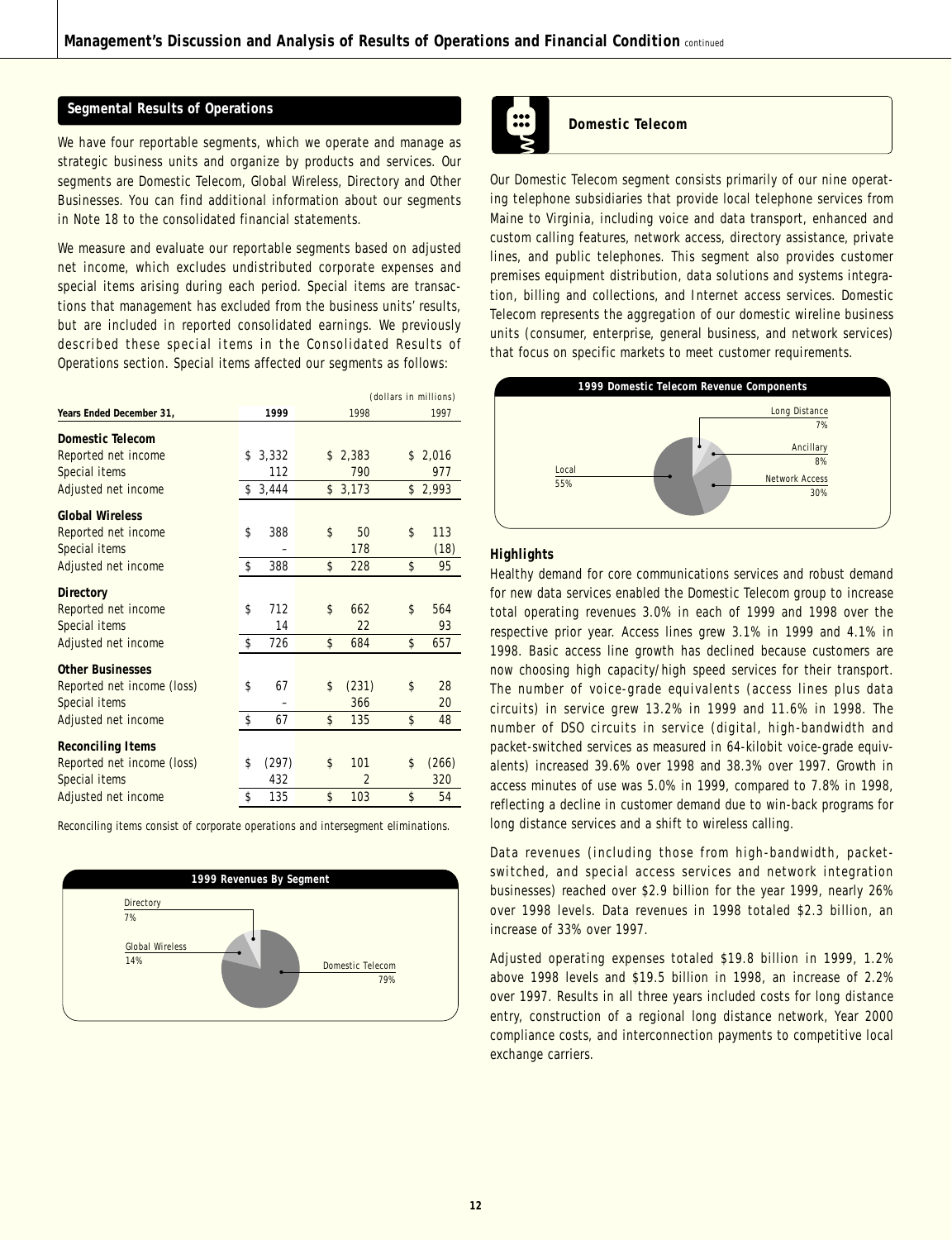Additional financial information about Domestic Telecom's results of operations for 1999, 1998, and 1997 follows.

| Years Ended December 31,                    | (dollars in millions) |             |          |        |  |  |
|---------------------------------------------|-----------------------|-------------|----------|--------|--|--|
| <b>Results of Operations-Adjusted Basis</b> | 1999                  | 1998        |          | 1997   |  |  |
| <b>Operating Revenues</b>                   |                       |             |          |        |  |  |
| Local services                              | 14,346<br>\$          | \$13.882    | \$       | 13.256 |  |  |
| Network access services                     | 7,924                 | 7,656       |          | 7,340  |  |  |
| Long distance services                      | 1,816                 | 1,929       |          | 2,190  |  |  |
| Ancillary services                          | 2,236                 | 2,090       |          | 2,023  |  |  |
|                                             | 26,322                | 25,557      |          | 24,809 |  |  |
| <b>Operating Expenses</b>                   |                       |             |          |        |  |  |
| Employee costs                              | 7,275                 | 7,298       |          | 7,436  |  |  |
| Depreciation and amortization               | 5,505                 | 5,195       |          | 4,990  |  |  |
| Other operating expenses                    | 6,994                 | 7,047       |          | 6,696  |  |  |
|                                             | 19,774                | 19,540      |          | 19,122 |  |  |
| <b>Operating Income</b>                     | \$<br>6,548           | 6,017<br>\$ | \$       | 5,687  |  |  |
| Income (Loss) From                          |                       |             |          |        |  |  |
| <b>Unconsolidated Businesses</b>            | \$<br>14              | \$          | \$<br>27 | (14)   |  |  |
| <b>Adjusted Net Income</b>                  | \$<br>3.444           | 3.173<br>\$ | \$       | 2.993  |  |  |

#### **Operating Revenues**

#### *Local Services*

Local service revenues are earned by our operating telephone subsidiaries from the provision of local exchange, local private line, public telephone (pay phone) and value-added services. Value-added services are a family of services that expand the utilization of the network. These services include products such as Caller ID, Call Waiting and Return Call.

Growth in local service revenues of \$464 million or 3.3% in 1999 and \$626 million or 4.7% in 1998 was spurred by higher usage of our network facilities. This growth, generated in part by an increase in access lines in service in each year, reflects strong customer demand and usage of our data transport and digital services, such as Frame Relay, Integrated Services Digital Network (ISDN) and Switched Multi-megabit Data Service (SMDS). Revenues from our value-added services were boosted in both years by marketing and promotional campaigns offering new service packages.

In 1999, local service revenue growth was partially offset by the effect of resold access lines and the provision of unbundled network elements to competitive local exchange carriers. Lower revenues from our pay phone services due to the increasing popularity of wireless communications and a rebate to customers in Massachusetts further reduced revenues in 1999.

In 1998, revenue growth was partially offset by price reductions on certain local services and the elimination of Touch-Tone service charges by several of our operating telephone subsidiaries.

You can find additional information on the Telecommunications Act of 1996 (1996 Act) and its impact on the local exchange market under "Other Factors That May Affect Future Results."



#### *Network Access Services*

Network access revenues are earned from end-user subscribers and long distance and other competing carriers who use our local exchange facilities to provide services to their customers. Switched access revenues are derived from fixed and usage-based charges paid by carriers for access to our local network. Special access revenues originate from carriers and end-users that buy dedicated local exchange capacity to support their private networks. End-user access revenues are earned from our customers and from resellers who purchase dial-tone services.

Our network access revenues grew \$268 million or 3.5% in 1999 and \$316 million or 4.3% in 1998. This growth was mainly attributable to customer demand, as reflected by growth in access minutes of use. Volume growth also reflects a continuing expansion of the business market, particularly for high capacity data services. In 1999 and 1998, demand for special access services increased, reflecting a greater utilization of the network. Higher network usage by alternative providers of intraLATA toll services and higher end-user revenues attributable to an increase in access lines in service further contributed to revenue growth in both years.



In 1999, network access revenues included approximately \$90 million received from customers for the recovery of local number portability (LNP) costs. LNP allows customers to change local exchange carriers while maintaining their existing telephone numbers. In December 1998, the FCC issued an order permitting us to recover costs incurred for LNP in the form of monthly end-user charges for a five-year period beginning in March 1999.

Volume-related growth was partially offset by price reductions associated with federal and state price cap filings and other regulatory decisions. State public utility commissions regulate our operating telephone subsidiaries with respect to certain intrastate rates and services and certain other matters. State rate reductions on access services were approximately \$104 million in 1999, \$79 million in 1998, and \$97 million in 1997.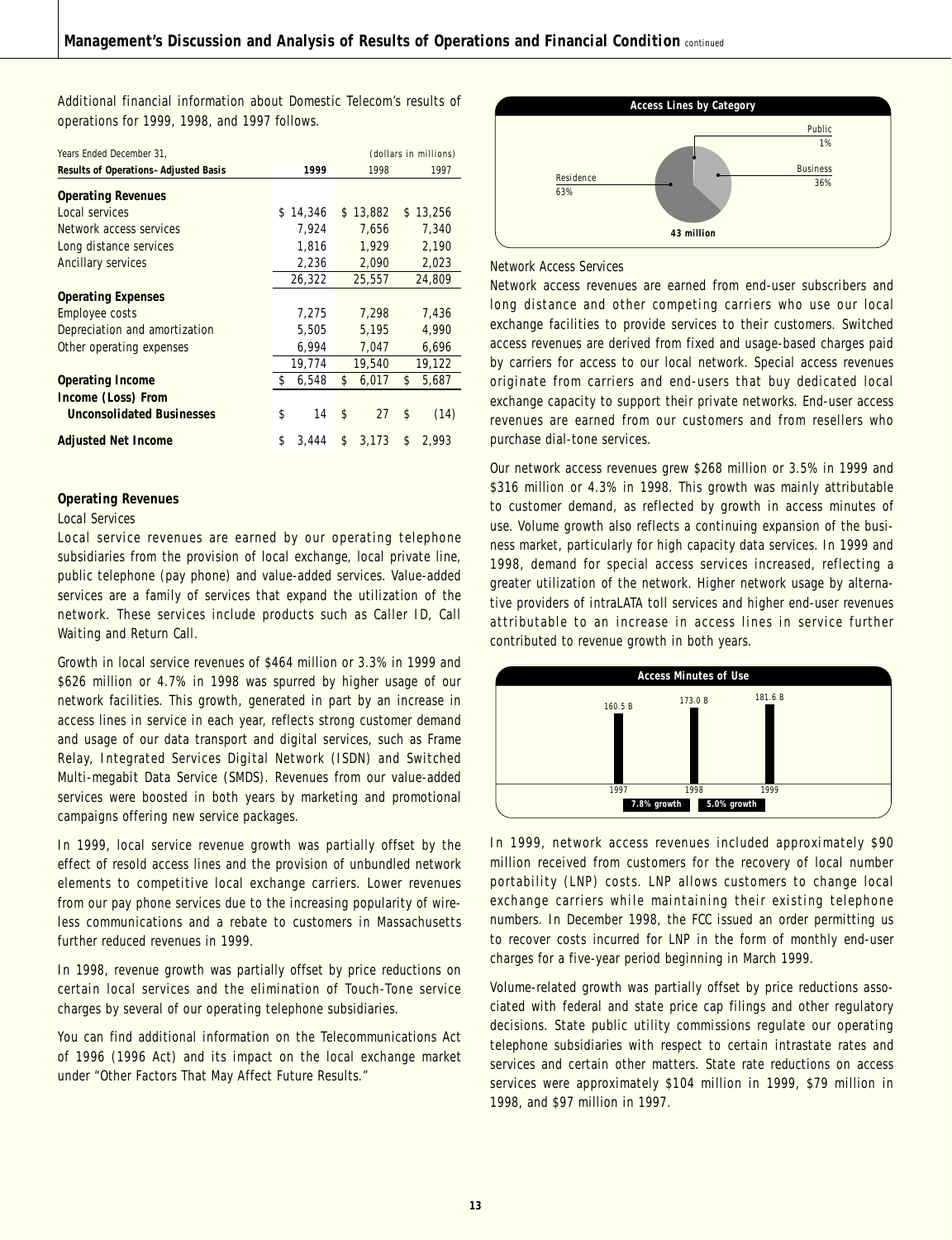The FCC regulates the rates that we charge long distance carriers and end-user subscribers for interstate access services. We are required to file new access rates with the FCC each year. In July 1999, we implemented interstate price decreases of approximately \$235 million on an annual basis in connection with the FCC's Price Cap Plan. The rates included in our July 1999 filing will be in effect through June 2000. Interstate price decreases were \$175 million on an annual basis for the period July 1998 through June 1999 and \$430 million on an annual basis for the period July 1997 through June 1998. Beginning in January 1998, the rates include amounts necessary to recover our operating telephone subsidiaries' contribution to the FCC's universal service fund and are subject to change every quarter due to potential increases or decreases in our contribution to the universal service fund. The subsidiaries' contributions to the universal service fund are included in Other Operating Expenses.

You can find additional information on FCC rulemakings concerning access charges, price caps, and universal service under "Other Factors That May Affect Future Results."

#### *Long Distance Services*

Long distance revenues are earned primarily from calls made to points outside a customer's local calling area, but within the service area of an operating telephone subsidiary (intraLATA toll). Other long distance services that we provide include 800 services, Wide Area Telephone Service (WATS), corridor services and long distance services originating outside of our region.

IntraLATA toll calls originate and terminate within the same LATA, but generally cover a greater distance than a local call. These services are regulated by state regulatory commissions, except where they cross state lines. All of our state regulatory commissions permit other carriers to offer intraLATA toll services.

Until the implementation of presubscription, intraLATA toll calls were completed by our operating telephone subsidiaries unless the customer dialed a code to access a competing carrier. Presubscription changed this dialing method and enabled customers to make these toll calls using another carrier without having to dial an access code. All of our operating telephone companies have implemented presubscription.

The competitive effects of presubscription for intraLATA toll services principally caused declines in long distance revenues of \$113 million or 5.9% in 1999 and \$261 million or 11.9% in 1998. The negative effect of presubscription on long distance revenues was partially mitigated by increased network access services for usage of our network by these alternative providers. In response to presubscription, we have implemented customer win-back and retention initiatives that include toll calling discount packages and product bundling offers. These revenue reductions were partially offset by higher calling volumes in both years.

In December 1999, we won approval to offer in-region long distance service in the State of New York, which we launched in January 2000. You can find additional information on our entry into the inregion long distance market under "Other Factors That May Affect Future Results."

#### *Ancillary Services*

Our ancillary services include billing and collections for long distance carriers, collocation for competitive local exchange carriers, data solutions and systems integration, voice messaging, Internet access, customer premises equipment and wiring and maintenance services.

Revenues from ancillary services grew \$146 million or 7.0% in 1999 and \$67 million or 3.3% in 1998. Revenue growth in both years was attributable to higher demand for such services as data solutions and systems integration, voice messaging, and billing and collections. Revenue growth in 1999 was also boosted by higher payments received from competitive local exchange carriers for interconnection of their networks with our network. Revenues earned from our customer premises services increased in 1999, while in 1998 revenues from these services declined over the prior year. These factors were partially offset in both years by accruals primarily for regulatory matters.

#### **Operating Expenses**



#### *Employee Costs*

Employee costs, which consist of salaries, wages and other employee compensation, employee benefits and payroll taxes, declined by \$23 million or 0.3% in 1999 and by \$138 million or 1.9% in 1998. These cost reductions were largely attributable to lower pension and benefit costs of \$158 million in 1999 and \$286 million in 1998. Our pension and benefit costs have declined in each year chiefly due to favorable pension plan investment returns and changes in plan provisions and actuarial assumptions. These factors were partially offset in 1999 by increased health care costs caused by inflation, savings plan benefit improvements for certain management employees, as well as benefit improvements provided for under new contracts with associate employees.

In 1999, the effect of capitalizing employee-related expenses associated with developing internal use software under the new accounting standard, Statement of Position (SOP) 98-1, "Accounting for the Costs of Computer Software Developed or Obtained for Internal Use," also contributed approximately \$100 million to the reduction in employee costs. For additional information on SOP No. 98-1, see Note 1 to the consolidated financial statements.

Cost reductions in both years were partially offset by annual salary and wage increases for management and associate employees and higher payroll taxes. In 1998, we executed new contracts with unions representing associate employees. The new contracts provide for wage and pension increases and other benefit improvements as follows: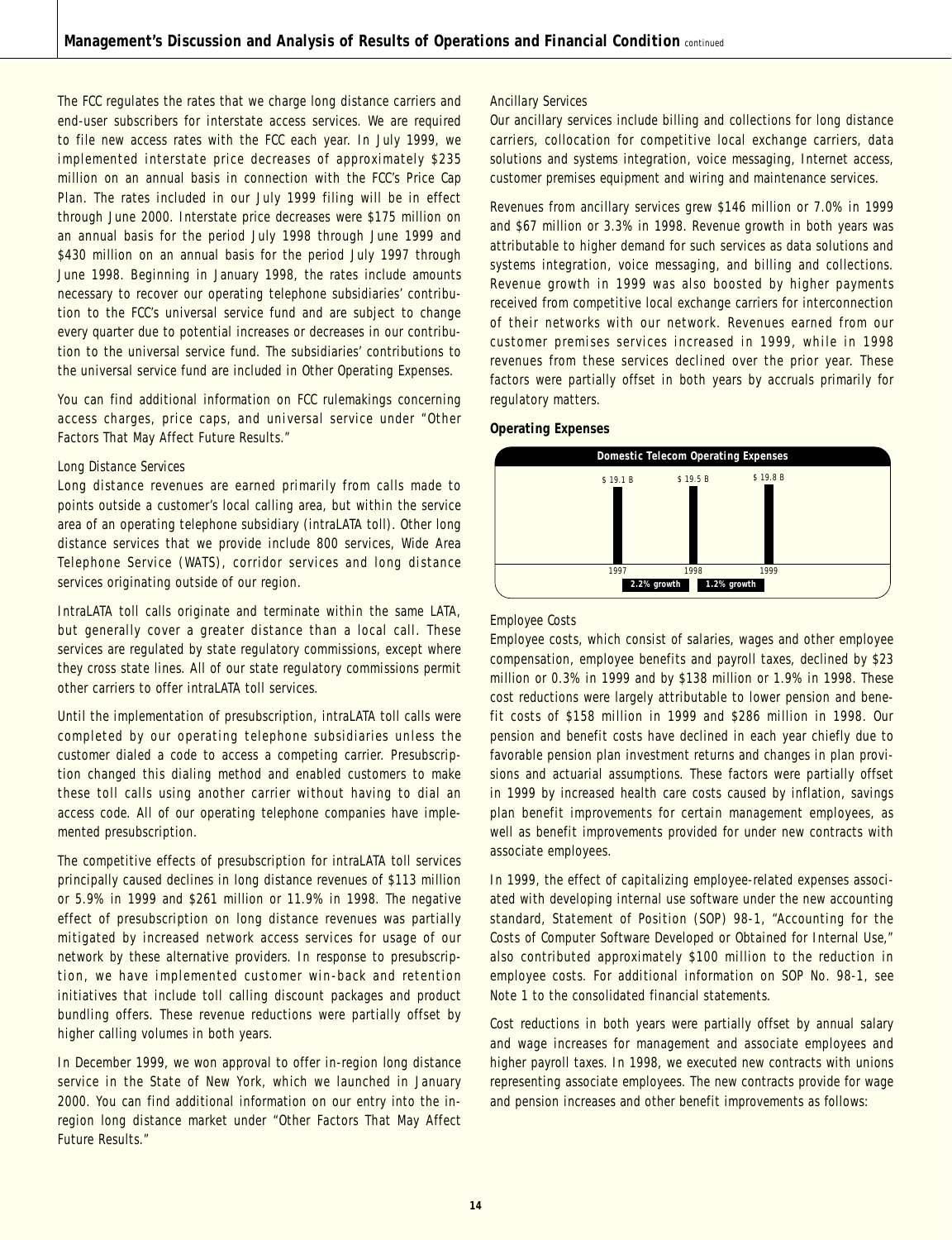- The wages, pension and other benefits for our associate employees are negotiated with unions. During 1998, we entered into twoyear contracts with the Communications Workers of America (CWA), representing more than 73,000 associate workers and with the International Brotherhood of Electrical Workers (IBEW), representing approximately 13,000 associate workers in New York and the New England states. These contracts, which expire in August 2000, provide for wage increases of up to 3.8% effective August 1998, and up to 4% effective August 1999. Over the course of this two-year contract period, pension increases range from 11% to 20%. The contracts also include cash payments, working condition improvements, and continuation of certain employment security provisions.
- We also entered into a two-year extension of contracts with the IBEW, representing approximately 9,000 associate members in New Jersey and Pennsylvania. These contracts, which expire in August 2002, provide for wage increases of 4.8% in April 1999, 3% in May 2000, and 3% in May 2001. Pensions will increase by a total of 11% for the years 1999-2001, and there will be improvements in a variety of other benefits and working conditions.

Other items affecting the change in employee costs in 1999, but to a lesser extent, were higher overtime payments due to severe rainstorms experienced throughout the region and higher work force levels attributable to our recent entry into the in-region long distance market in New York and service quality improvement initiatives. A reduction of work force in 1998 contributed to the decline in employee costs in that year.

You should also read "Other Factors That May Affect Future Results– Pension Plan Amendments" for additional information on employee benefit costs.

#### *Depreciation and Amortization*

Depreciation and amortization expense increased by \$310 million or 6.0% in 1999 and by \$205 million or 4.1% in 1998, principally due to growth in depreciable telephone plant and changes in the mix of plant assets. The adoption of SOP No. 98-1 contributed approximately \$100 million to the increase in depreciation expense in 1999. Under this new accounting standard, computer software developed or obtained for internal use is now capitalized and amortized. Previously, we expensed most of these software purchases in the period in which they were incurred. These factors were partially offset in both years by the effect of lower rates of depreciation.

#### *Other Operating Expenses*

Other operating expenses declined by \$53 million or 0.8% in 1999, compared to an increase of \$351 million or 5.2% in 1998. The major components that caused the change in other operating expenses in both years included higher costs associated with entering new businesses such as long distance and data services, and higher interconnection payments to competitive local exchange and other carriers to terminate calls on their networks (reciprocal compensation). Payments for reciprocal compensation increased over the prior year by approximately \$175 million in each of 1999 and 1998.

In 1999, these factors were largely offset by the effect of SOP No. 98-1, which reduced other operating expenses by approximately \$370 million as a result of capitalizing expenditures for internal use software previously expensed in 1998 and prior years. Lower costs associated with opening our network to competitors, including local number portability, and lower spending by our operating telephone subsidiaries for such expenditures as rent, marketing and advertising further offset expense increases in 1999.

Other operating expenses in 1998 also included additional Year 2000 readiness costs, higher material purchases, and additional costs associated with our contribution to the federal universal service fund which was created by the FCC in 1998. The cost increases in 1998 were partially offset by lower taxes other than income due to the effect of a change in New Jersey state tax law. This state tax law change, which became effective January 1, 1998, repealed the gross receipts tax for our operating telephone subsidiary in New Jersey and replaced it with a net income-based tax.

For additional information on reciprocal compensation refer to "Other Factors That May Affect Future Results."

#### **Income (Loss) From Unconsolidated Businesses**

The change in income (loss) from unconsolidated businesses in 1999 and 1998 was primarily due to the effect of the disposition of our video operations.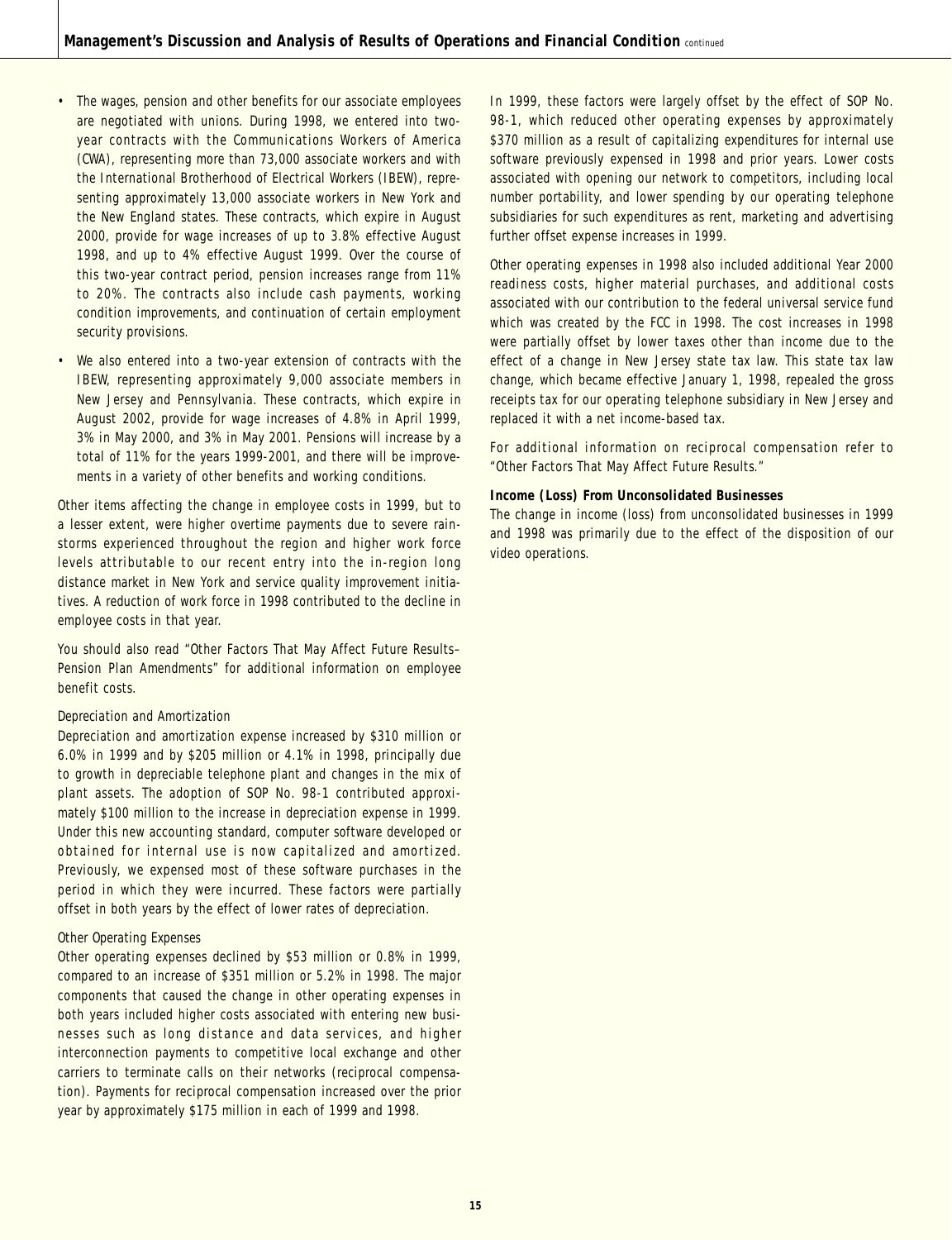

**Global Wireless**

Our Global Wireless segment provides wireless telecommunications services to customers in 24 states in the United States and includes foreign wireless investments servicing customers in Latin America, Europe and the Pacific Rim.

#### **Highlights**

The Global Wireless group's adjusted net income grew \$160 million or 70.2% in 1999 and \$133 million or 140% in 1998. This growth was fueled by strong subscriber growth at our domestic wireless subsidiary, Bell Atlantic Mobile (BAM), and record growth in new customers in the group's international wireless portfolio. Our international portfolio includes our investments in Omnitel in Italy, STET Hellas in Greece, EuroTel Praha in the Czech Republic, and our fullyconsolidated Iusacell investment in Mexico.

In December 1999, BAM completed the acquisition of Frontier Corporation's (Frontier) interests in wireless properties doing business under the Frontier Cellular name. This acquisition increased BAM's ownership in Frontier from 50% to 100%. As a result, we changed the accounting for our Frontier Cellular investment from the equity method to full consolidation.

The Global Wireless group ended the year 1999 with approximately 12.0 million global proportionate wireless subscribers, up 39.1% over year-end 1998. The 1999 subscriber amount includes 452,000 added through BAM's acquisition of Frontier Cellular properties. At year-end 1998, our global proportionate wireless subscribers totaled approximately 8.6 million, an increase of 35.4% over year-end 1997.

BAM ended 1999 with approximately 7.7 million customers (including Frontier Cellular subscribers), an increase of 24.0% over year-end 1998. At year-end 1998, BAM customers totaled approximately 6.2 million, an increase of 15.8% over year-end 1997. Total revenue per subscriber for BAM operations was \$51.71 in 1999, \$50.84 in 1998, and \$53.15 in 1997. PrimeCo Personal Communications, L.P. (PrimeCo), a personal communications services (PCS) joint venture in the United States which we account for under the equity method, reported proportionate subscriber growth of 52.8% in 1999 and 133.1% in 1998.



Additional financial information about Global Wireless results of operations for 1999, 1998, and 1997 follows.

| Years Ended December 31.                    |             |             |    | (dollars in millions) |
|---------------------------------------------|-------------|-------------|----|-----------------------|
| <b>Results of Operations-Adjusted Basis</b> | 1999        | 1998        |    | 1997                  |
| <b>Operating Revenues</b>                   |             |             |    |                       |
| Wireless services revenues                  | \$<br>4.564 | \$<br>3.798 | \$ | 3.347                 |
| <b>Operating Expenses</b>                   |             |             |    |                       |
| Employee costs                              | 604         | 548         |    | 490                   |
| Depreciation and amortization               | 673         | 592         |    | 481                   |
| Other operating expenses                    | 2,459       | 1.942       |    | 1.742                 |
|                                             | 3.736       | 3.082       |    | 2.713                 |
| <b>Operating Income</b>                     | \$<br>828   | \$<br>716   | \$ | 634                   |
| Income (Loss) From                          |             |             |    |                       |
| <b>Unconsolidated Businesses</b>            | \$<br>80    | \$<br>(96)  | S  | (196)                 |
| <b>Adjusted Net Income</b>                  | \$<br>388   | \$<br>228   | \$ | 95                    |

**Operating Revenues**



Revenues earned from our consolidated wireless businesses grew by \$766 million or 20.2% in 1999 and \$451 million or 13.5% in 1998. This revenue growth was largely attributable to BAM, which contributed \$658 million to revenue growth in 1999 and \$383 million to revenue growth in 1998. Customer additions and increased usage of our domestic wireless services drove this growth. New pricing plans for BAM's digital wireless services fueled subscriber growth in 1999. Revenues from Iusacell grew \$130 million in 1999 and \$63 million in 1998, principally as a result of subscriber growth and higher rates charged for services.

Revenue growth in 1999 from our consolidated wireless businesses was slightly offset by the effect of the December 1998 sale of our paging business.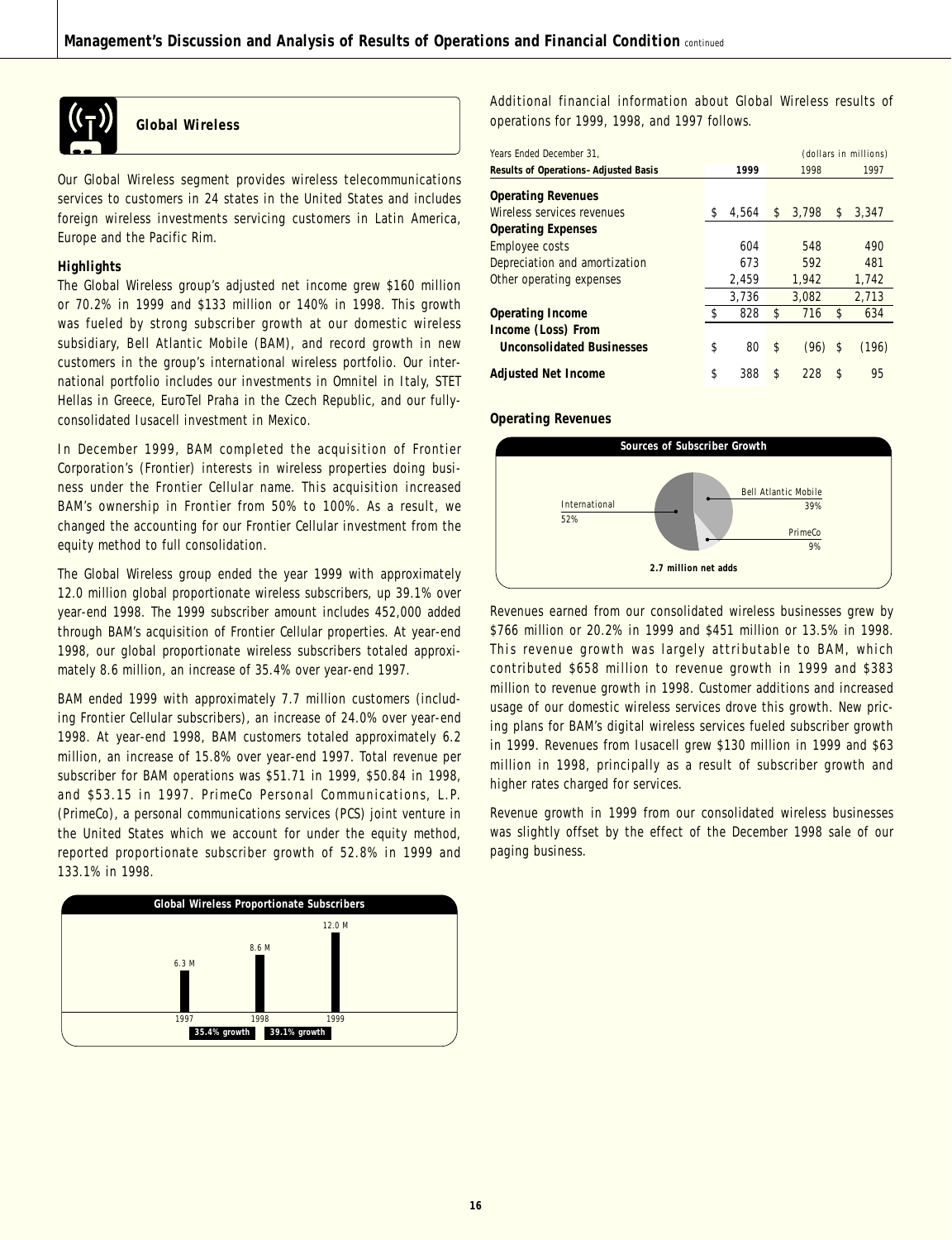#### **Operating Expenses**

#### *Employee Costs*

Employee costs increased by \$56 million or 10.2% in 1999 and \$58 million or 11.8% in 1998, principally as a result of higher work force levels at BAM. Employee costs at Iusacell were lower in 1999 as a result of work force reductions and higher in 1998 as a result of increased employee levels and related benefits.

#### *Depreciation and Amortization*

Depreciation and amortization expense increased by \$81 million or 13.7% in 1999 and by \$111 million or 23.1% in 1998. This increase was mainly attributable to growth in depreciable cellular plant at BAM, contributing \$69 million in 1999 and \$110 million in 1998 to higher depreciation costs. Higher depreciation costs at Iusacell also contributed to expense growth in 1999, but to a lesser extent. These increases were chiefly due to increased capital expenditures to support the increasing demand for wireless services in both the domestic and international markets.

#### *Other Operating Expenses*

In 1999, other operating expenses increased by \$517 million or 26.6%, compared to \$200 million or 11.5% in 1998. These increases were primarily attributable to our BAM operations as a result of increased service costs due to the growth in their subscriber base, including additional costs of equipment, higher roaming payments to wireless carriers, and higher sales commissions. BAM's other operating expenses, including taxes other than income, increased \$459 million in 1999 and \$149 million in 1998. Higher service costs at Iusacell also contributed to expense growth in both years, but to a lesser extent. In 1999, these factors were slightly offset by the effect of the December 1998 sale of our paging business.

#### **Income (Loss) From Unconsolidated Businesses**

The changes in income (loss) from unconsolidated businesses in 1999 and 1998 were principally due to improved operating results from our wireless investments in PrimeCo and Omnitel, fueled primarily by strong subscriber growth. Equity income from Omnitel included the effect of increased goodwill amortization as a result of increases in our economic ownership in Omnitel in 1999 and 1998. PrimeCo's results in 1999 included a gain on the sale of operations in Hawaii. Other international wireless investments such as STET Hellas and EuroTel Praha also reported improved operating results in 1999.



### **Directory**

Our Directory segment consists of our domestic and international publishing businesses, including print directories and Internet-based shopping guides, as well as website creation and other electronic commerce services.

This segment has operations principally in the United States and Central Europe.

| Years Ended December 31.                    |             |             |    | (dollars in millions) |
|---------------------------------------------|-------------|-------------|----|-----------------------|
| <b>Results of Operations-Adjusted Basis</b> | 1999        | 1998        |    | 1997                  |
| <b>Operating Revenues</b>                   |             |             |    |                       |
| Directory services revenues                 | \$<br>2.338 | \$<br>2.264 | \$ | 2,215                 |
| <b>Operating Expenses</b>                   |             |             |    |                       |
| <b>Employee costs</b>                       | 314         | 326         |    | 215                   |
| Depreciation and amortization               | 36          | 37          |    | 39                    |
| Other operating expenses                    | 757         | 777         |    | 886                   |
|                                             | 1.107       | 1.140       |    | 1.140                 |
| <b>Operating Income</b>                     | \$<br>1,231 | \$<br>1,124 | \$ | 1,075                 |
| Income (Loss) From                          |             |             |    |                       |
| <b>Unconsolidated Businesses</b>            | \$<br>(1)   | \$<br>29    | \$ | 23                    |
| <b>Adjusted Net Income</b>                  | \$<br>726   | \$<br>684   | S  | 657                   |

### **Operating Revenues**

Operating revenues from our Directory segment improved by \$74 million or 3.3% in 1999 and \$49 million or 2.2% in 1998, principally as a result of increased pricing for certain directory services. Higher business volumes, including revenue from new Internet-based shopping directory and electronic commerce services, also contributed to revenue growth in both years, but to a lesser extent.

#### **Operating Expenses**

In 1999, total operating expenses declined \$33 million or 2.9% largely due to lower work force levels. Lower spending for maintenance, repair and other costs of services also contributed to the decline in operating costs in 1999.

In 1998, total operating expenses were unchanged from 1997. The changes in the major components of operating expenses include a reclassification of certain costs from other operating expenses to employee costs, beginning in 1998. For comparability purposes, had similar costs of approximately \$95 million been reclassified in 1997, employee costs would have increased by approximately \$16 million or 5.2% in 1998 and other operating expenses would have declined by approximately \$14 million or 1.8% in 1998. The increase in employee costs was largely due to salary and wage increases. The reduction in other operating expenses was principally due to lower general and administrative costs of service.

#### **Income (Loss) From Unconsolidated Businesses**

In 1998 and 1997, income from unconsolidated businesses included gains on the sale of portions of our ownership interests in certain global directory businesses. The loss from unconsolidated businesses in 1999 was due to lower operating results from our international directory businesses.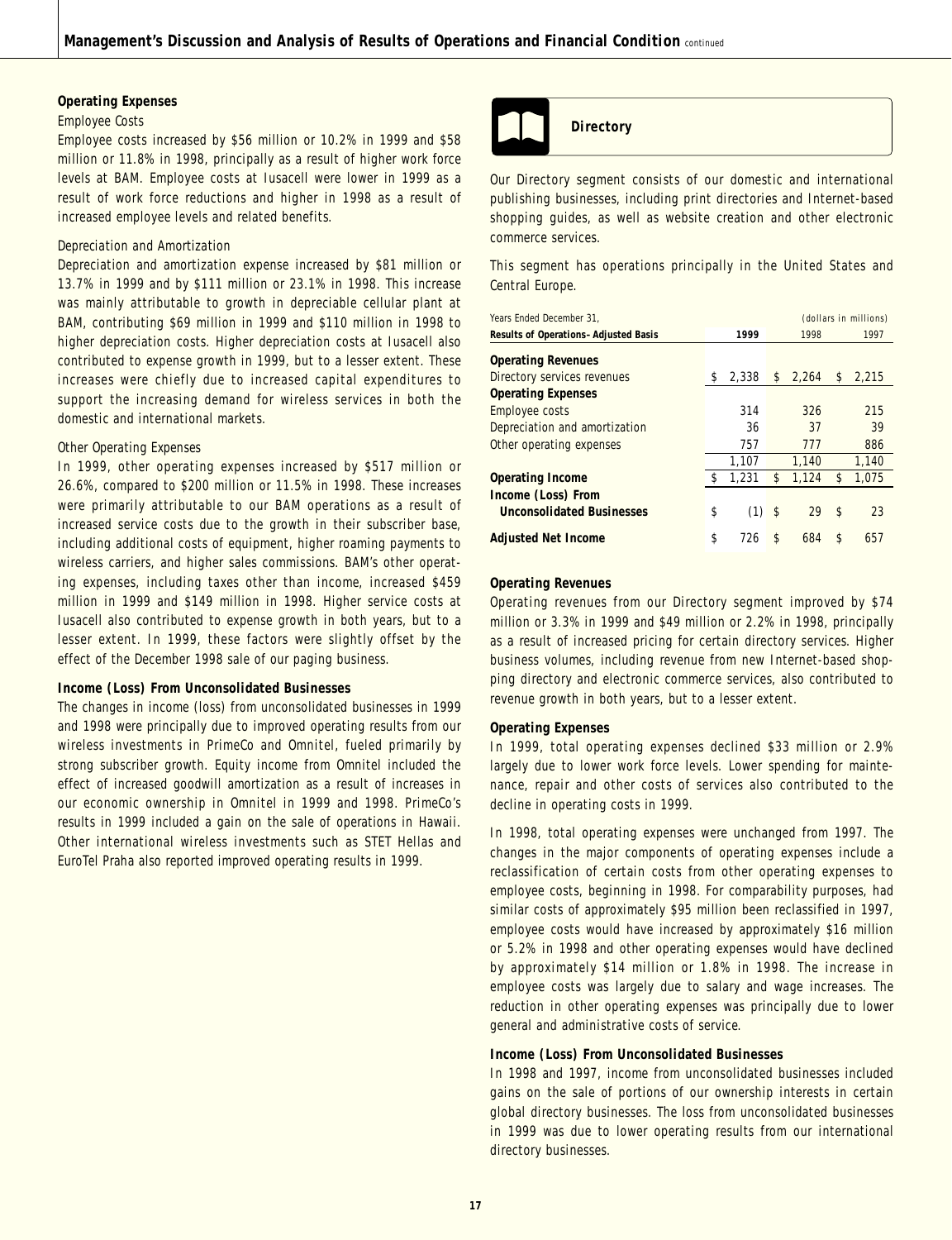

**Other Businesses**

Our Other Businesses segment includes international wireline telecommunications investments in Europe and the Pacific Rim, lease financing and all other businesses.

### **Highlights**

Effective May 31, 1999, our representatives resigned from the Board of Directors of Telecom Corporation of New Zealand Limited (TCNZ) and we agreed to vote our shares neutrally. As a result, we no longer have significant influence over TCNZ's operating and financial policies and, therefore, have changed the accounting for our investment in TCNZ from the equity method to the cost method. The change in the method of accounting for this investment did not have a material effect on results of operations in 1999. We currently hold a 24.94% interest in TCNZ.

Coincident with our change to the cost method of accounting, our investment in TCNZ is now subject to the provisions of SFAS No. 115, "Accounting for Certain Investments in Debt and Equity Securities." Under these provisions, our TCNZ shares are classified as "availablefor-sale" securities and, accordingly, our TCNZ investment has been adjusted from a carrying value of \$363 million to its fair value of \$2,103 million at December 31, 1999. The increased value of our investment is recorded in Investments in Unconsolidated Businesses in our consolidated balance sheet. The unrealized gain of \$1,131 million (net of income taxes of \$609 million) has been recognized in Accumulated Other Comprehensive Income (Loss).

In the second quarter of 1997, we transferred our interests in cable television and telecommunications operations in the United Kingdom to CWC in exchange for an 18.5% ownership interest in CWC. This transaction was accounted for as a nonmonetary exchange of similar productive assets and as a result no gain or loss was recorded. We now account for our investment in CWC under the equity method. Prior to this transfer, we included the accounts of these operations in our consolidated financial statements. You can find more information about CWC in Note 3 to the consolidated financial statements.

| Years Ended December 31.                    |                |                      | (dollars in millions) |
|---------------------------------------------|----------------|----------------------|-----------------------|
| <b>Results of Operations-Adjusted Basis</b> | 1999           | 1998                 | 1997                  |
| <b>Operating Revenues</b>                   |                |                      |                       |
| Other services revenues                     | \$<br>151      | \$<br>124            | \$<br>278             |
| <b>Operating Expenses</b>                   |                |                      |                       |
| Employee costs                              | 7              | 14                   | 58                    |
| Depreciation and amortization               | $\mathfrak{p}$ | 3                    | 48                    |
| Other operating expenses                    | 97             | 105                  | 210                   |
|                                             | 106            | 122                  | 316                   |
| Operating Income (Loss)                     | \$<br>45       | \$<br>$\overline{2}$ | \$<br>(38)            |
| Income From Unconsolidated                  |                |                      |                       |
| <b>Businesses</b>                           | \$<br>37       | \$<br>86             | \$<br>78              |
| <b>Adjusted Net Income</b>                  | \$<br>67       | \$<br>135            | \$<br>48              |

### **Operating Results**

The improvement in operating income between 1999 and 1998 was largely attributable to improved operating results by our lease financing businesses.

Income from unconsolidated businesses declined in 1999 primarily as a result of higher equity losses from our investment in CWC and from our investment in BayanTel, a Philippines-based telecommunications company. BayanTel's 1999 results also included a charge for the write-down of their interest in a joint venture. These losses were partially offset by improved equity results from our investment in Fiberoptic Link Around the Globe (FLAG), which owns an undersea fiberoptic cable system, providing digital communications links between Europe and Asia. FLAG's 1999 results also reflect the effect of one-time charges recorded in 1998.

In 1998, the changes in operating revenues, operating expenses, and income from unconsolidated businesses principally reflect the effect of the change in the accounting for our CWC investment under the equity method, beginning in the second quarter of 1997.

#### **Nonoperating Items**

The following discussion of nonoperating items is based on the amounts reported in our consolidated financial statements.

| Years Ended December 31.                                              |    |          |    |               | (dollars in millions) |          |  |
|-----------------------------------------------------------------------|----|----------|----|---------------|-----------------------|----------|--|
| <b>Interest Expense</b>                                               |    | 1999     |    | 1998          |                       | 1997     |  |
| Total interest expense-reported<br>Special items-write-down of assets | S  | 1.263    | \$ | 1,335<br>(47) | \$                    | 1,230    |  |
| Settlement of tax-related matters                                     |    |          |    | (46)          |                       |          |  |
| Interest expense-excluding special                                    |    |          |    |               |                       |          |  |
| items and tax settlement                                              |    | 1.263    |    | 1.242         |                       | 1.230    |  |
| Capitalized interest costs                                            |    | 98       |    | 90            |                       | 81       |  |
| Total interest cost on debt balances                                  | \$ | 1,361    | \$ | 1,332         | \$                    | 1,311    |  |
| Average debt outstanding                                              |    | \$20.777 |    | \$19.963      |                       | \$18,897 |  |
| Effective interest rate                                               |    | 6.6%     |    | 6.7%          |                       | 6.9%     |  |

Our interest cost on debt balances was higher in 1999 and 1998 principally due to higher average debt levels. These increases were partially offset by the effect of lower interest rates.

| Years Ended December 31.                       | (dollars in millions) |         |            |
|------------------------------------------------|-----------------------|---------|------------|
| Other Income and (Expense), Net                | 1999                  | 1998    | 1997       |
| Minority interest                              | (81)<br>S.            | \$ (75) | (95)<br>\$ |
| Foreign currency gains, net                    | 15                    | 40      | 28         |
| Interest income                                | 32                    | 81      | 27         |
| Gains on disposition of assets/businesses, net | 53                    | 44      | 17         |
| Other, net                                     | 35                    | 32      | 20         |
| Total                                          | 54                    | \$122   | (3)        |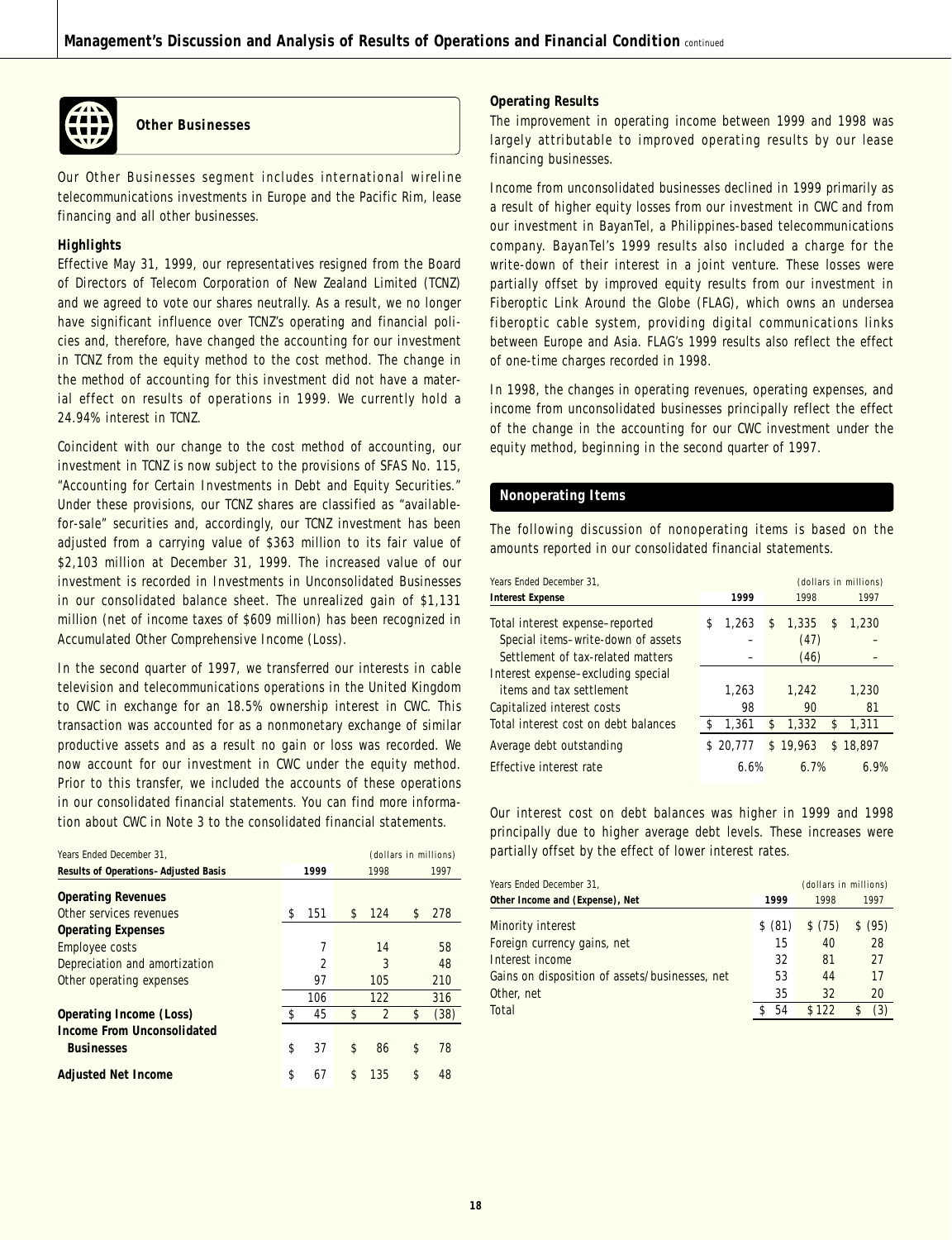The changes in other income and expense were due to changes in several components, as shown in the table. The change in minority interest was largely due to the recognition of minority interest expense in 1999 related to our investment in Iusacell. In 1998, we recorded minority interest income for Iusacell, principally resulting from the write-down of fixed assets as described earlier. Further contributing to the change in minority interest, in 1999, we no longer record a minority interest expense related to the outside party's share of the subsidiary's earnings in connection with the sale of our investment in Viacom Inc. (Viacom).

Foreign exchange gains were affected in 1999 as a result of the discontinuation of highly inflationary accounting for our Iusacell subsidiary, effective January 1, 1999. As a result of this change, Iusacell now uses the Mexican peso as its functional currency and we expect that our earnings will continue to be affected by any foreign currency gains or losses associated with the U.S. dollar denominated debt issued by Iusacell. Also, in 1998 we recognized higher foreign exchange gains associated with other international investments. Finally, we recorded gains on the disposition of assets in 1999, primarily related to the sale of real estate in New York and gains on the sale of land and our paging business in 1998. In 1998, we recorded additional interest income in connection with the settlement of tax-related matters.

| Years Ended December 31.   | 1999  | 1998     | 1997  |
|----------------------------|-------|----------|-------|
| Effective Income Tax Rates | 37.8% | $40.2\%$ | 38.4% |

The effective income tax rate is the provision for income taxes as a percentage of income before the provision for income taxes.

Our reported effective income tax rate for 1999 was lower than 1998, primarily due to the write-down of certain international investments in 1998 for which no tax benefit was provided. This factor was partially offset by lower tax credits in 1999, as well as adjustments to deferred income taxes at certain subsidiaries in 1998.

The higher reported effective income tax rate in 1998 resulted from higher state and local income taxes caused by the change in the New Jersey state tax law described earlier under "Domestic Telecom–Other Operating Expenses," and from the write-down of certain international investments for which no tax benefits were provided. These rate increases were partially offset by adjustments to deferred tax balances at certain subsidiaries and higher tax credits related to our foreign operations.

You can find a reconciliation of the statutory federal income tax rate to the effective income tax rate for each period in Note 17 to the consolidated financial statements.

#### **Extraordinary Item**

In 1998, we recorded extraordinary charges associated with the early extinguishment of debentures and refunding mortgage bonds of our operating telephone subsidiaries and debt issued by FLAG. These charges reduced net income by \$26 million (net of an income tax benefit of \$14 million).

### **Consolidated Financial Condition**

|                                 |           |             |               | (dollars in millions) |
|---------------------------------|-----------|-------------|---------------|-----------------------|
| Years Ended December 31,        | 1999      | 1998        |               | 1997                  |
| Cash Flows From (Used In)       |           |             |               |                       |
| Operating activities            | \$10,656  | \$10.071    | <sup>\$</sup> | 8.859                 |
| Investing activities            | (9.629)   | (7.685)     |               | (7, 339)              |
| Financing activities            | (167)     | (2, 472)    |               | (1, 447)              |
| Increase (Decrease) in Cash and |           |             |               |                       |
| <b>Cash Equivalents</b>         | S.<br>860 | (86)<br>\$. | S             | 73                    |

We use the net cash generated from our operations and from external financing to fund capital expenditures for network expansion and modernization, pay dividends, and invest in new businesses. While current liabilities exceeded current assets at December 31, 1999 and 1998, our sources of funds, primarily from operations and, to the extent necessary, from readily available external financing arrangements, are sufficient to meet ongoing operating and investing requirements. We expect that presently foreseeable capital requirements will continue to be financed primarily through internally generated funds. Additional debt or equity financing may be needed to fund additional development activities or to maintain our capital structure to ensure our financial flexibility.

#### **Cash Flows From Operating Activities**

Our primary source of funds continued to be cash generated from operations. Improved cash flows from operations during 1999, 1998, and 1997 resulted from growth in operating income, partially offset by changes in certain assets and liabilities. In 1999, the change in certain assets and liabilities largely reflects growth in customer accounts receivable and a reduction in employee benefit obligations chiefly due to favorable investment returns and changes in plan provisions and actuarial assumptions.

The change in certain assets and liabilities in 1998 and 1997 reflects the effect of our retirement incentive program that increased employee benefit obligations as a result of special charges recorded through the completion of the program in 1998. An increase in accounts receivable due to subscriber growth and greater usage of our networks, as well as timing differences in the payment of accounts payable and accrued liabilities also contributed to the change in both years.

#### **Cash Flows Used In Investing Activities**

Capital expenditures continued to be our primary use of capital resources. We invested approximately \$7.5 billion in 1999, \$6.4 billion in 1998 and \$5.5 billion in 1997 in our Domestic Telecom business to facilitate the introduction of new products and services, enhance responsiveness to competitive challenges, and increase the operating efficiency and productivity of the network. We also invested approximately \$1.2 billion in 1999, \$1.0 billion in 1998 and \$1.1 billion in 1997 in our Wireless, Directory and Other Businesses. We expect capital expenditures in 2000 to be in the range of \$8.9 billion to \$9.2 billion.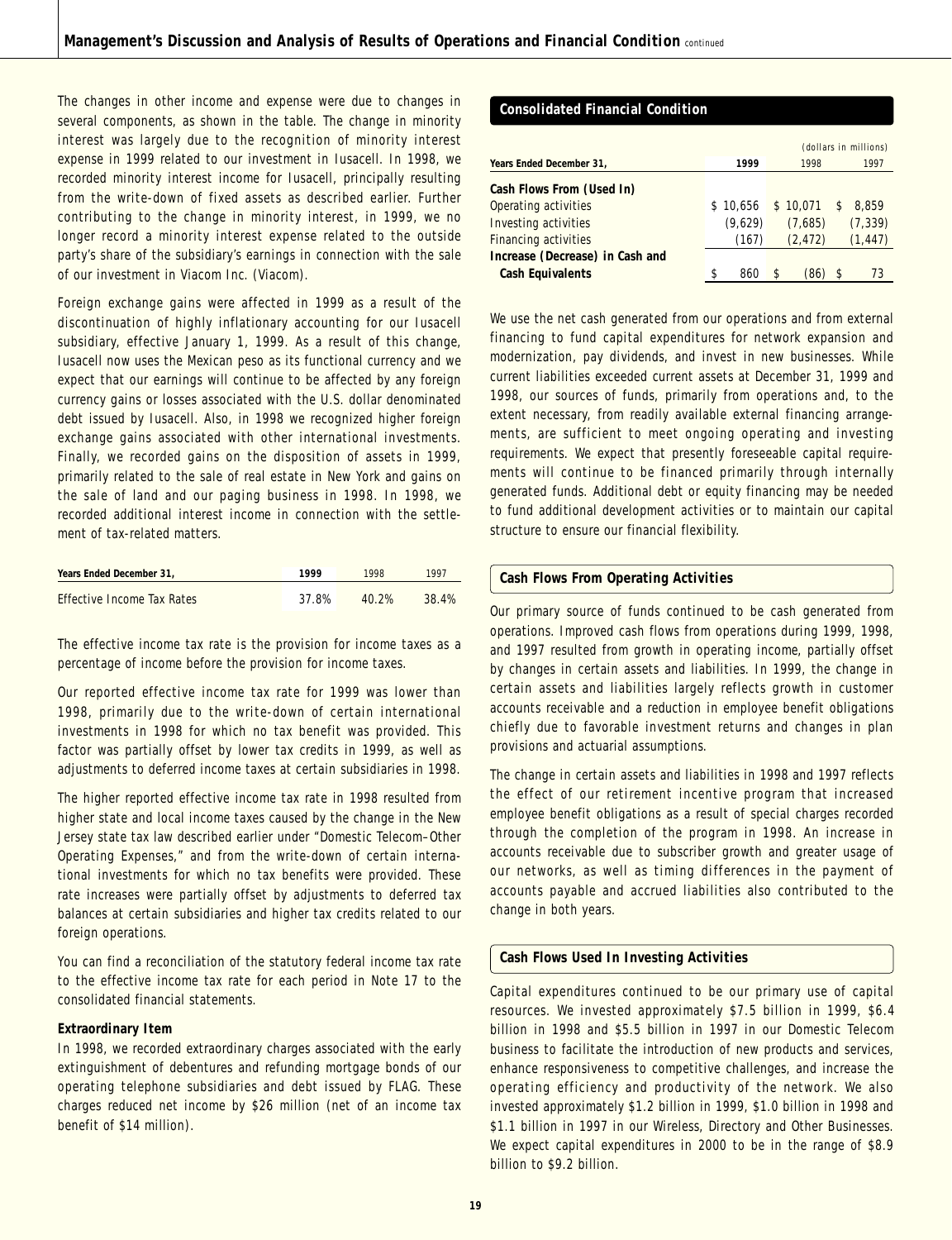We continue to make substantial investments in our unconsolidated businesses. During 1999, we invested \$901 million, which included a cash payment of approximately \$630 million to increase our ownership interest in Omnitel from 19.71% to 23.14%. In 1999, we also invested \$202 million in PrimeCo to fund the build-out and operations of its PCS network and \$69 million principally in our lease financing businesses. In 1998, we invested \$603 million, which included an additional investment of \$162 million in Omnitel to increase our ownership interest from 17.45% to 19.71%, \$301 million in PrimeCo, and \$140 million in our lease financing businesses. In 1997, cash investing activities in unconsolidated businesses totaled \$833 million and included \$426 million in PrimeCo, \$138 million in FLAG, and \$269 million in leasing and other partnerships.

In 1999, we invested \$505 million to acquire new businesses, including \$374 million to fully acquire the cellular properties of Frontier Cellular and \$81 million for other wireless properties. We also invested \$50 million in data service businesses in 1999. We invested cash for new businesses of \$62 million in each of 1998 and 1997 in connection with our domestic wireless subsidiaries.

Our short-term investments include principally cash equivalents held in trust accounts for payment of certain employee benefits. We invested \$855 million in short-term investments in 1999, including \$785 million to pre-fund associate health and welfare benefits. Cash payments for short-term investments totaled \$1,028 million in 1998 and \$844 million in 1997, principally to pre-fund vacation pay and associate health and welfare benefit trusts. Beginning in 1999, we no longer fund the vacation pay trust for all employees. Proceeds from the sales of all short-term investments were \$795 million in 1999, \$968 million in 1998, and \$427 million in 1997.

In 1999, we received cash proceeds of \$612 million in connection with the disposition of our remaining investment in Viacom, representing 12 million shares of their preferred stock (with a book value of approximately \$600 million). In 1998, we received cash proceeds of \$637 million in connection with the disposition of investments. These proceeds included \$564 million associated with Viacom's repurchase of one-half of our investment in Viacom and \$73 million from the sales of our paging and other nonstrategic businesses. In 1997, we disposed of our real estate properties and our interests in Bellcore, Infostrada, SkyTV and other joint ventures and received cash proceeds totaling \$547 million.

During 1997, we received cash proceeds of \$153 million from the TCNZ share repurchase plan, which was completed in December 1997.



#### **Cash Flows Used In Financing Activities**

As in prior years, dividend payments were a significant use of capital resources. We determine the appropriateness of the level of our dividend payments on a periodic basis by considering such factors as long-term growth opportunities, internal cash requirements, and the expectations of our shareowners. In 1999 and 1998, we declared quarterly cash dividends of \$.385 per share or \$1.54 per share in each year. We declared cash dividends of \$.37 per share in the first and second quarters of 1997 and \$.385 per share in the second half of 1997, or \$1.51 per share for the year.



We increased our total debt (including capital lease obligations) by approximately \$3.3 billion from December 31, 1998, primarily to fund our investments in Omnitel, PrimeCo, and Frontier Cellular. Our debt balance at December 31, 1999 also included \$664 million for the mark-to-market adjustment for the CWC exchangeable notes, \$456 million of additional debt issued by Iusacell in 1999, and approximately \$105 million of debt assumed from the acquisition of Frontier Cellular. These factors were partially offset by the use of cash proceeds received from the disposition of our remaining investment in Viacom. Our debt level increased by \$1,026 million from 1997 to 1998, principally to fund the capital program and for continued investments in PrimeCo and Omnitel. The pre-funding of employee benefit trusts and purchases of shares to fund employee stock option exercises also contributed to the increase in debt levels in both 1999 and 1998.

In February 1998, our wholly owned subsidiary, Bell Atlantic Financial Services, Inc. (FSI), issued \$2,455 million in 5.75% exchangeable notes due on April 1, 2003 that are exchangeable into ordinary shares of TCNZ stock (TCNZ exchangeable notes). In August 1998, FSI also issued \$3,180 million of 4.25% senior exchangeable notes due on September 15, 2005 that are exchangeable into ordinary shares of CWC stock (CWC exchangeable notes). Proceeds of both offerings were used for the repayment of a portion of our shortterm debt and other general corporate purposes.

Our operating telephone subsidiaries refinanced debentures totaling \$257 million in 1999 and \$790 million in 1998.

As of December 31, 1999, we had in excess of \$4.0 billion of unused bank lines of credit and \$143 million in bank borrowings outstanding. As of December 31, 1999, our operating telephone subsidiaries and financing subsidiaries had shelf registrations for the issuance of up to \$2.9 billion of unsecured debt securities. In March 2000, FSI issued approximately \$893 million of medium-term notes, the proceeds of which were used to reduce short-term debt levels and for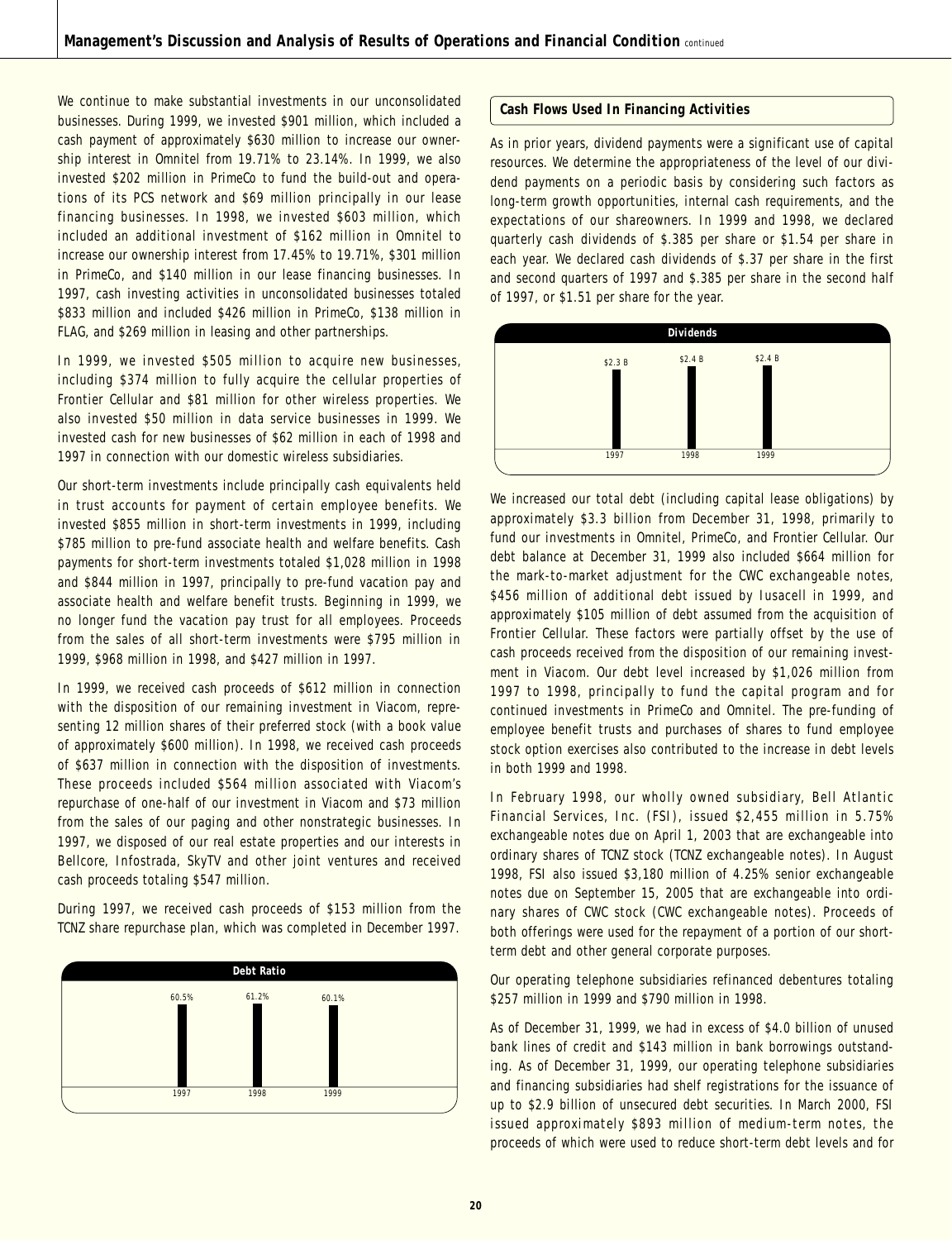other general corporate purposes. The debt securities of those subsidiaries continue to be accorded high ratings by primary rating agencies. After the announcement of the Bell Atlantic-GTE merger, the rating agencies placed the ratings of certain of our subsidiaries under review for potential downgrade. In January 2000, Standard & Poor's revised its regulatory separation policy as it applies to U.S. telephone companies. Under the revised policy, Standard & Poor's will no longer assign higher corporate credit ratings to telephone operating subsidiaries. Rating actions by Standard & Poor's on Bell Atlantic and its operating telephone subsidiaries reflect both the new policy and their continued CreditWatch listings, which resulted from the pending Bell Atlantic–GTE merger.

We also have a \$2.0 billion Euro Medium Term Note Program, under which we may issue notes that are not registered with the Securities and Exchange Commission. The notes may be issued from time to time by our subsidiary, Bell Atlantic Global Funding, Inc. (BAGF), and will have the benefit of a support agreement between BAGF and Bell Atlantic. There have been no notes issued under this program.

In March 1999, we received cash proceeds of \$380 million from a financing transaction involving cellular assets between BAM and Crown Castle International Corporation. A joint venture was formed for the primary purpose of financing BAM's investment in cellular towers. BAM, together with certain partnerships in which it is the managing partner (the managed entities), contributed to the joint venture approximately 1,460 cellular towers in exchange for approximately \$380 million in cash and an equity interest of approximately 37.7% in the joint venture. BAM and the managed entities have leased back a portion of the towers, and the joint venture will lease the remaining space to third parties. The joint venture also plans to build new towers.

In 1999, we received cash proceeds totaling \$119 million from the public offerings of Iusacell shares. See Note 4 to the consolidated financial statements for additional information on Iusacell and the share offerings.

In December 1998, we accepted an offer from Viacom to repurchase one-half of our investment in Viacom, or 12 million shares of their preferred stock (with a book value of approximately \$600 million), for approximately \$564 million in cash. The cash proceeds, together with additional cash, were used to purchase an outside party's interest in one of our fully consolidated subsidiaries. This transaction reduced Minority Interest by \$600 million and included certain stock appreciation rights and costs totaling \$32 million.

#### **Increase (Decrease) in Cash and Cash Equivalents**

Our cash and cash equivalents at December 31, 1999 totaled \$1,097 million, an increase of \$860 million over 1998. This increase was primarily attributable to anticipated funding requirements in early 2000 in connection with an agreement with Metromedia Fiber Network, Inc. (MFN), a domestic and international provider of dedicated fiber optic networks in major metropolitan markets.

On March 6, 2000, we invested approximately \$1.7 billion in MFN. This investment included \$715 million to acquire approximately 9.5% of the equity of MFN through the purchase of newly issued shares at \$28 per share. We also purchased approximately \$975 million in subordinated debt securities convertible at our option, upon receipt of necessary government approvals, into common stock at a conversion price of \$34 per share or an additional 9.6% of the equity of MFN. This investment completed a portion of our previously announced agreement with MFN, which included the acquisition of approximately \$550 million of long-term capacity in MFN's fiber optic networks, beginning in 1999 through 2002. Of the \$550 million, 10% was paid in November 1999 and 30% will be paid each October from 2000 through 2002.

#### **Market Risk**

We are exposed to various types of market risk in the normal course of our business, including the impact of interest rate changes, foreign currency exchange rate fluctuations, changes in equity investment prices and changes in corporate tax rates. We employ risk management strategies using a variety of derivatives including interest rate swap agreements, interest rate caps and floors, foreign currency forwards and options and basis swap agreements. We do not hold derivatives for trading purposes.

It is our policy to enter into interest rate, foreign currency and other derivative transactions only to the extent necessary to achieve our desired objectives in limiting our exposures to the various market risks. Our objectives include maintaining a mix of fixed and variable rate debt to lower borrowing costs within reasonable risk parameters, hedging the value of certain international investments, and protecting against earnings and cash flow volatility resulting from changes in foreign exchange rates. We do not hedge our market risk exposure in a manner that would completely eliminate the effect of changes in interest rates, equity prices and foreign exchange rates on our earnings. While we do not expect that our liquidity and cash flows will be materially affected by these risk management strategies, our net income may be materially affected by certain market risk associated with the TCNZ and CWC exchangeable notes as discussed below.

#### **Exchangeable Notes**

In 1998, we issued exchangeable notes as described in Note 10 to the consolidated financial statements and discussed earlier under "Mark-to-Market Adjustment for Exchangeable Notes." These financial instruments expose us to market risk, including:

- Equity price risk, because the notes are exchangeable into shares that are traded on the open market and routinely fluctuate in value.
- Interest rate risk, because the notes carry fixed interest rates.
- Foreign exchange rate risk, because the notes are exchangeable into shares that are denominated in a foreign currency.

Periodically, equity price and/or foreign exchange rate movements may require us to mark to market the exchangeable note liability to reflect the increase in the current share price over the established exchange price, resulting in a charge to income.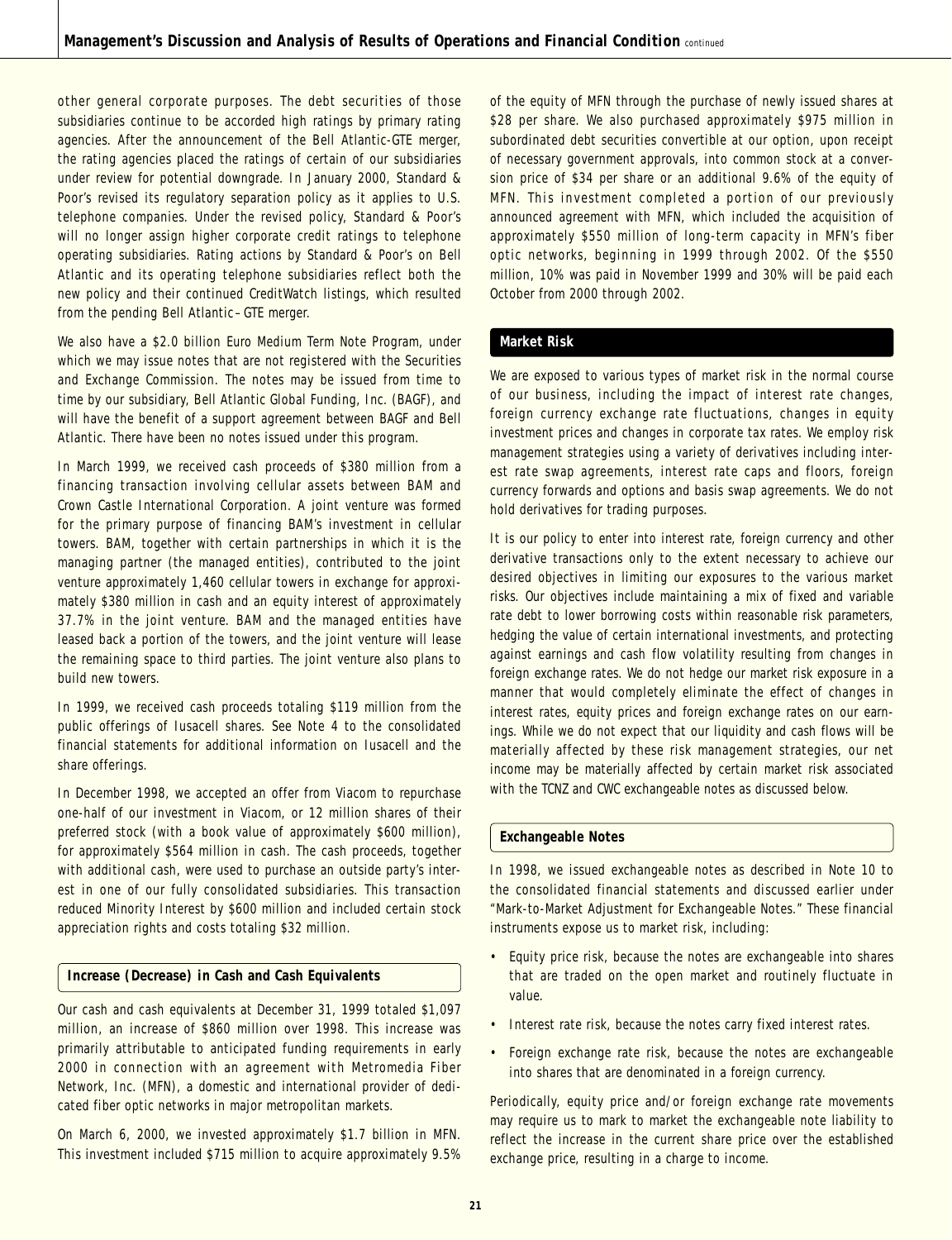The following sensitivity analysis measures the effect on earnings and financial condition due to changes in the underlying share prices of the TCNZ and CWC stock.

- At December 31, 1999, the exchange price for the TCNZ shares (expressed as American Depositary Receipts) was \$44.93 and the exchange price for the CWC shares (expressed as American Depositary Shares) was \$58.03.
- For each \$1.00 increase in value of the TCNZ shares or the CWC shares above the exchange price, our earnings would be reduced by approximately \$55 million or \$56 million, respectively. A subsequent decrease in value of the TCNZ shares or the CWC shares would correspondingly increase earnings, but not to exceed the amount of any previous reduction in earnings. Our earnings are not affected so long as the TCNZ and CWC share prices are at or below their exchange prices.
- Our cash flows would not be affected by mark-to-market transactions related to the exchangeable notes.
- If we decide to deliver shares in exchange for the notes, the exchangeable note liability (including any mark-to-market adjustments) will be eliminated and the investment will be reduced by the book value of the related number of shares delivered. Upon settlement, the excess of the liability over the book value of the related shares delivered will be recorded as a gain. We also have the option to settle these liabilities with cash upon exchange.

A proposed restructuring of our investment in CWC, as discussed in Note 3 to the consolidated financial statements, would change the securities to be delivered upon exchange for the CWC exchangeable notes. Under this restructuring, we would receive shares in the two acquiring companies in exchange for our CWC shares.

#### **Interest Rate Risk**

The table that follows summarizes the fair values of our long-term debt, interest rate derivatives and exchangeable notes as of December 31, 1999 and 1998. The table also provides a sensitivity analysis of the estimated fair values of these financial instruments assuming 100-basis-point upward and downward parallel shifts in the yield curve. Our sensitivity analysis did not include the fair values of our commercial paper and bank loans because they are not significantly affected by changes in market interest rates.

|                           |                   |                   | (dollars in millions) |
|---------------------------|-------------------|-------------------|-----------------------|
|                           |                   | <b>Fair Value</b> | <b>Fair Value</b>     |
|                           |                   | assuming          | assuming              |
|                           |                   | $+100$ basis      | -100 basis            |
| At December 31, 1999      | <b>Fair Value</b> | point shift       | point shift           |
| Long-term debt and        |                   |                   |                       |
| interest rate derivatives | \$12,625          | \$11,923          | \$13,385              |
| Exchangeable notes        | 6,417             | 6.335             | 6,498                 |
| Total                     | 19,042<br>\$      | \$18.258          | \$19,883              |
| At December 31, 1998      |                   |                   |                       |
| Long-term debt and        |                   |                   |                       |
| interest rate derivatives | \$14,243          | \$13.414          | \$15,098              |
| Exchangeable notes        | 5,818             | 5,618             | 6,018                 |
| Total                     | 20.061            | \$19.032          | \$21,116              |
|                           |                   |                   |                       |

#### **Equity Price Risk**

The fair values of certain of our investments, primarily in common stock, expose us to equity price risk. These investments are subject to changes in the market prices of the securities. As noted earlier, the fair values of our exchangeable notes are also affected by changes in equity price movements. The table that follows summarizes the fair values of our investments and exchangeable notes and provides a sensitivity analysis of the estimated fair values of these financial instruments assuming a 10% increase or decrease in equity prices.

|                                 |                   | (dollars in millions) |              |    |              |
|---------------------------------|-------------------|-----------------------|--------------|----|--------------|
|                                 |                   |                       | Fair Value   |    | Fair Value   |
|                                 |                   |                       | assuming 10% |    | assuming 10% |
|                                 |                   |                       | decrease in  |    | increase in  |
| At December 31, 1999            | <b>Fair Value</b> |                       | equity price |    | equity price |
| Cost investments, at fair value | \$<br>2.296       | \$                    | 2.066        | \$ | 2.526        |
| Exchangeable notes              | (6, 417)          |                       | (6,050)      |    | (6, 822)     |
| Total                           | \$<br>(4, 121)    | \$                    | (3,984)      | \$ | (4, 296)     |
| At December 31, 1998            |                   |                       |              |    |              |
| Cost investments, at fair value | \$<br>29          | \$                    | 26           | \$ | 32           |
| Exchangeable notes              | (5, 818)          |                       | (5,643)      |    | (6, 023)     |
| Total                           | \$<br>(5.789)     | \$                    | (5,617)      | \$ | (5.991)      |

#### **Foreign Currency Translation**

The functional currency for nearly all of our foreign operations is the local currency. The translation of income statement and balance sheet amounts of these entities into U.S. dollars are recorded as cumulative translation adjustments, which are included in Accumulated Other Comprehensive Income (Loss) in our consolidated balance sheets. At December 31, 1999, our primary translation exposure was to the British pound and Italian lira. We have not hedged our accounting translation exposure to foreign currency fluctuations relative to these investments, except for our United Kingdom investment which is partially hedged.

Equity income from our international investments is affected by exchange rate fluctuations when an equity investee has assets and liabilities denominated in a currency other than the investee's functional currency. Our investment in the Philippines is exposed to fluctuations in the U.S. dollar/Filipino peso exchange rate. Iusacell, our consolidated investment in Mexico, also issues U.S. dollar denominated debt.

For the period October 1, 1996 through December 31, 1998, we considered Iusacell to operate in a highly inflationary economy and utilized the U.S. dollar as its functional currency. Beginning January 1, 1999, we discontinued highly inflationary accounting for our Iusacell subsidiary and resumed using the Mexican peso as its functional currency. As a result, in 1999 our earnings were affected by any foreign currency gains or losses associated with the U.S dollar denominated debt issued by Iusacell and our equity was affected by the translation from the Mexican peso.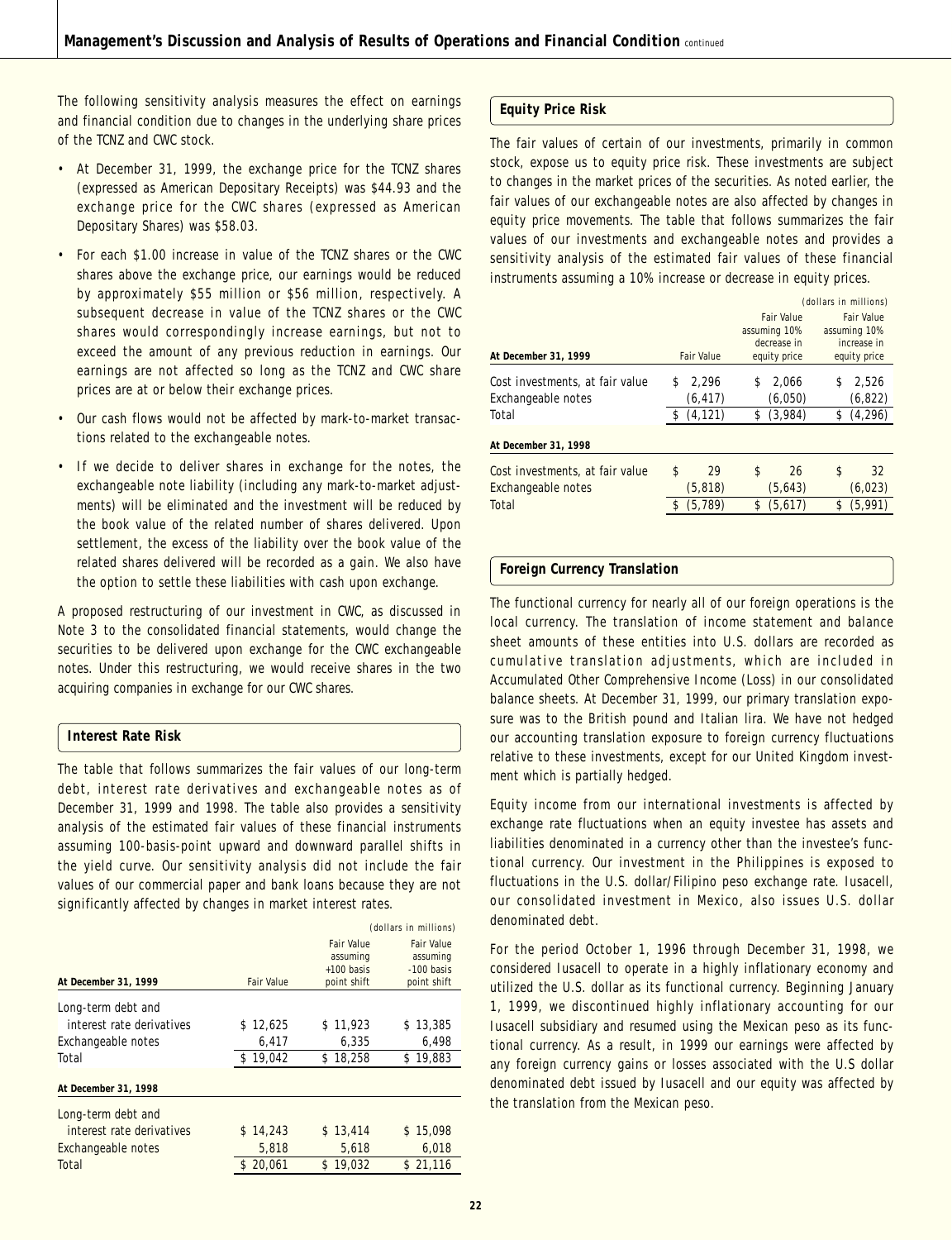#### **Foreign Exchange Risk**

The fair values of our foreign currency derivatives and investments accounted for under the cost method are subject to fluctuations in foreign exchange rates. Our most significant foreign currency derivatives contain both a foreign currency forward and a U.S. dollar interest rate component. These agreements require an exchange of British pounds and U.S. dollars at the maturity of the contract.

The table that follows summarizes the fair values of our foreign currency derivatives, cost investments, and the exchangeable notes as of December 31, 1999 and 1998. The table also provides a sensitivity analysis of the estimated fair values of these financial instruments assuming a 10% decrease and increase in the value of the U.S. dollar against the various currencies to which we are exposed. Our sensitivity analysis does not include potential changes in the value of our international investments accounted for under the equity method. As of December 31, 1999, the carrying value of our equity method international investments totaled approximately \$2.2 billion.

|                              | (dollars in millions) |    |                   |    |                   |
|------------------------------|-----------------------|----|-------------------|----|-------------------|
|                              |                       |    | <b>Fair Value</b> |    | <b>Fair Value</b> |
|                              |                       |    | assuming          |    | assuming          |
|                              |                       |    | 10% decrease      |    | 10% increase      |
| At December 31, 1999         | <b>Fair Value</b>     |    | in US \$          |    | in US \$          |
| Cost investments and         |                       |    |                   |    |                   |
| foreign currency derivatives | \$<br>2,273           | \$ | 2,502             | \$ | 2,091             |
| Exchangeable notes           | (6, 417)              |    | (6, 822)          |    | (6,050)           |
| Total                        | \$<br>(4, 144)        | \$ | (4,320)           | \$ | (3,959)           |
|                              |                       |    |                   |    |                   |
| At December 31, 1998         |                       |    |                   |    |                   |
| Cost investments and         |                       |    |                   |    |                   |
| foreign currency derivatives | \$<br>154             | \$ | 140               | \$ | 172               |
| Exchangeable notes           | (5,818)               |    | (6, 023)          |    | (5,643)           |
| Total                        | (5,664)               | \$ | (5,883)           | \$ | (5, 471)          |
|                              |                       |    |                   |    |                   |

### **Other Factors That May Affect Future Results Proposed Bell Atlantic–GTE Merger**

Bell Atlantic and GTE have announced a proposed merger of equals under a definitive merger agreement dated as of July 27, 1998. Under the terms of the agreement, GTE shareholders will receive 1.22 shares of Bell Atlantic common stock for each share of GTE common stock that they own. Bell Atlantic shareholders will continue to own their existing shares after the merger.

We expect the merger to qualify as a pooling of interests, which means that for accounting and financial reporting purposes the companies will be treated as if they had always been combined. At annual meetings held in May 1999, the shareholders of each company approved the merger. The completion of the merger is subject to a number of conditions, including certain regulatory approvals (all of which have been obtained except that of the FCC) and receipt of opinions that the merger will be tax-free.

We are targeting completion of the merger in the second quarter of 2000.

Future operating revenues, expenses and net income of the combined company may not follow the same historical trends, or reflect the same dependence on economic and competitive factors, as presented in our discussion of our own historical results of operations and financial condition. You should refer to Note 22 to the consolidated financial statements for pro forma income statements for the years ended December 31, 1999, 1998 and 1997 and a pro forma balance sheet for the year ended December 31, 1999.

#### **Recent Developments**

### **Proposed Domestic Wireless Transactions**

### *Vodafone AirTouch*

On September 21, 1999, we signed a definitive agreement with Vodafone AirTouch plc (Vodafone AirTouch) to create a national wireless business (Wireless Co.) composed of both companies' U.S. wireless assets. The completion of this transaction is subject to a number of conditions, including certain regulatory approvals. In February 2000, we signed an agreement with ALLTEL Corporation to exchange certain wireless interests. This agreement eliminates all of the overlapping cellular operations that would be created by the combination of Bell Atlantic and Vodafone AirTouch wireless properties. We expect to complete the transaction in April 2000. You should also read Note 21 to the consolidated financial statements for additional information about this proposed domestic wireless business.

#### *PrimeCo Personal Communications, L.P.*

On August 3, 1999, Bell Atlantic and Vodafone AirTouch announced an agreement to restructure our ownership interests in PrimeCo, a partnership that was formed by us and Vodafone AirTouch in 1994 and provides personal communications services in major cities across the United States. Under the terms of that agreement, we would assume full ownership of PrimeCo operations in five "major trading areas" (MTAs)–Richmond, VA, New Orleans, LA and the Florida MTAs of Jacksonville, Tampa and Miami. Vodafone AirTouch would assume full ownership of the remaining five PrimeCo MTAs–Chicago, IL, Milwaukee, WI and the Texas MTAs of Dallas, San Antonio and Houston.

Under the terms of the Wireless Co. agreement described earlier, Bell Atlantic and Vodafone AirTouch agreed to suspend the August 3, 1999 agreement to restructure PrimeCo ownership interests, with certain limited exceptions. As a result, no action will be taken to allocate most PrimeCo markets unless either we or Vodafone AirTouch give notice to initiate such an allocation. Neither party has given such notice.

In January 2000, we and Vodafone AirTouch purchased the remaining 20% partnership interest in the Texas MTAs of Dallas, San Antonio and Houston held by TXU Communications Holding Company (TXU). We invested \$196 million to acquire 55% of the TXU partnership interest. Vodafone AirTouch will own the remaining 45% of the TXU partnership interest.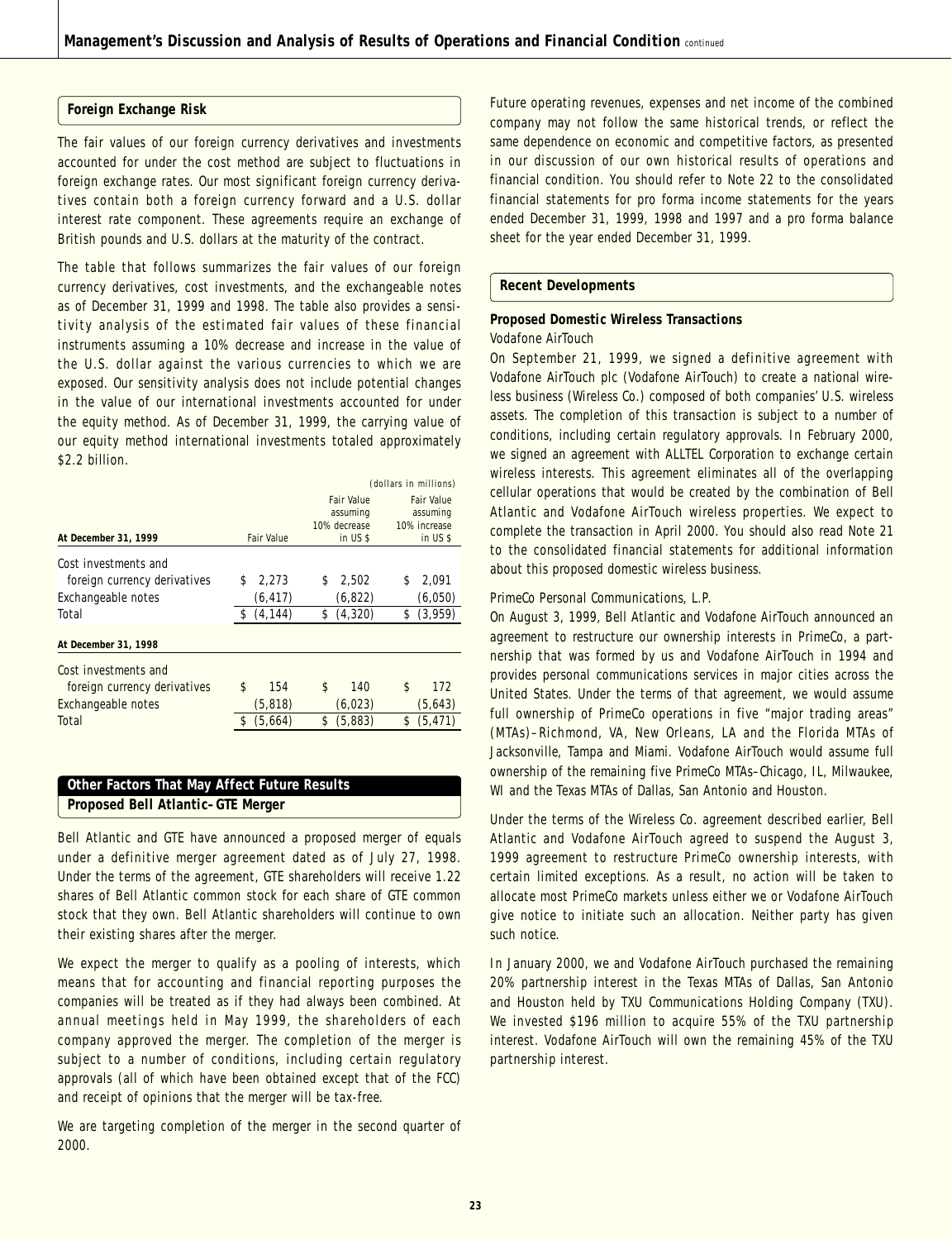#### **Proposed Restructure of Cable & Wireless Communications plc**

On July 27, 1999, we announced our agreement to a proposal by Cable & Wireless plc (Cable & Wireless), NTL Incorporated (NTL) and CWC for the proposed restructuring of CWC. We currently have an 18.6% ownership interest in CWC.

Under the terms of the agreement, CWC's consumer cable telephone, television and Internet operations would be separated from its corporate, business, Internet protocol and wholesale operations. The consumer operations would be acquired by NTL and the other operations would be acquired by Cable & Wireless. In exchange for our interest in CWC, we would receive shares in the two acquiring companies, representing approximately 9.1% of the NTL shares currently outstanding and approximately 4.6% of the Cable & Wireless shares currently outstanding. Upon completion of the restructuring, our previously issued \$3,180 million in CWC exchangeable notes would be exchangeable on and after July 1, 2002 for shares in NTL and Cable & Wireless in proportion to the shares received in the restructuring. Upon exchange by investors, we retain the option to settle in cash or by delivery of the Cable & Wireless and NTL shares. We expect the restructuring to result in a material non-cash gain.

The completion of the restructuring is subject to a number of conditions and, assuming satisfaction of those conditions, is expected to close in the first half of 2000.

#### **Pension Plan Amendments**

Effective January 19, 2000, we amended our management cash balance plan to provide employees having at least 15 years of service as of September 1, 1999 with a pension benefit that is the "greater of" their cash balance account or a benefit based on our former management pension plan. Employees will be given the greater of the two benefits when they retire or terminate from the company. In February 2000, we announced a special lump sum pension payment to management and associate employees who retired before January 1, 1995 and who are receiving pension annuities. The payments range from \$2,500 to \$20,000 depending on years in retirement and current pension amount. Retirees will have the option of electing the payment as a lump sum or an annuity. Together these two plan amendments will increase annual pension costs by approximately \$65 million. We expect that favorable investment returns and changes in actuarial assumptions will compensate for these cost increases. For additional information about our employee benefits, see Note 16 to the consolidated financial statements.

### **The Telecommunications Act of 1996 and Competition**

The telecommunications industry is undergoing substantial changes as a result of the 1996 Act, other public policy changes and technological advances. These changes are bringing increased competitive pressures in our current businesses, but will also open new markets to us.

The 1996 Act became law on February 8, 1996 and replaced the Modification of Final Judgment (MFJ). In general, the 1996 Act includes provisions that open local exchange markets to competition and permit Bell Operating Companies or their affiliates, including Bell Atlantic, to provide interLATA (long distance) services and to engage in manufacturing previously prohibited by the MFJ. Under the 1996 Act, our ability to provide in-region long distance service is largely dependent on satisfying certain conditions. The requirements include a 14-point "competitive checklist" of steps we must take which will help competitors offer local services through resale, through the purchase of unbundled network elements or through their own networks. We must also demonstrate to the FCC that our entry into the in-region long distance market would be in the public interest.

We are unable to predict definitively the impact that the 1996 Act will ultimately have on our business, results of operations or financial condition. The financial impact will depend on several factors, including the timing, extent and success of competition in our markets, the timing and outcome of various regulatory proceedings and any appeals, and the timing, extent and success of our pursuit of new opportunities resulting from the 1996 Act.

We anticipate that these industry changes, together with the rapid growth, enormous size and global scope of these markets, will attract new entrants and encourage existing competitors to broaden their offerings. Current and potential competitors in telecommunication services include long distance companies, other local telephone companies, cable companies, wireless service providers, foreign telecommunications providers, electric utilities, Internet service providers and other companies that offer network services. Many of these companies have a strong market presence, brand recognition and existing customer relationships, all of which contribute to intensifying competition and may affect our future revenue growth. In addition, a number of major industry participants have announced mergers, acquisitions and joint ventures which could substantially affect the development and nature of some or all of our markets.

#### *In-Region Long Distance*

On December 22, 1999, the FCC released an order approving our application for permission to enter the in-region long distance market in New York. The FCC concluded that we have satisfied the 14-point "competitive checklist" required under the 1996 Act for entry into the in-region long distance market, and that our entry into the long distance business in New York would benefit the public interest. Following the FCC's decision, AT&T and Covad sought a stay of the Commission's order. The stay request was denied, first by the FCC and later by the U.S. Court of Appeals. AT&T's and Covad's appeal of the order remains pending and is proceeding on an accelerated schedule, with argument scheduled for April 2000.

KPMG LLP (KPMG), which conducted an extensive third-party test of our operations support systems (OSS) in New York under the supervision of the New York Public Service Commission (PSC), has been retained by the Massachusetts Department of Telecommunications and Energy to conduct a third-party test of our OSS in Massachusetts. The Massachusetts test is designed to build on the KPMG test of the similar systems in New York.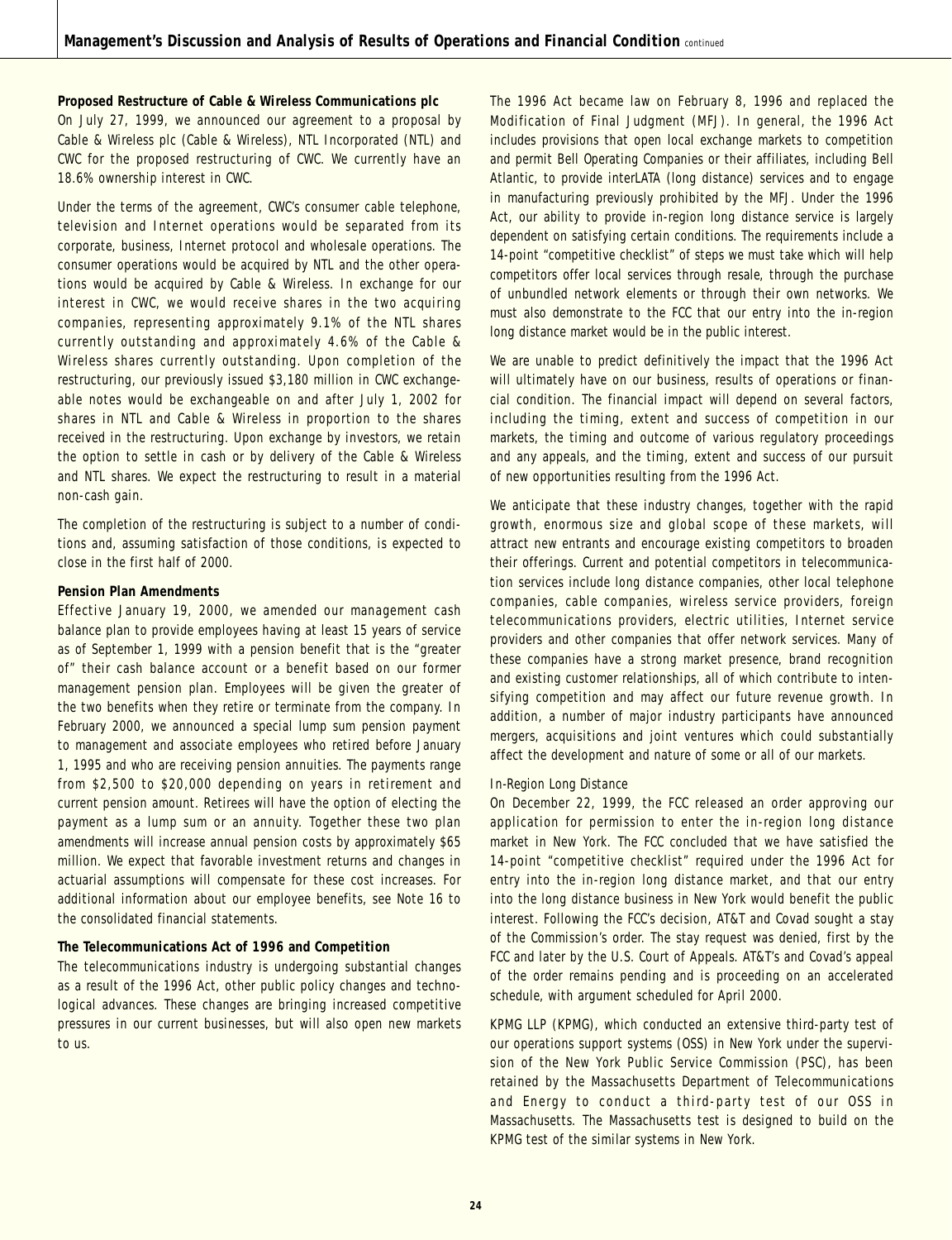KPMG has also been retained by the Pennsylvania Public Utility Commission to conduct a third-party test of our OSS in Pennsylvania and by the New Jersey Board of Public Utilities to conduct a test of the New Jersey OSS that builds on the concurrent testing of the similar systems in Pennsylvania. The Virginia State Corporation Commission has also retained KPMG for the same purpose.

The timing of our long distance entry in each of our remaining 13 jurisdictions depends on the receipt of FCC approval.

#### **FCC Regulation and Interstate Rates**

In 1999, the FCC continued to implement reforms to the interstate access charge system and to implement "universal service" and other requirements of the 1996 Act.

#### *Access Charges*

Interstate access charges are the rates long distance carriers pay for use and availability of our operating telephone companies' facilities for the origination and termination of interstate service. The FCC required a phased restructuring of access charges, which began in January 1998, so that the telephone companies' non-usage-sensitive costs will be recovered from long distance carriers and end-users through flat rate charges, and usage-sensitive costs will be recovered from long distance carriers through usage-based rates.

In addition, the FCC has required that different levels of usage-based charges for originating and for terminating interstate traffic be established. The final phase of this restructuring was completed on January 1, 2000.

#### *Price Caps*

Under the FCC price cap rules that apply to interstate access rates, each year our price cap index is adjusted downward by a fixed percentage intended to reflect increases in productivity (productivity factor) and adjusted upward by an allowance for inflation (GDP-PI). Our annual price cap filing effective July 1, 1999 reflects the effects of the current productivity factor of 6.5%.

In May 1999, the U.S. Court of Appeals reversed the FCC order that adopted the 6.5% productivity factor. The Court concluded that the FCC had not justified its choice of a productivity factor and directed the FCC to reconsider and explain the methods used in selecting the productivity factor. The Court granted the FCC a stay of its order, however, until April 1, 2000. As a result, the FCC is now conducting a proceeding to determine an appropriate productivity factor in response to the court's order.

At the same time, the FCC is considering a proposal to further restructure access rates by an industry coalition that includes both local exchange carriers (including Bell Atlantic) and long distance carriers. Among other things, that proposal would set into place a mechanism to transition to a set target of \$.0055 per minute for switched access services. Once that target rate is reached, local exchange carriers would no longer be required to make further annual price cap reductions to their switched access prices. To allow time to consider this industry proposal, parties have requested that the Court further extend the stay of its price cap decision order until June 30, 2000.

The FCC has adopted rules for special access services that provide for added pricing flexibility and ultimately the removal of services from price regulation when certain competitive thresholds are met. In order to take advantage of this relief, however, carriers must forego the ability to take advantage of provisions in the current rules that provide relief in the event earnings fall below certain thresholds, and we have not filed for this relief. The order also allows certain services, including those included in the interexchange basket of services, to be removed from price regulation immediately. In response, effective October 1999, we removed approximately \$90 million in annual revenues of our services in the interexchange basket from price regulation and from the operation of the productivity offset which otherwise would require annual price reductions.

#### *Universal Service*

In July 1999, the U.S. Court of Appeals reversed certain aspects of the FCC's order implementing the "universal service" provision of the 1996 Act. The universal service fund includes a multi-billion dollar interstate fund to link schools and libraries to the Internet and to subsidize high cost areas, low income consumers and rural healthcare providers. Previously, under the FCC's rules, all providers of interstate telecommunications services had to contribute to the schools and libraries fund based on their total interstate and intrastate retail revenues. The Court reversed the decision to include intrastate revenues as part of the basis for assessing contributions to that fund. As a result of this decision, our contributions to the universal service fund were reduced by approximately \$107 million annually beginning on November 1, 1999, and our interstate access rates will be reduced accordingly because we will no longer have to recover these contributions in our rates. AT&T and MCI WorldCom, Inc. have since asked the U.S. Supreme Court to review this latter portion of the appeals court decision. Other parties have asked the U.S. Supreme Court to review additional aspects of the court of appeals decision.

In November 1999, the FCC adopted a new mechanism for providing universal service support to high cost areas served by large local telephone companies. This funding mechanism will provide additional support for local telephone services in several states served by Bell Atlantic. State regulatory commissions must take these funds into account in the rate-making process.

#### *Unbundling of Network Elements*

In November 1999, the FCC announced its decision setting forth new unbundling requirements. The FCC had previously identified seven elements that had to be provided to competitors on an unbundled basis. With respect to those seven elements, the FCC concluded that incumbent local exchange carriers, such as our operating telephone subsidiaries, do not have to provide unbundled switching (or combinations of elements that include switching, such as the so-called unbundled element "platform") under certain circumstances to business customers with four or more lines in certain offices in the top 50 Metropolitan Statistical Areas (MSAs). It also held that incumbents do not have to provide unbundled access to their directory assistance or operator services. The remaining elements on the FCC's original list still must be provided.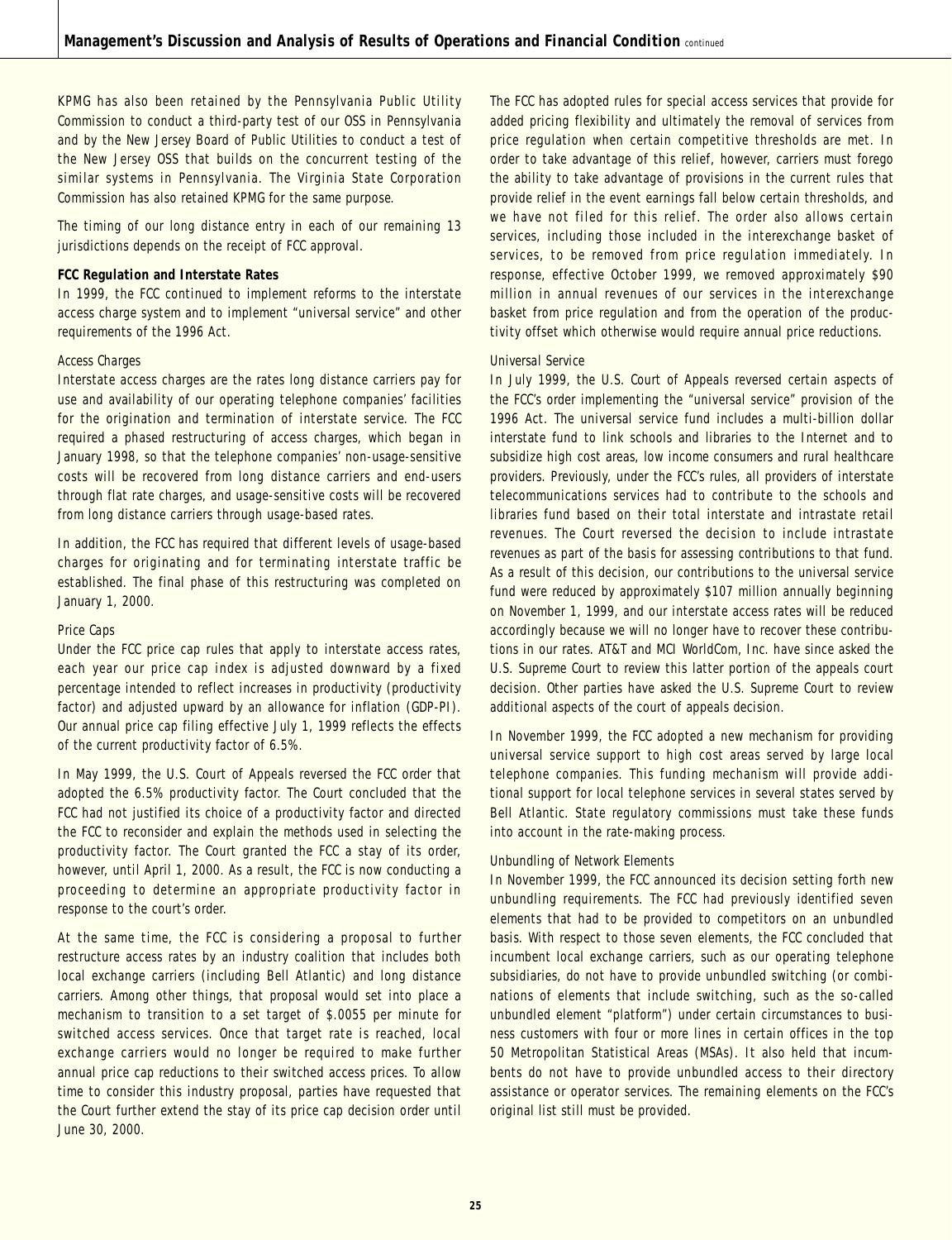With respect to new elements, the FCC concluded that new equipment to provide advanced services such as Asymmetric Digital Subscriber Line (ADSL) does not have to be unbundled as a general matter. On the other hand, the FCC concluded that incumbents must provide dark fiber as an unbundled element, and that sub-loop unbundling should be provided. Finally, the FCC ruled that combinations of loops and transport must be made available under certain circumstances, but left to a further rulemaking that it initiated certain issues relating to the use of these combinations to substitute for special access services. While this rulemaking proceeds, the FCC adopted interim rules limiting the instances in which such combinations of elements must be made available. The FCC set a target date of June 30, 2000 to decide the further rulemaking.

In addition to the unbundling requirements released in November 1999, the FCC released an order on December 9, 1999 in a separate proceeding requiring incumbent local exchange companies also to unbundle and provide to competitors the higher frequency portion of their local loop. This provides competitors with the ability to provision data services on top of incumbent carriers' voice service.

#### **State Regulation**

#### *Pennsylvania*

On September 30, 1999, the Pennsylvania Public Utility Commission (PUC) issued a final decision in its "Global" proceeding on telecommunications competition matters. The decision proposes to require our operating telephone subsidiary in Pennsylvania, Bell Atlantic–Pennsylvania, to split into separate retail and wholesale corporations. It proposes reductions in access charges applicable to services provided to interexchange carriers and in both unbundled network element rates and wholesale rates applicable to services and facilities provided to competitive local exchange carriers. It requires Bell Atlantic–Pennsylvania to provide combinations of unbundled network elements beyond those required by the FCC. It reclassifies certain business services as "competitive," but restricts the pricing freedom that that classification is supposed to give Bell Atlantic– Pennsylvania. It sets a schedule of prerequisites for state endorsement of a Bell Atlantic–Pennsylvania application to the FCC for permission to offer in-region long distance service under Section 271 of the 1996 Act that are likely to delay that endorsement. Bell Atlantic–Pennsylvania has challenged the lawfulness of this order in the Pennsylvania Supreme Court, the Commonwealth Court of Pennsylvania and the Federal District Court.

On January 18, 2000, Bell Atlantic–Pennsylvania and fourteen other parties submitted to the PUC a Joint Petition for Settlement to resolve the appeals from the "Global" Order. If approved by the PUC, the settlement will eliminate the wholesale/retail separate subsidiary requirement and replace it with a requirement to establish an advanced services affiliate. The settlement would also expedite the process to obtain state endorsement of any Bell Atlantic - Pennsylvania application to the FCC for permission to offer long distance service. On February 2, 2000, the Commonwealth Court denied the PUC's request to consider the settlement and set an expedited briefing schedule for the appeals. On February 22, 2000, the PUC and Bell Atlantic–Pennsylvania appealed this determination to the Pennsylvania Supreme Court, and the matter is pending.

#### **Reciprocal Compensation**

State regulatory decisions have required us to pay "reciprocal compensation" under the 1996 Act for the increasing volume of oneway traffic from our customers to customers of other carriers, primarily calls to Internet service providers. In February 1999, the FCC confirmed that such traffic is largely interstate but concluded that it would not interfere with state regulatory decisions requiring payment of reciprocal compensation for such traffic and that carriers are bound by their existing interconnection agreements. The U.S. Court of Appeals has remanded the FCC's decision for a better explanation of why this traffic is interstate.

Based upon the FCC's February 1999 decision, the Massachusetts Department of Telecommunications and Energy modified its earlier decision, resulting in a reduction of our reciprocal compensation obligation. Both the New Jersey Board of Public Utilities and the West Virginia Public Service Commission also have issued favorable decisions on reciprocal compensation for Internet-bound traffic. The New York PSC issued a decision that high volume, convergent traffic (which includes Internet-bound traffic) has different cost characteristics and should be compensated at the lower end-office rate. The New York PSC determined that traffic in excess of a 3:1 ratio is presumed to be high volume, convergent traffic, although this presumption may be rebutted. The Virginia State Corporation Commission has denied jurisdiction over compensation for Internet access and has referred us and other parties to the FCC. Commissions in Delaware, Maryland, Pennsylvania, and Rhode Island have issued decisions requiring us to continue to pay reciprocal compensation on Internet-bound traffic. We currently estimate that our reciprocal compensation payment obligations will be approximately \$500 million to \$550 million in 2000.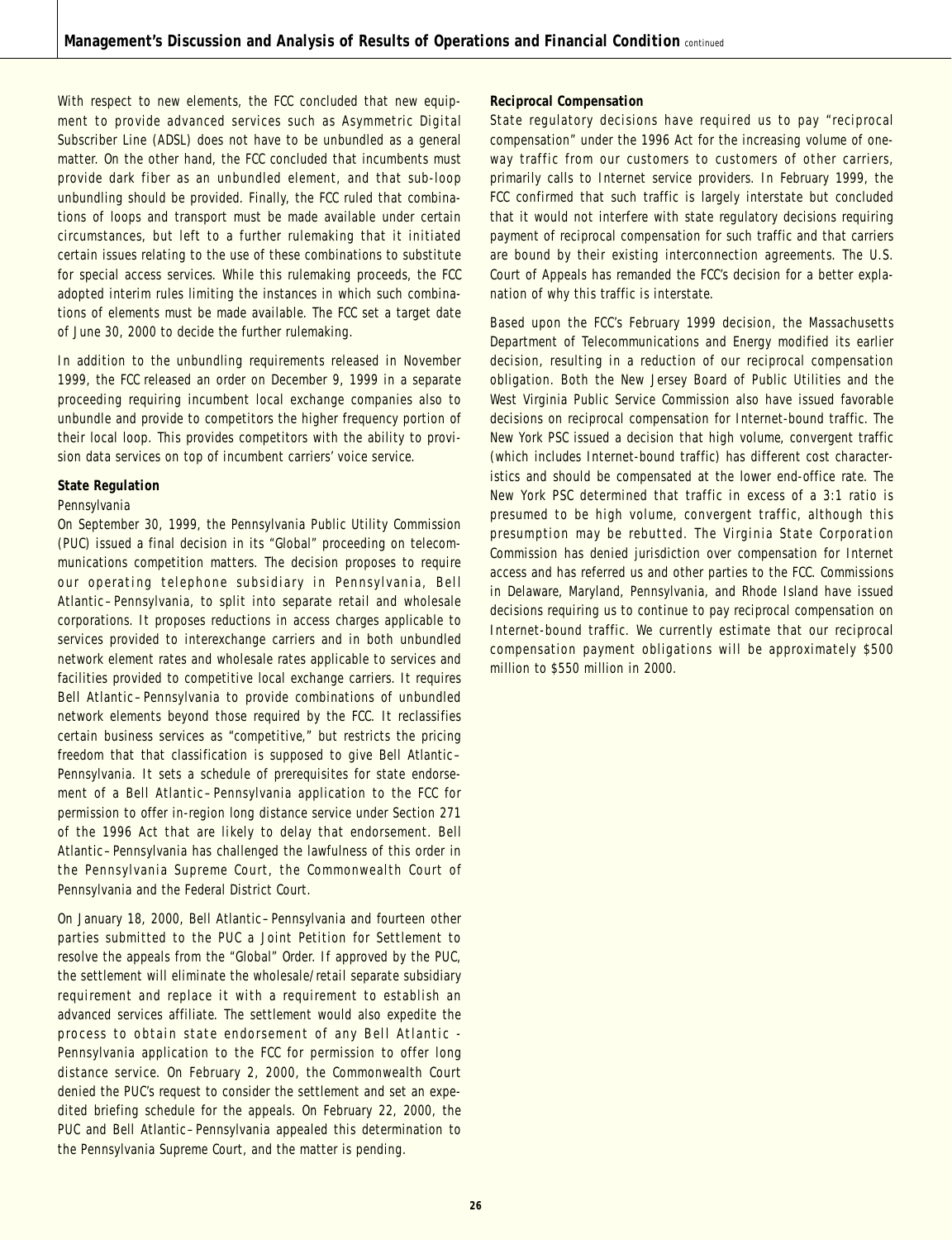#### **Other Matters**

#### **New Accounting Standard–Derivatives and Hedging Activities**

In June 1998, the Financial Accounting Standards Board (FASB) issued SFAS No. 133, "Accounting for Derivative Instruments and Hedging Activities." This statement requires that all derivatives be measured at fair value and recognized as either assets or liabilities on our balance sheet. Changes in the fair values of derivative instruments will be recognized in either earnings or comprehensive income, depending on the designated use and effectiveness of the instruments. The FASB amended this pronouncement in June 1999 to defer the effective date of SFAS No. 133 for one year. We must adopt SFAS No. 133 no later than January 1, 2001.

On March 3, 2000, the FASB issued a Proposed SFAS, "Accounting for Certain Derivative Instruments and Certain Hedging Activities," which would amend SFAS No. 133. The proposed amendments address certain implementation issues and relate to such matters as the normal purchases and normal sales exception, the definition of interest rate risk, hedging recognized foreign-currency-denominated debt instruments, and intercompany derivatives.

We are currently evaluating the provisions of SFAS No. 133 and the proposed amendments. The impact of adoption will be determined by several factors, including the specific hedging instruments in place and their relationships to hedged items, as well as market conditions at the date of adoption.

#### **New Staff Accounting Bulletin–Revenue Recognition**

In December 1999, the Securities and Exchange Commission (SEC) issued Staff Accounting Bulletin (SAB) No. 101, "Revenue Recognition in Financial Statements," which currently must be adopted by June 30, 2000. SAB No. 101 provides additional guidance on revenue recognition, as well as criteria for when revenue is generally realized and earned, and also requires the deferral of incremental direct selling costs. We are currently assessing the impact of SAB No. 101 on our results of operations and financial position.

#### **Year "2000" Update**

We implemented a comprehensive program to evaluate and address the impact of the Year 2000 date transition on our operations. We did not experience any material interruption or failure of our normal business functions or operations as a result of an actual or perceived Year 2000 problem.

From the inception of our Year 2000 project through December 31, 1999, and based on the cost tracking methods we have historically applied to this project, we incurred total pre-tax expenses of approximately \$230 million, and we have made capital expenditures of approximately \$181 million. For 1999, total pre-tax expenses for our Year 2000 project were approximately \$108 million and total capital expenditures were approximately \$101 million.

### **Cautionary Statement Concerning Forward-Looking Statements**

In this Management's Discussion and Analysis, and elsewhere in this Annual Report, we have made forward-looking statements. These statements are based on our estimates and assumptions and are subject to risks and uncertainties. Forward-looking statements include the information concerning our possible or assumed future results of operations. Forward-looking statements also include those preceded or followed by the words "anticipates," "believes," "estimates," "hopes" or similar expressions. For those statements, we claim the protection of the safe harbor for forward-looking statements contained in the Private Securities Litigation Reform Act of 1995.

The following important factors, along with those discussed elsewhere in this Annual Report, could affect future results and could cause those results to differ materially from those expressed in the forward-looking statements:

- materially adverse changes in economic conditions in the markets served by us or by companies in which we have substantial investments;
- material changes in available technology;
- the final outcome of federal, state, and local regulatory initiatives and proceedings, including arbitration proceedings, and judicial review of those initiatives and proceedings, pertaining to, among other matters, the terms of interconnection, access charges, universal service, and unbundled network element and resale rates;
- the extent, timing, success, and overall effects of competition from others in the local telephone and toll service markets;
- the timing and profitability of our entry into the in-region long distance market;
- the timing of, and regulatory or other conditions associated with, the completion of the merger with GTE and our ability to combine operations and obtain revenue enhancements and cost savings following the merger; and
- the timing of, and regulatory or other conditions associated with, the completion of the wireless transaction with Vodafone AirTouch, and the ability of the new wireless enterprise to combine operations and obtain revenue enhancements and cost savings.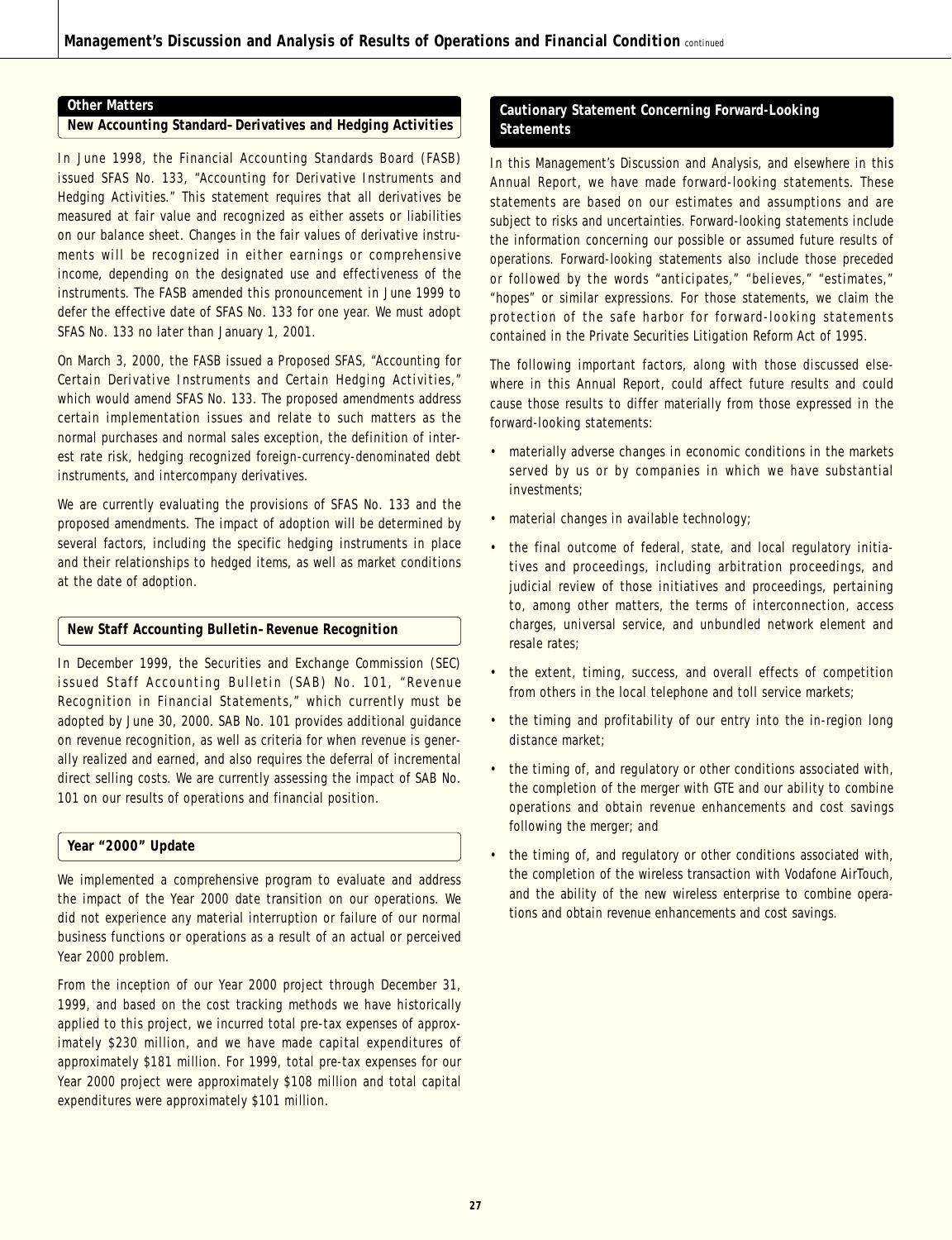We, the management of Bell Atlantic Corporation, are responsible for the consolidated financial statements and the information and representations contained in this report. The financial statements have been prepared in conformity with generally accepted accounting principles and include amounts based on management's best estimates and judgments. Financial information elsewhere in this report is consistent with that in the financial statements.

Management has established and maintained a system of internal control which is designed to provide reasonable assurance that errors or irregularities that could be material to the financial statements are prevented or would be detected within a timely period. The system of internal control includes widely communicated statements of policies and business practices, which are designed to require all employees to maintain high ethical standards in the conduct of our business. The internal controls are augmented by organizational arrangements that provide for appropriate delegation of authority and division of responsibility and by a program of internal audits.

The financial statements have been audited by Pricewaterhouse-Coopers LLP, independent accountants. Their audit was conducted in accordance with generally accepted auditing standards and included an evaluation of our internal control structure and selective tests of transactions. The Report of Independent Accountants appears on this page.

The Audit Committee of the Board of Directors, which is composed solely of outside directors, meets periodically with the independent accountants, management and internal auditors to review accounting, auditing, internal controls, litigation and financial reporting matters. Both the internal auditors and the independent accountants have free access to the Audit Committee without management present.

Wan Sud

Ivan G. Seidenberg Chairman of the Board and Chief Executive Officer

Frederic V Salerno

Frederic V. Salerno Senior Executive Vice President and Chief Financial Officer/ Strategy and Business Development

breez a. Yoben

Doreen A. Toben Vice President – Controller

### **To the Board of Directors and Shareowners of Bell Atlantic Corporation:**

In our opinion, the accompanying consolidated balance sheets and the related consolidated statements of income, changes in shareowners' investment, and cash flows present fairly, in all material respects, the financial position of Bell Atlantic Corporation and its subsidiaries at December 31, 1999 and 1998, and the results of their operations and their cash flows for each of the three years in the period ended December 31, 1999, in conformity with accounting principles generally accepted in the United States. These financial statements are the responsibility of the Company's management; our responsibility is to express an opinion on these financial statements based on our audits. We conducted our audits of these statements in accordance with auditing standards generally accepted in the United States which require that we plan and perform the audit to obtain reasonable assurance about whether the financial statements are free of material misstatement. An audit includes examining, on a test basis, evidence supporting the amounts and disclosures in the financial statements, assessing the accounting principles used and significant estimates made by management, and evaluating the overall financial statement presentation. We believe that our audits provide a reasonable basis for the opinion expressed above.

As discussed in Note 1 to the consolidated financial statements, the Company changed its method of accounting for computer software costs in accordance with AICPA Statement of Position No. 98-1, "Accounting for the Costs of Computer Software Developed or Obtained for Internal Use," effective January 1, 1999.

Princewaterhouse Coopers LLP

New York, New York

February 14, 2000, except for Note 24, as to which the date is March 22, 2000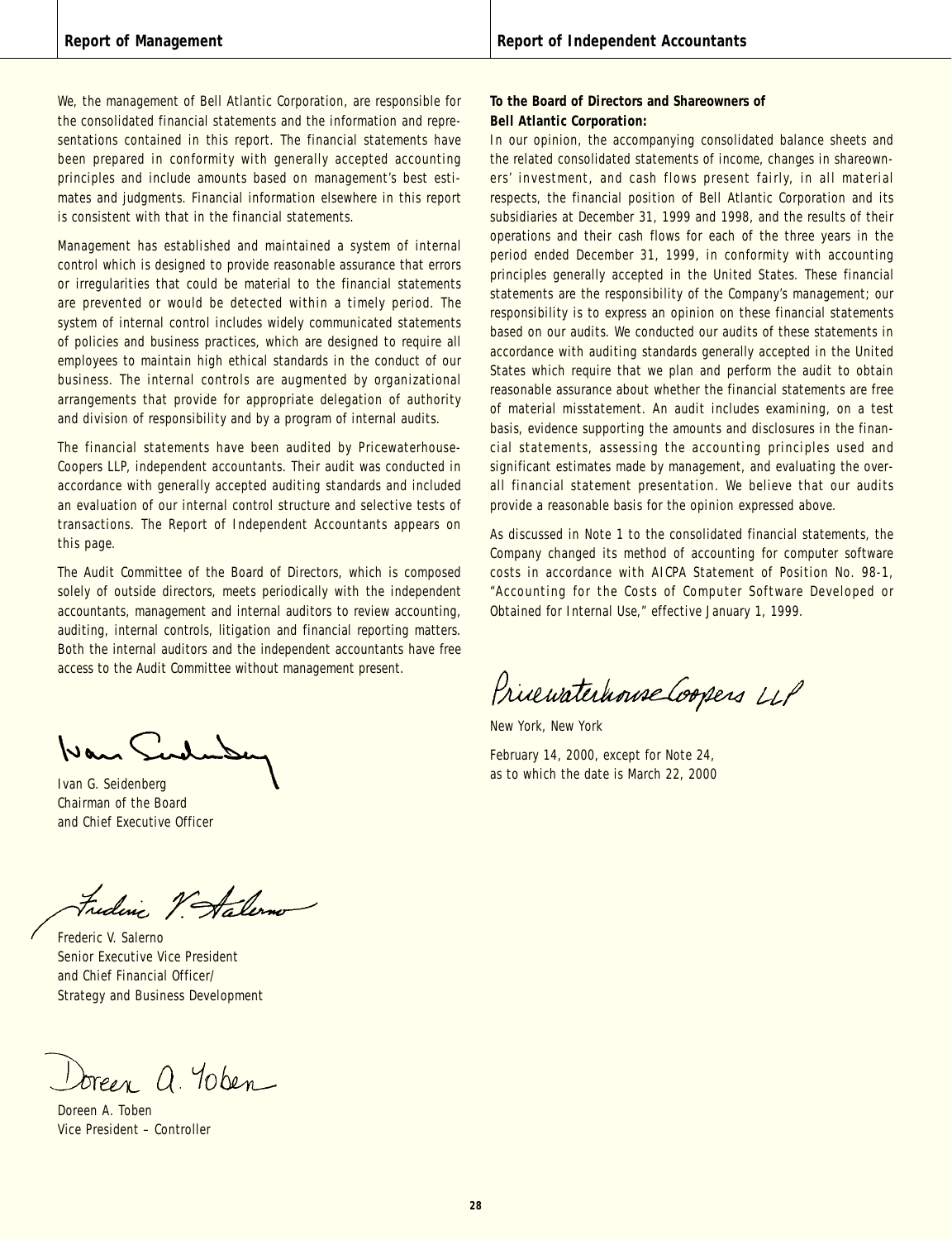## **Selected Financial Data**

|                                                   |              |              |              |                         | (dollars in millions, except per share amounts) |
|---------------------------------------------------|--------------|--------------|--------------|-------------------------|-------------------------------------------------|
|                                                   | 1999         | 1998         | 1997         | 1996                    | 1995                                            |
| <b>Results of Operations</b>                      |              |              |              |                         |                                                 |
| Operating revenues                                | \$<br>33,174 | 31,566<br>\$ | 30,194<br>\$ | 29,155<br>\$            | 27,927<br>\$                                    |
| Operating income                                  | 8,495        | 6,627        | 5,341        | 6,079                   | 5,418                                           |
| Income before extraordinary items and cumulative  |              |              |              |                         |                                                 |
| effect of change in accounting principle          | 4,208        | 2,991        | 2,455        | 3,129                   | 2,826                                           |
| Per common share-basic                            | 2.72         | 1.90         | 1.58         | 2.02                    | 1.85                                            |
| Per common share-diluted                          | 2.66         | 1.87         | 1.56         | 2.00                    | 1.84                                            |
| Net income (loss)                                 | 4,202        | 2,965        | 2,455        | 3,402                   | (97)                                            |
| Per common share-basic                            | 2.71         | 1.89         | 1.58         | 2.20                    | (.06)                                           |
| Per common share-diluted                          | 2.65         | 1.86         | 1.56         | 2.18                    | (.06)                                           |
| Cash dividends declared per common share          | 1.54         | 1.54         | 1.51         | 1.44                    | 1.40                                            |
| <b>Financial Position</b>                         |              |              |              |                         |                                                 |
| Total assets                                      | \$<br>62,614 | 55,144<br>\$ | 53,964<br>\$ | $\mathsf{\$}$<br>53,361 | \$<br>50,623                                    |
| Long-term debt                                    | 18,463       | 17,646       | 13,265       | 15,286                  | 15,744                                          |
| Employee benefit obligations                      | 9,326        | 10,384       | 10,004       | 9,588                   | 9,388                                           |
| Minority interest, including a portion subject to |              |              |              |                         |                                                 |
| redemption requirements                           | 458          | 330          | 911          | 2,014                   | 1.221                                           |
| Preferred stock of subsidiary                     | 201          | 201          | 201          | 145                     | 145                                             |
| Shareowners' investment                           | 15,880       | 13,025       | 12,789       | 12,976                  | 11,214                                          |

Significant events affecting our historical earnings trends include the following:

• 1999 data include a loss on mark-to-market adjustment for exchangeable notes (see Note 10) and merger-related costs.

• 1998 and 1997 data include retirement incentive costs (see Note 16), merger-related costs and other special items (see Note 2).

• 1996 data include retirement incentive costs (see Note 16), other special items, and the adoption of a change in accounting for directory publishing.

• 1995 data include retirement incentive costs (see Note 16), and an extraordinary charge for the discontinuation of regulatory accounting principles.

Per share amounts have been adjusted to reflect a two-for-one stock split on June 1, 1998.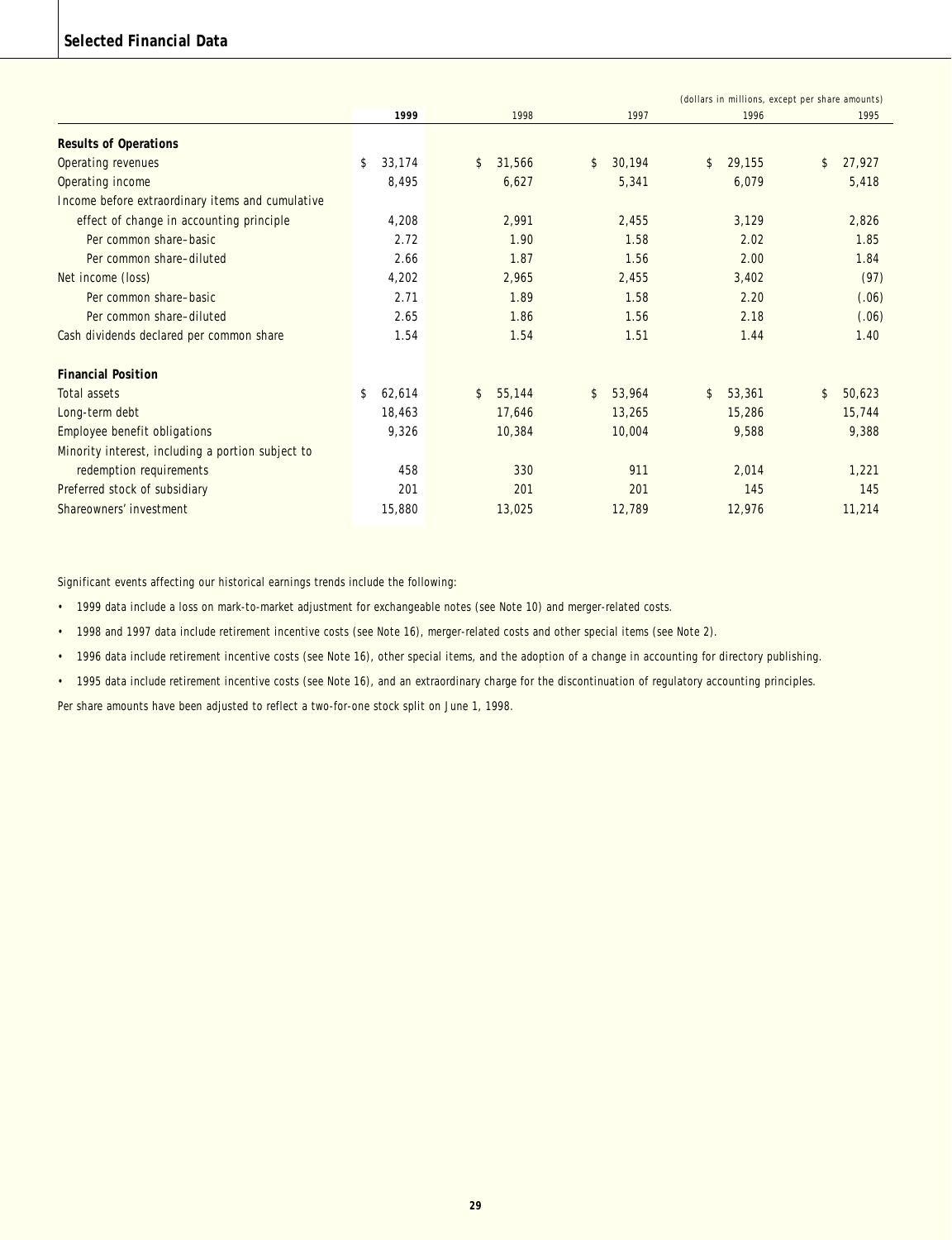| 1999<br>1998<br>Years Ended December 31<br>1997<br>31,566<br><b>Operating Revenues</b><br>\$<br>33,174<br>\$<br>30,194<br>\$<br><b>Operating Expenses</b><br>9,047<br>Employee costs, including benefits and taxes<br>8,241<br>9,266<br>Depreciation and amortization<br>5,870<br>5,865<br>6,221<br>Other operating expenses<br>10,217<br>9,803<br>9,941<br>24,679<br>24,939<br>24,853<br>8,495<br>6,627<br>5,341<br><b>Operating Income</b><br>Income (loss) from unconsolidated businesses<br>143<br>(415)<br>(124)<br>Other income and (expense), net<br>54<br>122<br>(3)<br>1,335<br>1,230<br>Interest expense<br>1,263<br>Mark-to-market adjustment for exchangeable notes<br>(664)<br>4,999<br>3,984<br>Income before provision for income taxes and extraordinary item<br>6,765<br>Provision for income taxes<br>2,557<br>2,008<br>1,529<br>2,991<br>2,455<br><b>Income Before Extraordinary Item</b><br>4,208<br><b>Extraordinary item</b><br>(6)<br>(26)<br>Early extinguishment of debt, net of tax<br>4,202<br>2,965<br>2,455<br><b>Net Income</b><br>Redemption of minority interest<br>(30)<br>Redemption of investee preferred stock<br>(2)<br>Net Income Available to Common Shareowners<br>\$<br>2,933<br>\$<br>2,455<br>\$<br>4,202<br><b>Basic Earnings Per Common Share:</b><br><b>Income Before Extraordinary Item</b><br>\$<br>2.72<br>\$<br>1.90<br>\$<br>1.58<br><b>Extraordinary item</b><br>(.01)<br>(.01)<br>\$<br>1.89<br>\$<br><b>Net Income</b><br>\$<br>2.71<br>1.58<br>1,553<br>1,553<br>1,552<br>Weighted-average shares outstanding (in millions)<br><b>Diluted Earnings Per Common Share:</b><br>\$<br>2.66<br>1.87<br>\$<br><b>Income Before Extraordinary Item</b><br>\$<br>1.56<br>(.01)<br>Extraordinary item<br>(.01)<br>\$<br>Net Income<br>\$<br>2.65<br>1.86<br>\$<br>1.56 |                                               |       |       | (dollars in millions, except per share amounts) |
|----------------------------------------------------------------------------------------------------------------------------------------------------------------------------------------------------------------------------------------------------------------------------------------------------------------------------------------------------------------------------------------------------------------------------------------------------------------------------------------------------------------------------------------------------------------------------------------------------------------------------------------------------------------------------------------------------------------------------------------------------------------------------------------------------------------------------------------------------------------------------------------------------------------------------------------------------------------------------------------------------------------------------------------------------------------------------------------------------------------------------------------------------------------------------------------------------------------------------------------------------------------------------------------------------------------------------------------------------------------------------------------------------------------------------------------------------------------------------------------------------------------------------------------------------------------------------------------------------------------------------------------------------------------------------------------------------------------------------------------------------------------------------------------------------------------------|-----------------------------------------------|-------|-------|-------------------------------------------------|
|                                                                                                                                                                                                                                                                                                                                                                                                                                                                                                                                                                                                                                                                                                                                                                                                                                                                                                                                                                                                                                                                                                                                                                                                                                                                                                                                                                                                                                                                                                                                                                                                                                                                                                                                                                                                                      |                                               |       |       |                                                 |
|                                                                                                                                                                                                                                                                                                                                                                                                                                                                                                                                                                                                                                                                                                                                                                                                                                                                                                                                                                                                                                                                                                                                                                                                                                                                                                                                                                                                                                                                                                                                                                                                                                                                                                                                                                                                                      |                                               |       |       |                                                 |
|                                                                                                                                                                                                                                                                                                                                                                                                                                                                                                                                                                                                                                                                                                                                                                                                                                                                                                                                                                                                                                                                                                                                                                                                                                                                                                                                                                                                                                                                                                                                                                                                                                                                                                                                                                                                                      |                                               |       |       |                                                 |
|                                                                                                                                                                                                                                                                                                                                                                                                                                                                                                                                                                                                                                                                                                                                                                                                                                                                                                                                                                                                                                                                                                                                                                                                                                                                                                                                                                                                                                                                                                                                                                                                                                                                                                                                                                                                                      |                                               |       |       |                                                 |
|                                                                                                                                                                                                                                                                                                                                                                                                                                                                                                                                                                                                                                                                                                                                                                                                                                                                                                                                                                                                                                                                                                                                                                                                                                                                                                                                                                                                                                                                                                                                                                                                                                                                                                                                                                                                                      |                                               |       |       |                                                 |
|                                                                                                                                                                                                                                                                                                                                                                                                                                                                                                                                                                                                                                                                                                                                                                                                                                                                                                                                                                                                                                                                                                                                                                                                                                                                                                                                                                                                                                                                                                                                                                                                                                                                                                                                                                                                                      |                                               |       |       |                                                 |
|                                                                                                                                                                                                                                                                                                                                                                                                                                                                                                                                                                                                                                                                                                                                                                                                                                                                                                                                                                                                                                                                                                                                                                                                                                                                                                                                                                                                                                                                                                                                                                                                                                                                                                                                                                                                                      |                                               |       |       |                                                 |
|                                                                                                                                                                                                                                                                                                                                                                                                                                                                                                                                                                                                                                                                                                                                                                                                                                                                                                                                                                                                                                                                                                                                                                                                                                                                                                                                                                                                                                                                                                                                                                                                                                                                                                                                                                                                                      |                                               |       |       |                                                 |
|                                                                                                                                                                                                                                                                                                                                                                                                                                                                                                                                                                                                                                                                                                                                                                                                                                                                                                                                                                                                                                                                                                                                                                                                                                                                                                                                                                                                                                                                                                                                                                                                                                                                                                                                                                                                                      |                                               |       |       |                                                 |
|                                                                                                                                                                                                                                                                                                                                                                                                                                                                                                                                                                                                                                                                                                                                                                                                                                                                                                                                                                                                                                                                                                                                                                                                                                                                                                                                                                                                                                                                                                                                                                                                                                                                                                                                                                                                                      |                                               |       |       |                                                 |
|                                                                                                                                                                                                                                                                                                                                                                                                                                                                                                                                                                                                                                                                                                                                                                                                                                                                                                                                                                                                                                                                                                                                                                                                                                                                                                                                                                                                                                                                                                                                                                                                                                                                                                                                                                                                                      |                                               |       |       |                                                 |
|                                                                                                                                                                                                                                                                                                                                                                                                                                                                                                                                                                                                                                                                                                                                                                                                                                                                                                                                                                                                                                                                                                                                                                                                                                                                                                                                                                                                                                                                                                                                                                                                                                                                                                                                                                                                                      |                                               |       |       |                                                 |
|                                                                                                                                                                                                                                                                                                                                                                                                                                                                                                                                                                                                                                                                                                                                                                                                                                                                                                                                                                                                                                                                                                                                                                                                                                                                                                                                                                                                                                                                                                                                                                                                                                                                                                                                                                                                                      |                                               |       |       |                                                 |
|                                                                                                                                                                                                                                                                                                                                                                                                                                                                                                                                                                                                                                                                                                                                                                                                                                                                                                                                                                                                                                                                                                                                                                                                                                                                                                                                                                                                                                                                                                                                                                                                                                                                                                                                                                                                                      |                                               |       |       |                                                 |
|                                                                                                                                                                                                                                                                                                                                                                                                                                                                                                                                                                                                                                                                                                                                                                                                                                                                                                                                                                                                                                                                                                                                                                                                                                                                                                                                                                                                                                                                                                                                                                                                                                                                                                                                                                                                                      |                                               |       |       |                                                 |
|                                                                                                                                                                                                                                                                                                                                                                                                                                                                                                                                                                                                                                                                                                                                                                                                                                                                                                                                                                                                                                                                                                                                                                                                                                                                                                                                                                                                                                                                                                                                                                                                                                                                                                                                                                                                                      |                                               |       |       |                                                 |
|                                                                                                                                                                                                                                                                                                                                                                                                                                                                                                                                                                                                                                                                                                                                                                                                                                                                                                                                                                                                                                                                                                                                                                                                                                                                                                                                                                                                                                                                                                                                                                                                                                                                                                                                                                                                                      |                                               |       |       |                                                 |
|                                                                                                                                                                                                                                                                                                                                                                                                                                                                                                                                                                                                                                                                                                                                                                                                                                                                                                                                                                                                                                                                                                                                                                                                                                                                                                                                                                                                                                                                                                                                                                                                                                                                                                                                                                                                                      |                                               |       |       |                                                 |
|                                                                                                                                                                                                                                                                                                                                                                                                                                                                                                                                                                                                                                                                                                                                                                                                                                                                                                                                                                                                                                                                                                                                                                                                                                                                                                                                                                                                                                                                                                                                                                                                                                                                                                                                                                                                                      |                                               |       |       |                                                 |
|                                                                                                                                                                                                                                                                                                                                                                                                                                                                                                                                                                                                                                                                                                                                                                                                                                                                                                                                                                                                                                                                                                                                                                                                                                                                                                                                                                                                                                                                                                                                                                                                                                                                                                                                                                                                                      |                                               |       |       |                                                 |
|                                                                                                                                                                                                                                                                                                                                                                                                                                                                                                                                                                                                                                                                                                                                                                                                                                                                                                                                                                                                                                                                                                                                                                                                                                                                                                                                                                                                                                                                                                                                                                                                                                                                                                                                                                                                                      |                                               |       |       |                                                 |
|                                                                                                                                                                                                                                                                                                                                                                                                                                                                                                                                                                                                                                                                                                                                                                                                                                                                                                                                                                                                                                                                                                                                                                                                                                                                                                                                                                                                                                                                                                                                                                                                                                                                                                                                                                                                                      |                                               |       |       |                                                 |
|                                                                                                                                                                                                                                                                                                                                                                                                                                                                                                                                                                                                                                                                                                                                                                                                                                                                                                                                                                                                                                                                                                                                                                                                                                                                                                                                                                                                                                                                                                                                                                                                                                                                                                                                                                                                                      |                                               |       |       |                                                 |
|                                                                                                                                                                                                                                                                                                                                                                                                                                                                                                                                                                                                                                                                                                                                                                                                                                                                                                                                                                                                                                                                                                                                                                                                                                                                                                                                                                                                                                                                                                                                                                                                                                                                                                                                                                                                                      |                                               |       |       |                                                 |
|                                                                                                                                                                                                                                                                                                                                                                                                                                                                                                                                                                                                                                                                                                                                                                                                                                                                                                                                                                                                                                                                                                                                                                                                                                                                                                                                                                                                                                                                                                                                                                                                                                                                                                                                                                                                                      |                                               |       |       |                                                 |
|                                                                                                                                                                                                                                                                                                                                                                                                                                                                                                                                                                                                                                                                                                                                                                                                                                                                                                                                                                                                                                                                                                                                                                                                                                                                                                                                                                                                                                                                                                                                                                                                                                                                                                                                                                                                                      |                                               |       |       |                                                 |
|                                                                                                                                                                                                                                                                                                                                                                                                                                                                                                                                                                                                                                                                                                                                                                                                                                                                                                                                                                                                                                                                                                                                                                                                                                                                                                                                                                                                                                                                                                                                                                                                                                                                                                                                                                                                                      |                                               |       |       |                                                 |
|                                                                                                                                                                                                                                                                                                                                                                                                                                                                                                                                                                                                                                                                                                                                                                                                                                                                                                                                                                                                                                                                                                                                                                                                                                                                                                                                                                                                                                                                                                                                                                                                                                                                                                                                                                                                                      |                                               |       |       |                                                 |
|                                                                                                                                                                                                                                                                                                                                                                                                                                                                                                                                                                                                                                                                                                                                                                                                                                                                                                                                                                                                                                                                                                                                                                                                                                                                                                                                                                                                                                                                                                                                                                                                                                                                                                                                                                                                                      |                                               |       |       |                                                 |
|                                                                                                                                                                                                                                                                                                                                                                                                                                                                                                                                                                                                                                                                                                                                                                                                                                                                                                                                                                                                                                                                                                                                                                                                                                                                                                                                                                                                                                                                                                                                                                                                                                                                                                                                                                                                                      |                                               |       |       |                                                 |
|                                                                                                                                                                                                                                                                                                                                                                                                                                                                                                                                                                                                                                                                                                                                                                                                                                                                                                                                                                                                                                                                                                                                                                                                                                                                                                                                                                                                                                                                                                                                                                                                                                                                                                                                                                                                                      | Weighted-average shares-diluted (in millions) | 1,583 | 1,578 | 1,571                                           |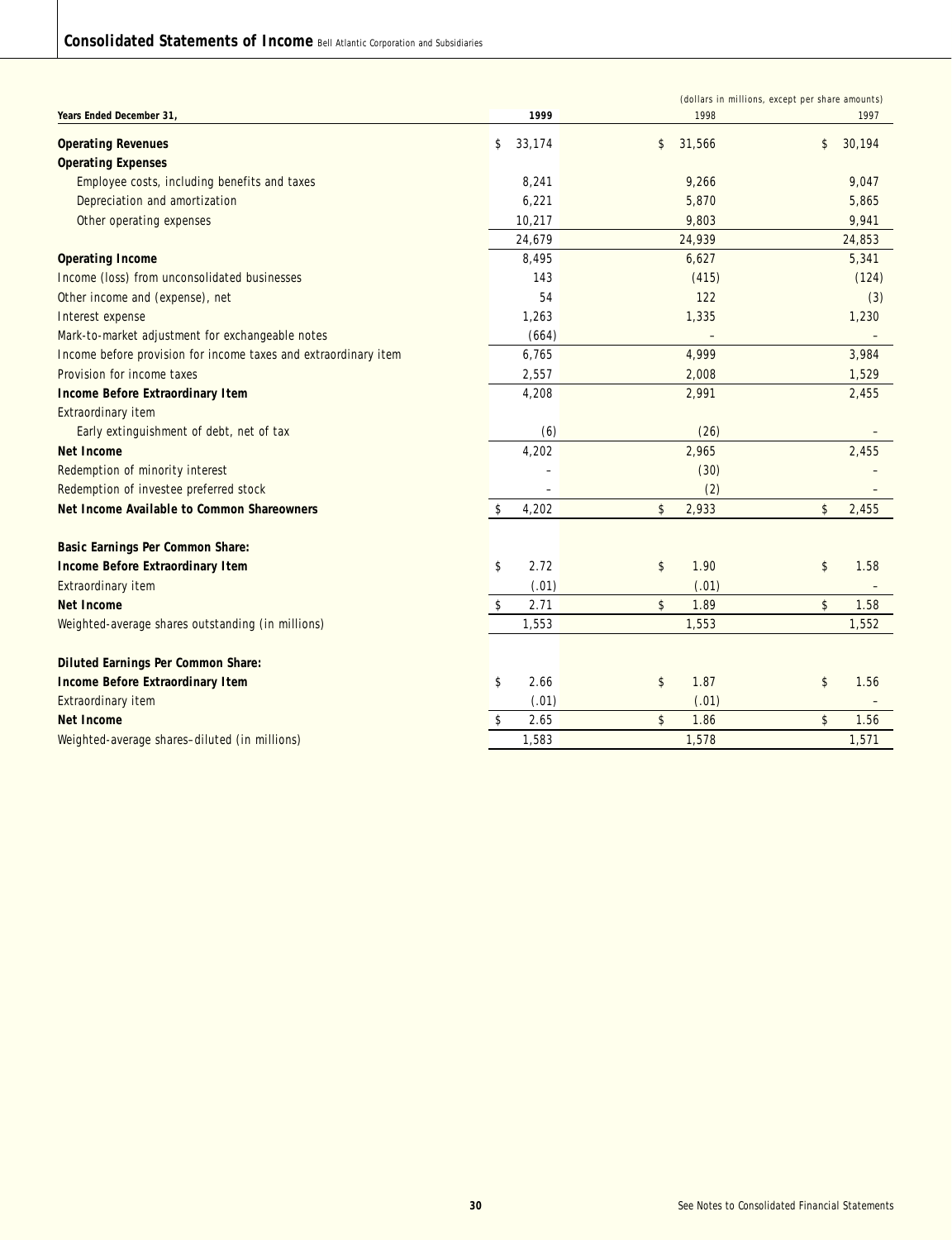|                                                                                                     |               | (dollars in millions, except per share amounts) |
|-----------------------------------------------------------------------------------------------------|---------------|-------------------------------------------------|
| At December 31,                                                                                     | 1999          | 1998                                            |
| Assets                                                                                              |               |                                                 |
| Current assets                                                                                      |               |                                                 |
| Cash and cash equivalents                                                                           | \$<br>1,097   | \$<br>237                                       |
| Short-term investments                                                                              | 839           | 786                                             |
| Accounts receivable, net of allowances of \$619 and \$593                                           | 7,025         | 6,560                                           |
| Inventories                                                                                         | 664           | 566                                             |
| Prepaid expenses                                                                                    | 673           | 522                                             |
| Other                                                                                               | 298           | 411                                             |
|                                                                                                     | 10,596        | 9,082                                           |
| Plant, property and equipment                                                                       | 89,238        | 83,064                                          |
| Less accumulated depreciation                                                                       | 49,939        | 46,248                                          |
|                                                                                                     | 39,299        | 36,816                                          |
| Investments in unconsolidated businesses                                                            | 6,275         | 4,276                                           |
| Other assets                                                                                        | 6,444         | 4,970                                           |
| Total assets                                                                                        | 62,614<br>\$  | \$<br>55,144                                    |
|                                                                                                     |               |                                                 |
| Liabilities and Shareowners' Investment                                                             |               |                                                 |
| <b>Current liabilities</b>                                                                          |               |                                                 |
| Debt maturing within one year                                                                       | \$<br>5,455   | \$<br>2,988                                     |
| Accounts payable and accrued liabilities                                                            | 6,465         | 6,105                                           |
| <b>Other</b>                                                                                        | 1,547         | 1,438                                           |
|                                                                                                     | 13,467        | 10,531                                          |
| Long-term debt                                                                                      | 18,463        | 17,646                                          |
| Employee benefit obligations                                                                        | 9,326         | 10,384                                          |
| Deferred credits and other liabilities                                                              |               |                                                 |
| Deferred income taxes                                                                               | 3,892         | 2,254                                           |
| Unamortized investment tax credits                                                                  | 197           | 222                                             |
| Other                                                                                               | 730           | 551                                             |
|                                                                                                     | 4,819         | 3,027                                           |
| Minority interest, including a portion subject to redemption requirements                           | 458           | 330                                             |
| Preferred stock of subsidiary                                                                       | 201           | 201                                             |
| Commitments and contingencies (Notes 2, 3, 8, and 9)                                                |               |                                                 |
| Shareowners' investment                                                                             |               |                                                 |
| Series preferred stock (\$.10 par value; none issued)                                               |               |                                                 |
| Common stock (\$.10 par value; 1,576,246,325 shares and 1,576,246,325 shares issued)                | 158           | 158                                             |
| Contributed capital                                                                                 | 13,550        | 13,368                                          |
| Reinvested earnings                                                                                 | 2,806         | 1,371                                           |
| Accumulated other comprehensive income (loss)                                                       | 450           | (714)                                           |
|                                                                                                     | 16,964        | 14,183                                          |
| Less common stock in treasury, at cost<br>Less deferred compensation-employee stock ownership plans | 640           | 593                                             |
|                                                                                                     | 444<br>15,880 | 565<br>13,025                                   |
| Total liabilities and shareowners' investment                                                       | \$<br>62,614  | 55,144<br>\$                                    |
|                                                                                                     |               |                                                 |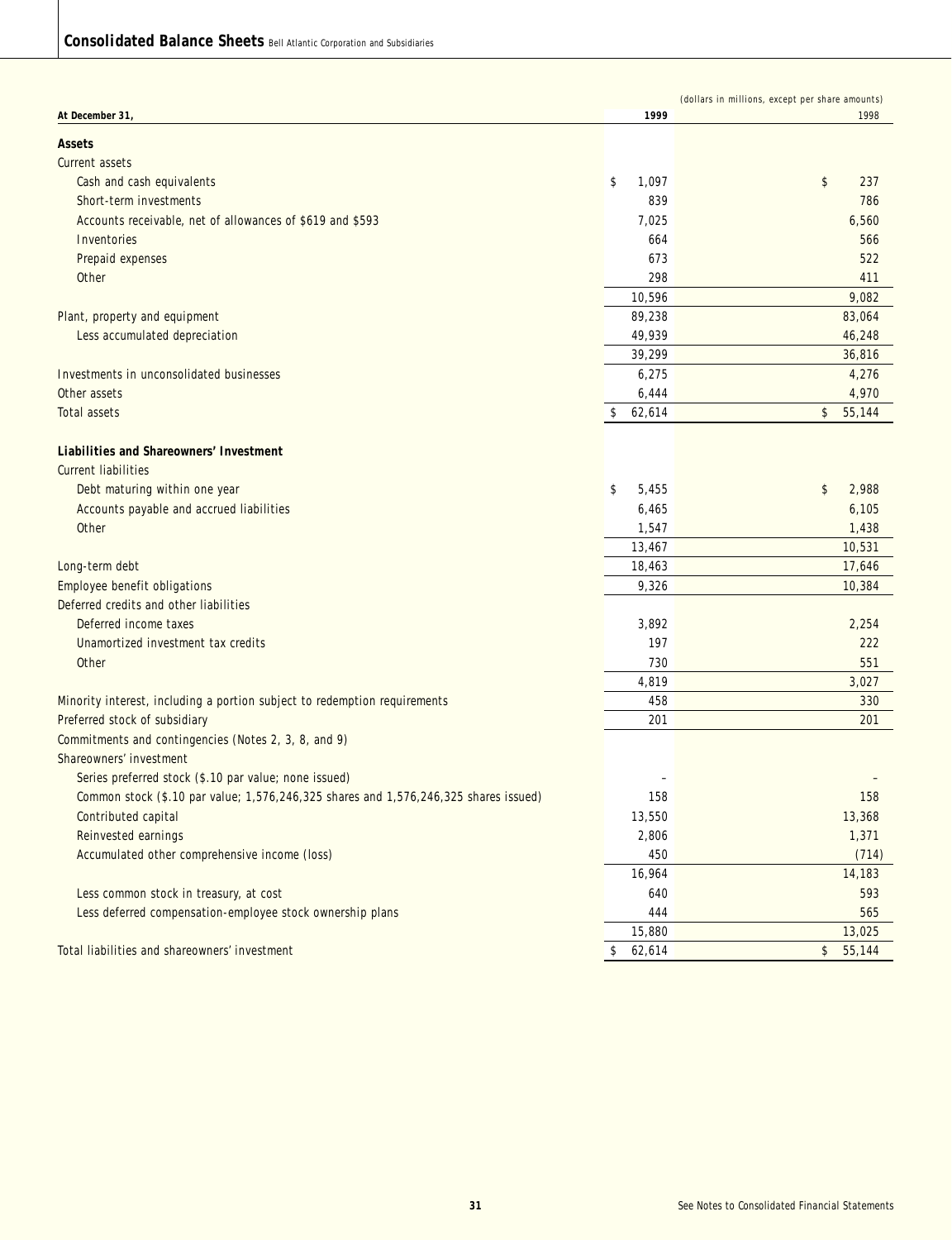| Years Ended December 31,                                                             |           | 1999          | (dollars in millions, except per share amounts, and shares in thousands)<br>1998<br>1997 |                          |           |                         |  |  |  |  |
|--------------------------------------------------------------------------------------|-----------|---------------|------------------------------------------------------------------------------------------|--------------------------|-----------|-------------------------|--|--|--|--|
|                                                                                      | Shares    | Amount        | Shares                                                                                   | Amount                   | Shares    | Amount                  |  |  |  |  |
|                                                                                      |           |               |                                                                                          |                          |           |                         |  |  |  |  |
| <b>Common Stock</b>                                                                  |           |               |                                                                                          |                          |           |                         |  |  |  |  |
| Balance at beginning of year                                                         | 1,576,246 | \$<br>158     | 1,576,053                                                                                | \$<br>157                | 1,574,001 | \$<br>157               |  |  |  |  |
| Shares issued<br>Employee plans                                                      |           |               | 193                                                                                      | $\mathbf{1}$             | 2,044     |                         |  |  |  |  |
| Shareowner plans                                                                     |           |               |                                                                                          | $\overline{\phantom{a}}$ | 8         |                         |  |  |  |  |
| Balance at end of year                                                               | 1,576,246 | 158           | 1,576,246                                                                                | 158                      | 1,576,053 | 157                     |  |  |  |  |
|                                                                                      |           |               |                                                                                          |                          |           |                         |  |  |  |  |
| <b>Contributed Capital</b>                                                           |           |               |                                                                                          |                          |           |                         |  |  |  |  |
| Balance at beginning of year                                                         |           | 13,368        |                                                                                          | 13,177                   |           | 13,216                  |  |  |  |  |
| Shares issued                                                                        |           |               |                                                                                          |                          |           |                         |  |  |  |  |
| Employee plans                                                                       |           | 138           |                                                                                          | 178                      |           | (22)                    |  |  |  |  |
| Issuance of stock by subsidiaries<br>Other                                           |           | 44            |                                                                                          | 13                       |           | (17)                    |  |  |  |  |
| Balance at end of year                                                               |           | 13,550        |                                                                                          | 13,368                   |           | 13,177                  |  |  |  |  |
|                                                                                      |           |               |                                                                                          |                          |           |                         |  |  |  |  |
| <b>Reinvested Earnings</b>                                                           |           |               |                                                                                          |                          |           |                         |  |  |  |  |
| Balance at beginning of year                                                         |           | 1,371         |                                                                                          | 1,262                    |           | 1,282                   |  |  |  |  |
| Net income                                                                           |           | 4,202         |                                                                                          | 2,965                    |           | 2,455                   |  |  |  |  |
| Dividends declared (\$1.54, \$1.54, and \$1.51 per share)                            |           | (2, 391)      |                                                                                          | (2, 392)                 |           | (2, 363)                |  |  |  |  |
| Shares issued                                                                        |           |               |                                                                                          |                          |           |                         |  |  |  |  |
| Employee plans<br>Tax benefit of dividends paid to ESOPs                             |           | (359)<br>9    |                                                                                          | (443)<br>11              |           | (121)<br>13             |  |  |  |  |
| Redemption of minority interest                                                      |           | ÷             |                                                                                          | (30)                     |           | $\overline{a}$          |  |  |  |  |
| Redemption of investee preferred stock                                               |           |               |                                                                                          | (2)                      |           |                         |  |  |  |  |
| <b>Other</b>                                                                         |           | (26)          |                                                                                          |                          |           | (4)                     |  |  |  |  |
| Balance at end of year                                                               |           | 2,806         |                                                                                          | 1,371                    |           | 1,262                   |  |  |  |  |
|                                                                                      |           |               |                                                                                          |                          |           |                         |  |  |  |  |
| Accumulated Other Comprehensive Income (Loss)                                        |           |               |                                                                                          |                          |           |                         |  |  |  |  |
| Balance at beginning of year                                                         |           | (714)         |                                                                                          | (553)                    |           | (321)                   |  |  |  |  |
| Foreign currency translation adjustment<br>Unrealized gains on marketable securities |           | (68)<br>1,225 |                                                                                          | (146)<br>$\overline{2}$  |           | (234)<br>$\overline{2}$ |  |  |  |  |
| Minimum pension liability adjustment                                                 |           | 7             |                                                                                          | (17)                     |           | $\qquad \qquad -$       |  |  |  |  |
| Other comprehensive income (loss)                                                    |           | 1,164         |                                                                                          | (161)                    |           | (232)                   |  |  |  |  |
| Balance at end of year                                                               |           | 450           |                                                                                          | (714)                    |           | (553)                   |  |  |  |  |
|                                                                                      |           |               |                                                                                          |                          |           |                         |  |  |  |  |
| <b>Treasury Stock</b>                                                                |           |               |                                                                                          |                          |           |                         |  |  |  |  |
| Balance at beginning of year                                                         | 22,887    | 593<br>723    | 22,952                                                                                   | 591                      | 22,540    | 589                     |  |  |  |  |
| Shares purchased<br>Shares distributed                                               | 12,142    |               | 20,743                                                                                   | 1,002                    | 24,148    | 920                     |  |  |  |  |
| Employee plans                                                                       | (11, 446) | (675)         | (20, 779)                                                                                | (999)                    | (23, 260) | (899)                   |  |  |  |  |
| Shareowner plans                                                                     | (14)      | (1)           | (26)                                                                                     | (1)                      | (52)      | (2)                     |  |  |  |  |
| Acquisition agreements                                                               |           |               | (3)                                                                                      |                          | (424)     | (17)                    |  |  |  |  |
| Balance at end of year                                                               | 23,569    | 640           | 22,887                                                                                   | 593                      | 22,952    | 591                     |  |  |  |  |
|                                                                                      |           |               |                                                                                          |                          |           |                         |  |  |  |  |
| <b>Deferred Compensation-ESOPs</b>                                                   |           |               |                                                                                          |                          |           |                         |  |  |  |  |
| Balance at beginning of year<br>Amortization                                         |           | 565<br>(121)  |                                                                                          | 663<br>(98)              |           | 769<br>(106)            |  |  |  |  |
| Balance at end of year                                                               |           | 444           |                                                                                          | 565                      |           | 663                     |  |  |  |  |
| <b>Total Shareowners' Investment</b>                                                 |           | \$15,880      |                                                                                          | \$13,025                 |           | \$12,789                |  |  |  |  |
|                                                                                      |           |               |                                                                                          |                          |           |                         |  |  |  |  |
| <b>Comprehensive Income</b>                                                          |           |               |                                                                                          |                          |           |                         |  |  |  |  |
| Net income                                                                           |           | \$4,202       |                                                                                          | \$2,965                  |           | \$2,455                 |  |  |  |  |
| Other comprehensive income (loss) per above                                          |           | 1,164         |                                                                                          | (161)                    |           | (232)                   |  |  |  |  |
| <b>Total Comprehensive Income</b>                                                    |           | \$5,366       |                                                                                          | \$2,804                  |           | \$2,223                 |  |  |  |  |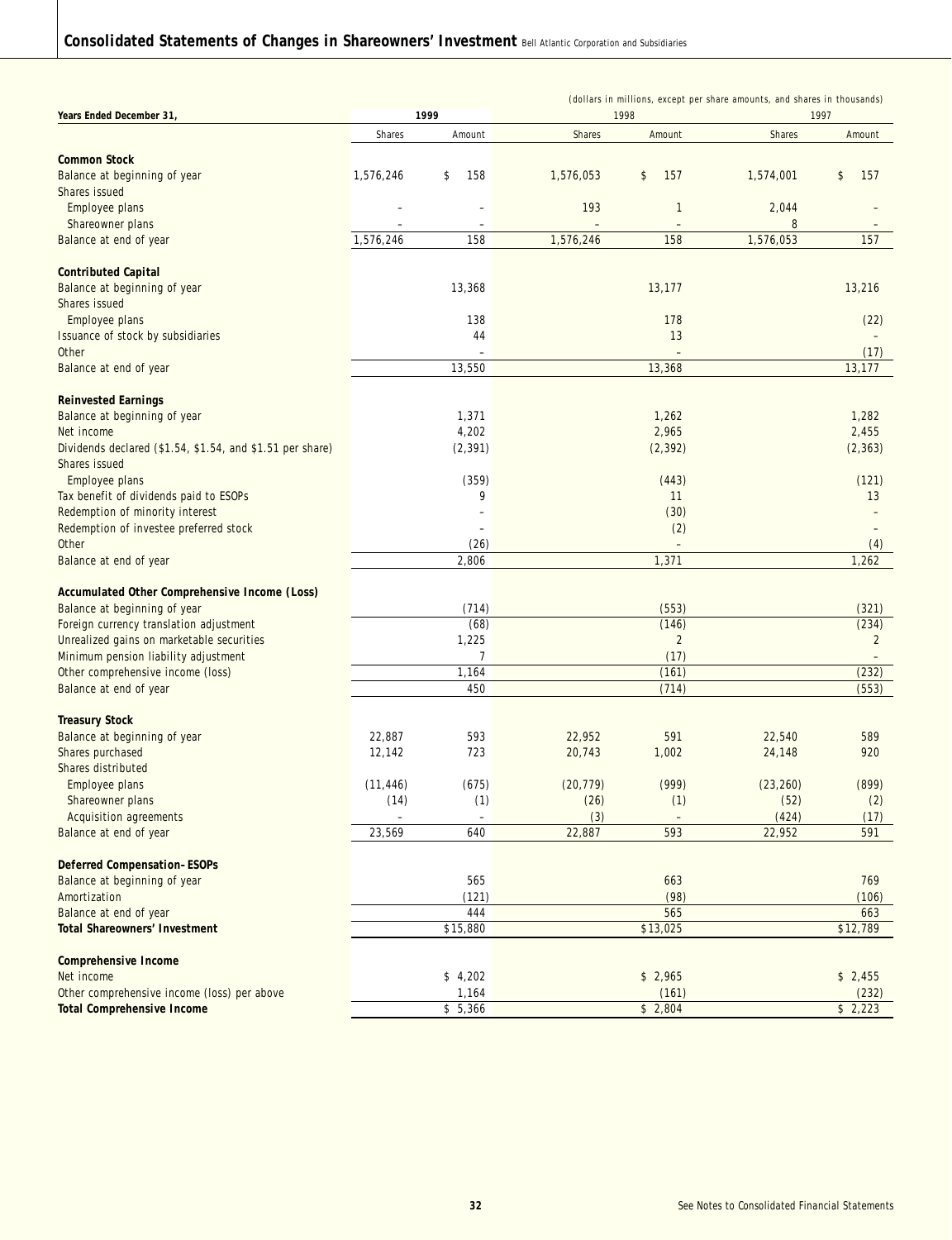|                                                                                      |                                                      |                          | (dollars in millions) |
|--------------------------------------------------------------------------------------|------------------------------------------------------|--------------------------|-----------------------|
| Years Ended December 31,                                                             | 1999                                                 | 1998                     | 1997                  |
| <b>Cash Flows from Operating Activities</b>                                          |                                                      |                          |                       |
| Net income                                                                           | \$<br>4,202                                          | 2,965<br>\$              | 2,455<br>\$           |
| Adjustments to reconcile net income to net cash provided by operating activities     |                                                      |                          |                       |
| Depreciation and amortization                                                        | 6,221                                                | 5,870                    | 5,865                 |
| Deferred income taxes, net                                                           | 928                                                  | 264                      | 237                   |
| Mark-to-market adjustment for exchangeable notes                                     | 664                                                  | $\overline{\phantom{a}}$ |                       |
| Loss (income) from unconsolidated businesses                                         | (143)                                                | 415                      | 124                   |
| Dividends received from unconsolidated businesses                                    | 116                                                  | 170                      | 192                   |
| Amortization of unearned lease income                                                | (151)                                                | (120)                    | (110)                 |
| Investment tax credits                                                               | (25)                                                 | (29)                     | (38)                  |
| Extraordinary item, net of tax                                                       | 6                                                    | 26                       |                       |
| Other items, net                                                                     | 169                                                  | 227                      | 88                    |
| Changes in certain assets and liabilities, net of effects from                       |                                                      |                          |                       |
| acquisition/disposition of businesses                                                |                                                      |                          |                       |
| Accounts receivable                                                                  | (423)                                                | (220)                    | (140)                 |
| Inventories                                                                          | (92)                                                 | (111)                    | (74)                  |
| Other assets                                                                         | (379)                                                | (108)                    | 65                    |
| Employee benefit obligations                                                         | (1,046)                                              | 354                      | 416                   |
| Accounts payable and accrued liabilities                                             | 345                                                  | 376                      | (93)                  |
| Other liabilities                                                                    | 264                                                  | (8)                      | (128)                 |
| Net cash provided by operating activities                                            | 10,656                                               | 10,071                   | 8,859                 |
| Cash Flows from Investing Activities                                                 |                                                      |                          |                       |
| Capital expenditures                                                                 | (8,675)                                              | (7, 446)                 | (6,638)               |
| Proceeds from sale of plant, property and equipment                                  | 211                                                  | 12                       | 6                     |
| Purchases of short-term investments                                                  | (855)                                                | (1,028)                  | (844)                 |
| Proceeds from sale of short-term investments                                         | 795                                                  | 968                      | 427                   |
| Investments in unconsolidated businesses, net                                        | (901)                                                | (603)                    | (833)                 |
| Acquisition of businesses, less cash acquired                                        | (505)                                                | (62)                     | (62)                  |
| Proceeds from disposition of businesses                                              | 612                                                  | 637                      | 547                   |
| Investment in leased assets                                                          | (170)                                                | (269)                    | (162)                 |
| Proceeds from leasing activities                                                     | 110                                                  | 155                      | 83                    |
| Proceeds from Telecom Corporation of New Zealand Limited share repurchase plan       | $\overline{\phantom{a}}$                             | $\overline{\phantom{0}}$ | 153                   |
| Other, net                                                                           | (251)                                                | (49)                     | (16)                  |
| Net cash used in investing activities                                                | (9,629)                                              | (7,685)                  | (7, 339)              |
|                                                                                      |                                                      |                          |                       |
| Cash Flows from Financing Activities                                                 |                                                      |                          |                       |
| Dividends paid                                                                       | (2, 399)                                             | (2, 379)                 | (2, 340)              |
| Net change in short-term borrowings with original maturities of three months or less | 2,645                                                | (4,038)                  | 1,580                 |
| Proceeds from borrowings                                                             | 662                                                  | 6,328                    | 633                   |
| Principal repayments of borrowings and capital lease obligations                     | (942)                                                | (651)                    | (902)                 |
| Early extinguishment of debt                                                         | (257)                                                | (790)                    |                       |
| Proceeds from financing of cellular assets                                           | 380                                                  | $\overline{\phantom{a}}$ |                       |
| Proceeds from sale of common stock                                                   | 314                                                  | 559                      | 711                   |
| Purchase of common stock for treasury                                                | (723)                                                | (1,002)                  | (920)                 |
| Minority interest<br>Reduction in preferred stock of subsidiary                      | $\overline{\phantom{m}}$<br>$\overline{\phantom{m}}$ | (632)                    | (10)                  |
| Proceeds from sale of stock of subsidiary                                            | 119                                                  | ۰                        |                       |
| Proceeds from sale of preferred stock by subsidiary                                  | $\overline{\phantom{0}}$                             | $\overline{\phantom{a}}$ | 66                    |
| Net change in outstanding checks drawn on controlled disbursement accounts           | 34                                                   | 133                      | (265)                 |
| Net cash used in financing activities                                                | (167)                                                | (2, 472)                 | (1, 447)              |
|                                                                                      |                                                      |                          |                       |
| Increase (decrease) in cash and cash equivalents                                     | 860                                                  | (86)                     | 73                    |
| Cash and cash equivalents, beginning of year                                         | 237                                                  | 323                      | 250                   |
| Cash and cash equivalents, end of year                                               | \$<br>1,097                                          | \$<br>237                | 323<br>\$             |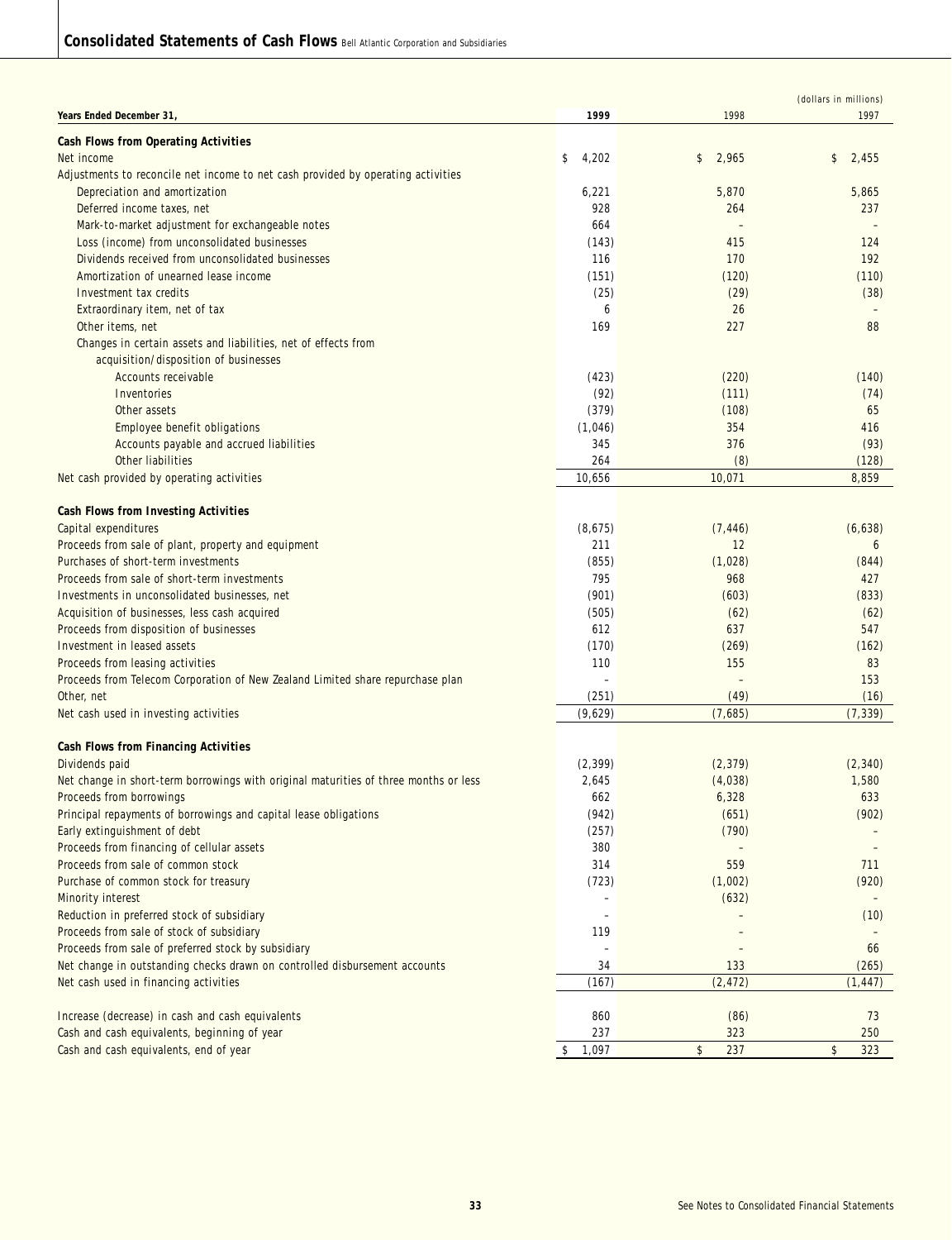**Description of Business and Summary of Significant Accounting Policies**

#### **Description of Business**

Bell Atlantic is an international telecommunications company that operates in four segments: Domestic Telecom, Global Wireless, Directory and Other Businesses. For further information concerning our business, see Note 18.

The telecommunications industry is undergoing substantial changes as a result of new legislation, public policy changes, technological advances, and various mergers and alliances. We are participating in this transformation in several ways, including:

- The provision of in-region long distance service in New York beginning in January 2000.
- Our forthcoming merger of equals with GTE Corporation (see Note 22).
- The combination of the U.S. wireless assets of both our company and Vodafone AirTouch plc (see Note 21).

#### **Consolidation**

The consolidated financial statements include our controlled or majority-owned subsidiaries. Investments in businesses which we do not control, but have the ability to exercise significant influence over operating and financial policies, are accounted for using the equity method. Investments in which we do not have the ability to exercise significant influence over operating and financial policies are accounted for under the cost method. Certain of our cost method investments are classified as available-for-sale securities and adjusted to fair value under Statement of Financial Accounting Standards (SFAS) No. 115, "Accounting for Certain Investments in Debt and Equity Securities."

All significant intercompany accounts and transactions have been eliminated.

#### *Telecom Corporation of New Zealand Limited*

Effective May 31, 1999, our representatives resigned from the Board of Directors of Telecom Corporation of New Zealand Limited (TCNZ), an unconsolidated business in which we hold a 24.94% ownership interest, and we agreed to vote our shares neutrally. As a result, we no longer have significant influence over TCNZ's operating and financial policies and, therefore, have changed the accounting for our investment from the equity method to the cost method. You can find additional information about our TCNZ investment in Notes 3 and 10.

#### **Common Stock Split**

On May 1, 1998, the Board of Directors declared a two-for-one split of Bell Atlantic common stock, effected in the form of a 100% stock dividend to shareholders of record on June 1, 1998 and payable on June 29, 1998. Shareholders of record received an additional share of common stock for each share of common stock held at the record date. We retained the par value of \$.10 per share for all shares of common stock. The prior period financial information (including share and per share data) contained in this report has been adjusted to give retroactive recognition to this common stock split.

### **Use of Estimates**

We prepare our financial statements under generally accepted accounting principles which require management to make estimates and assumptions that affect the reported amounts or certain disclosures. Actual results could differ from those estimates.

### **Revenue Recognition**

We recognize wireline and wireless services revenues based upon usage of our network and facilities and contract fees. We recognize products and other services revenues when the products are delivered and accepted by the customers and when services are provided in accordance with contract terms.

#### **Maintenance and Repairs**

We charge the cost of maintenance and repairs, including the cost of replacing minor items not constituting substantial betterments, to Operating Expenses.

#### **Earnings Per Common Share**

Basic earnings per common share are based on the weighted-average number of shares outstanding during the year. Diluted earnings per common share include the dilutive effect of shares issuable under our stock-based compensation plans, which represent the only potential dilutive common shares.

#### **Cash and Cash Equivalents**

We consider all highly liquid investments with a maturity of 90 days or less when purchased to be cash equivalents, except cash equivalents held as short-term investments. Cash equivalents are stated at cost, which approximates market value.

#### **Short-Term Investments**

Our short-term investments consist primarily of cash equivalents held in trust to pay for certain employee benefits. Short-term investments are stated at cost, which approximates market value.

#### **Inventories**

We include in inventory new and reusable materials of the operating telephone subsidiaries which are stated principally at average original cost, except that specific costs are used in the case of large individual items. Inventories of our other subsidiaries are stated at the lower of cost (determined principally on either an average or first-in, first-out basis) or market.

#### **Plant and Depreciation**

We state plant, property and equipment at cost. Our operating telephone subsidiaries' depreciation expense is principally based on the composite group remaining life method and straight-line composite rates. This method provides for the recognition of the cost of the remaining net investment in telephone plant, less anticipated net salvage value, over the remaining asset lives. This method requires the periodic revision of depreciation rates.

The asset lives used by our operating telephone subsidiaries are presented in the following table:

#### **Average Lives (in years)**

| <b>Buildings</b>              | $20 - 60$ |
|-------------------------------|-----------|
| Central office equipment      | $5 - 12$  |
| Outside communications plant  | $8 - 65$  |
| Furniture, vehicles and other | $3 - 15$  |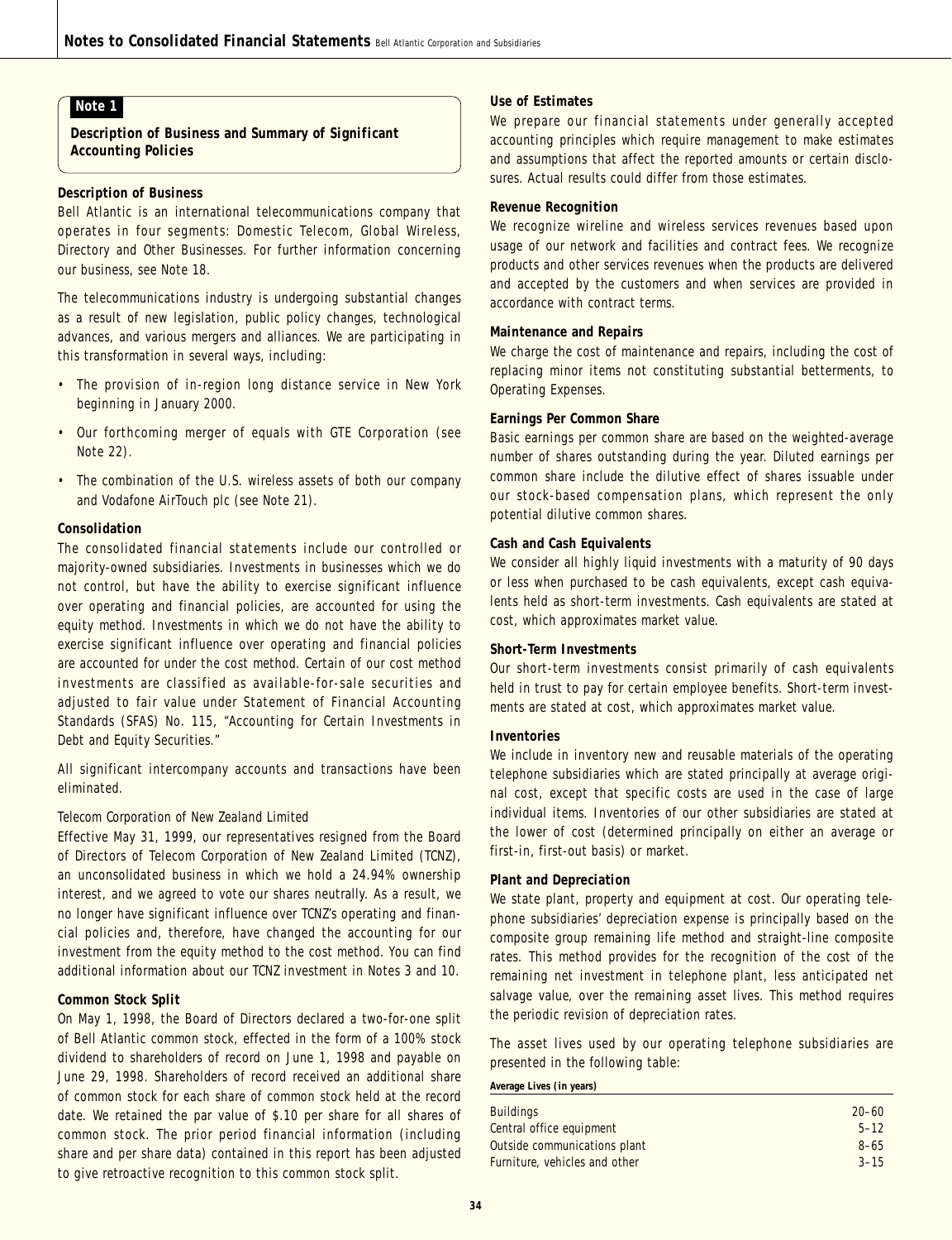#### **Note 1** continued

When we replace or retire depreciable telephone plant, we deduct the carrying amount of such plant from the respective accounts and charge accumulated depreciation. Gains or losses on disposition are amortized with the remaining net investment in telephone plant.

Plant, property and equipment of our other subsidiaries is depreciated on a straight-line basis over the following estimated useful lives: buildings, 20 to 40 years, and other equipment, 1 to 20 years.

When the depreciable assets of our other subsidiaries are retired or otherwise disposed of, the related cost and accumulated depreciation are deducted from the plant accounts, and any gains or losses on disposition are recognized in income.

We capitalize interest associated with the acquisition or construction of plant assets. Capitalized interest is reported as a cost of plant and a reduction in interest cost.

#### **Computer Software Costs**

Effective January 1, 1999, we adopted Statement of Position (SOP) No. 98-1, "Accounting for the Costs of Computer Software Developed or Obtained for Internal Use." Under SOP No. 98-1, we capitalize the cost of internal use software which has a useful life in excess of one year. Subsequent additions, modifications or upgrades to internaluse software are capitalized only to the extent that they allow the software to perform a task it previously did not perform. Software maintenance and training costs are expensed in the period in which they are incurred. Also, we capitalize interest associated with the development of internal-use software. Capitalized computer software costs are amortized using the straight-line method over a period of 3 to 5 years. The effect of adopting SOP No. 98-1 was an increase in net income of approximately \$230 million in 1999. We also capitalized approximately \$600 million as an intangible asset in 1999.

Prior to 1999, our operating telephone subsidiaries capitalized initial right-to-use fees for central office switching equipment, including initial operating system and initial application software costs. For noncentral office equipment, only the initial operating system software was capitalized. Subsequent additions, modifications, or upgrades of initial software programs, whether operating or application packages, were expensed as incurred.

#### **Costs of Start-Up Activities**

Effective January 1, 1999, we adopted SOP No. 98-5, "Reporting on the Costs of Start-Up Activities." Under this accounting standard, we expense costs of start-up activities as incurred, including pre-operating, pre-opening and other organizational costs. The adoption of SOP No. 98-5 did not have a material effect on our results of operations or financial condition because our policy has been generally to expense all start-up activities.

#### **Goodwill and Other Intangibles**

Goodwill is the excess of the acquisition cost of businesses over the fair value of the identifiable net assets acquired. We amortize goodwill and other identifiable intangibles on a straight-line basis over their estimated useful life, not exceeding 40 years. We assess the impairment of other identifiable intangibles and goodwill related to our consolidated subsidiaries under SFAS No. 121, "Accounting for the Impairment of Long-Lived Assets and for Long-Lived Assets to Be

Disposed Of," and whenever events or changes in circumstances indicate that the carrying value may not be recoverable. A determination of impairment (if any) is made based on estimates of future cash flows. In instances where goodwill has been recorded for assets that are subject to an impairment loss, the carrying amount of the goodwill is eliminated before any reduction is made to the carrying amounts of impaired long-lived assets and identifiable intangibles. On a quarterly basis, we assess the impairment of enterprise level goodwill under Accounting Principles Board (APB) Opinion No. 17 "Intangible Assets." A determination of impairment (if any) is made based primarily on estimates of market value.

#### **Sale of Stock by Subsidiary**

We recognize in consolidation changes in our ownership percentage in a subsidiary caused by issuances of the subsidiary's stock as adjustments to Contributed Capital.

#### **Income Taxes**

Bell Atlantic and its domestic subsidiaries file a consolidated federal income tax return. For periods prior to the Bell Atlantic–NYNEX merger, NYNEX filed its own consolidated federal income tax return.

Our operating telephone subsidiaries use the deferral method of accounting for investment tax credits earned prior to the repeal of investment tax credits by the Tax Reform Act of 1986. We also defer certain transitional credits earned after the repeal. We amortize these credits over the estimated service lives of the related assets as a reduction to the Provision for Income Taxes.

#### **Advertising Costs**

We expense advertising costs as they are incurred.

#### **Stock-Based Compensation**

We account for stock-based employee compensation plans under APB Opinion No. 25, "Accounting for Stock Issued to Employees," and related interpretations, and follow the disclosure-only provisions of SFAS No. 123, "Accounting for Stock-Based Compensation."

### **Foreign Currency Translation**

The functional currency for nearly all of our foreign operations is the local currency. For these foreign entities, we translate income statement amounts at average exchange rates for the period, and we translate assets and liabilities at end-of-period exchange rates. We record these translation adjustments in Accumulated Other Comprehensive Income (Loss) in our consolidated balance sheets. We report exchange gains and losses on intercompany foreign currency transactions of a long-term nature in Accumulated Other Comprehensive Income (Loss). Other exchange gains and losses are reported in income.

When a foreign entity operates in a highly inflationary economy, we use the U.S. dollar as the functional currency rather than the local currency. We translate nonmonetary assets and liabilities and related expenses into U.S. dollars at historical exchange rates. We translate all other income statement amounts using average exchange rates for the period. Monetary assets and liabilities are translated at end-of-period exchange rates, and any gains or losses are reported in income. For the period October 1, 1996, through December 31, 1998, we considered Grupo Iusacell S.A. de C.V., a fully consolidated subsidiary in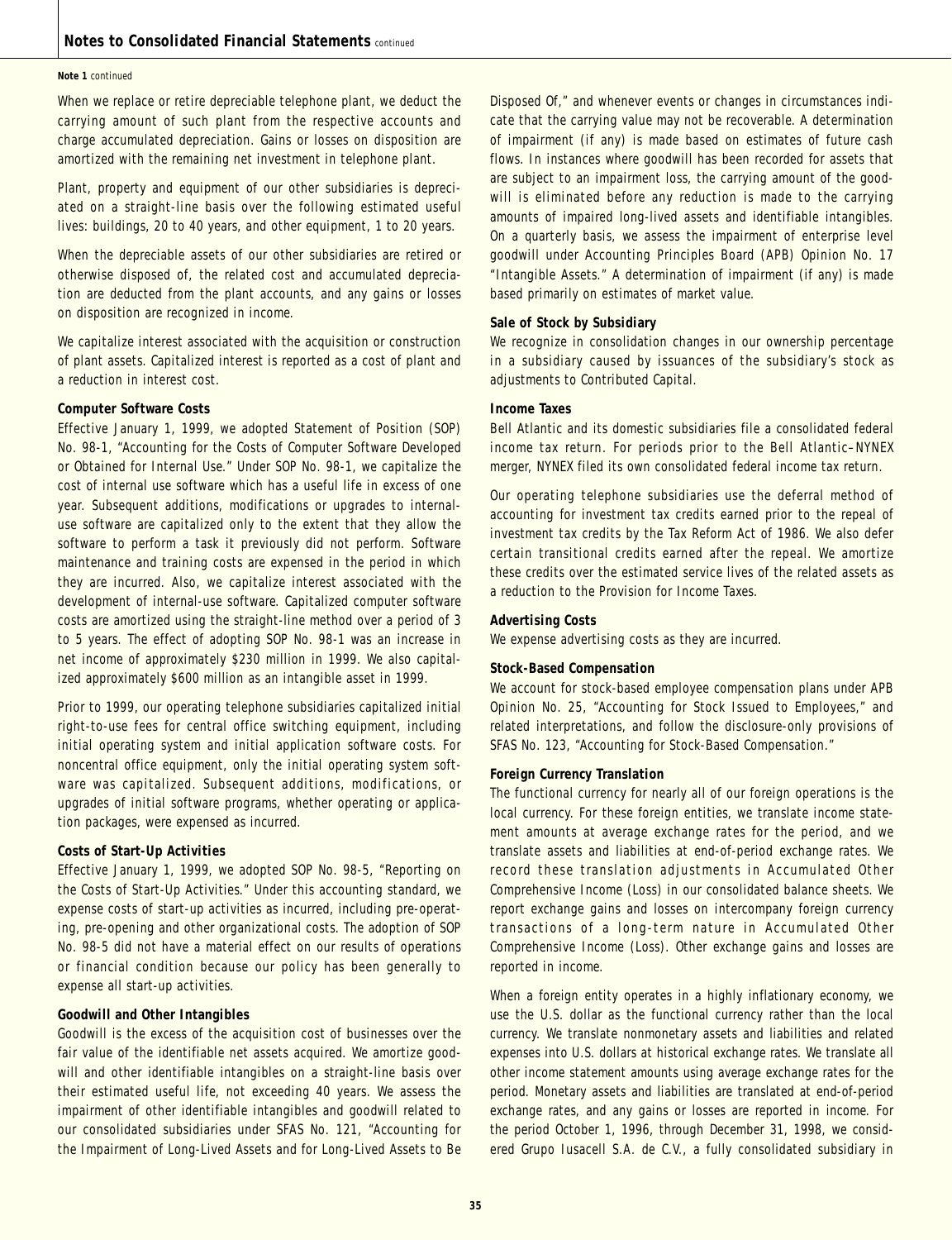#### **Note 1** continued

Mexico, to operate in a highly inflationary economy and utilized the U.S. dollar as its functional currency. Beginning January 1, 1999, we discontinued highly inflationary accounting for this entity and resumed using the Mexican peso as its functional currency.

#### **Derivative Instruments**

We have entered into derivative transactions to manage our exposure to fluctuations in foreign currency exchange rates, interest rates, and corporate tax rates. We employ risk management strategies using a variety of derivatives including foreign currency forwards and options, interest rate swap agreements, interest rate caps and floors, and basis swap agreements. We do not hold derivatives for trading purposes.

#### *Fair Value Method*

We use the fair value method of accounting for our foreign currency derivatives, which requires us to record these derivatives at fair value in our consolidated balance sheets, and changes in value are recorded in income or Shareowners' Investment. Depending upon the nature of the derivative instruments, the fair value of these instruments may be recorded in Current Assets, Other Assets, Current Liabilities, and Deferred Credits and Other Liabilities in our consolidated balance sheets.

Gains and losses and related discounts or premiums arising from foreign currency derivatives (which hedge our net investments in consolidated foreign subsidiaries and investments in foreign entities accounted for under the equity method) are included in Accumulated Other Comprehensive Income (Loss) and reflected in income upon sale or substantial liquidation of the investment. Certain of these derivatives also include an interest element, which is recorded in Interest Expense over the lives of the contracts. Gains and losses from derivatives which hedge our short-term transactions and cost investments are included in Other Income and Expense, Net, and discounts or premiums on these contracts are included in income over the lives of the contracts. Gains and losses from derivatives hedging identifiable foreign currency commitments are deferred and reflected as adjustments to the related transactions. If the foreign currency commitment is no longer likely to occur, the gain or loss is recognized immediately in income.

Earnings generated from our leveraged lease portfolio may be affected by changes in corporate tax rates. In order to hedge a portion of this risk, we use basis swap agreements, which we account for using the fair value method of accounting. Under this method, these agreements are carried at fair value and included in Other Assets or Deferred Credits and Other Liabilities in our consolidated balance sheet. Changes in the unrealized gain or loss are included in Other Income and Expense, Net.

#### *Accrual Method*

Interest rate swap agreements and interest rate caps and floors that qualify as hedges are accounted for under the accrual method. An instrument qualifies as a hedge if it effectively modifies and/or hedges the interest rate characteristics of the underlying fixed or variable interest rate debt. Under the accrual method, no amounts are recognized in our consolidated balance sheets related to the principal balances. The interest differential to be paid or received, which is accrued as interest rates change, and premiums related to caps and floors, are recognized as adjustments to Interest Expense over the lives of the agreements. These interest accruals are recorded in Current Assets and Current Liabilities in our consolidated balance sheets. If we terminate an agreement, the gain or loss is recorded as an adjustment to the basis of the underlying liability and amortized over the remaining original life of the agreement. If the underlying liability matures, or is extinguished and the related derivative is not terminated, that derivative would no longer qualify for accrual accounting. In this situation, the derivative is accounted for at fair value, and changes in the value are recorded in income.

#### **New Accounting Standard–Derivatives and Hedging Activities**

In June 1998, the Financial Accounting Standards Board (FASB) issued SFAS No. 133, "Accounting for Derivative Instruments and Hedging Activities." This statement requires that all derivatives be measured at fair value and recognized as either assets or liabilities on our balance sheet. Changes in the fair values of derivative instruments will be recognized in either earnings or comprehensive income, depending on the designated use and effectiveness of the instruments. The FASB amended this pronouncement in June 1999 to defer the effective date of SFAS No. 133 for one year. We must adopt SFAS No. 133 no later than January 1, 2001.

On March 3, 2000, the FASB issued a Proposed SFAS, "Accounting for Certain Derivative Instruments and Certain Hedging Activities," which would amend SFAS No. 133. The proposed amendments address certain implementation issues and relate to such matters as the normal purchases and normal sales exception, the definition of interest rate risk, hedging recognized foreign-currency-denominated debt instruments, and intercompany derivatives.

We are currently evaluating the provisions of SFAS No. 133 and the proposed amendments. The impact of adoption will be determined by several factors, including the specific hedging instruments in place and their relationships to hedged items, as well as market conditions at the date of adoption.

#### **New Staff Accounting Bulletin–Revenue Recognition**

In December 1999, the Securities and Exchange Commission (SEC) issued Staff Accounting Bulletin (SAB) No. 101, "Revenue Recognition in Financial Statements," which currently must be adopted by June 30, 2000. SAB No. 101 provides additional guidance on revenue recognition, as well as criteria for when revenue is generally realized and earned, and also requires the deferral of incremental direct selling costs. We are currently assessing the impact of SAB No. 101 on our results of operations and financial position.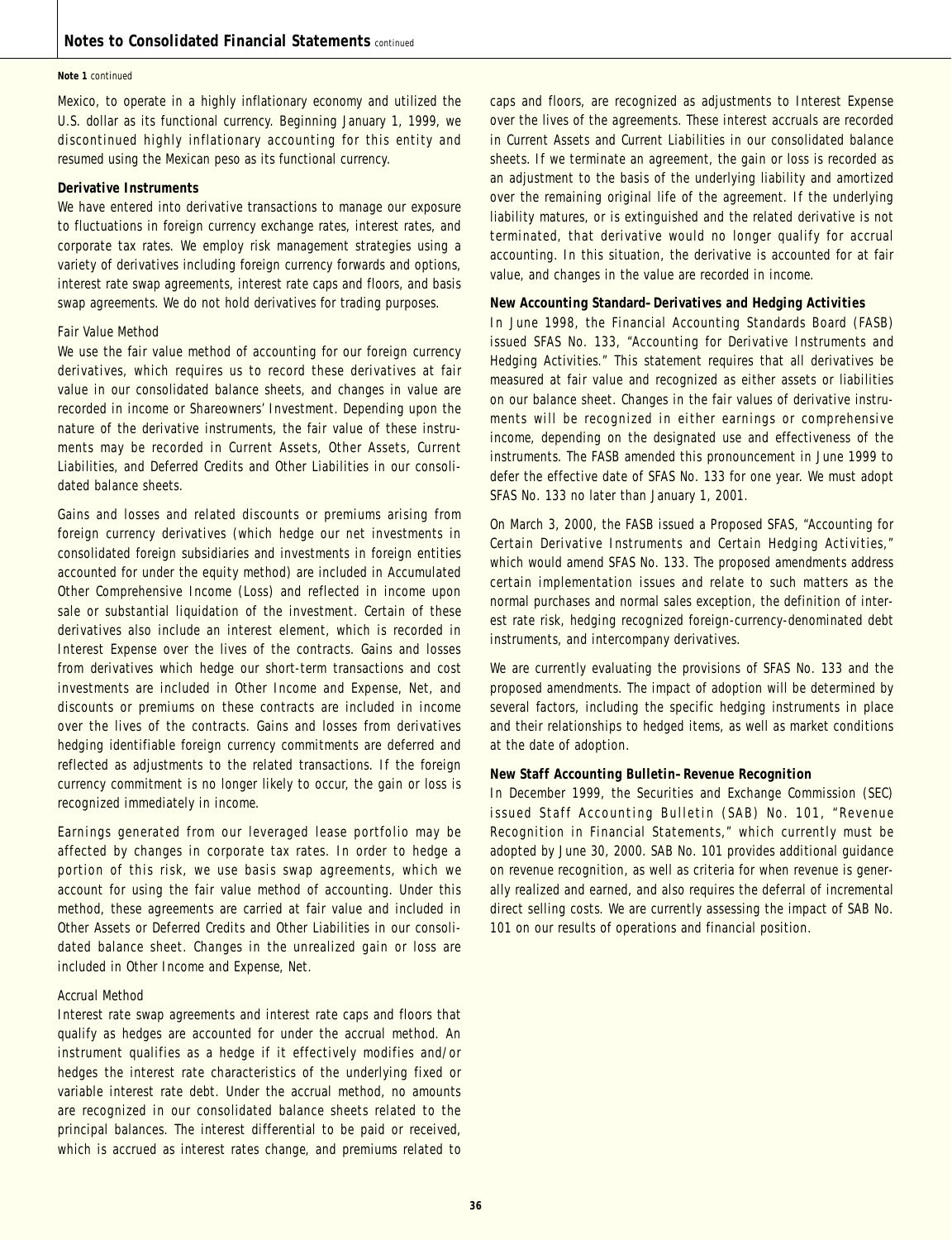**Bell Atlantic – NYNEX Merger**

On August 14, 1997, Bell Atlantic Corporation and NYNEX Corporation completed a merger of equals under a definitive merger agreement entered into on April 21, 1996 and amended on July 2, 1996. Under the terms of the amended agreement, NYNEX became a wholly owned subsidiary of Bell Atlantic. NYNEX stockholders received 0.768 of a share of Bell Atlantic common stock for each share of NYNEX common stock that they owned. This resulted in the issuance of 700.4 million shares of Bell Atlantic common stock.

The merger qualified as a tax-free reorganization and has been accounted for as a pooling of interests. Under this method of accounting, the companies are treated as if they had always been combined for accounting and financial reporting purposes and, therefore, we restated our financial information for all dates and periods prior to the merger.

#### **Bell Atlantic –NYNEX Merger-Related Costs**

In the third quarter of 1997, we recorded merger-related pre-tax costs of \$200 million for direct incremental costs, and \$223 million for employee severance costs.

Direct incremental costs consist of expenses associated with completing the merger transaction, such as professional and regulatory fees, compensation arrangements, and shareowner-related costs.

Employee severance costs, as recorded under SFAS No. 112, "Employers' Accounting for Postemployment Benefits," represent the anticipated benefit costs for the separation by the end of 1999 of approximately 3,100 management employees who are entitled to benefits under pre-existing separation pay plans. During 1997, 1998, and 1999, 245, 856, and 231 management employees were separated with severance benefits. Accrued postemployment benefit liabilities are included in our consolidated balance sheets as a component of Employee Benefit Obligations.

#### **Other Initiatives**

During 1997, we recorded other charges and special items totaling \$1,041 million (pre-tax) in connection with consolidating operations and combining organizations, and for other special items arising during the year.

#### *Video-Related Charges*

In 1997, we recognized total pre-tax charges of \$243 million related to certain video investments and operations. We determined that we would no longer pursue a multichannel, multipoint, distribution system (MMDS) as part of our video strategy. As a result, we recognized liabilities for purchase commitments associated with the MMDS technology and costs associated with closing the operations of our Tele-TV partnership because this operation no longer supports our video strategy. We also wrote-down our remaining investment in CAI Wireless Systems, Inc.

#### *Write-Down of Assets and Real Estate Consolidation*

In the third quarter of 1997, we recorded pre-tax charges of \$355 million for the write-down of obsolete or impaired fixed assets and for the cost of consolidating redundant real estate properties. As part of our merger integration planning, we reviewed the carrying values of long-lived assets. This review included estimating remaining useful lives and cash flows and identifying assets to be abandoned. In the case of impaired assets, we analyzed cash flows related to those assets to determine the amount of the impairment. As a result of these reviews, we recorded charges of \$275 million for the write-off of some assets and \$25 million for the impairment of other assets. These assets primarily included computers and other equipment used to transport data for internal purposes, copper wire used to provide telecommunications service in New York, and duplicate voice mail platforms. None of these assets is held for disposal. At December 31, 1999 and 1998, the impaired assets had no remaining carrying value.

In connection with our merger integration efforts, we consolidated real estate to achieve a reduction in the total square footage of building space that we utilize. We sold properties, subleased some of our leased facilities, and terminated other leases, for which we recorded a charge of \$55 million in the third quarter of 1997. Most of the charge related to properties in Pennsylvania and New York, where corporate support functions were consolidated into fewer work locations.

#### *Regulatory, Tax and Legal Contingencies and Other Special Items*

In 1997, we also recorded reductions to operating revenues and charges to operating expenses totaling \$526 million (pre-tax), which consisted of the following:

- Revenue reductions consisted of \$179 million for federal regulatory matters. These matters relate to specific issues that are currently under investigation by federal regulatory commissions. We believe that it is probable that the ultimate resolution of these pending matters will result in refunds to our customers.
- Charges to operating expenses totaled \$347 million and consisted of \$75 million for interest on federal and other tax contingencies; \$55 million for other tax matters; and \$52 million for legal contingencies and a state regulatory audit issue. These contingencies were accounted for under the rules of SFAS No. 5, "Accounting for Contingencies." These charges also included \$95 million related to costs incurred in standardizing and consolidating our directory businesses and \$70 million for other post-merger initiatives.

Other charges arising in 1997 included \$59 million for our equity share of formation costs previously announced by Cable & Wireless Communications plc (CWC). We own an 18.6% interest in CWC and account for our investment under the equity method of accounting.

In 1997, we recognized pre-tax gains of \$142 million on the sales of our ownership interests of several nonstrategic businesses. These gains included \$42 million on the sale of our interest in Sky Network Television Limited of New Zealand; \$54 million on the sale of our 33% stake in an Italian wireline venture, Infostrada; and \$46 million on the sale of our two-sevenths interest in Bell Communications Research, Inc.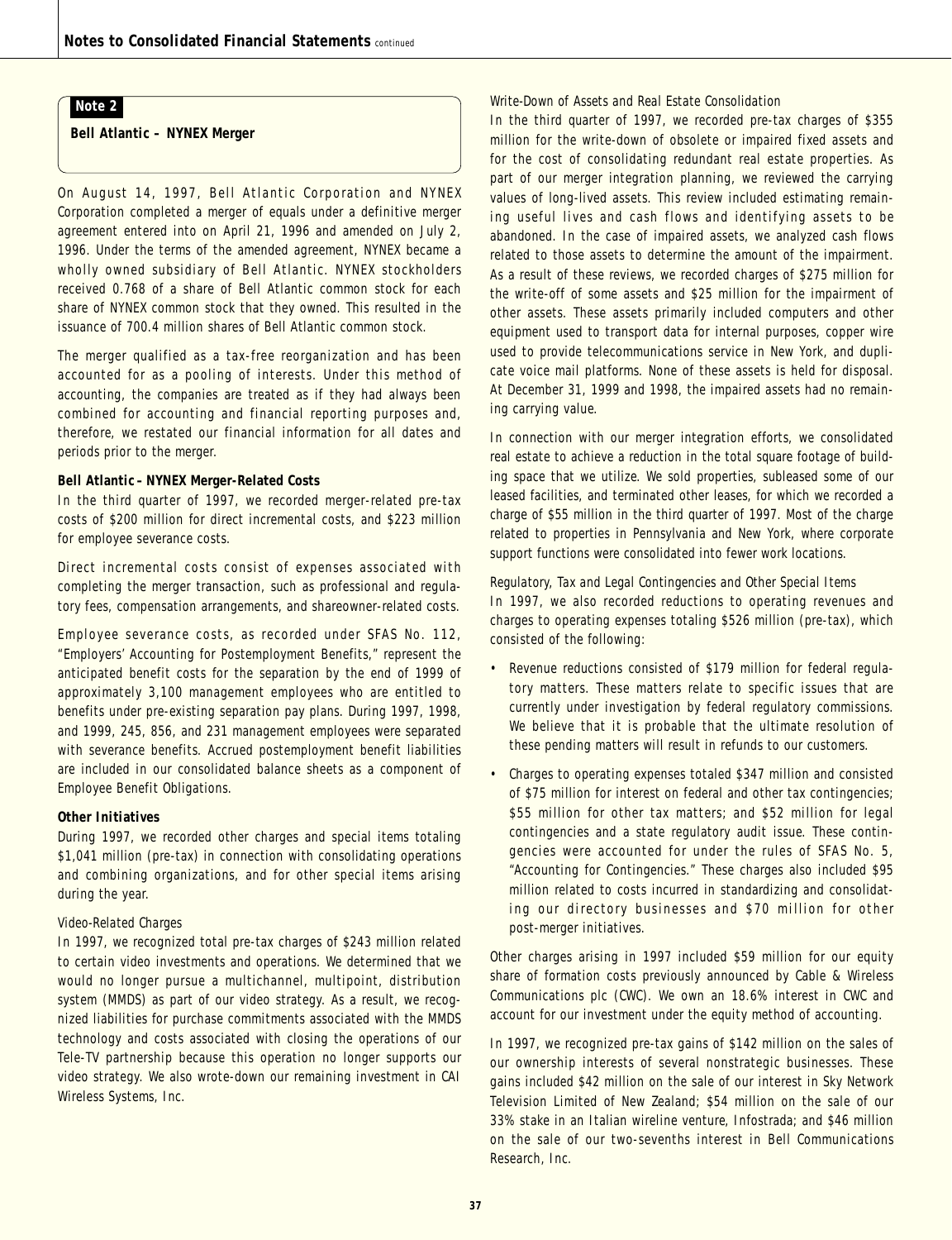#### **Note 2** continued

The following table provides a reconciliation of the liabilities associated with Bell Atlantic-NYNEX merger-related costs and other charges and special items described above:

|                                                 |                          |                                     |               |                      |             |    |             |      |                     |    |             |    |                |    |            |      | (dollars in millions) |             |
|-------------------------------------------------|--------------------------|-------------------------------------|---------------|----------------------|-------------|----|-------------|------|---------------------|----|-------------|----|----------------|----|------------|------|-----------------------|-------------|
|                                                 |                          |                                     |               |                      |             |    | 1997        | 1998 |                     |    |             |    | 1999           |    |            |      |                       |             |
|                                                 | Beginning<br>of Year     | Charged to<br>Expense or<br>Revenue |               | <b>Deductions</b>    | Adjustments |    | End of Year |      | Deductions          |    | Adjustments |    | End of Year    |    | Deductions |      | Adjustments           | End of Year |
| Merger-Related                                  |                          |                                     |               |                      |             |    |             |      |                     |    |             |    |                |    |            |      |                       |             |
| Direct incremental costs                        | \$<br>$\qquad \qquad -$  | \$<br>200                           | $\mathsf{\$}$ | (165)a               | \$<br>-     | \$ | 35          | \$   | (5)a                | \$ | (26)        | \$ | $\overline{4}$ | \$ | (1)a       | - \$ | (3)                   | \$          |
| Severance obligation                            | 111                      | 223                                 |               | (24)a                | 20          |    | 330         |      | (61)a               |    | 47          |    | 316            |    | (35)a      |      | (15)                  | 266         |
| <b>Other Initiatives</b>                        |                          |                                     |               |                      |             |    |             |      |                     |    |             |    |                |    |            |      |                       |             |
| Video-related costs                             | $\overline{\phantom{0}}$ | 243                                 |               | $(227)$ <sub>b</sub> | 5           |    | 21          |      | $(3)$ a             |    | (12)        |    | 6              |    | (2)a       |      | (4)                   |             |
| Write-down of fixed<br>assets and real estate   |                          |                                     |               |                      |             |    |             |      |                     |    |             |    |                |    |            |      |                       |             |
| consolidation                                   | $\qquad \qquad$          | 355                                 |               | (312)b               | -           |    | 43          |      | $(18)$ <sub>b</sub> |    | (2)         |    | 23             |    | $(8)$ d    |      | (13)                  | 2           |
| Regulatory, tax and legal<br>contingencies, and |                          |                                     |               |                      |             |    |             |      |                     |    |             |    |                |    |            |      |                       |             |
| other special items                             | -                        | 526                                 |               | $(144)$ b            | -           |    | 382         |      | (118)c              |    | (15)        |    | 249            |    | (7)e       |      | (37)                  | 205         |
|                                                 | 111                      | \$1,547                             | S.            | (872)                | 25          | \$ | 811         | \$   | (205)               | ፍ  | (8)         | \$ | 598            | \$ | (53)       |      | (72)                  | \$<br>473   |

• Adjustments refer to deductions to the liability that reduced expense, or additions to the liability that increased expense resulting from changes in circumstances or experience in implementing the planned activities. In 1999, adjustments include the favorable settlement of tax matters.

• Deductions refer to the utilization of the liability through payments, asset write-offs, or refunds to customers.

a–primarily comprised of cash payments

b–primarily comprised of asset write-offs

c–comprised of cash payments of \$66 million, refunds to customers of \$42 million, and asset write-offs of \$10 million

d–comprised of cash payments of \$3 million and asset write-offs of \$5 million

e–comprised of cash payments of \$4 million and asset write-offs of \$3 million

At December 31, 1999, direct incremental and video-related liabilities were fully utilized through either payments or adjustments. We expect that the remaining real estate liabilities will extend through 2003. Liabilities for regulatory, tax and legal contingencies, and other special items will be utilized as the respective matter is settled. The obligation for severance benefits, which has been determined under SFAS No. 112, represents expected payments to employees who leave the company with benefits provided under preexisting separation pay plans. The severance obligation is adjusted

through annual costs, which are actuarially determined based upon financial market interest rates, experience, and management's best estimate of future benefit payments. In 1997, the merger-related severance costs increased our existing severance obligation. At December 31, 1999, the merger-related separations were completed and the remaining liability balance represents our obligation for ongoing separations under the pre-existing separation pay plans, in accordance with SFAS No. 112.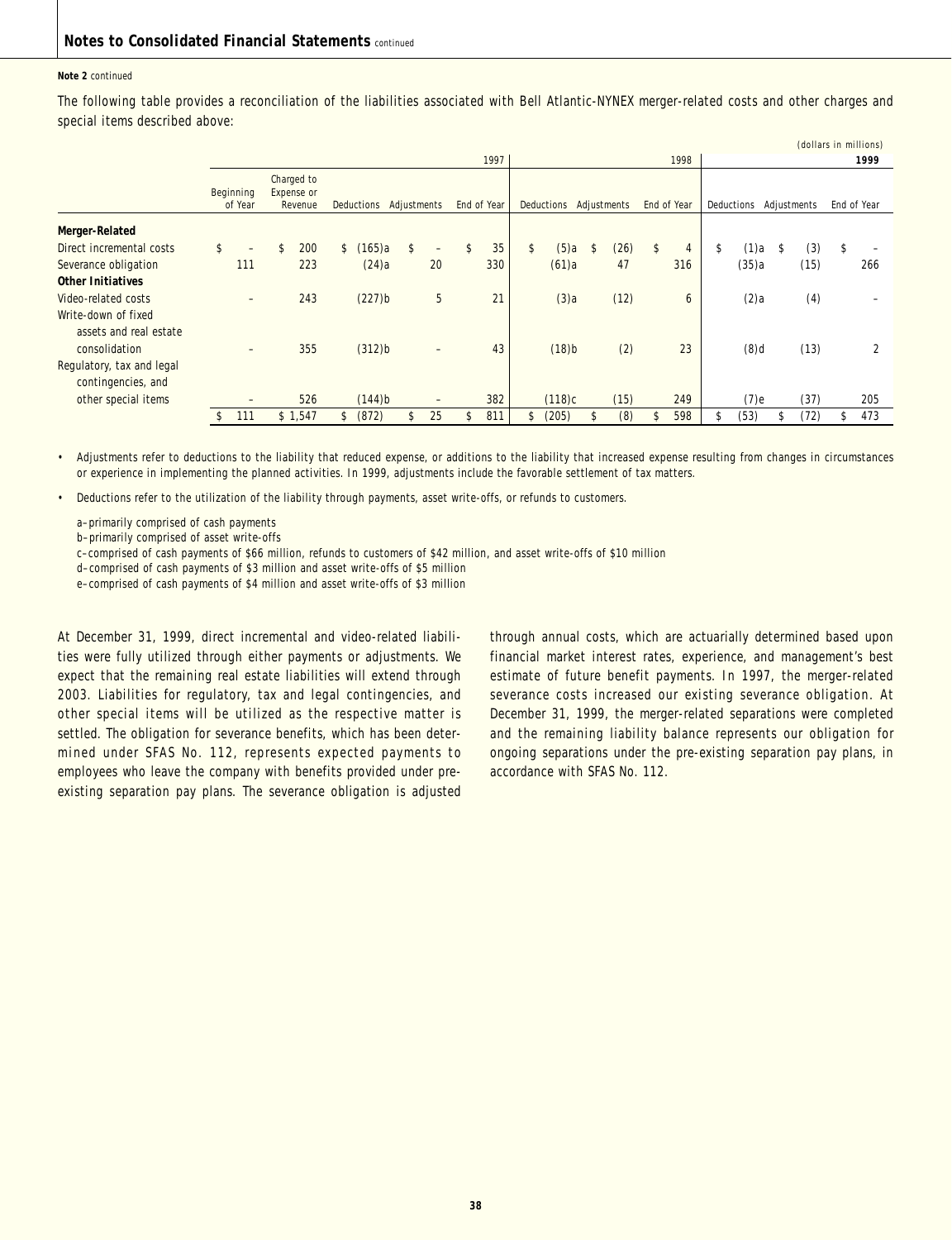### **Investments in Unconsolidated Businesses**

Our investments in unconsolidated businesses comprise the following:

|                               |           |            | (dollars in millions) |            |  |  |  |  |  |
|-------------------------------|-----------|------------|-----------------------|------------|--|--|--|--|--|
|                               |           | 1999       |                       | 1998       |  |  |  |  |  |
| At December 31,               | Ownership | Investment | Ownership             | Investment |  |  |  |  |  |
| <b>Equity Investees</b>       |           |            |                       |            |  |  |  |  |  |
| Omnitel Pronto Italia S.p.A   | 23.14%    | \$1,262    | 19.71%                | \$<br>521  |  |  |  |  |  |
| PrimeCo Personal              |           |            |                       |            |  |  |  |  |  |
| Communications, L.P.          | 50.00     | 1,078      | 50.00                 | 1,012      |  |  |  |  |  |
| Cable & Wireless              |           |            |                       |            |  |  |  |  |  |
| Communications plc            | 18.59     | 643        | 18.50                 | 675        |  |  |  |  |  |
| FI AG                         | 37.67     | 161        | 37.67                 | 178        |  |  |  |  |  |
| <b>Telecom Corporation of</b> |           |            |                       |            |  |  |  |  |  |
| New Zealand Limited           |           |            | 24.95                 | 373        |  |  |  |  |  |
| Other                         | Various   | 723        | Various               | 739        |  |  |  |  |  |
| Total equity investees        |           | 3,867      |                       | 3,498      |  |  |  |  |  |
| Cost Investees                |           |            |                       |            |  |  |  |  |  |
| <b>Telecom Corporation of</b> |           |            |                       |            |  |  |  |  |  |
| New Zealand Limited           | 24.94     | 2,103      |                       |            |  |  |  |  |  |
| Viacom Inc.                   |           |            |                       | 603        |  |  |  |  |  |
| Other                         | Various   | 305        | Various               | 175        |  |  |  |  |  |
| Total cost investees          |           | 2,408      |                       | 778        |  |  |  |  |  |
| Total                         |           | \$6,275    |                       | \$4,276    |  |  |  |  |  |

Dividends received from investees amounted to \$116 million in 1999, \$170 million in 1998, and \$192 million in 1997.

#### **Omnitel Pronto Italia S.p.A.**

Omnitel Pronto Italia S.p.A. (Omnitel) operates a wireless mobile telephone network in Italy. We account for this investment under the equity method because we have significant influence over Omnitel's operating and financial policies. Since 1994, we have invested approximately \$1.2 billion in Omnitel. Approximately \$630 million of this amount was invested in June 1999, which increased our ownership interest from 19.71% to 23.14%. Goodwill related to this investment totals approximately \$995 million which is being amortized on a straight-line basis over a period of 25 years. At December 31, 1999, remaining goodwill was approximately \$900 million.

#### **PrimeCo Personal Communications, L.P.**

PrimeCo Personal Communications, L.P. (PrimeCo) is a partnership established in 1994 between Bell Atlantic and Vodafone AirTouch plc (Vodafone AirTouch), which provides personal communications services (PCS) in major cities across the United States.

Since 1994, we have invested approximately \$2 billion in PrimeCo to fund its operations and the build-out of its PCS network. Under the terms of the partnership agreement, PrimeCo entered into a leveraged lease financing arrangement for certain equipment which has been guaranteed by the partners in the joint venture. Our share of this guarantee is approximately \$126 million.

On August 3, 1999, Bell Atlantic and Vodafone AirTouch announced an agreement to restructure our ownership interests in PrimeCo. Under the terms of that agreement, we would assume full ownership of PrimeCo operations in five "major trading areas" (MTAs) – Richmond, VA, New Orleans, LA and the Florida MTAs of Jacksonville, Tampa and Miami. Vodafone AirTouch would assume full ownership of the remaining five PrimeCo MTAs – Chicago, IL, Milwaukee, WI and the Texas MTAs of Dallas, San Antonio and Houston.

Under the terms of the Wireless Co. agreement (see Note 21), Bell Atlantic and Vodafone AirTouch agreed to suspend the August 3, 1999 agreement to restructure PrimeCo ownership interests, with certain limited exceptions. As a result, no action will be taken to allocate most PrimeCo markets unless either we or Vodafone AirTouch give notice to initiate such an allocation. Neither party has given such notice.

In January 2000, we and Vodafone AirTouch purchased the remaining 20% partnership interest in the Texas MTAs of Dallas, San Antonio and Houston held by TXU Communications Holding Company (TXU). We invested \$196 million to acquire 55% of the TXU partnership interest. Vodafone AirTouch will own the remaining 45% of the TXU partnership interest.

#### **Cable & Wireless Communications plc**

In the second quarter of 1997, we transferred our interests in cable television and telecommunications operations in the United Kingdom to Cable & Wireless Communications plc (CWC) in exchange for an 18.5% ownership interest in CWC. This transaction was accounted for as a nonmonetary exchange of similar productive assets and, as a result, no gain or loss was recorded. We account for our investment in CWC under the equity method because we have significant influence over CWC's operating and financial policies. Prior to the transfer, we included the accounts of these operations in our consolidated financial statements.

On July 27, 1999, we announced our agreement to a proposal by Cable & Wireless plc (Cable & Wireless), NTL Incorporated (NTL) and CWC for the proposed restructuring of CWC. Under the terms of the agreement, CWC's consumer cable telephone, television and Internet operations would be separated from its corporate, business, Internet protocol and wholesale operations. The consumer operations would be acquired by NTL and the other operations would be acquired by Cable & Wireless. In exchange for our interest in CWC, we would receive shares in the two acquiring companies, representing approximately 9.1% of the NTL shares currently outstanding and approximately 4.6% of the Cable & Wireless shares currently outstanding. Our investments in NTL and Cable & Wireless will be accounted for under the cost method.

We expect the restructuring to result in a material non-cash gain. The completion of the restructuring is subject to a number of conditions and, assuming satisfaction of those conditions, is expected to close in the first half of 2000.

In August 1998 we issued \$3,180 million of 4.25% senior exchangeable notes due on September 15, 2005. Prior to the proposed restructuring described above, the notes are exchangeable into 277.6 million ordinary shares of CWC stock at the option of the holder, beginning on July 1, 2002. However, upon completion of the proposed restructuring, the CWC exchangeable notes would be exchangeable on and after July 1, 2002 for shares in NTL and Cable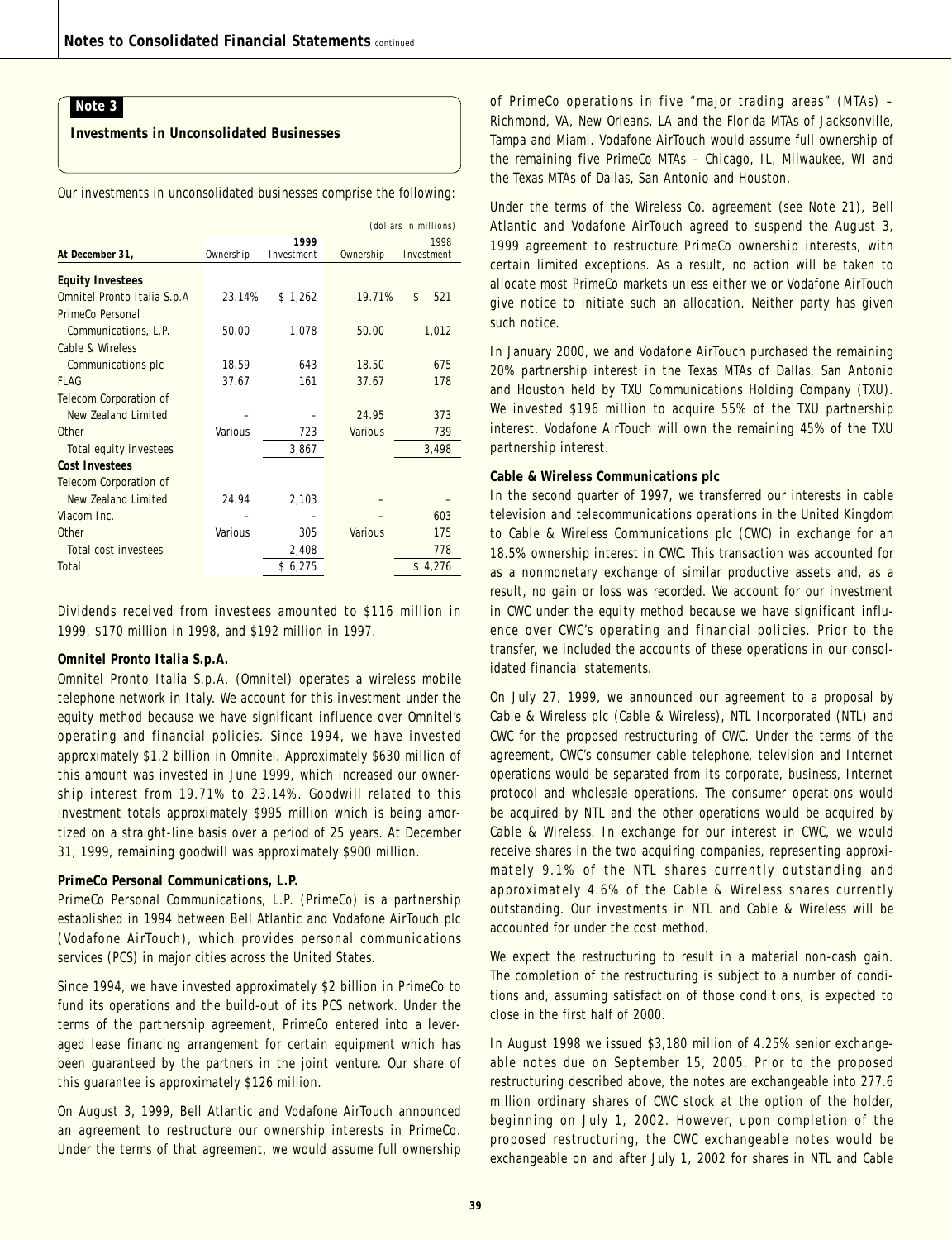#### **Note 3** continued

& Wireless in proportion to the shares received in the restructuring. Upon exchange by investors, we retain the option to settle in cash or by delivery of the Cable & Wireless and NTL shares. You can find additional information on the CWC exchangeable notes in Note 10.

#### **FLAG**

Fiberoptic Link Around the Globe (FLAG) is an undersea fiberoptic cable system, providing digital communications links between Europe and Asia. FLAG launched commercial service in the fourth quarter of 1997. We have invested approximately \$227 million in FLAG since 1994. At December 31, 1999, our ownership interest was comprised of our interest in FLAG Ltd. and our interest in its parent company, FLAG Telecom Holdings Limited (FLAG Telecom). In January 2000, we exchanged our shares in FLAG Ltd. for an interest in FLAG Telecom resulting in an aggregate interest in FLAG Telecom of approximately 38%. There was no impact to our financial statements or our effective ownership interest as a result of this transaction.

In February 2000, Flag Telecom conducted an initial public offering. The primary offering consisted of approximately 28 million newly issued common shares. Certain existing shareowners also participated in a secondary offering in which approximately 8 million of their common shares were sold. We did not acquire any new shares in the primary offering, nor did we participate in the secondary offering. As a result, our current ownership interest has been reduced to approximately 30%.

FLAG had outstanding borrowings of \$615 million as of December 31, 1997 under a limited recourse debt facility, which it refinanced in the first quarter of 1998 through a new \$800 million credit facility. This refinancing resulted in an after-tax extraordinary charge of \$15 million. The refinancing also released us from certain obligations under a contingent sponsor support agreement signed in connection with the debt facility outstanding in 1997.

#### **Other Equity Investments**

We also have global wireless investments in the Czech Republic, Slovakia, Greece, and Indonesia. These investments are in joint ventures to build and operate wireless networks in these countries. We also have an investment in a company in the Philippines which provides telecommunications services in certain regions of that country. The remaining investments include real estate partnerships, publishing joint ventures, and several other domestic and international joint ventures.

In 1998, other equity investees also included Bell Atlantic Mobile's (BAM) investment in domestic wireless properties doing business under the Frontier Cellular name. Frontier Cellular was a joint venture between BAM and Frontier Corporation (Frontier). In December 1999, BAM completed its purchase of Frontier's interests for \$374 million and assumed approximately \$105 million in debt, resulting in purchased goodwill of approximately \$265 million. As a result of this transaction, we increased our ownership interest from 50% to 100% and, therefore, have changed the accounting for our investment in Frontier Cellular from the equity method to full consolidation. The change in accounting methodology resulted in a reduction to Investments in Unconsolidated Businesses of \$87 million in 1999.

#### **Summarized Financial Information**

The following tables display the summarized audited financial information for our equity investees. These amounts are shown on a 100 percent basis.

|                                           |              | (dollars in millions) |
|-------------------------------------------|--------------|-----------------------|
| Years Ended December 31,                  | 1999         | 1998                  |
| Results of operations                     |              |                       |
| Operating revenues                        | 10,584<br>\$ | \$<br>8,832           |
| Operating income                          | 2,124        | 1,474                 |
| Income before extraordinary item          | 698          | 577                   |
| Net income                                | 698          | 520                   |
| Bell Atlantic's equity share of income    | \$<br>72     | \$<br>25              |
| At December 31,                           | 1999         | 1998                  |
| <b>Financial position</b>                 |              |                       |
| Current assets                            | \$<br>3,736  | \$<br>4,680           |
| Noncurrent assets                         | 18,613       | 18,986                |
| <b>Current liabilities</b>                | 4,484        | 4,830                 |
| Noncurrent liabilities                    | 8,877        | 10,027                |
| Minority interest                         | 169          | 155                   |
| Stockholders' equity                      | 8,819        | 8,654                 |
| Bell Atlantic's equity share of investees | 3,867<br>\$  | \$<br>3,498           |

#### **Cost Investees**

Certain of our cost investments are carried at their fair value, principally our investment in Telecom Corporation of New Zealand Limited (TCNZ), as described below. Other cost investments are carried at their original cost, except in cases where we have determined that a decline in the estimated fair value of an investment is other than temporary as described below under the section "Other Cost Investments."

#### *Telecom Corporation of New Zealand Limited*

TCNZ is that country's principal provider of telecommunications services. We account for our investment in TCNZ under the cost method because we do not have significant influence over TCNZ's operating and financial policies (see Note 1).

In February 1998, we issued \$2,455 million of 5.75% senior exchangeable notes due on April 1, 2003. The notes were exchangeable into 437.1 million ordinary shares of TCNZ stock at the option of the holder, beginning September 1, 1999. As of December 31, 1999, no notes have been delivered for exchange. You can find additional information on the TCNZ exchangeable notes in Note 10.

#### *Viacom Inc.*

Since 1993, we have held an investment in Viacom Inc. (Viacom), an entertainment and publishing company. This investment consisted of 24 million shares of Viacom Series B Cumulative Preferred Stock that we purchased for \$1.2 billion. The preferred stock, which carried an annual dividend of 5%, was convertible into shares of Viacom Class B Nonvoting Common Stock at a price of \$70 per share.

In December 1998, we accepted an offer from Viacom to repurchase one-half of our Viacom investment, or 12 million shares of the preferred stock (with a book value of approximately \$600 million) for approximately \$564 million in cash. This transaction resulted in a small loss, which was recorded in Income (Loss) from Unconsolidated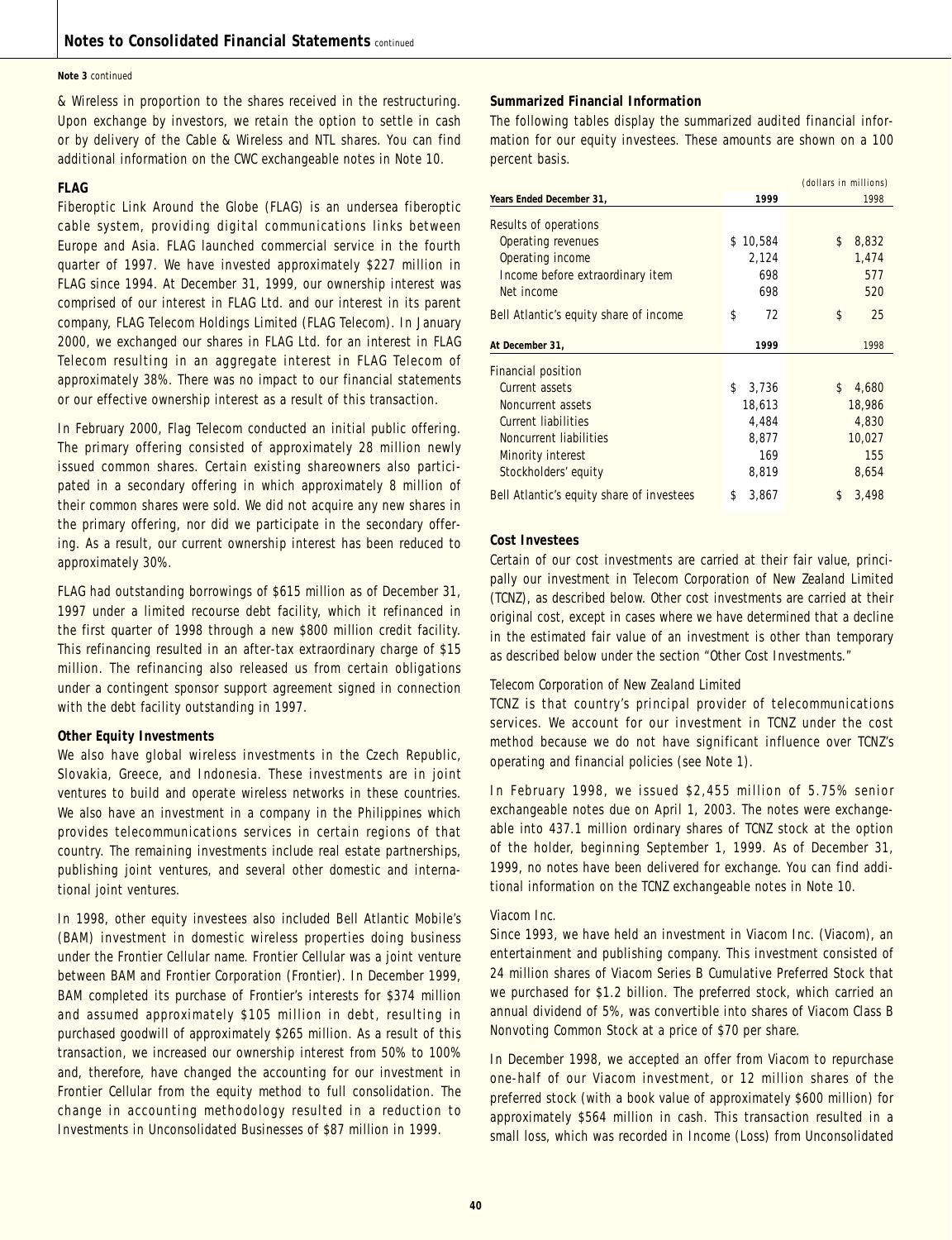#### **Note 3** continued

Businesses in 1998. This preferred stock had been held by a fully consolidated subsidiary, which had been created as part of a transaction to monetize a portion of our Viacom investment during 1995 and 1996. This monetization transaction involved entering into nonrecourse contracts whereby we raised \$600 million based, among other things, on the value of our investment in Viacom. To accomplish the monetization, two fully consolidated subsidiaries were created to manage and protect certain assets for distribution at a later date. In addition, an outside party contributed \$600 million in cash in exchange for an interest in one of these subsidiaries, and we contributed a \$600 million note that was collateralized by certain financial assets, including the 12 million shares of Viacom preferred stock and 22.4 million shares of our common stock. The outside party's contribution was reflected in Minority Interest, and the issuance of common stock was reflected as Treasury Stock.

The cash proceeds from the repurchase of the 12 million shares of Viacom preferred stock, together with additional cash, was used to repay the note that had been contributed to one of the subsidiaries. The total amount of cash was distributed to the outside party, under a pre-existing agreement, to redeem most of that party's interest in the subsidiary. We then purchased the remaining portion of the outside party's interest. The transaction was accounted for as a charge to Reinvested Earnings and a reduction from Net Income in calculating Net Income Available to Common Shareowners in the amount of \$30 million. As a result of our purchase of the outside party's interest, we reduced Minority Interest by \$600 million in 1998. However, the subsidiaries continue to hold shares of our common stock, which have been reported as Treasury Stock at December 31, 1999.

The remaining 12 million shares of preferred stock were repurchased by Viacom in a second transaction in January 1999 for approximately \$612 million in cash. This transaction did not have a material effect on our consolidated results of operations.

#### *Other Cost Investments*

Other cost investments include our Asian investments–TelecomAsia, a wireline investment in Thailand, and Excelcomindo, a wireless investment in Indonesia. In the third quarter of 1998, we recorded pre-tax charges of \$485 million to Income (Loss) From Unconsolidated Businesses to adjust our carrying values of TelecomAsia and Excelcomindo. The charges were necessary because we determined that the decline in the estimated fair values of each of these investments were other than temporary. We determined the fair values of these investments by discounting estimated future cash flows.

In the case of TelecomAsia, we recorded a charge of \$348 million to adjust the carrying value of the investment to its estimated fair value. We considered the following factors in determining the charge:

• The continued weakness of the Thai currency as compared to historical exchange rates had placed additional financial burdens on the company in servicing U.S. dollar-denominated debt.

- The economic instability and prospects for an extended recovery period had resulted in weaker than expected growth in TelecomAsia's business. This was indicated by slower than expected growth in total subscribers and usage. These factors resulted in reduced expectations of future cash flows and, accordingly, a reduction in the value of our investment.
- The business plan for TelecomAsia contemplated cash flows from several lines of business. Given TelecomAsia's inclination to focus on its core wireline business, these other lines of business would not contribute future cash flows at previously expected levels.

In the case of Excelcomindo, we recorded a charge of \$137 million to adjust the carrying value of the investment to its estimated fair value. We considered the following factors in determining this charge:

- The continued weakness of the Indonesian currency as compared to historical exchange rates had placed additional financial burdens on the company in servicing U.S. dollar-denominated debt. The political unrest in Indonesia contributed to the currency's instability.
- The economic instability and prospects for an extended recovery period had resulted in weaker than expected growth in Excelcomindo's business. One significant factor was the inflexible tariff regulation despite rising costs due to inflation. This and other factors resulted in reduced expectations of future cash flows and, accordingly, a reduction in the value of our investment.
- Issues with cash flow required Excelcomindo's shareholders to evaluate the future funding of the business.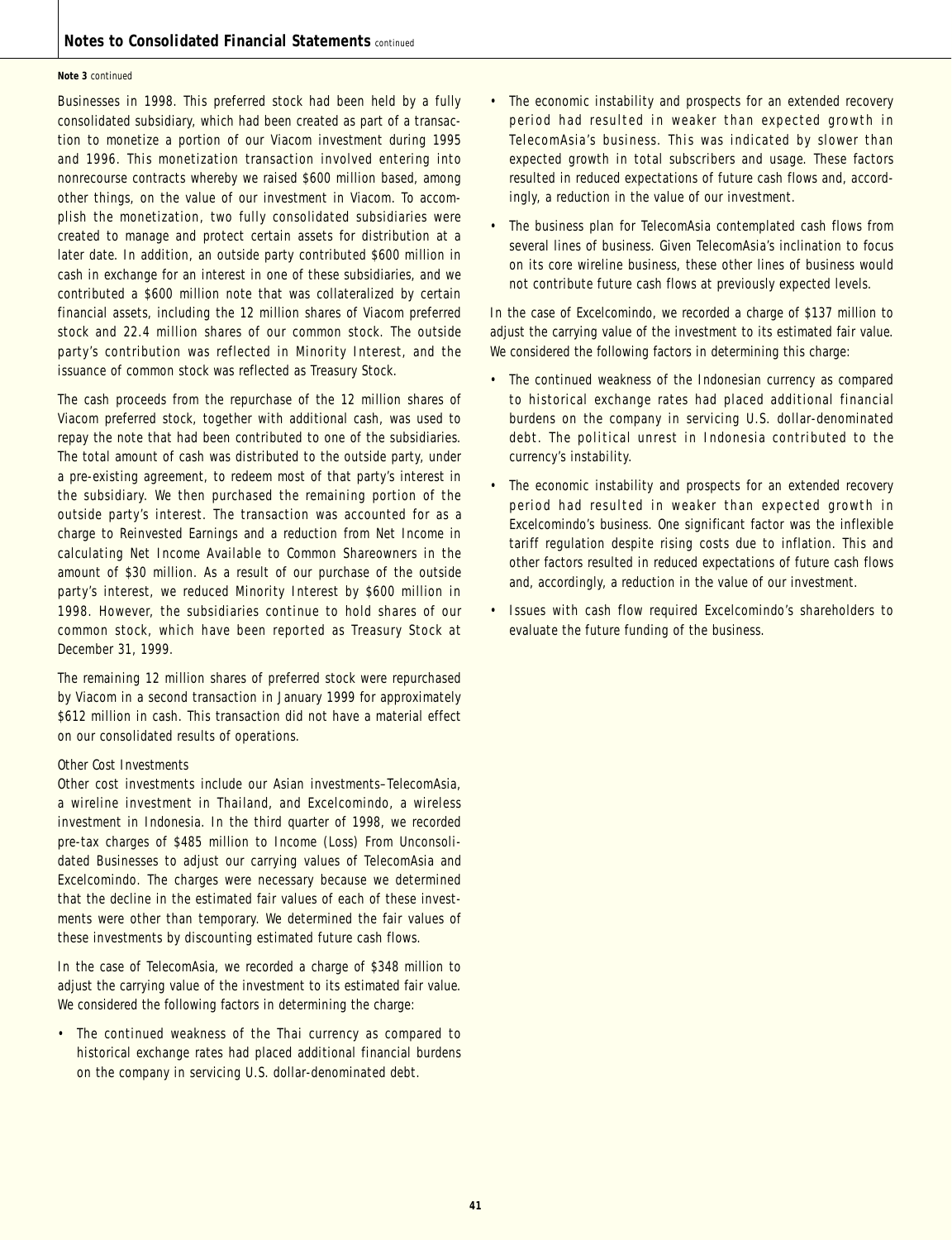**Grupo Iusacell, S.A. de C.V.**

Since 1993, we have invested \$1.2 billion in Iusacell, a wireless telecommunications company in Mexico. Goodwill related to this investment totaled approximately \$810 million and is being amortized on a straight-line basis over a period of 25 years. At December 31, 1999, remaining goodwill, net of amortization and cumulative translation adjustments, was approximately \$260 million. In the first quarter of 1997, we consummated a restructuring of our investment in Iusacell to permit us to assume control of the Board of Directors and management of Iusacell. As a result of the restructuring, we changed the accounting for our Iusacell investment from the equity method to full consolidation.

Iusacell and its principal shareholders entered into an agreement (the 1998 Restructuring Agreement) to reorganize ownership of the company. This reorganization provided for the formation of a new holding company, Nuevo Grupo Iusacell, S.A. de C.V. (New Iusacell), with two classes of shares, one of which is traded publicly. The intention of the reorganization was to raise capital, increase the availability of debt financing, and increase the liquidity of its publicly traded shares.

As contemplated in the reorganization plan, during 1998 and 1999, Iusacell borrowed \$133 million from us, as a bridge loan, under a \$150 million subordinated convertible debt facility that expired in June 1999 (the Facility). In accordance with the Facility and the 1998 Restructuring Agreement, we converted the debt into additional Series A shares at a price of \$.70 per share. We also sold a portion of those shares to the Peralta Group, the other principal shareholder of Iusacell, for \$.70 per share and received proceeds of approximately \$15 million in 1999 and \$15 million in 1998. As a result of these interim steps of the reorganization plan, our ownership of Iusacell temporarily increased to 47.2%.

On August 4, 1999, the reorganization plan was finalized when New Iusacell concluded an exchange and rights offering to existing Iusacell shareholders. These offerings permitted shareholders to exchange their shares in Iusacell for shares in New Iusacell and to subscribe to additional shares of New Iusacell based on their current ownership. In addition, New Iusacell launched primary and secondary share offerings. We and the Peralta Group participated in the secondary share offering. We received approximately \$73 million of proceeds from the secondary share offering and New Iusacell received approximately \$31 million of proceeds from the primary share and rights offerings. As a result of the reorganization, we have recorded an adjustment to increase our contributed capital by \$43 million, which recognizes the ultimate change in our ownership percentage resulting from these transactions. As of December 31, 1999, we own 40.2% of New Iusacell, which we continue to control and consolidate.

#### **Note 5**

**Minority Interest**

|                         |   |      | (dollars in millions) |      |
|-------------------------|---|------|-----------------------|------|
| At December 31,         |   | 1999 |                       | 1998 |
| Portion subject to      |   |      |                       |      |
| redemption requirements | S | 121  |                       | 41   |
| Portion nonredeemable   |   | 337  |                       | 289  |
|                         |   | 458  |                       | 330  |

Minority interest primarily consists of certain partnerships consolidated by our domestic wireless subsidiary, Bell Atlantic Mobile, and the other shareowners' interest in Iusacell. A portion of our minority interest is subject to redemption requirements, primarily the ownership interest held by the Peralta Group. Under an agreement dated February 22, 1999, the Peralta Group can require us to purchase from it approximately 517 million Iusacell shares for \$.75 per share, or approximately \$388 million in the aggregate, by giving notice of exercise between November 15, 2001, and December 15, 2001. You can find additional information about our Iusacell investment in Note 4.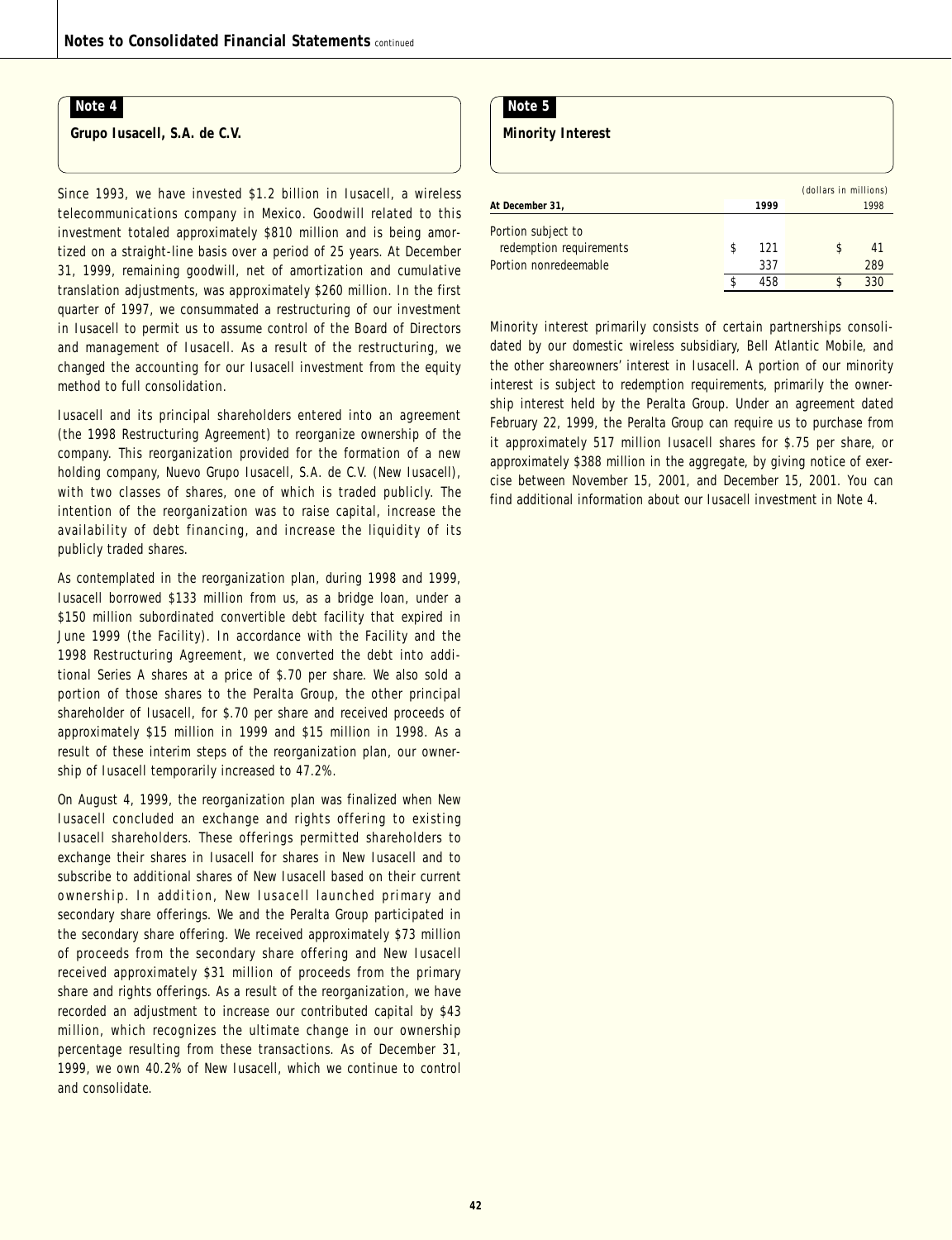**Marketable Securities**

We have investments in marketable securities, primarily common stocks, which are considered "available-for-sale" under SFAS No. 115. These investments have been included in our balance sheet in Investments in Unconsolidated Businesses and Short-term Investments.

Under SFAS No. 115, available-for-sale securities are required to be carried at their fair value, with unrealized gains and losses (net of income taxes) recorded in Accumulated Other Comprehensive Income (Loss). The fair values of our investments in marketable securities are determined based on market quotations.

The following table shows certain summarized information related to our investments in marketable securities:

|                                                          |           |            | (dollars in millions) |        |                   |    |  |  |
|----------------------------------------------------------|-----------|------------|-----------------------|--------|-------------------|----|--|--|
|                                                          |           | Gross      |                       | Gross  |                   |    |  |  |
|                                                          |           | Unrealized | Unrealized            |        |                   |    |  |  |
|                                                          | Cost      | Gains      |                       | Losses | <b>Fair Value</b> |    |  |  |
| At December 31, 1999<br>Investments in<br>unconsolidated |           |            |                       |        |                   |    |  |  |
| businesses                                               | \$<br>367 | \$1,892    | \$                    |        | \$2,259           |    |  |  |
| Short-term investments                                   | 38        |            |                       | (2)    |                   | 37 |  |  |
|                                                          | \$<br>405 | \$1,893    | \$                    | (2)    | \$2,296           |    |  |  |
| At December 31, 1998                                     |           |            |                       |        |                   |    |  |  |
| Investments in<br>unconsolidated                         |           |            |                       |        |                   |    |  |  |
| businesses                                               | \$<br>1   | \$<br>6    | \$                    |        | \$                |    |  |  |
| Short-term investments                                   | 23        |            |                       | (1)    |                   | 22 |  |  |
|                                                          | \$<br>24  | \$<br>6    | \$                    | (1)    | \$                | 29 |  |  |
|                                                          |           |            |                       |        |                   |    |  |  |

Our investments in unconsolidated businesses increased from December 31, 1998 as a result of a change in accounting for our investment in TCNZ from the equity method to the cost method. Certain other investments in marketable securities that we hold are not carried at their fair values because those values are not readily determinable. We have, however, adjusted the carrying values of these securities in situations where we believe declines in value below cost were other than temporary. The carrying values for these investments were \$169 million at December 31, 1999 and \$771 million at December 31, 1998. The decrease from December 31, 1998 was principally due to the disposition of our remaining investment in Viacom in January 1999 (see Note 3).

### **Note 7**

**Plant, Property and Equipment**

The following table displays the details of plant, property and equipment, which is stated at cost:

|                              |              | (dollars in millions) |
|------------------------------|--------------|-----------------------|
| At December 31,              | 1999         | 1998                  |
| Land                         | \$<br>447    | \$<br>412             |
| <b>Buildings</b>             | 6.954        | 6,667                 |
| Central office equipment     | 33,822       | 31.441                |
| Outside communications plant | 36.252       | 33.605                |
| Furniture, vehicles, and     |              |                       |
| other work equipment         | 7.972        | 7,870                 |
| Other                        | 1.646        | 1,356                 |
| Construction-in-progress     | 2,145        | 1,713                 |
|                              | 89,238       | 83,064                |
| Accumulated depreciation     | (49, 939)    | (46, 248)             |
| Total                        | 39.299<br>\$ | \$36.816              |

Plant, property and equipment at December 31, 1999 and 1998 includes real estate property and equipment under operating leases (or held for lease) of \$76 million and \$97 million, and accumulated depreciation of \$38 million and \$22 million.

### **Note 8**

**Leasing Arrangements**

#### **As Lessor**

We are the lessor in leveraged and direct financing lease agreements under which commercial aircraft, rail equipment, industrial equipment, power generating facilities, real estate property, and telecommunications and other equipment are leased for remaining terms of 1 to 47 years. Minimum lease payments receivable represent unpaid rentals, less principal and interest on third-party nonrecourse debt relating to leveraged lease transactions. Since we have no general liability for this debt, the related principal and interest have been offset against the minimum lease payments receivable. Minimum lease payments receivable are subordinate to the debt and the holders of the debt have a security interest in the leased equipment.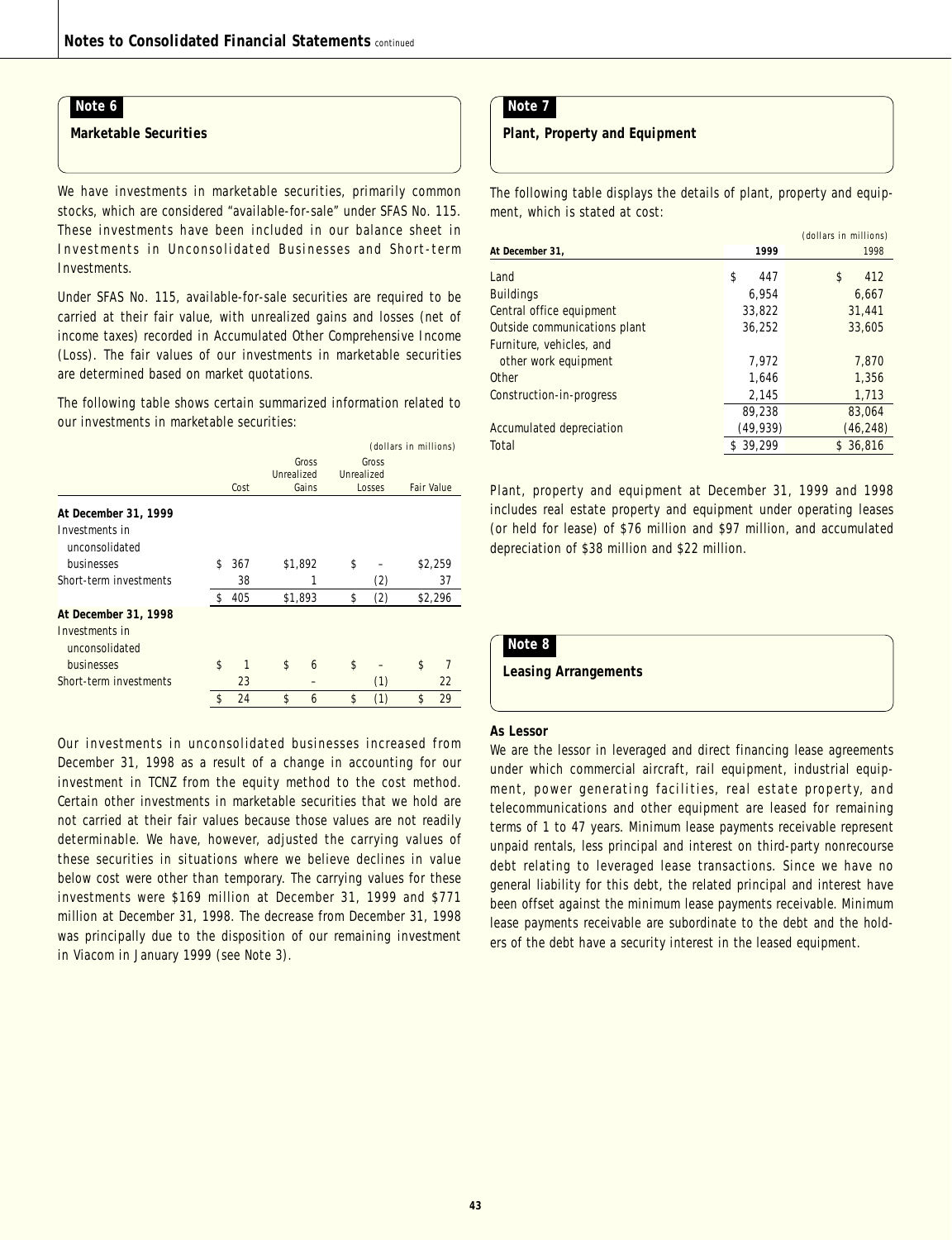#### **Note 8** continued

Finance lease receivables, which are included in Current Assets–Other and Noncurrent Assets–Other Assets in our consolidated balance sheets comprise the following:

|                                   |             |           |             |             |               | (dollars in millions) |
|-----------------------------------|-------------|-----------|-------------|-------------|---------------|-----------------------|
| At December 31,                   |             |           | 1999        |             |               | 1998                  |
|                                   |             | Direct    |             |             | <b>Direct</b> |                       |
|                                   | Leveraged   | Finance   |             | Leveraged   | Finance       |                       |
|                                   | Leases      | Leases    | Total       | Leases      | Leases        | Total                 |
| Minimum lease payments receivable | \$<br>3,178 | \$<br>138 | \$<br>3,316 | \$<br>2,986 | \$<br>190     | \$<br>3,176           |
| Estimated residual value          | 2,262       | 29        | 2,291       | 2,187       | 36            | 2,223                 |
| Unearned income                   | (2, 151)    | (44)      | (2, 195)    | (2, 132)    | (58)          | (2, 190)              |
|                                   | 3,289       | \$<br>123 | 3,412       | 3,041       | 168           | 3,209                 |
| Allowance for doubtful accounts   |             |           | (37)        |             |               | (37)                  |
| Finance lease receivables, net    |             |           | 3,375       |             |               | 3,172                 |
| Current                           |             |           | 32          |             |               | 37                    |
| Noncurrent                        |             |           | 3,343       |             |               | 3,135                 |
|                                   |             |           |             |             |               |                       |

Accumulated deferred taxes arising from leveraged leases, which are included in Deferred Income Taxes, amounted to \$2,531 million at December 31, 1999 and \$2,445 million at December 31, 1998.

#### **As Lessor**

The following table is a summary of the components of income from leveraged leases:

|                                            |             | (dollars in millions) |          |  |  |
|--------------------------------------------|-------------|-----------------------|----------|--|--|
| Years Ended December 31,                   | 1999        | 1998                  | 1997     |  |  |
| Pre-tax lease income<br>Income tax expense | \$138<br>49 | 99<br>47              | 97<br>31 |  |  |
| Investment tax credits                     |             | h                     |          |  |  |

This table displays the future minimum lease payments to be received from noncancelable leases, net of nonrecourse loan payments related to leveraged and direct financing leases in excess of debt service requirements, for the periods shown at December 31, 1999:

|            |             | (dollars in millions) |           |  |  |
|------------|-------------|-----------------------|-----------|--|--|
|            | Capital     |                       | Operating |  |  |
| Years      | Leases      |                       | Leases    |  |  |
| 2000       | \$<br>68    | \$                    | 20        |  |  |
| 2001       | 72          |                       | 1         |  |  |
| 2002       | 86          |                       | 1         |  |  |
| 2003       | 79          |                       | 1         |  |  |
| 2004       | 83          |                       |           |  |  |
| Thereafter | 2,928       |                       |           |  |  |
| Total      | \$<br>3,316 | \$                    | 23        |  |  |

#### **As Lessee**

We lease certain facilities and equipment for use in our operations under both capital and operating leases. Total rent expense under operating leases amounted to \$572 million in 1999, \$556 million in 1998, and \$573 million in 1997. We incurred initial capital lease obligations of \$1 million in 1999, \$3 million in 1998, and \$11 million in 1997.

Capital lease amounts included in Plant, Property and Equipment are as follows:

|                                            |              | (dollars in millions) |              |
|--------------------------------------------|--------------|-----------------------|--------------|
| At December 31,                            | 1999         |                       | 1998         |
| Capital leases<br>Accumulated amortization | 222<br>(151) |                       | 296<br>(169) |
| Total                                      |              |                       | 127          |

This table displays the aggregate minimum rental commitments under noncancelable leases for the periods shown at December 31, 1999:

|                                           |          | (dollars in millions) |           |
|-------------------------------------------|----------|-----------------------|-----------|
|                                           | Capital  |                       | Operating |
| Years                                     | Leases   |                       | Leases    |
| 2000                                      | \$<br>35 | \$                    | 234       |
| 2001                                      | 26       |                       | 217       |
| 2002                                      | 20       |                       | 186       |
| 2003                                      | 11       |                       | 159       |
| 2004                                      | 9        |                       | 131       |
| Thereafter                                | 56       |                       | 648       |
| Total minimum rental commitments          | 157      |                       | 1,575     |
| Less interest and executory costs         | 60       |                       |           |
| Present value of minimum lease payments   | 97       |                       |           |
| Less current installments                 | 22       |                       |           |
| Long-term obligation at December 31, 1999 | \$<br>75 |                       |           |

As of December 31, 1999, the total minimum sublease rentals to be received in the future under noncancelable operating subleases was \$236 million.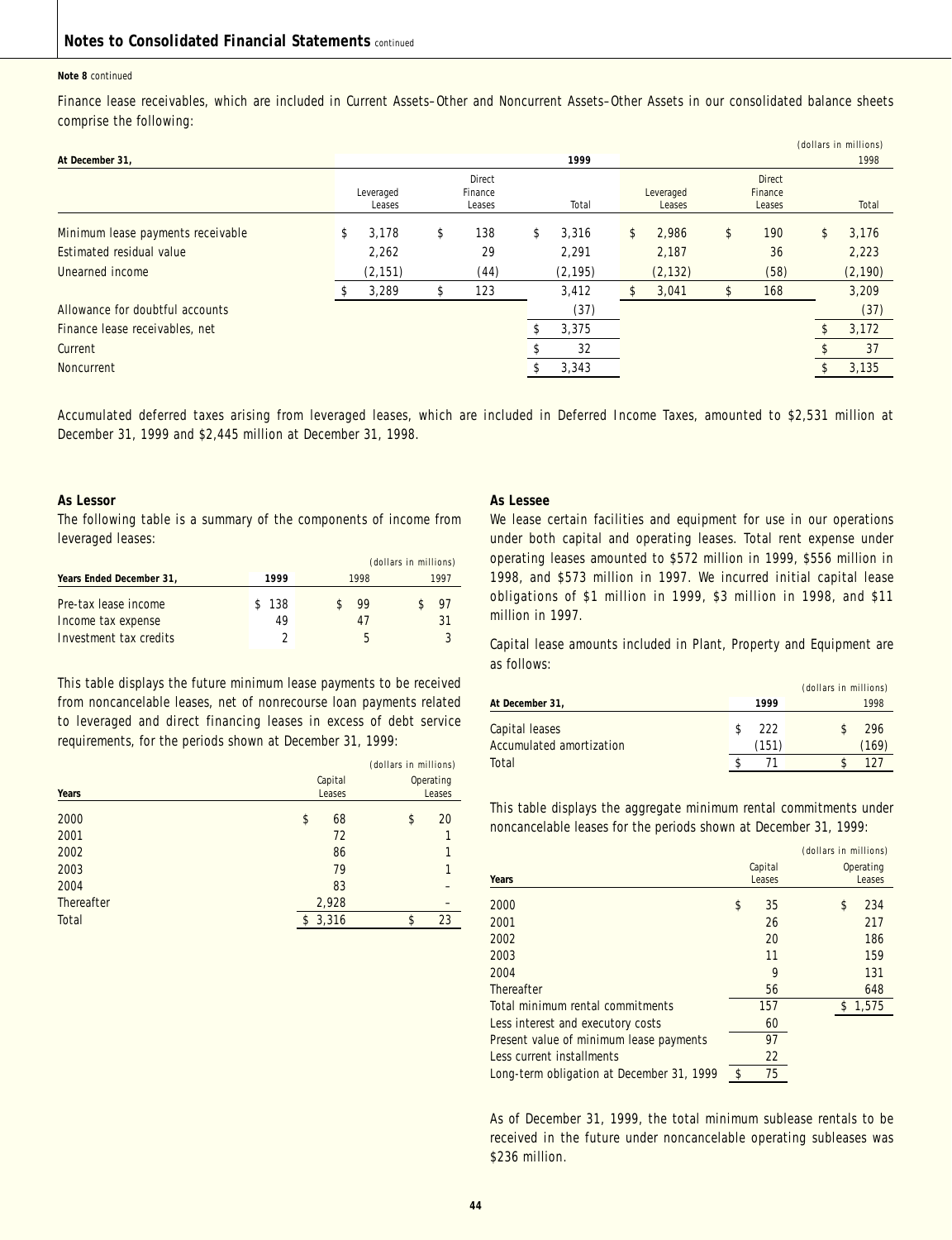**Commitments and Contingencies**

In connection with certain state regulatory incentive plan commitments, we have deferred revenues which will be recognized as the commitments are met or obligations are satisfied under the plans. In addition, several state and federal regulatory proceedings may require our operating telephone subsidiaries to refund a portion of the revenues collected in the current and prior periods. There are also various legal actions pending to which we are a party and claims which, if asserted, may lead to other legal actions. We have established reserves for specific liabilities in connection with regulatory and legal matters, which we currently deem to be probable and estimable.

We do not expect that the ultimate resolution of pending regulatory and legal matters in future periods will have a material effect on our financial condition, but it could have a material effect on our results of operations.

### **Note 10**

**Debt**

#### **Debt Maturing Within One Year**

The following table displays the details of debt maturing within one year:

|                                         |         | (dollars in millions) |
|-----------------------------------------|---------|-----------------------|
| At December 31.                         | 1999    | 1998                  |
| Notes payable                           |         |                       |
| Commercial paper                        | \$4.310 | \$1,384               |
| <b>Bank loans</b>                       | 143     | 300                   |
| Short-term note                         | 22      |                       |
| Long-term debt maturing within one year | 980     | 1,304                 |
| Total debt maturing within one year     | \$5,455 | \$2,988               |
| Weighted-average interest rates         |         |                       |
| for notes payable outstanding           |         |                       |
| at year-end                             | 6.0%    | 5.6%                  |

Capital expenditures (primarily construction of telephone plant) are partially financed, pending long-term financing, through bank loans and the issuance of commercial paper payable within 12 months.

At December 31, 1999, we had in excess of \$4.0 billion of unused bank lines of credit. The availability of these lines, for which there are no formal compensating balances, is at the discretion of each bank. Certain of these lines of credit contain requirements for the payment of commitment fees.

Substantially all of the assets of Iusacell, totaling approximately \$1,252 million at December 31, 1999, are subject to lien under credit facilities with certain bank lenders.

#### **Long-Term Debt**

This table shows our outstanding long-term debt obligations:

|                           |               |              | (dollars in millions) |
|---------------------------|---------------|--------------|-----------------------|
| Interest Rates %          | Maturities    | 1999         | 1998                  |
| 4.375<br>7.00<br>$\equiv$ | $2000 - 2033$ | \$<br>4,427  | \$<br>4,572           |
| 7.125<br>7.75<br>$\sim$   | $2002 - 2033$ | 2,265        | 2,465                 |
| 7.85<br>$-9.375$          | $2010 - 2031$ | 1,922        | 1,979                 |
|                           |               | (51)         | (56)                  |
|                           |               | 8,563        | 8,960                 |
| 4.25<br>5.75<br>$\equiv$  | $2003 - 2005$ | 6,341        | 5,645                 |
| $-12.00$<br>5.30          | $2000 - 2012$ | 3,082        | 3,036                 |
| 4.25<br>7.375<br>$\sim$   | $2000 - 2011$ | 635          | 635                   |
|                           |               |              |                       |
| 9.55                      | 2010          | 281          | 305                   |
| 8.17                      | 2000          | 70           | 200                   |
|                           |               |              |                       |
|                           |               | 471          | 152                   |
| $10.50 - 11.00$           |               |              | 17                    |
|                           |               | 19,443       | 18,950                |
|                           |               | 980          | 1,304                 |
|                           |               | 18,463<br>\$ | 17,646<br>\$          |
|                           |               |              |                       |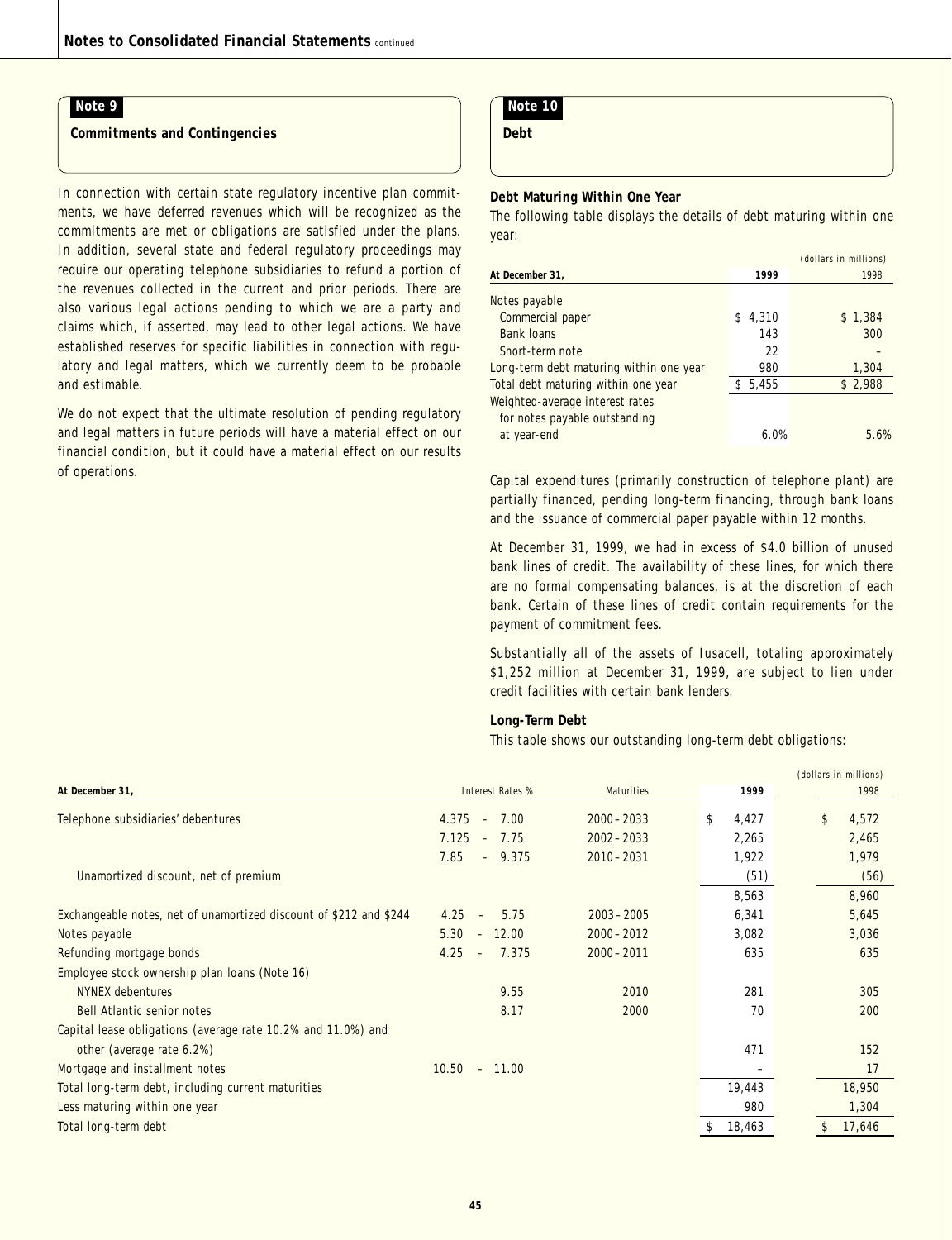#### **Note 10** continued

#### *Telephone Subsidiaries' Debt*

The telephone subsidiaries' debentures outstanding at December 31, 1999 include \$2,247 million that are callable. The call prices range from 101.72% to 100.00% of face value, depending upon the remaining term to maturity of the issue. All of our refunding mortgage bonds are also callable as of December 31, 1999. In addition, our long-term debt includes \$350 million that will become redeemable for limited periods at the option of the holders. Of this amount, \$175 million becomes redeemable in 2002. One debenture totaling \$175 million becomes redeemable in 2000 and again in 2002. The redemption prices will be 100.0% of face value plus accrued interest.

Substantially all of the assets of New York Telephone Company, totaling approximately \$14.1 billion at December 31, 1999, are subject to lien under New York Telephone Company's refunding mortgage bond indenture.

#### *Exchangeable Notes*

In February 1998, our wholly owned subsidiary Bell Atlantic Financial Services, Inc. (FSI) issued \$2,455 million of 5.75% senior exchangeable notes due on April 1, 2003 (TCNZ exchangeable notes). The TCNZ exchangeable notes are exchangeable into 437.1 million ordinary shares of TCNZ stock at the option of the holder, beginning on September 1, 1999. The exchange price was established at a 20% premium to the TCNZ share price at the pricing date of the offering. Upon exchange by investors, we retain the option to settle in cash or by delivery of TCNZ shares. During the period from April 1, 2001 to March 31, 2002, the TCNZ exchangeable notes are callable at our option at 102.3% of the principal amount and, thereafter and prior to maturity at 101.15%. The proceeds of the TCNZ exchangeable notes offering were used for the repayment of a portion of our shortterm debt. As of December 31, 1999, no notes have been delivered for exchange.

In August 1998, FSI issued \$3,180 million of 4.25% senior exchangeable notes due on September 15, 2005 (CWC exchangeable notes). The CWC exchangeable notes were issued at a discount and at December 31, 1999 the notes had a carrying value of \$3,886 million, including a loss on a mark-to-market adjustment of \$664 million. The CWC exchangeable notes are exchangeable into 277.6 million ordinary shares of CWC stock at the option of the holder beginning on July 1, 2002. The exchange price was established at a 28% premium to the CWC share price at the pricing date of the offering. Upon exchange by investors, we retain the option to settle in cash or by delivery of CWC shares. The CWC exchangeable notes are redeemable at our option, beginning September 15, 2002, at escalating prices from 104.2% to 108.0% of the principal amount. If the CWC exchangeable notes are not called or exchanged prior to maturity, they will be redeemable at 108.0% of the principal amount at that time. The proceeds of the CWC exchangeable notes offering were used for the repayment of a portion of our short-term debt and other general corporate purposes.

The CWC and TCNZ exchangeable notes are indexed to the fair market value of each company's common stock. If the price of the shares exceeds the exchange price established at the offering date, a markto-market adjustment is recorded, recognizing an increase in the carrying value of the debt obligation and a charge to income. If the price of the shares subsequently declines the debt obligation is reduced (not to less than its amortized carrying value).

At December 31, 1999, the CWC share price exceeded the exchange price and we recorded an increase in the carrying value of the CWC exchangeable notes of \$664 million and a corresponding charge to income (\$432 million after-tax). We recorded no mark-to-market adjustment for the TCNZ exchangeable notes at December 31, 1999. During 1998, no mark-to-market adjustments were recorded.

A proposed restructuring of our investment in CWC, as discussed in Note 3, would change the securities to be delivered upon exchange for the CWC exchangeable notes. Under this restructuring, we would receive shares of two companies acquiring the businesses of CWC in exchange for our CWC shares. After the restructuring, we would account for these investments under the cost method.

#### *Support Agreements*

The TCNZ exchangeable notes have the benefit of a Support Agreement dated February 1, 1998, and the CWC exchangeable notes have the benefit of a Support Agreement dated August 26, 1998, both of which are between Bell Atlantic and FSI. In each of the Support Agreements, Bell Atlantic guarantees the payment of interest, premium (if any), principal, and cash value of exchange property related to the notes should FSI fail to pay. Another Support Agreement between Bell Atlantic and FSI dated October 1, 1992, guarantees payment of interest, premium (if any), and principal on FSI's medium-term notes (aggregating \$184 million at December 31, 1999 and \$245 million at December 31, 1998) should FSI fail to pay. The holders of FSI debt do not have recourse to the stock or assets of our operating telephone subsidiaries or TCNZ; however, they do have recourse to dividends paid to Bell Atlantic by any of our consolidated subsidiaries as well as assets not covered by the exclusion. The carrying value of the available assets reflected in our consolidated financial statements was approximately \$17 billion at December 31, 1999.

In 1998, we established a \$2.0 billion Euro Medium Term Note Program under which we may issue notes that are not registered with the Securities and Exchange Commission. The notes will be issued from time to time from our subsidiary, Bell Atlantic Global Funding, Inc. (BAGF), and will have the benefit of a support agreement between BAGF and Bell Atlantic. There have been no notes issued under this program.

#### *Maturities of Long-Term Debt*

Maturities of long-term debt outstanding at December 31, 1999, excluding capital lease obligations and unamortized discount and premium, are \$958 million in 2000, \$536 million in 2001, \$882 million in 2002, \$3,581 million in 2003, \$1,030 million in 2004 and \$12,632 million thereafter. These amounts include the redeemable debt at the earliest possible redemption dates.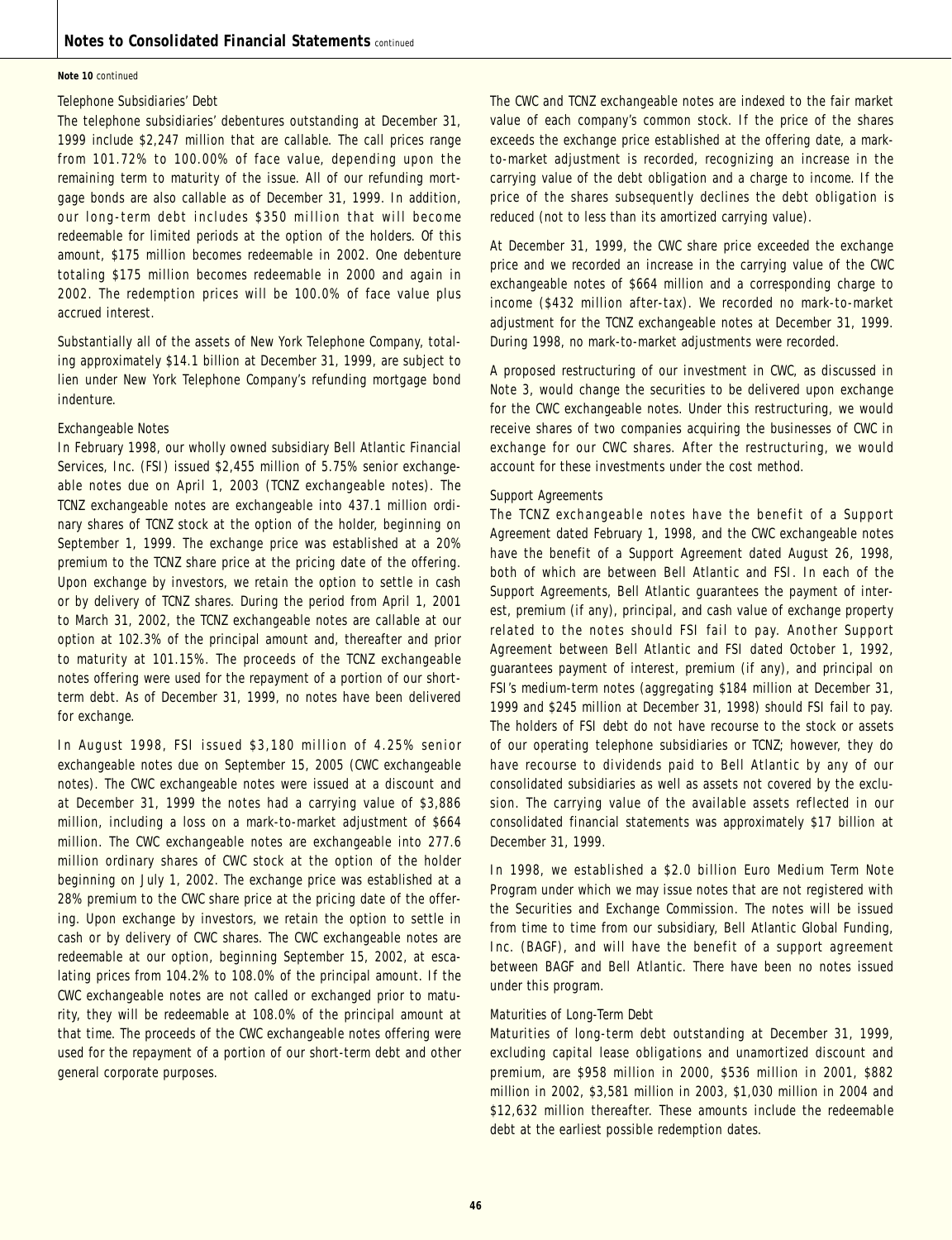#### **Note 10** continued

#### *Early Extinguishment of Debt*

In 1999, we recorded charges associated with the early extinguishment of debentures of the telephone subsidiaries. These charges reduced net income by \$6 million (net of an income tax benefit of \$4 million). In 1998, we recorded extraordinary charges associated with the early extinguishment of debentures and refunding mortgage bonds of the operating telephone subsidiaries and debt issued by FLAG, an investment accounted for under the equity method. These charges reduced net income by \$26 million (net of an income tax benefit of \$14 million) in 1998.

### **Note 11**

**Financial Instruments**

### **Derivatives**

We limit our use of derivatives to managing risk that could negatively impact our financing and operating flexibility, making cash flows more stable over the long run and achieving savings over other means of financing. Our risk management strategy is designed to protect against adverse changes in interest rates, foreign currency exchange rates, and corporate tax rates, as well as facilitate our financing strategies. We use several types of derivatives in managing these risks, including interest rate swap agreements, interest rate caps and floors, foreign currency forwards and options, and basis swap agreements. Derivative agreements are linked to specific liabilities or assets and hedge the related economic exposures. We do not hold derivatives for trading purposes.

We recognized pre-tax income (expense) of \$13 million in 1999, \$(4) million in 1998, and \$17 million in 1997 in our statements of income related to our risk management activities involving derivatives.

#### **Interest Rate Risk Management**

The table that follows provides additional information about our interest rate risk management. The notional amounts shown are used to calculate interest payments to be exchanged. These amounts are not actually paid or received, nor are they a measure of our potential gains or losses from market risks. They do not represent our exposure in the event of nonperformance by a counterparty or our future cash requirements. Our financial instruments are grouped based on the nature of the hedging activity.

|                                               | Notional    |                   | (dollars in millions)<br>Weighted-Average Rate |      |
|-----------------------------------------------|-------------|-------------------|------------------------------------------------|------|
| At December 31,                               | Amount      | <b>Maturities</b> | Receive                                        | Pay  |
| <b>Interest Rate Swap Agreements</b>          |             |                   |                                                |      |
| Foreign Currency Forwards/Interest Rate Swaps |             |                   |                                                |      |
| 1999                                          | \$<br>232   | $2000 - 2002$     | 5.8%                                           | 6.6% |
| 1998                                          | \$<br>303   | $1999 - 2002$     | 5.3%                                           | 6.0% |
| Other Interest Rate Swaps                     |             |                   |                                                |      |
| Pay fixed                                     |             |                   |                                                |      |
| 1999                                          | \$<br>285   | $2000 - 2005$     | 6.1%                                           | 5.9% |
| 1998                                          | \$<br>260   | $1999 - 2005$     | 5.0%                                           | 5.9% |
| Pay variable                                  |             |                   |                                                |      |
| 1999                                          | \$<br>553   | $2000 - 2006$     | 6.4%                                           | 6.1% |
| 1998                                          | \$<br>784   | $1999 - 2006$     | 6.6%                                           | 5.3% |
| <b>Structured Note Swap Agreements</b>        |             |                   |                                                |      |
| 1999                                          | \$          |                   |                                                |      |
| 1998                                          | \$<br>60    | 1999              |                                                |      |
| <b>Interest Rate Cap/Floor Agreements</b>     |             |                   |                                                |      |
| 1999                                          | \$<br>147   | $2001 - 2002$     |                                                |      |
| 1998                                          | \$<br>297   | $1999 - 2002$     |                                                |      |
| <b>Basis Swap Agreements</b>                  |             |                   |                                                |      |
| 1999                                          | \$<br>1,001 | $2003 - 2004$     |                                                |      |
| 1998                                          | \$<br>1.001 | $2003 - 2004$     |                                                |      |

We use foreign currency forwards/interest rate swap agreements to hedge the value of certain international investments. The agreements generally require us to receive payments based on fixed interest rates and make payments based on variable interest rates.

The structured note swap agreements converted structured mediumterm notes to conventional fixed rate liabilities while reducing financing costs. The effective fixed interest rate on these notes averaged 6.1% at December 31, 1998. These contracts expired in 1999.

Other interest rate swap agreements, which sometimes incorporate options, and interest rate caps and floors are all used to adjust the interest rate profile of our debt portfolio and allow us to achieve a targeted mix of fixed and variable rate debt.

Earnings generated from our leveraged lease portfolio may be affected by changes in corporate tax rates. In order to hedge a portion of this risk, we entered into several basis swap agreements which require us to receive payments based on a variable interest rate (LIBOR-based) and make payments based on a tax-exempt market index (J.J. Kenney). We account for these basis swap agreements at fair value and recognized income (expense) of \$12 million in 1999, \$(4) million in 1998, and \$4 million in 1997 related to mark-to-market adjustments.

#### **Foreign Exchange Risk Management**

Our foreign exchange risk management includes the use of foreign currency forward contracts, options and foreign currency swaps. Forward contracts and options call for the sale or purchase, or the option to sell or purchase, certain foreign currencies on a specified future date. These contracts are typically used to hedge short-term foreign currency transactions and commitments. The total notional amounts of our foreign currency forward contracts and option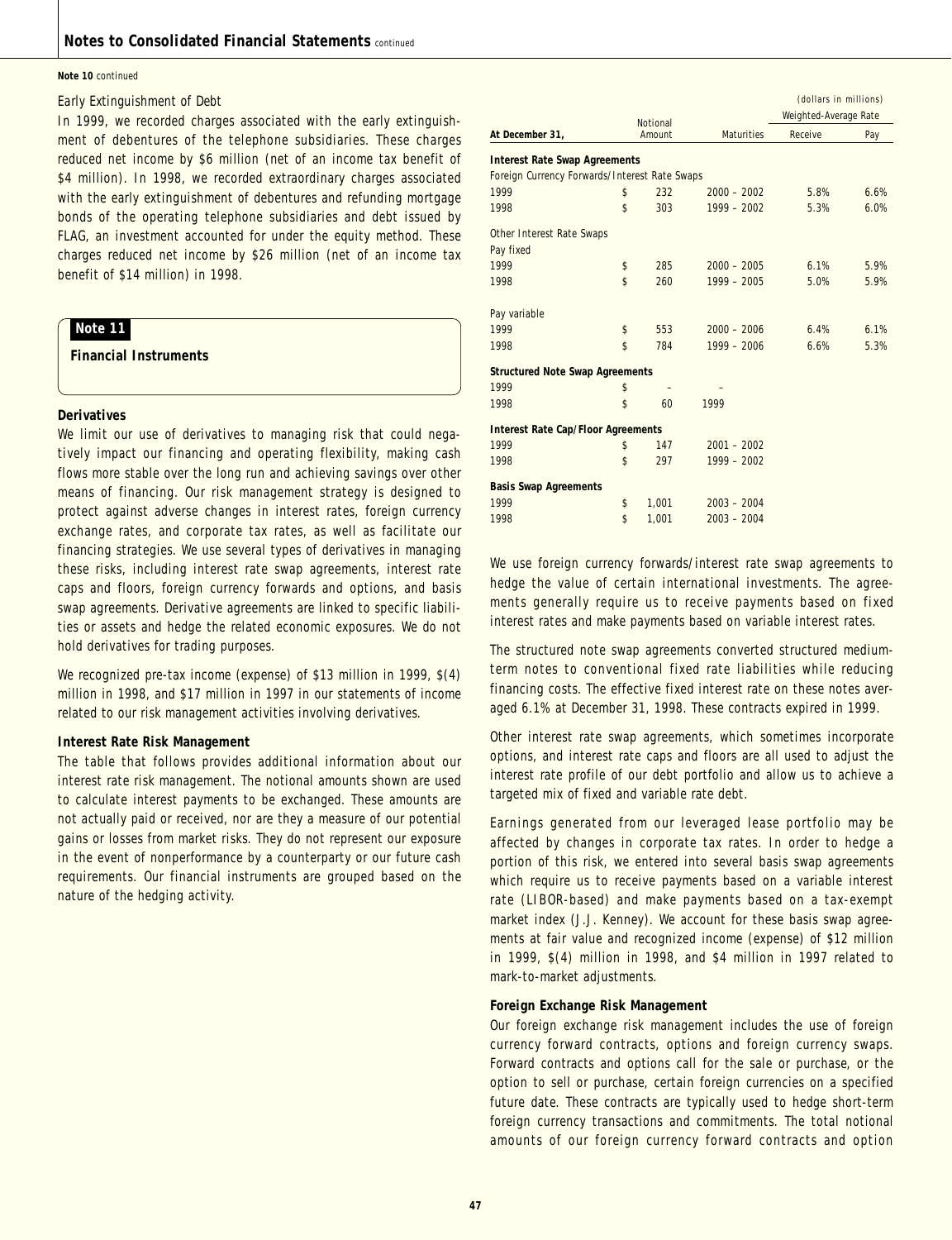#### **Note 11** continued

contracts were \$77 million at December 31, 1999, \$2 million at December 31, 1998, and \$15 million at December 31, 1997. The contracts outstanding at December 31, 1999 have maturities ranging from four to sixteen months. Contracts outstanding in 1998 and 1997 had maturities of six months or less.

Certain of the interest rate swap agreements shown in the table contain both a foreign currency forward and a U.S. dollar interest rate swap component. These agreements require the exchange of payments in U.S. dollars based on specified interest rates in addition to the exchange of currencies at the maturity of the contract. The required payments for both components are based on the notional amounts of the contracts.

Our net equity position in unconsolidated foreign businesses as reported in our consolidated balance sheets totaled \$2,218 million at December 31, 1999 and \$1,917 million at December 31, 1998. Our most significant investments at December 31, 1999 and 1998 had operations in Italy and the United Kingdom. We have not hedged our accounting translation exposure to foreign currency fluctuations relative to these investments, except for our United Kingdom investment which is partially hedged.

Our equity income is subject to exchange rate fluctuations when our equity investee has balances denominated in a currency other than the investees' functional currency. We recognized \$(8) million in 1999, \$11 million in 1998, and \$(30) million in 1997, related to such fluctuations in Income (Loss) From Unconsolidated Businesses. Our consolidated subsidiary, Iusacell, recognized a gain of \$15 million in 1999 related to balances denominated in a currency other than its functional currency, the Mexican peso. Amounts recognized in 1998 and 1997 were immaterial.

We continually monitor the relationship between gains and losses recognized on all of our foreign currency contracts and on the underlying transactions being hedged to mitigate market risk.

#### **Concentrations of Credit Risk**

Financial instruments that subject us to concentrations of credit risk consist primarily of temporary cash investments, short-term investments, trade receivables, certain notes receivable, preferred stock, and derivative contracts. Our policy is to place our temporary cash investments with major financial institutions. Counterparties to our derivative contracts are also major financial institutions and organized exchanges. The financial institutions have all been accorded high ratings by primary rating agencies. We limit the dollar amount of contracts entered into with any one financial institution and monitor our counterparties' credit ratings. We generally do not give or receive collateral on swap agreements due to our credit rating and those of our counterparties. While we may be exposed to credit losses due to the nonperformance of our counterparties, we consider the risk remote and do not expect the settlement of these transactions to have a material effect on our results of operations or financial condition.

#### **Fair Values of Financial Instruments**

The tables that follow provide additional information about our material financial instruments:

| <b>Financial Instrument</b>                                                                   | <b>Valuation Method</b>                                                                                                 |
|-----------------------------------------------------------------------------------------------|-------------------------------------------------------------------------------------------------------------------------|
| Cash and cash equivalents<br>and short-term investments                                       | Carrying amounts                                                                                                        |
| Short-and long-term debt<br>(excluding capital leases and<br>exchangeable notes)              | Market quotes for similar terms<br>and maturities or future cash<br>flows discounted at current rates                   |
| Exchangeable notes                                                                            | Market quotes                                                                                                           |
| Cost investments in<br>unconsolidated businesses<br>and notes receivable                      | Future cash flows discounted<br>at current rates, market<br>quotes for similar instruments<br>or other valuation models |
| Interest rate swap and other<br>agreements; foreign currency<br>forwards and option contracts | Future cash flows discounted<br>at current rates                                                                        |

|                       | (dollars in millions) |              |              |              |  |
|-----------------------|-----------------------|--------------|--------------|--------------|--|
|                       |                       | 1999         |              | 1998         |  |
|                       | Carrying              | Fair         | Carrying     | Fair         |  |
| At December 31,       | Amount*               | Value        | Amount*      | Value        |  |
| Short - and           |                       |              |              |              |  |
| long-term debt        | \$17,480              | 17,088<br>\$ | 14,837<br>\$ | 15,928<br>\$ |  |
| Exchangeable notes    | 6,341                 | 6,417        | 5,645        | 5,818        |  |
| Cost investments      |                       |              |              |              |  |
| in unconsolidated     |                       |              |              |              |  |
| businesses            | 2,406                 | 2,430        | 777          | 797          |  |
| Notes receivable, net | 13                    | 13           | 18           | 18           |  |
| Interest rate swap    |                       |              |              |              |  |
| and other agreements  |                       |              |              |              |  |
| Assets                | 8                     | 8            | 6            | 27           |  |
| Liabilities           | 14                    | 20           | 26           | 40           |  |
| Foreign currency      |                       |              |              |              |  |
| forward and           |                       |              |              |              |  |
| option contracts      |                       |              |              |              |  |
| Assets                |                       |              |              |              |  |
| Liabilities           |                       | 1            |              |              |  |

\* The carrying amounts shown for derivatives include deferred gains and losses.

The increase in our cost investments in unconsolidated businesses resulted from a change in the method of accounting for our TCNZ investment, as described in Note 3. In January 1999, we accepted an offer from Viacom to repurchase their preferred stock from us. Our investment in Viacom is included in the table under "Cost investments in unconsolidated businesses." We used the sale price as the fair value of our Viacom investment at December 31, 1998. We were unable to determine the fair value of other investments, with carrying values of \$2 million and \$1 million at December 31, 1999 and 1998, without incurring excessive costs.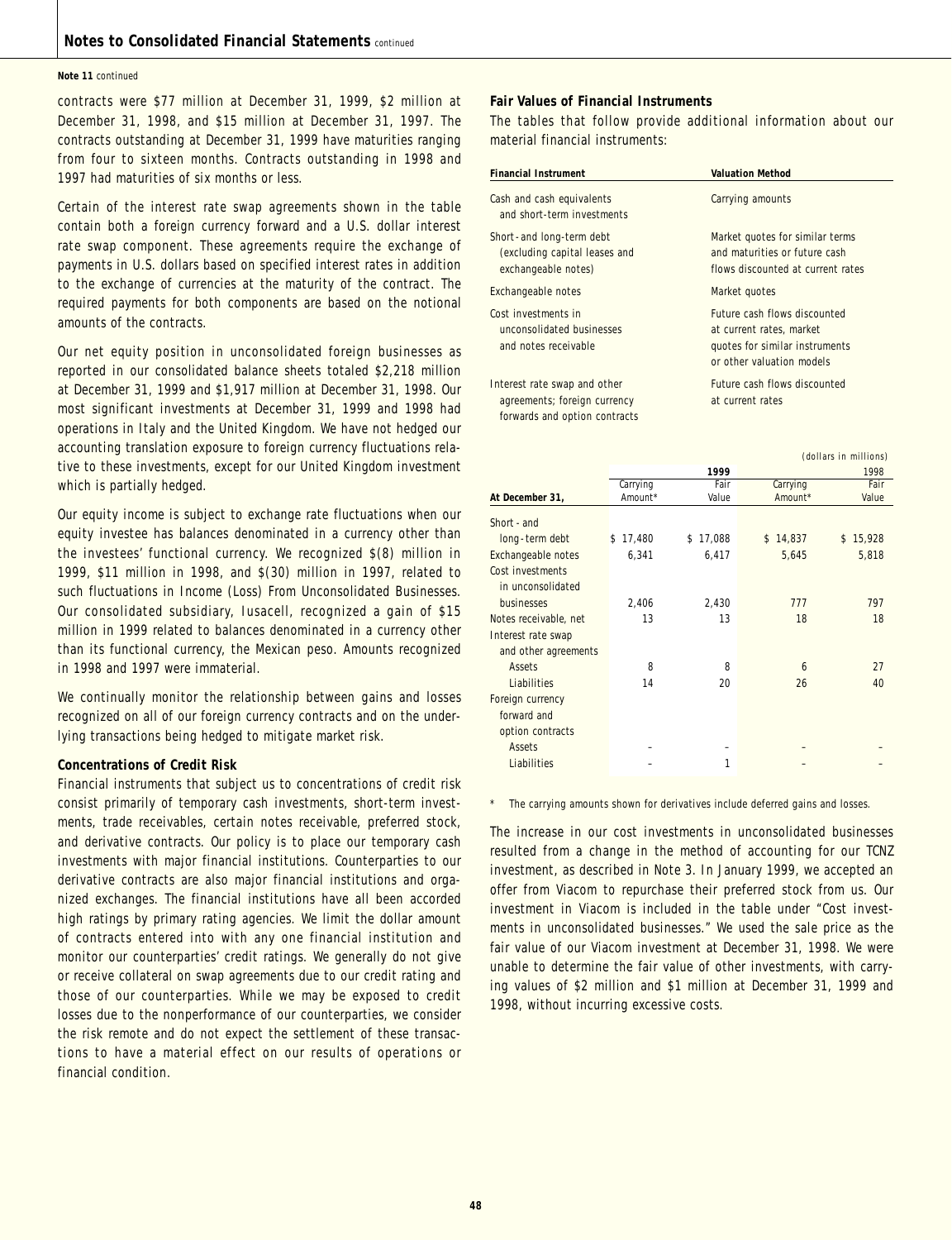**Preferred Stock of Subsidiary**

Our subsidiary Bell Atlantic New Zealand Holdings, Inc. (BANZHI) has the authority to issue 5,000,000 shares of Serial Preferred Stock. BANZHI has issued three series of preferred stock. BANZHI owns a portion of our investment in Iusacell and, with another subsidiary, indirectly owns our investment in TCNZ and a portion of our investment in CWC.

In 1994, BANZHI issued 850,000 shares of Series A Preferred Stock at \$100 per share with an annual dividend rate of \$7.08 per share. In 1995, 600,000 shares of Series B Preferred Stock were issued at \$100 per share with an annual dividend rate of \$5.80 per share. At December 31, 1999 and 1998, 95,000 shares (\$9 million) of Series B Preferred Stock were held by a wholly owned subsidiary. Both series are subject to mandatory redemption on May 1, 2004 at a redemption price per share of \$100, together with any accrued and unpaid dividends.

In 1997, 650,000 shares of Series C Variable Term Preferred Stock were issued at \$100 per share. At December 31, 1999, these shares had an annual dividend rate of 4.80%.

### **Note 14**

**Earnings Per Share**

The following table is a reconciliation of the numerators and denominators used in computing earnings per share:

|                                             | (dollars and shares in millions, except per share amounts) |                        |             |  |
|---------------------------------------------|------------------------------------------------------------|------------------------|-------------|--|
| Years Ended December 31,                    | 1999                                                       | 1998                   | 1997        |  |
| Net Income Available To Common Shareowners  |                                                            |                        |             |  |
| Income before extraordinary item            | \$<br>4,208                                                | \$<br>2,991            | \$<br>2,455 |  |
| Redemption of minority interest             |                                                            | (30)                   |             |  |
| Redemption of investee preferred stock      |                                                            | (2)                    |             |  |
| Income available to common shareowners*     | 4,208                                                      | 2,959                  | 2,455       |  |
| Extraordinary item                          | (6)                                                        | (26)                   |             |  |
| Net income available to common shareowners* | 4,202<br>\$                                                | $\mathsf{\$}$<br>2,933 | \$2,455     |  |
| Basic Earnings Per Common Share             |                                                            |                        |             |  |
| Weighted-average shares outstanding         | 1,553                                                      | 1,553                  | 1,552       |  |
| Income before extraordinary item            | \$<br>2.72                                                 | \$<br>1.90             | \$<br>1.58  |  |
| Extraordinary item                          | (.01)                                                      | (.01)                  |             |  |
| Net income                                  | \$<br>2.71                                                 | \$<br>1.89             | \$<br>1.58  |  |
| <b>Diluted Earnings Per Common Share</b>    |                                                            |                        |             |  |
| Weighted-average shares outstanding         | 1,553                                                      | 1,553                  | 1,552       |  |
| Effect of dilutive securities               | 30                                                         | 25                     | 19          |  |
| Weighted-average shares - diluted           | 1,583                                                      | 1,578                  | 1,571       |  |
| Income before extraordinary item            | \$<br>2.66                                                 | \$<br>1.87             | \$<br>1.56  |  |
| Extraordinary item                          | (.01)                                                      | (.01)                  |             |  |
| Net income                                  | 2.65<br>\$                                                 | 1.86<br>\$             | 1.56<br>\$  |  |
|                                             |                                                            |                        |             |  |

\* Income and Net income available to common shareowners is the same for purposes of calculating basic and diluted earnings per share.

For the years ended December 31, 1999, 1998 and 1997, the number of stock options excluded from the calculation of diluted earnings per share because they were antidilutive was not material.

### **Note 13**

**Shareowners' Investment**

Our certificate of incorporation provides authority for the issuance of up to 250 million shares of Series Preferred Stock, \$.10 par value, in one or more series, with such designations, preferences, rights, qualifications, limitations and restrictions as the Board of Directors may determine.

We are authorized to issue up to 2.25 billion shares of common stock.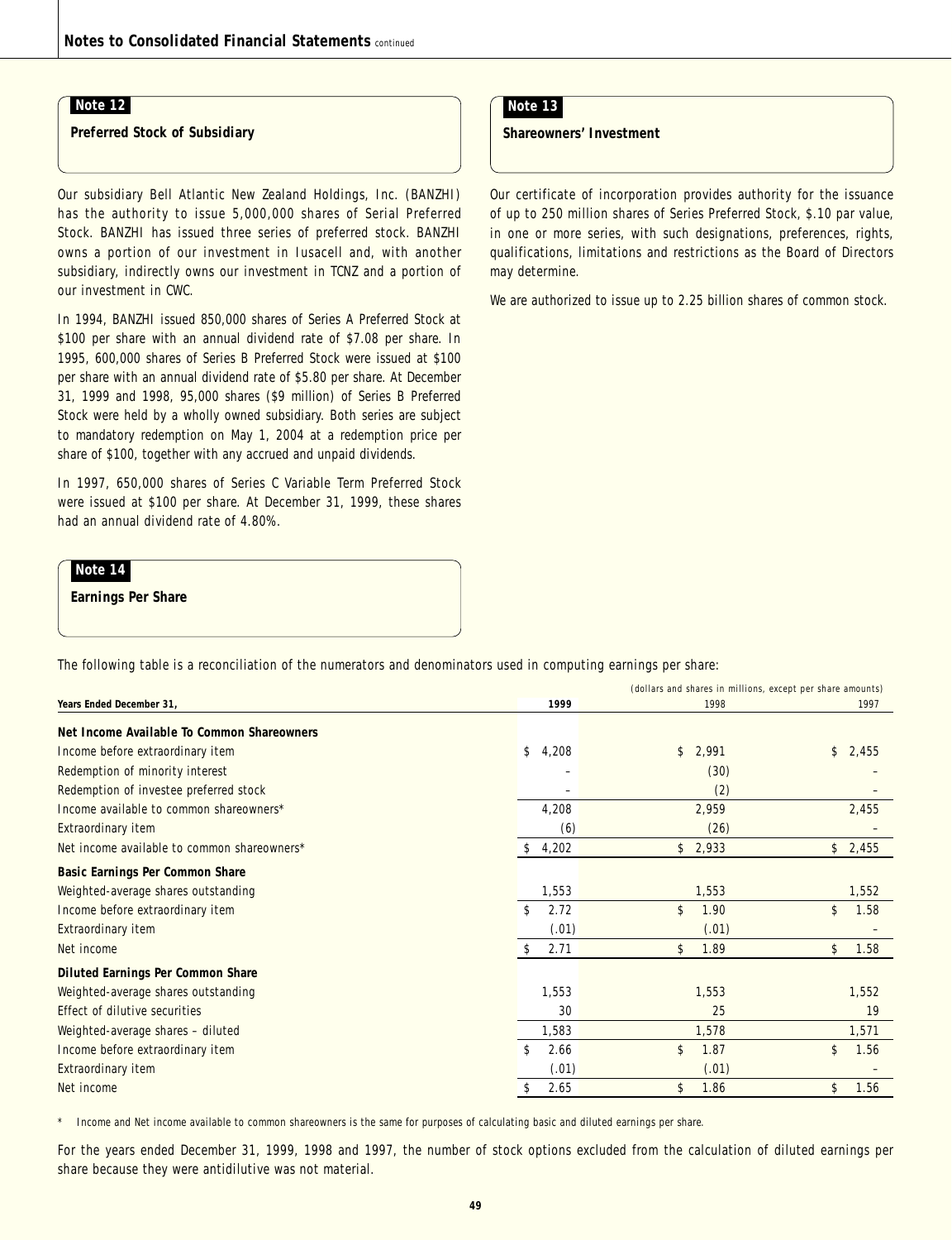**Stock Incentive Plans**

We have stock-based compensation plans that include fixed stock option, performance-based, and phantom share plans. We recognize no compensation expense for our fixed stock option plans. Compensation expense charged to income for our performance-based and phantom share plans was \$57 million in 1999, \$29 million in 1998, and \$27 million in 1997. If we had elected to recognize compensation expense based on the fair value at the grant dates for 1997 and subsequent fixed plan awards consistent with the provisions of SFAS No. 123, net income and earnings per share would have been changed to the pro forma amounts indicated below:

|                            | (dollars in millions, except per share amounts) |                    |                    |                   |  |
|----------------------------|-------------------------------------------------|--------------------|--------------------|-------------------|--|
| Years Ended December 31.   |                                                 | 1999               | 1998               | 1997              |  |
| Net income                 | As reported<br>Pro forma                        | \$4,202<br>4.129   | \$2,965<br>2.918   | \$2,455<br>2,394  |  |
| Basic earnings per share   | As reported<br>Pro forma                        | 2.71<br>S.<br>2.66 | 1.89<br>1.86       | 1.58<br>S<br>1.54 |  |
| Diluted earnings per share | As reported<br>Pro forma                        | 2.65<br>S.<br>2.61 | 1.86<br>S.<br>1.83 | 1.56<br>S<br>1.52 |  |

These results may not be representative of the effects on pro forma net income for future years.

We determined the pro forma amounts using the Black-Scholes option-pricing model based on the following weighted-average assumptions:

|                            | 1999   | 1998   | 1997   |
|----------------------------|--------|--------|--------|
| Dividend yield             | 3.98%  | 4.59%  | 4.86%  |
| <b>Expected volatility</b> | 21.51% | 18.63% | 14.87% |
| Risk-free interest rate    | 4.82%  | 5.55%  | 6.35%  |
| Expected lives (in years)  | 5      | 5      | 5      |

The weighted-average value of options granted was \$9.60 per option during 1999, \$6.47 per option during 1998 and \$4.30 per option during 1997.

The NYNEX stock options outstanding and exercisable at the date of the merger were converted to Bell Atlantic stock options. The NYNEX option activity and share prices have been restated, for all years presented, to Bell Atlantic shares using the exchange ratio of 0.768 per share of Bell Atlantic common stock to one share of NYNEX common stock. Our stock incentive plans are described below:

#### **Fixed Stock Option Plans**

We have fixed stock option plans for key management employees under which options to purchase Bell Atlantic common stock are granted at a price equal to the market price of the stock at the date of grant.

Under the 1985 Incentive Stock Option Plan (ISO Plan), key employees (including employees of the former NYNEX companies, after the merger) may be granted incentive and/or nonqualified stock options to purchase shares of common stock and certain key employees may receive reload options upon tendering shares of common stock to exercise options. In 1994, we adopted the Options Plus Plan. Under this plan, we granted nonqualified stock options to approximately 800 managers below the officer level in place of a portion of each manager's annual cash bonus in 1994 and 1995. The Options Plus Plan was discontinued after the January 1995 grant. The Stock Compensation Plan for Outside Directors entitles each outside director to receive up to 5,000 stock options per year. Options are exercisable after three years or less and the maximum term is ten years.

Fixed stock option plans covering key management employees of the former NYNEX companies include the 1990 and the 1995 Stock Option Plans. The 1990 Stock Option Plan, which expired on December 31, 1994, permitted the grant of options through December 1994 to purchase shares of common stock. In January 1995, NYNEX established the 1995 Stock Option Plan. Options under the 1995 Stock Option Plan are exercisable after three years or less and the maximum term is ten years. Since the merger with NYNEX, the new options granted under this plan are reload options. Both the 1990 and 1995 plans will continue to exist until the last outstanding option has been exercised or has expired.

In 1992, 1994 and 1996, NYNEX established stock option plans for associates and management employees other than those eligible to participate in the other stock option plans. These employees were granted options (with the number of options granted varying according to employee level) to purchase a fixed number of shares of common stock at the market price of the stock on the grant date. Options granted under these plans are exercisable after two years or less and the maximum term is ten years.

This table is a summary of the status of the fixed stock option plans:

|           | Weighted-Average      |
|-----------|-----------------------|
|           | <b>Exercise Price</b> |
| 90,593    | \$27.93               |
| 15,670    | 33.10                 |
| (26, 238) | 26.40                 |
| (885)     | 29.39                 |
| 79,140    | 29.28                 |
| 24,061    | 46.40                 |
| (23, 373) | 29.01                 |
| (1, 744)  | 36.88                 |
| 78,084    | 34.87                 |
| 22,021    | 56.23                 |
| (13, 430) | 30.94                 |
| (2,037)   | 38.21                 |
| 84,638    | 40.55                 |
|           |                       |
| 63,651    | 28.27                 |
| 55,396    | 30.17                 |
| 53,683    | 33.62                 |
|           | <b>Stock Options</b>  |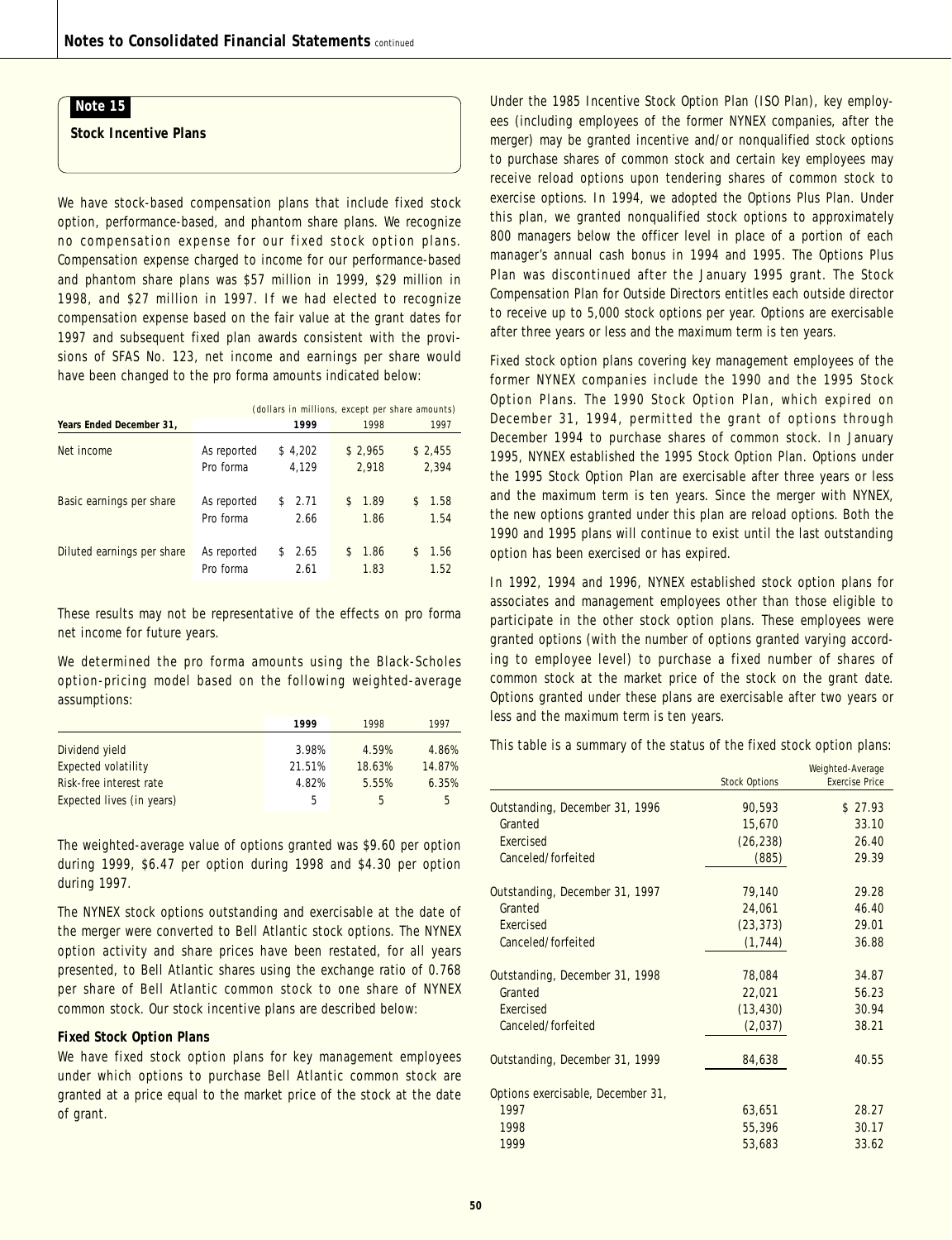#### **Note 15** continued

The following table summarizes information about fixed stock options outstanding as of December 31, 1999:

|                                    | <b>Stock Options Outstanding</b> |                                                   |                                           |                          | <b>Stock Options Exercisable</b>          |
|------------------------------------|----------------------------------|---------------------------------------------------|-------------------------------------------|--------------------------|-------------------------------------------|
| Range of<br><b>Exercise Prices</b> | <b>Shares</b><br>(in thousands)  | Weighted-Average<br>Remaining<br>Contractual Life | Weighted-Average<br><b>Exercise Price</b> | Shares<br>(in thousands) | Weighted-Average<br><b>Exercise Price</b> |
| \$<br>$20.00 - 24.99$              | 5.991                            | 2.5 years                                         | \$<br>23.05                               | 5.991                    | \$<br>23.05                               |
| $25.00 - 29.99$<br>$30.00 - 34.99$ | 12,238<br>22,687                 | 4.6<br>6.4                                        | 25.74<br>33.02                            | 12,238<br>22,687         | 25.74<br>33.02                            |
| $35.00 - 39.99$<br>$40.00 - 44.99$ | 1,190<br>237                     | 7.6<br>8.0                                        | 37.78<br>43.24                            | 946<br>237               | 37.78<br>43.24                            |
| $45.00 - 49.99$<br>$50.00 - 54.99$ | 19,895<br>1.356                  | 8.1<br>8.8                                        | 46.11<br>52.15                            | 9,121<br>930             | 46.17<br>52.19                            |
| $55.00 - 59.99$                    | 19,434                           | 9.1                                               | 55.86                                     | 1,478                    | 56.70                                     |
| $60.00 - 64.99$<br>$65.00 - 69.99$ | 1,432<br>178                     | 9.7<br>9.6                                        | 62.51<br>65.99                            | 55                       | 61.44                                     |
| Total                              | 84,638                           | 7.0                                               | 40.55                                     | 53,683                   | 33.62                                     |

#### **Performance-Based Share Plans**

Our performance-based share plans provided for the granting of awards to certain key employees, including employees of the former NYNEX companies in the form of Bell Atlantic common stock. Authority to make new grants expired in December 1994. Final awards were credited to pre-merger employees of Bell Atlantic in January 1996 and to employees of the former NYNEX companies in March 1994. Effective January 1, 1998, the Income Deferral Plan replaced the deferred compensation plans, including deferred performance shares, and expands the award distribution options for those employees. Employees who were active as of January 1, 1998 had their performance share balances transferred to the Income Deferral Plan. Those employees who were inactive as of that date continue to hold deferred share balances.

We also have deferred compensation plans that allow members of the Board of Directors to defer all or a portion of their compensation. Some of these plans provide for returns based on the performance of, and eventual settlement in, Bell Atlantic common stock. Compensation expense for all of these plans is recorded based on the fair market value of the shares as they are credited to participants' accounts. The Income Deferral Plan is accounted for with our pension plans.

The number of shares outstanding in the performance share plans were 387,000 at December 31, 1999, 393,000 at December 31, 1998, and 1,100,000 at December 31, 1997.

A total of 230,560,000 shares may be distributed under the fixed stock option plans and the performance-based share plans. As of December 31, 1999 and 1998, a total of 94,666,000 and 56,579,000 shares of common stock were available for the granting of stock options under the fixed stock option plans and for distributions of shares under the performance-based share plans.

In addition to plans described above, Iusacell maintains a separate stock option plan for its key employees in which it awards options to acquire Iusacell common stock. The effect of this plan on our consolidated results of operations was not significant.

### **Note 16**

**Employee Benefits**

We maintain noncontributory defined benefit pension plans for substantially all management and associate employees, as well as postretirement healthcare and life insurance plans for our retirees and their dependents. We also sponsor defined contribution savings plans to provide opportunities for eligible employees to save for retirement on a tax-deferred basis and to encourage employees to acquire and maintain an equity interest in our company.

In 1998, following the completion of the merger with NYNEX, the assets of the Bell Atlantic and NYNEX pension and savings plans were commingled in a master trust, and effective January 1, 1998 we established common pension and savings plan benefit provisions for all management employees. The disclosures provided for 1997 were determined using weighted-average assumptions for the combined Bell Atlantic and NYNEX benefit plans.

#### **Pension and Other Postretirement Benefits**

At December 31, 1999, shares of our common stock accounted for less than 1% of the plan assets. Substantive commitments for future amendments are reflected in the pension costs and benefit obligations. Pension and other postretirement benefits for our associate employees (approximately 68% of our work force) are subject to collective bargaining agreements. Modifications in associate benefits have been bargained from time to time, and we may also periodically amend the benefits in the management plans.

The following tables summarize benefit costs, as well as the benefit obligations, plan assets, funded status and rate assumptions associated with pension and postretirement healthcare and life insurance benefit plans.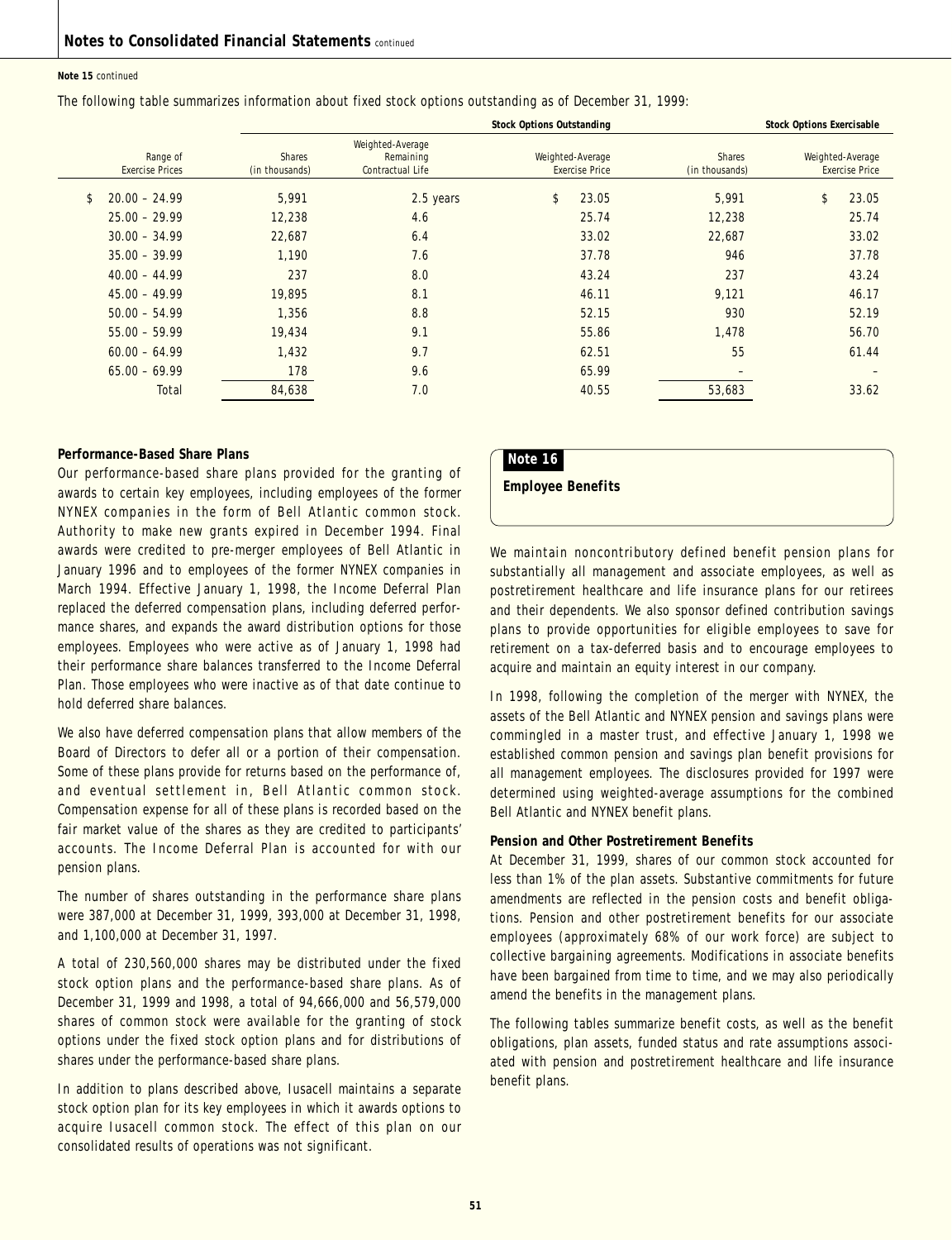### **Notes to Consolidated Financial Statements** continued

#### **Note 16** continued

#### **Benefit Cost**

|                                                |           |           |           |           |           | (dollars in millions)      |
|------------------------------------------------|-----------|-----------|-----------|-----------|-----------|----------------------------|
|                                                |           |           | Pension   |           |           | <b>Healthcare and Life</b> |
| Years Ended December 31.                       | 1999      | 1998      | 1997      | 1999      | 1998      | 1997                       |
| Service cost                                   | 394<br>\$ | \$<br>389 | \$<br>356 | \$<br>111 | \$<br>101 | \$<br>98                   |
| Interest cost                                  | 1,899     | 1,855     | 1,877     | 613       | 593       | 626                        |
| Expected return on plan assets                 | (2,763)   | (2, 545)  | (2, 347)  | (331)     | (287)     | (249)                      |
| Amortization of transition asset               | (82)      | (82)      | (82)      |           |           |                            |
| Amortization of prior service cost             | (118)     | (133)     | (136)     | 52        | 53        | 50                         |
| Actuarial (gain), net                          | (176)     | (111)     | (62)      | (66)      | (102)     | (40)                       |
|                                                |           |           |           |           |           |                            |
| Net periodic (income) benefit cost             | (846)     | (627)     | (394)     | 379       | 358       | 485                        |
| Special termination benefits                   |           | 1,029     | 688       |           | 58        | 60                         |
| Curtailment (gain) loss (including recognition |           |           |           |           |           |                            |
| of prior service cost)                         |           | (134)     | (222)     |           | 150       | 118                        |
| Release of severance and postretirement        |           |           |           |           |           |                            |
| medical reserves                               |           | (39)      | (69)      |           | (55)      | (88)                       |
|                                                |           |           |           |           |           |                            |
| Retirement incentive cost, net*                |           | 856       | 397       |           | 153       | 90                         |
| Total (income) cost                            | (846)     | \$<br>229 | \$<br>3   | \$<br>379 | \$<br>511 | \$<br>575                  |

\* See "Retirement Incentives" section for additional information

#### **Assumptions**

The actuarial assumptions used are based on financial market interest rates, past experience, and management's best estimate of future benefit changes and economic conditions. Changes in these assumptions may impact future benefit costs and obligations. The weighted-average assumptions used in determining expense and benefit obligations are as follows:

|                                        | Pension |       |       |       | <b>Healthcare and Life</b> |       |
|----------------------------------------|---------|-------|-------|-------|----------------------------|-------|
|                                        | 1999    | 1998  | 1997  | 1999  | 1998                       | 1997  |
| Discount rate at end of year           | 8.00%   | 7.00% | 7.25% | 8.00% | 7.00%                      | 7.25% |
| Long-term rate of return on            |         |       |       |       |                            |       |
| plan assets for the year               | 9.00    | 8.90  | 8.90  | 9.00  | 8.90                       | 8.70  |
| Rate of future increases in            |         |       |       |       |                            |       |
| compensation at end of year            | 4.00    | 4.00  | 4.00  | 4.20  | 4.00                       | 4.00  |
| Medical cost trend rate at end of year |         |       |       | 5.50  | 6.00                       | 6.50  |
| Ultimate (year 2001)                   |         |       |       | 5.00  | 5.00                       | 5.00  |
| Dental cost trend rate at end of year  |         |       |       | 3.50  | 3.50                       | 3.50  |
| Ultimate (year 2002)                   |         |       |       | 3.00  | 3.00                       | 3.00  |

The medical cost trend rate significantly affects the reported postretirement benefit costs and benefit obligations. A one-percentage-point change in the assumed healthcare cost trend rate would have the following effects:

|                                             |                               |      | (dollars in millions)         |
|---------------------------------------------|-------------------------------|------|-------------------------------|
|                                             | One-Percentage-Point Increase |      | One-Percentage-Point Decrease |
| Effect on total service and interest cost   |                               | - 63 | (50)                          |
| Effect on postretirement benefit obligation |                               | 609  | (495)                         |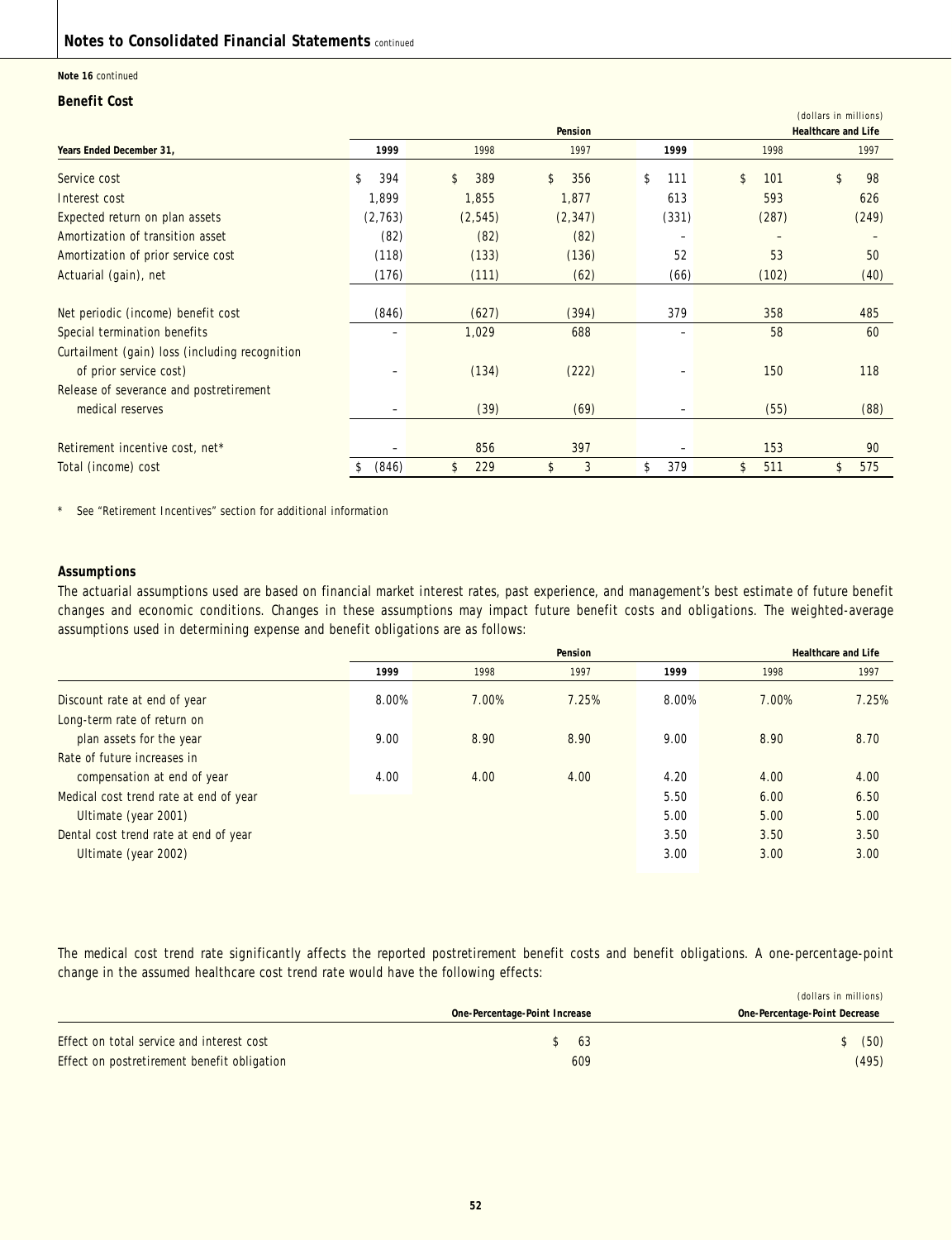### **Notes to Consolidated Financial Statements** continued

**Note 16** continued

|                                         |                          | Pension        |                          | (dollars in millions)<br><b>Healthcare and Life</b> |
|-----------------------------------------|--------------------------|----------------|--------------------------|-----------------------------------------------------|
| At December 31                          | 1999                     | 1998           | 1999                     | 1998                                                |
| <b>Benefit Obligation</b>               |                          |                |                          |                                                     |
| Beginning of year                       | \$<br>28,080             | 26,732<br>\$   | \$<br>9,063              | \$<br>8,852                                         |
| Service cost                            | 394                      | 389            | 111                      | 101                                                 |
| Interest cost                           | 1,899                    | 1,855          | 613                      | 593                                                 |
| Plan amendments                         | 272                      | 38             | (1)                      | 11                                                  |
| Actuarial (gain) loss, net              | (2, 534)                 | 350            | (881)                    | (91)                                                |
| Benefits paid                           | (2, 713)                 | (2, 371)       | (635)                    | (550)                                               |
| Curtailments                            |                          | (96)           |                          | 89                                                  |
| Special termination benefits            | $\overline{\phantom{a}}$ | 1,029          | $\overline{\phantom{0}}$ | 58                                                  |
| <b>Transfers</b>                        | 40                       | 154            | $\equiv$                 |                                                     |
| End of year                             | 25,438                   | 28,080         | 8,270                    | 9,063                                               |
|                                         |                          |                |                          |                                                     |
| <b>Fair Value of Plan Assets</b>        |                          |                |                          |                                                     |
| Beginning of year                       | 36,966                   | 35,253         | 4,463                    | 3,825                                               |
| Actual return on plan assets            | 6,214                    | 4,019          | 652                      | 722                                                 |
| Company contribution                    | 33                       | 61             | 187                      | 173                                                 |
| Benefits paid                           | (2, 713)                 | (2, 371)       | (301)                    | (257)                                               |
| <b>Transfers</b>                        | $\overline{2}$           | $\overline{4}$ |                          |                                                     |
| End of year                             | 40,502                   | 36,966         | 5,001                    | 4,463                                               |
|                                         |                          |                |                          |                                                     |
| <b>Funded Status</b>                    |                          |                |                          |                                                     |
| End of year                             | 15,064                   | 8,886          | (3, 269)                 | (4,600)                                             |
| Unrecognized                            |                          |                |                          |                                                     |
| Actuarial (gain), net                   | (16, 343)                | (10, 534)      | (3,093)                  | (1, 952)                                            |
| Prior service cost                      | (928)                    | (1, 317)       | 91                       | 143                                                 |
| <b>Transition asset</b>                 | (275)                    | (357)          |                          |                                                     |
| Net amount recognized                   | (2, 482)<br>\$           | \$<br>(3, 322) | \$<br>(6, 271)           | \$<br>(6, 409)                                      |
|                                         |                          |                |                          |                                                     |
| Amounts recognized on the balance sheet |                          |                |                          |                                                     |
| Employee benefit obligations            | (2,521)<br>\$            | (3, 373)<br>\$ | (6, 271)<br>\$           | \$<br>(6, 409)                                      |
| Other assets                            | 24                       | 24             |                          |                                                     |
| Accumulated other comprehensive loss    | 15                       | 27             |                          |                                                     |
| Net amount recognized                   | (2, 482)<br>\$           | (3, 322)<br>\$ | (6, 271)<br>\$           | \$<br>(6, 409)                                      |

The changes in benefit obligations from year to year were caused by a number of factors, including changes in actuarial assumptions (see Assumptions), plan amendments and special termination benefits.

Effective January 19, 2000, we amended our management cash balance plan to provide employees having at least 15 years of service as of September 1, 1999 with a pension benefit that is the "greater of" their cash balance account or a benefit based on our former management pension plan. Employees will be given the greater of the two benefits when they retire or terminate from the company. In February 2000, we announced a special lump sum pension payment to management and associate employees who retired before January 1, 1995 and who are receiving pension annuities. The payments range from \$2,500 to \$20,000 depending on years in retirement and current pension amount. Retirees will have the option of electing the payment as a lump sum or an annuity.

#### **Retirement Incentives**

In 1993, we announced a restructuring plan which included an accrual of approximately \$1.1 billion (pre-tax) for severance and postretirement medical benefits under an involuntary force reduction plan. Beginning in 1994, retirement incentives have been offered under a voluntary program as a means of implementing substantially all of the work force reductions announced in 1993.

Since the inception of the retirement incentive program, we have recorded additional costs totaling approximately \$3.0 billion (pretax) through December 31, 1998. These additional costs and the corresponding number of employees accepting the retirement incentive offer for each year ended December 31 are as follows: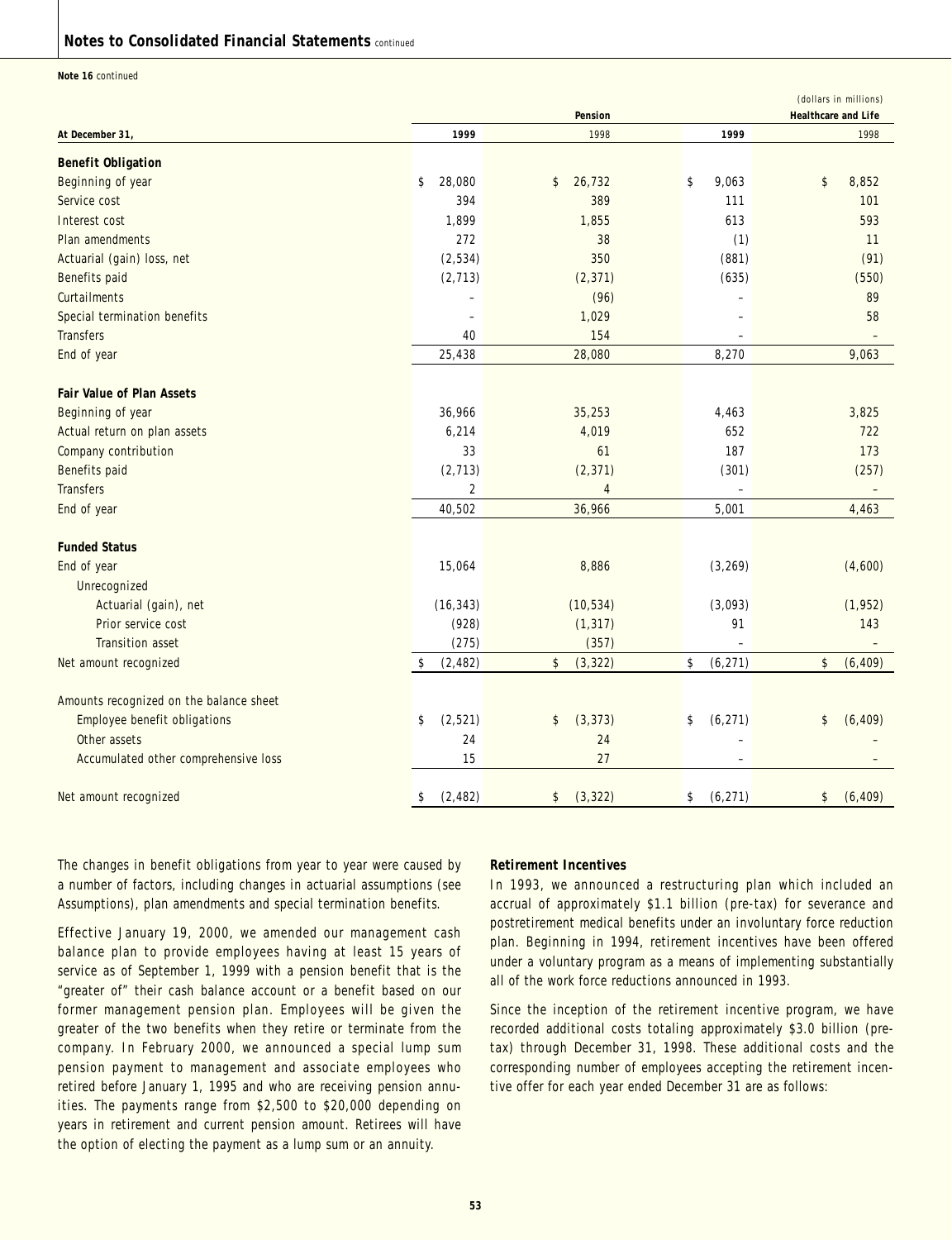**Note 16** continued

|       |             | (dollars in millions) |
|-------|-------------|-----------------------|
| Years | Amount      | <b>Employees</b>      |
| 1994  | \$<br>694   | 7,209                 |
| 1995  | 515         | 4,759                 |
| 1996  | 236         | 2,996                 |
| 1997  | 513         | 4,311                 |
| 1998  | 1,021       | 7,299                 |
|       | \$<br>2,979 | 26,574                |

The retirement incentive costs are included in Employee Costs in our statements of income and the accrued liability is a component of Employee Benefit Obligations reported in our consolidated balance sheets. The additional costs are comprised of special termination pension and postretirement benefit amounts, as well as employee costs for other items. These costs have been reduced by severance and postretirement medical benefit reserves established in 1993 and transferred to offset the pension and postretirement benefit liabilities as employees accepted the retirement incentive offer.

The voluntary program covering associate employees was completed in September 1998.

The following table provides the amounts transferred from the 1993 reserve balance to pension and postretirement benefits (OPEB) liabilities:

|       |           |             | (dollars in millions) |              |
|-------|-----------|-------------|-----------------------|--------------|
| Years | Pension   | <b>OPEB</b> |                       | <b>Total</b> |
| 1994  | \$<br>293 | \$<br>179   | \$                    | 472          |
| 1995  | 82        | 72          |                       | 154          |
| 1996  | 91        | 126         |                       | 217          |
| 1997  | 82        | 88          |                       | 170          |
| 1998  | 38        | 55          |                       | 93           |
|       | \$<br>586 | \$<br>520   | \$                    | 1,106        |

The remaining severance and postretirement medical reserves balances associated with the 1993 restructuring plan were as follows at December 31, 1997 and 1998:

|                                         |                | (dollars in millions) |
|-----------------------------------------|----------------|-----------------------|
|                                         | 1997           | 1998                  |
| Beginning of year<br><b>Utilization</b> | \$263<br>(170) | 93<br>(93)            |
| End of year                             | 93             |                       |

#### **Savings Plans and Employee Stock Ownership Plans**

We maintain three leveraged employee stock ownership plans (ESOPs). Under these plans, we match a certain percentage of eligible employee contributions with shares of our common stock. In 1989, two leveraged ESOPs were established by Bell Atlantic to purchase Bell Atlantic common stock and fund matching contributions. In 1990, NYNEX established a leveraged ESOP to fund matching contributions to management employees and purchased shares of NYNEX common stock. At the date of the merger, NYNEX common stock outstanding was converted to Bell Atlantic shares using an exchange ratio of 0.768 per share of Bell Atlantic common stock to one share of NYNEX common stock.

The Bell Atlantic leveraged ESOP trusts were funded by the issuance of \$790 million in senior notes. The annual interest rate on the senior notes is 8.17%. The senior notes are payable in semiannual installments, which began on January 1, 1990 and end in the year 2000. The company funded \$64 million for the January 2000 debt service payment in December 1999. The NYNEX leveraged ESOP trust was established through a company loan of \$450 million, the proceeds of which were used to purchase common shares of NYNEX stock held in treasury. NYNEX issued and guaranteed \$450 million of 9.55% debentures, the proceeds of which were principally used to repurchase common shares in the open market. The debentures require annual payments of principal and are due on May 1, 2010. Interest payments are due semiannually. All of the leveraged ESOP trusts repay the debt, including interest, with funds from our contributions to the ESOP trusts, as well as dividends received on unallocated and allocated shares of common stock.

The obligations of the leveraged ESOP trusts, which we guarantee, are recorded as Long-Term Debt and the offsetting deferred compensation is classified as a reduction of Shareowners' Investment. As the ESOP trusts make principal payments, we reduce the long-term debt balance. The deferred compensation balance is reduced by the amount of employee compensation recognized as the ESOP shares are allocated to participants.

Common stock is allocated from all leveraged ESOP trusts based on the proportion of principal and interest paid on ESOP debt in a year to the remaining principal and interest due over the term of the debt. At December 31, 1999, the number of unallocated and allocated shares of common stock was 15 million and 36 million. All leveraged ESOP shares are included in earnings per share computations.

We recognize leveraged ESOP cost based on the modified shares allocated method for the Bell Atlantic leveraged ESOP trusts which held securities before December 15, 1989 and the shares allocated method for the NYNEX leveraged ESOP trust which held securities after December 15, 1989.

ESOP cost and trust activity consist of the following:

|                                                         |           | (dollars in millions) |      |    |      |
|---------------------------------------------------------|-----------|-----------------------|------|----|------|
| Years Ended December 31,                                | 1999      |                       | 1998 |    | 1997 |
| Compensation                                            | \$<br>121 | \$                    | 98   | \$ | 105  |
| Interest incurred                                       | 36        |                       | 49   |    | 57   |
| <b>Dividends</b>                                        | (26)      |                       | (34) |    | (37) |
| Net leveraged ESOP cost                                 | 131       |                       | 113  |    | 125  |
| Reduced ESOP cost                                       | (43)      |                       | (9)  |    | (2)  |
| Total ESOP cost                                         | \$<br>88  | \$                    | 104  | \$ | 123  |
| Dividends received for debt service                     | \$<br>84  | \$                    | 66   | \$ | 67   |
| Total company contributions to<br>leveraged ESOP trusts | \$<br>210 | \$                    | 144  | \$ | 137  |

In addition to the ESOPs described above, we maintain savings plans for associate employees of the former NYNEX companies, and employees of certain other subsidiaries. Compensation expense associated with these savings plans was \$134 million in 1999, \$81 million in 1998, and \$71 million in 1997.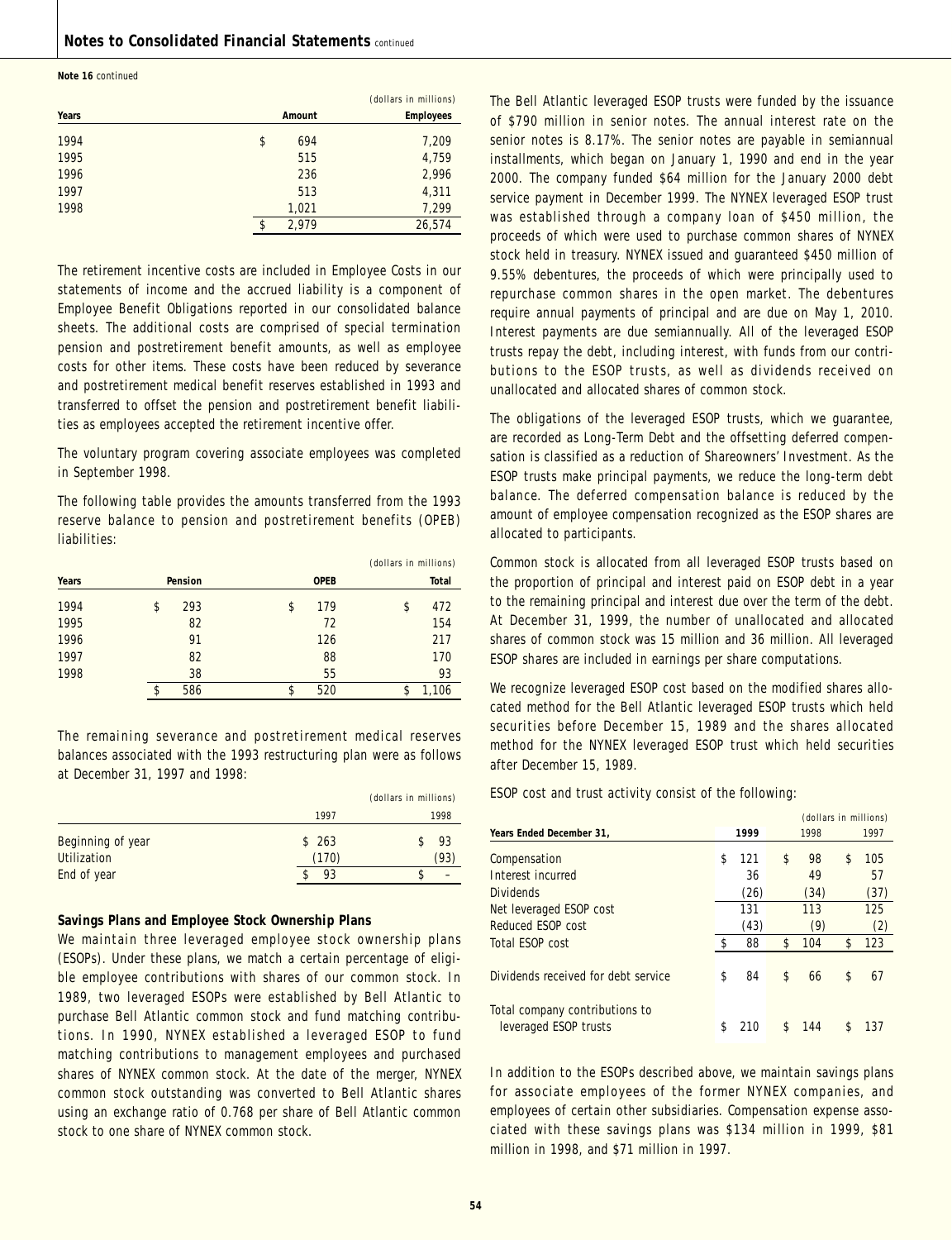**Income Taxes**

The components of income tax expense from continuing operations are presented in the following table:

|                          |   |       | (dollars in millions) |       |  |    |       |
|--------------------------|---|-------|-----------------------|-------|--|----|-------|
| Years Ended December 31, |   | 1999  |                       | 1998  |  |    | 1997  |
| Current                  |   |       |                       |       |  |    |       |
| Federal                  | S | 1,454 | \$                    | 1.514 |  | \$ | 1,208 |
| State and local          |   | 315   |                       | 368   |  |    | 222   |
|                          |   | 1,769 |                       | 1,882 |  |    | 1,430 |
| Deferred                 |   |       |                       |       |  |    |       |
| Federal                  |   | 733   |                       | 178   |  |    | 279   |
| State and local          |   | 195   |                       | 86    |  |    | (42)  |
|                          |   | 928   |                       | 264   |  |    | 237   |
| Investment tax credits   |   | (25)  |                       | (29)  |  |    | (38)  |
| Other credits            |   | (115) |                       | (109) |  |    | (100) |
| Total income tax expense |   | 2,557 | \$                    | 2.008 |  | \$ | 1.529 |
|                          |   |       |                       |       |  |    |       |

During 1997, two states in our operating region enacted significant changes in their tax laws. In New Jersey, a law was enacted that repealed the gross receipts tax applicable to telephone companies and extended the net-income-based corporate business tax to include telephone companies. This resulted in a decrease in deferred state income tax expense of \$75 million. In Maryland, a law was enacted that changed the determination of taxable income. This resulted in an increase in deferred state income tax expense of \$8 million.

The following table shows the principal reasons for the difference between the effective income tax rate and the statutory federal income tax rate:

| Years Ended December 31,                                 | 1999  | 1998  | 1997  |
|----------------------------------------------------------|-------|-------|-------|
| Statutory federal income tax rate<br>State income taxes, | 35.0% | 35.0% | 35.0% |
| net of federal tax benefits                              | 4.6   | 5.5   | 2.6   |
| Write-down of foreign investments                        |       | 3.8   |       |
| Other, net                                               | (1.8) | (4.1) | .8    |
| Effective income tax rate                                | 37.8% | 40.2% | 38.4% |

Deferred taxes arise because of differences in the book and tax bases of certain assets and liabilities. Significant components of deferred tax liabilities (assets) are shown in the following table:

|                                                 |             | (dollars in millions) |
|-------------------------------------------------|-------------|-----------------------|
| At December 31,                                 | 1999        | 1998                  |
| Deferred tax liabilities                        |             |                       |
| Depreciation                                    | \$<br>3,886 | \$<br>3,634           |
| Leveraged leases                                | 2,732       | 2,437                 |
| Net unrealized gains on marketable securities   | 664         | 3                     |
| Partnership investments                         | 528         | 471                   |
| Other                                           | 539         | 628                   |
|                                                 | 8,349       | 7,173                 |
| Deferred tax assets                             |             |                       |
| Employee benefits                               | (3,818)     | (4, 123)              |
| Investment tax credits                          | (78)        | (84)                  |
| Allowance for uncollectible accounts receivable | (129)       | (94)                  |
| Other                                           | (865)       | (985)                 |
|                                                 | (4,890)     | (5, 286)              |
| Valuation allowance                             | 326         | 317                   |
| Net deferred tax liability                      | \$<br>3,785 | \$<br>2,204           |

Deferred tax assets include approximately \$2,632 million at December 31, 1999 and \$2,609 million at December 31, 1998 related to postretirement benefit costs recognized under SFAS No. 106, "Employer's Accounting for Postretirement Benefits Other Than Pensions." This deferred tax asset will gradually be realized over the estimated lives of current retirees and employees. At December 31, 1999, undistributed earnings of our foreign subsidiaries amounted to approximately \$285 million. Deferred income taxes are not provided on these earnings as it is intended that the earnings are indefinitely invested in these entities. It is not practical to estimate the amount of taxes that might be payable upon the remittance of the undistributed earnings.

The valuation allowance primarily represents the tax benefits of certain state net operating loss carryforwards and other deferred tax assets which may expire without being utilized. During 1999, the valuation allowance increased \$9 million. This increase primarily relates to state net operating loss carryforwards and a federal net operating loss carryforward for which we do not anticipate receiving a benefit in future periods.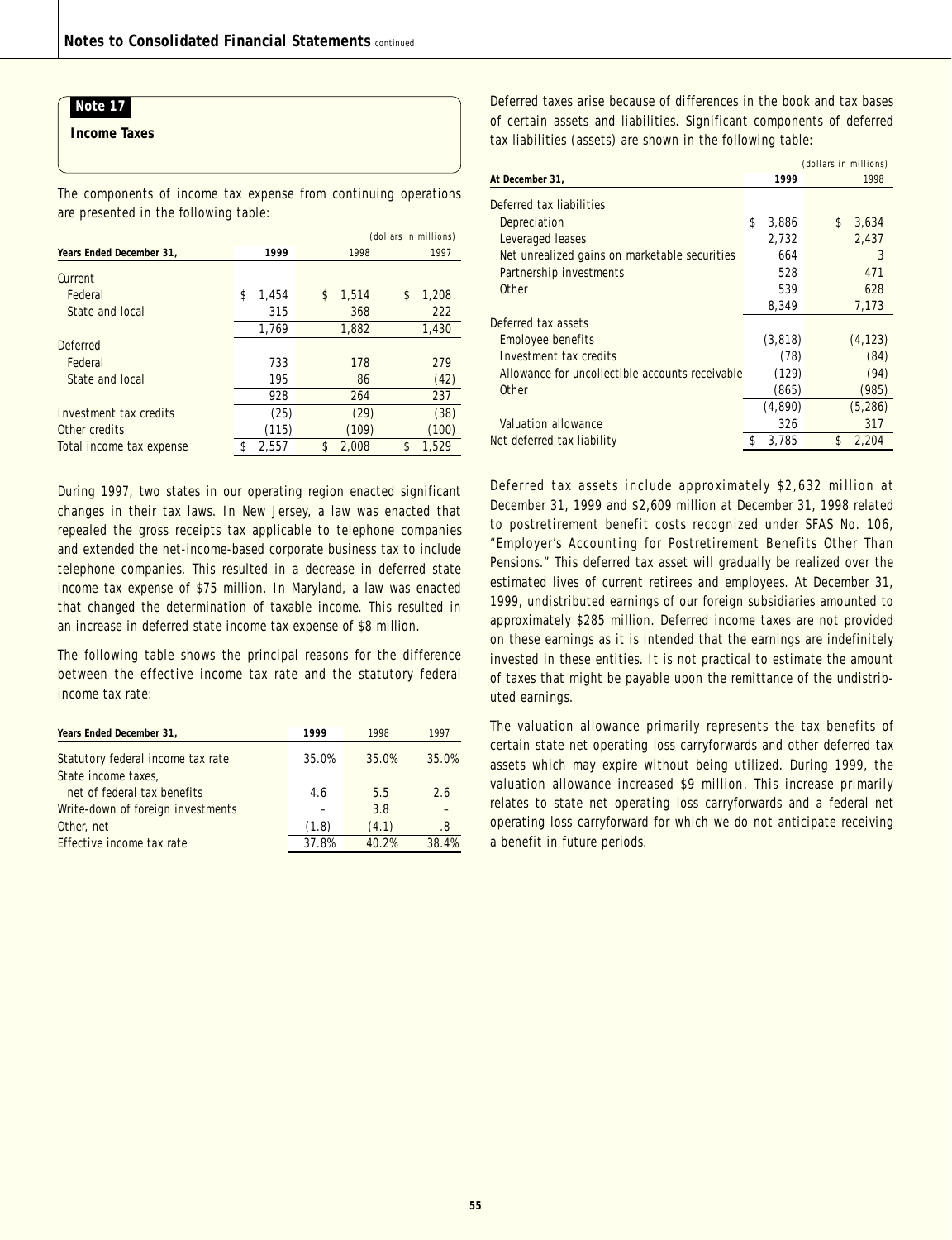**Segment Information**

We have four reportable segments, which we operate and manage as strategic business units and organize by products and services. We measure and evaluate our reportable segments based on adjusted net income, which excludes undistributed corporate expenses and special items arising during each period. Special items are transactions that management has excluded from the business units' results, but are included in reported consolidated earnings. We generally account for intersegment sales of products and services and asset transfers at current market prices. We are not dependent on any single customer.

Our segments and their principal activities consist of the following:

| Segment                 | <b>Description</b>                                                                                                                                                                                                                                                                                                                                                                                                                                                                                                                                                                                                                                                                                                                      |
|-------------------------|-----------------------------------------------------------------------------------------------------------------------------------------------------------------------------------------------------------------------------------------------------------------------------------------------------------------------------------------------------------------------------------------------------------------------------------------------------------------------------------------------------------------------------------------------------------------------------------------------------------------------------------------------------------------------------------------------------------------------------------------|
| <b>Domestic Telecom</b> | Domestic wireline telecommunications services-primar-<br>ily our nine operating telephone subsidiaries that<br>provide local telephone services from Maine to Virginia<br>including voice and data transport, enhanced and<br>custom calling features, network access, directory<br>assistance, private lines and public telephones. This<br>segment also provides customer premises equipment<br>distribution, data solutions and systems integration,<br>billing and collections, and Internet access services.<br>Domestic Telecom represents the aggregation of our<br>domestic wireline business units (consumer, enterprise,<br>general, and network services), which focus on specific<br>markets to meet customer requirements. |
| <b>Global Wireless</b>  | Wireless telecommunications services to customers in<br>24 states in the United States and foreign wireless<br>investments servicing customers in Latin America,<br>Europe and the Pacific Rim.                                                                                                                                                                                                                                                                                                                                                                                                                                                                                                                                         |
| <b>Directory</b>        | Domestic and international publishing businesses<br>including print directories and Internet-based shopping<br>quides, as well as website creation and other electronic<br>commerce services. This segment has operations princi-<br>pally in the United States and Central Europe.                                                                                                                                                                                                                                                                                                                                                                                                                                                     |
| <b>Other Businesses</b> | International wireline telecommunications investments<br>in Europe and the Pacific Rim and lease financing and<br>other businesses.                                                                                                                                                                                                                                                                                                                                                                                                                                                                                                                                                                                                     |

### **Geographic Areas**

Our foreign investments are located principally in Europe, Latin America and the Pacific Rim. Domestic and foreign operating revenues are based on the location of customers. Long-lived assets consist of property, plant and equipment (net of accumulated depreciation) and investments in unconsolidated businesses. The table below presents financial information by major geographic area:

|                          |              | (dollars in millions) |        |    |        |
|--------------------------|--------------|-----------------------|--------|----|--------|
| Years Ended December 31, | 1999         |                       | 1998   |    | 1997   |
| <b>Domestic</b>          |              |                       |        |    |        |
| Operating revenues       | \$<br>32.636 | \$                    | 31.168 | \$ | 29.760 |
| Long-lived assets        | 40.444       |                       | 38,528 |    | 37,432 |
|                          |              |                       |        |    |        |
| Foreign                  |              |                       |        |    |        |
| Operating revenues       | 538          |                       | 398    |    | 434    |
| Long-lived assets        | 5.130        |                       | 2.564  |    | 2.752  |
|                          |              |                       |        |    |        |
| Consolidated             |              |                       |        |    |        |
| Operating revenues       | 33.174       |                       | 31.566 |    | 30.194 |
| Long-lived assets        | 45.574       |                       | 41.092 |    | 40.184 |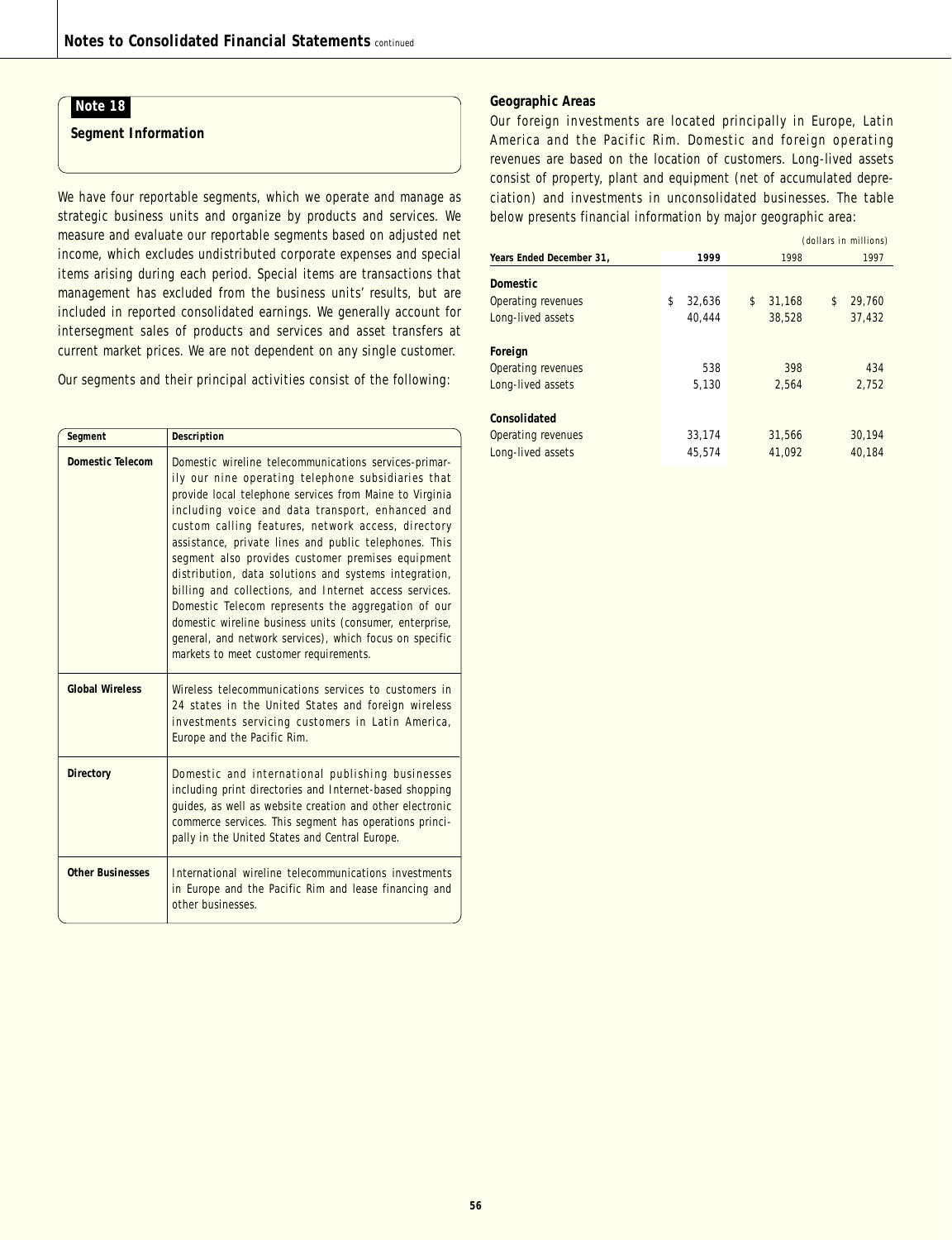**Note 18** continued

### **Reportable Segments**

|                          |                    |             |                                   | (dollars in millions)             |
|--------------------------|--------------------|-------------|-----------------------------------|-----------------------------------|
| Domestic<br>Telecom      | Global<br>Wireless | Directory   | <b>Other</b><br><b>Businesses</b> | <b>Total Segments</b><br>Adjusted |
| \$26,168                 | \$<br>4,543        | \$<br>2,331 | \$<br>136                         | \$<br>33,178                      |
| 154                      | 21                 |             | 15                                | 197                               |
| 26,322                   | 4,564              | 2,338       | 151                               | 33,375                            |
| 5,505                    | 673                | 36          | 2                                 | 6,216                             |
| 14                       | 80                 | (1)         | 37                                | 130                               |
| 20                       | 5                  |             | 2                                 | 28                                |
| 951                      | 340                | 18          | 57                                | 1,366                             |
| 2,224                    | 151                | 474         | (35)                              | 2,814                             |
| (6)                      |                    |             |                                   | (6)                               |
| 3,444                    | 388                | 726         | 67                                | 4,625                             |
| 43,080                   | 10,468             | 1,730       | 7,420                             | 62,698                            |
| $\overline{\mathcal{L}}$ | 2,515              | 15          | 3,591                             | 6,123                             |
| 7,498                    | 1,100              | 31          | 22                                | 8,651                             |
|                          |                    |             |                                   |                                   |

|                                              |                            |                           |             |                                   | (dollars in millions)             |
|----------------------------------------------|----------------------------|---------------------------|-------------|-----------------------------------|-----------------------------------|
| 1998                                         | <b>Domestic</b><br>Telecom | Global<br><b>Wireless</b> | Directory   | <b>Other</b><br><b>Businesses</b> | <b>Total Segments</b><br>Adjusted |
| <b>External revenues</b>                     | \$25,435                   | 3,780<br>\$               | \$<br>2,258 | \$<br>104                         | \$<br>31,577                      |
| Intersegment revenues                        | 122                        | 18                        | 6           | 20                                | 166                               |
| Total operating revenues                     | 25,557                     | 3,798                     | 2,264       | 124                               | 31,743                            |
| Depreciation and amortization                | 5,195                      | 592                       | 37          | 3                                 | 5,827                             |
| Income (loss) from unconsolidated businesses | 27                         | (96)                      | 29          | 86                                | 46                                |
| Interest income                              | 45                         | 11                        |             | 24                                | 81                                |
| Interest expense                             | 972                        | 276                       | 20          | 38                                | 1,306                             |
| Income tax expense                           | 1,959                      | 115                       | 437         | (35)                              | 2,476                             |
| <b>Extraordinary items</b>                   | (10)                       |                           |             | (16)                              | (26)                              |
| Net income                                   | 3,173                      | 228                       | 684         | 135                               | 4,220                             |
| Assets                                       | 41,217                     | 7,739                     | 1,741       | 5,353                             | 56,050                            |
| Investments in unconsolidated businesses     |                            | 1,768                     | 15          | 1,868                             | 3,651                             |
| Capital expenditures                         | 6,409                      | 996                       | 35          | 3                                 | 7,443                             |

|                                                          |                 |                 |                        |                   | (dollars in millions) |
|----------------------------------------------------------|-----------------|-----------------|------------------------|-------------------|-----------------------|
|                                                          | <b>Domestic</b> | Global          |                        | <b>Other</b>      | <b>Total Segments</b> |
| 1997                                                     | Telecom         | <b>Wireless</b> | Directory              | <b>Businesses</b> | Adjusted              |
| <b>External revenues</b>                                 | 24,669<br>\$    | 3,328<br>\$     | $\mathsf{\$}$<br>2,210 | \$<br>255         | 30,462<br>\$          |
| Intersegment revenues                                    | 140             | 19              | 5                      | 23                | 187                   |
| Total operating revenues                                 | 24,809          | 3,347           | 2,215                  | 278               | 30,649                |
| Depreciation and amortization                            | 4,990           | 481             | 39                     | 48                | 5,558                 |
| Income (loss) from unconsolidated businesses             | (14)            | (196)           | 23                     | 78                | (109)                 |
| Interest income                                          | 15              | 9               |                        | 13                | 38                    |
| Interest expense                                         | 906             | 268             | 17                     | 33                | 1,224                 |
| Income tax expense                                       | 1,792           | 65              | 410                    | (40)              | 2,227                 |
| Net income                                               | 2,993           | 95              | 657                    | 48                | 3,793                 |
| Assets                                                   | 39,429          | 7,090           | 1,474                  | 5,583             | 53,576                |
| Investments in unconsolidated businesses                 | 4               | 1,571           | 22                     | 2,080             | 3,677                 |
| Capital expenditures                                     | 5,486           | 988             | 34                     | 134               | 6,642                 |
| Noncash financing and investing activities:              |                 |                 |                        |                   |                       |
| Contributions of net assets to unconsolidated businesses |                 |                 |                        | 682               | 682                   |
| Contributions to partnerships                            |                 |                 |                        | 73                | 73                    |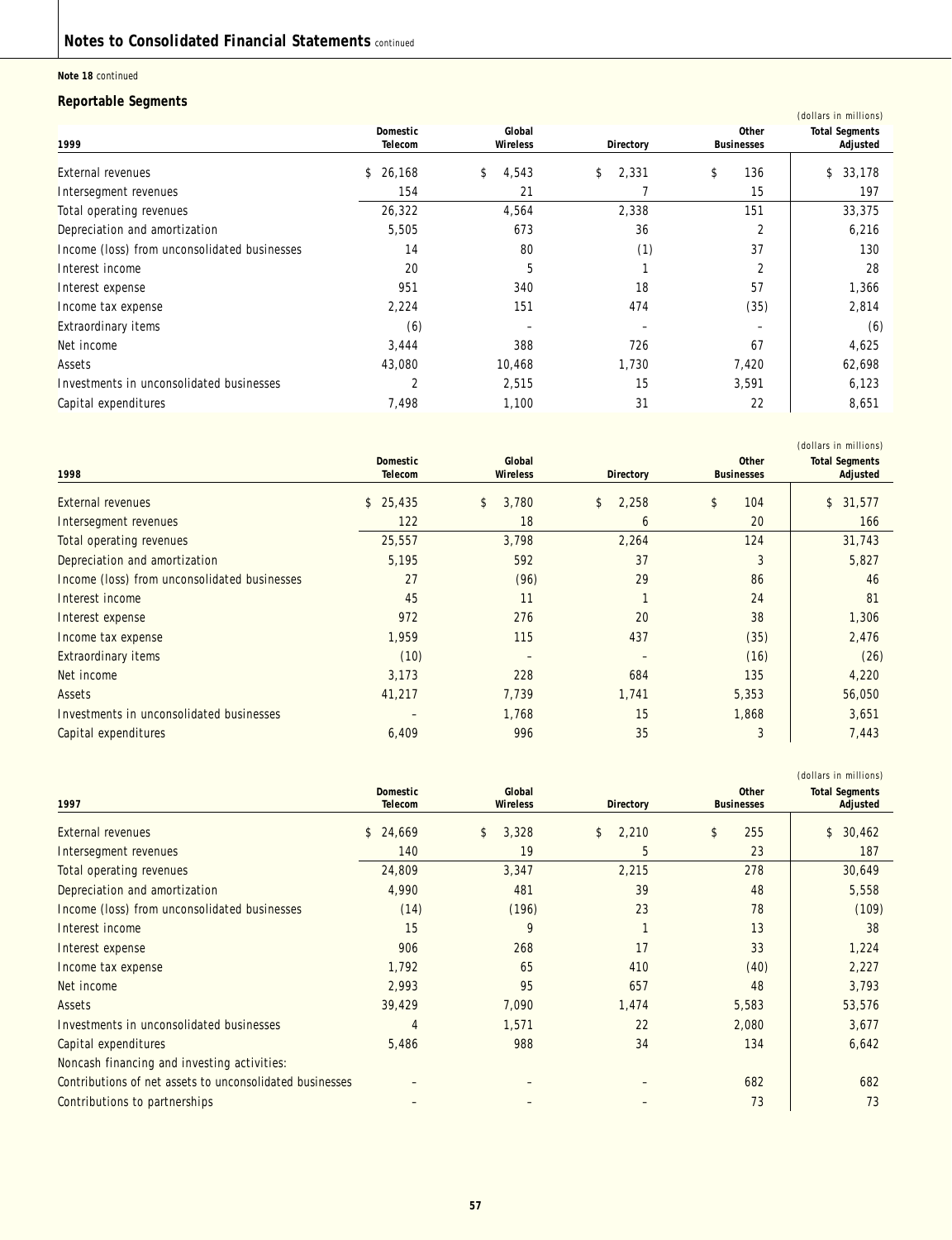#### **Note 18** continued

### **Reconciliation to Consolidated Financial Information**

The following is a reconciliation of the adjusted results for the operating segments to the applicable line items in the consolidated financial statements.

|                                 | (dollars in millions) |             |             |
|---------------------------------|-----------------------|-------------|-------------|
|                                 | 1999                  | 1998        | 1997        |
| <b>Operating Revenues</b>       |                       |             |             |
| Total reportable                |                       |             |             |
| segments - adjusted             | 33,375<br>S           | \$31,743    | \$30,649    |
| Reconciling items               | (201)                 | (177)       | (192)       |
| Special items                   |                       |             | (263)       |
| Consolidated operating revenues | \$33,174              | \$31,566    | \$30,194    |
|                                 |                       |             |             |
| Net Income                      |                       |             |             |
| Total reportable                |                       |             |             |
| segments - adjusted             | \$<br>4,625           | \$<br>4,220 | 3,793<br>\$ |
| Reconciling items               | 135                   | 103         | 54          |
| Special items                   | (558)                 | (1, 358)    | (1, 392)    |
| Consolidated net income         | \$<br>4,202           | \$<br>2,965 | 2,455<br>\$ |
|                                 |                       |             |             |
| <b>Assets</b>                   |                       |             |             |
| Total reportable segments       | \$62,698              | \$56,050    | \$53,576    |
| Reconciling items               | (84)                  | (906)       | 388         |
| <b>Consolidated assets</b>      | \$62,614              | \$55,144    | \$53,964    |

Reconciling items include undistributed corporate expenses, corporate assets and intersegment eliminations. Special items in 1999 included costs associated with our 1997 merger with NYNEX Corporation and a loss on a mark-to-market adjustment for exchangeable notes. Special items in 1998 and 1997 included merger-related costs, retirement incentives, and other charges.

### **Note 19**

### **Additional Financial Information**

The tables that follow provide additional financial information related to our consolidated financial statements:

### **Income Statement Information**

|                                                          |         |         | (dollars in millions) |
|----------------------------------------------------------|---------|---------|-----------------------|
| Years Ended December 31,                                 | 1999    | 1998    | 1997                  |
| Taxes other than income                                  | \$1,484 | \$1,466 | \$1,607               |
| Interest expense incurred,<br>net of amounts capitalized | 1,285   | 1,376   | 1,275                 |
| Capitalized interest                                     | 98      | 90      | 81                    |
| Advertising expense                                      | 379     | 394     | 397                   |

Interest expense incurred includes \$22 million in 1999, \$41 million in 1998, and \$45 million in 1997 related to our lease financing business. Such interest expense is classified as Other Operating Expenses.

### **Balance Sheet Information**

|                                                 |             | (dollars in millions) |       |
|-------------------------------------------------|-------------|-----------------------|-------|
| At December 31,                                 | 1999        |                       | 1998  |
| <b>Accounts Payable and Accrued Liabilities</b> |             |                       |       |
| Accounts payable                                | \$<br>3,753 | \$                    | 3,401 |
| <b>Accrued expenses</b>                         | 1,148       |                       | 1,272 |
| Accrued vacation pay                            | 641         |                       | 634   |
| Accrued salaries and wages                      | 282         |                       | 232   |
| Interest payable                                | 292         |                       | 329   |
| <b>Accrued taxes</b>                            | 349         |                       | 237   |
|                                                 | 6,465       | \$                    | 6,105 |
| <b>Other Current Liabilities</b>                |             |                       |       |
| Advance billings and customer deposits          | \$<br>635   | \$                    | 696   |
| Dividends payable                               | 602         |                       | 610   |
| Other                                           | 310         |                       | 132   |
|                                                 | 1.547       | \$                    | 1,438 |

### **Cash Flow Information**

|                                                                                                         |                  |                  | (GUULDIS III IIIIIIIUIIS) |
|---------------------------------------------------------------------------------------------------------|------------------|------------------|---------------------------|
| Years Ended December 31,                                                                                | 1999             | 1998             | 1997                      |
| <b>Cash Paid</b><br>Income taxes, net of<br>amounts refunded<br>Interest, net of amounts<br>capitalized | \$1.352<br>1.247 | \$1.369<br>1.201 | \$1,403<br>1.215          |

(dollars in millions)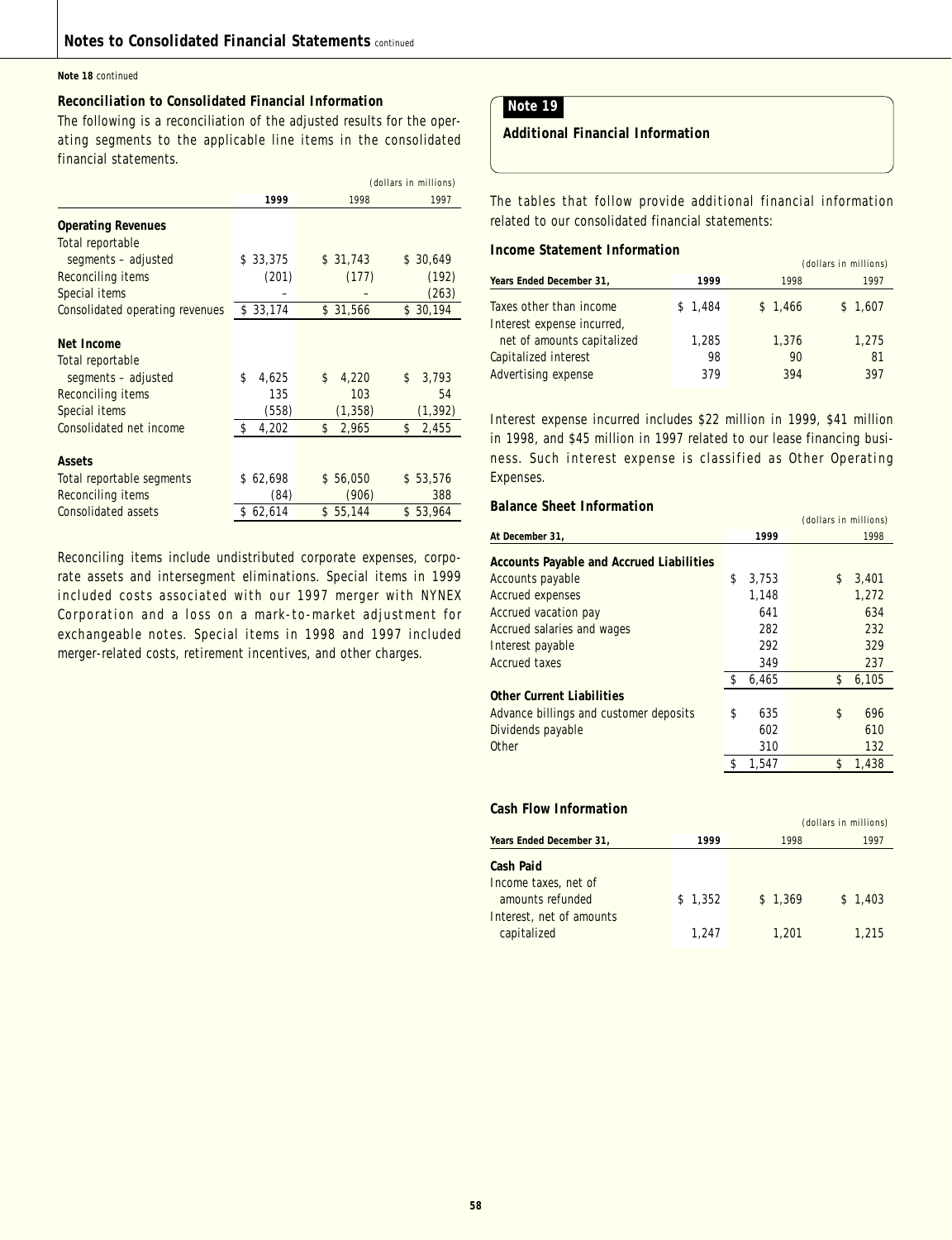**Comprehensive Income**

Comprehensive income consists of net income and other gains and losses affecting shareowners' equity that, under generally accepted accounting principles, are excluded from net income.

Changes in the components of other comprehensive income (loss), net of income tax expense (benefit), are as follows:

|                                                                              |         |       | (dollars in millions) |
|------------------------------------------------------------------------------|---------|-------|-----------------------|
| Years Ended December 31,                                                     | 1999    | 1998  | 1997                  |
| Foreign Currency Translation Adjustments, net of taxes of \$1, \$2 and \$(2) | (68)    | (146) | (234)                 |
| Unrealized Gains on Marketable Securities                                    |         |       |                       |
| Unrealized gains, net of taxes of \$661, \$16 and \$0                        | 1.226   | 12    |                       |
| Less: reclassification adjustments for gains realized in net income,         |         |       |                       |
| net of taxes of \$0, \$13 and \$1                                            |         | 10    |                       |
| Net unrealized gains on marketable securities                                | 1.225   |       |                       |
| Minimum Pension Liability Adjustment, net of taxes of \$5 and \$(10)         |         | (17)  |                       |
| Other Comprehensive Income (Loss)                                            | \$1.164 | (161) | (232)                 |

The components of accumulated other comprehensive income (loss) are as follows:

|                                               |          | (dollars in millions) |
|-----------------------------------------------|----------|-----------------------|
| At December 31,                               | 1999     | 1998                  |
| Foreign currency translation adjustments      | \$ (767) | (699)                 |
| Unrealized gains on marketable securities     | 1.227    |                       |
| Minimum pension liability adjustment          | (10)     | (17)                  |
| Accumulated other comprehensive income (loss) | 450      | (714)                 |

In 1999, unrealized gains included \$1,131 million (net incomes taxes of \$609 million) related to our investment in TCNZ, for which we changed our accounting from the equity method to the cost method (see Note 1).

# **Note 21 Proposed Domestic Wireless Transaction**

On September 21, 1999, we signed a definitive agreement with Vodafone AirTouch plc (Vodafone AirTouch) to create a national wireless business (Wireless Co.) composed of both companies' U.S. wireless assets.

Assuming that all of the assets are contributed as provided for in the agreement, Wireless Co. will be 55% owned by Bell Atlantic and 45% owned by Vodafone AirTouch. We will control the venture and, accordingly, consolidate the results of Wireless Co. into our financial results. The transaction will be accounted for as a purchase method business combination.

The completion of this transaction is subject to a number of conditions, including certain regulatory approvals. In January 2000, the transaction was approved by shareholders of Vodafone AirTouch. In February 2000, we signed an agreement with ALLTEL Corporation to exchange certain wireless interests. This agreement eliminates all of

the overlapping cellular operations that would be created by the combination of Bell Atlantic and Vodafone AirTouch wireless properties.

Wireless Co. will initially assume or incur up to \$10 billion in existing and new debt. Vodafone AirTouch has the right to require that up to \$20 billion worth of its interest in Wireless Co. be purchased by Bell Atlantic and/or Wireless Co. between the third and seventh years following the closing of the transaction. We expect to complete the transaction in April 2000.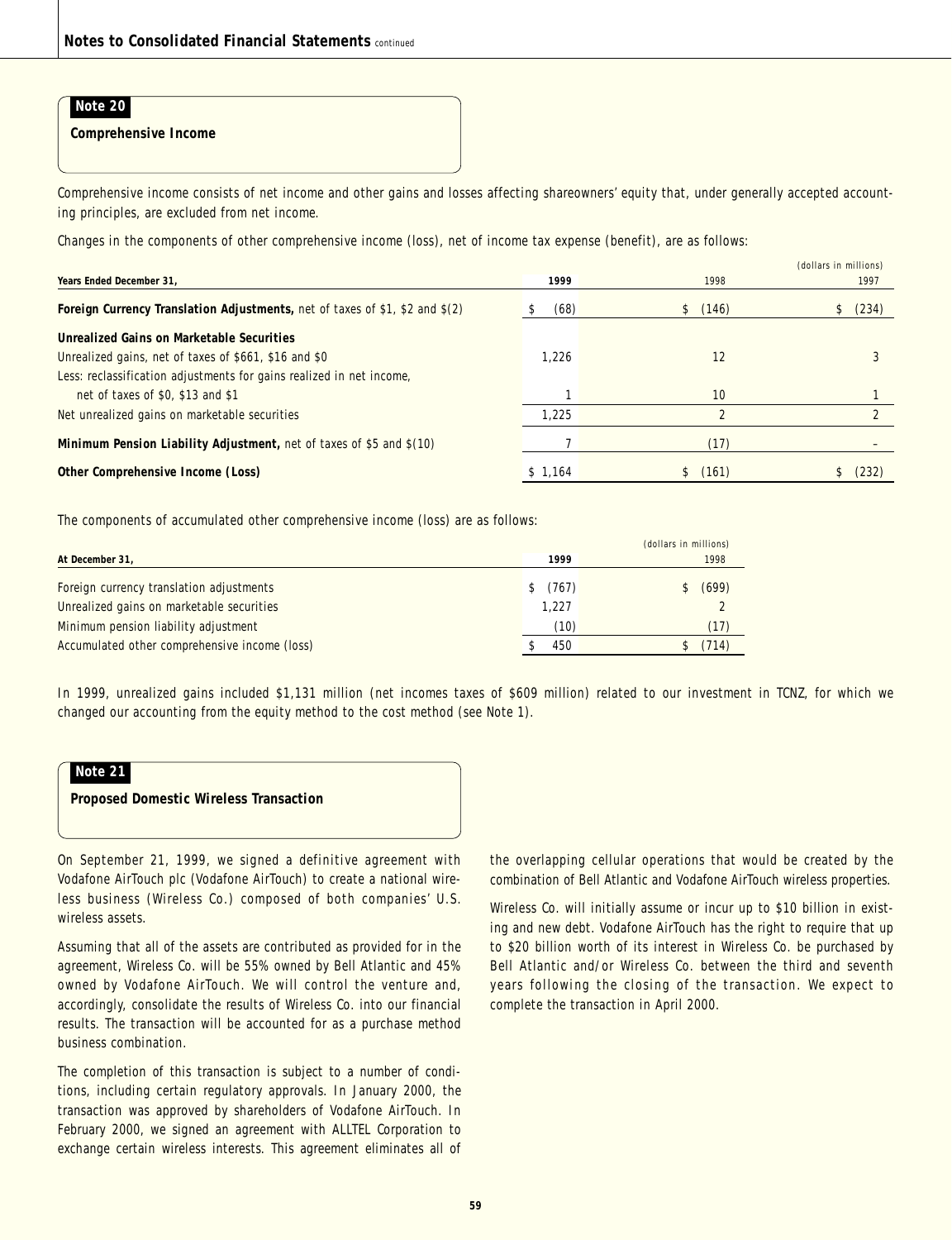**Proposed Bell Atlantic – GTE Merger**

Bell Atlantic and GTE Corporation (GTE) have announced a proposed merger of equals under a definitive merger agreement dated as of July 27, 1998. Under the terms of the agreement, GTE shareholders will receive 1.22 shares of Bell Atlantic common stock for each share of GTE common stock that they own. Bell Atlantic shareholders will continue to own their existing shares after the merger.

We expect the merger to qualify as a pooling of interests, which means that for accounting and financial reporting purposes the companies will be treated as if they had always been combined. At annual meetings held in May 1999, the shareholders of each company approved the merger. The completion of the merger is subject to a number of conditions, including certain regulatory approvals (all of which have been obtained except that of the Federal Communications Commission) and receipt of opinions that the merger will be tax-free.

We are targeting completion of the merger in the second quarter of 2000.

We have provided the following unaudited pro forma combined condensed financial statements. These financial statements are presented assuming that the merger will be accounted for as a pooling of interests, and include certain reclassifications to conform to the presentation that will be used by the combined company and certain pro forma adjustments that conform the companies' methods of accounting. This information is presented for illustration purposes only and is not necessarily indicative of the operating results or financial position that would have occurred if the merger had been completed at the period indicated. This information does not give pro forma effect to the proposed domestic wireless transaction described in Note 21. The information does not necessarily indicate the future operating results or financial position of the combined company.

#### **Pro Forma Combined Condensed Statements of Income**

| (dollars in millions, except per share amounts) (unaudited)                                               |              |             |             |  |  |
|-----------------------------------------------------------------------------------------------------------|--------------|-------------|-------------|--|--|
| Years Ended December 31,                                                                                  | 1999         | 1998        | 1997        |  |  |
| Operating revenues                                                                                        | 58,510<br>S. | \$57,039    | \$53,454    |  |  |
| Operating expenses                                                                                        | 42,643       | 45,284      | 42,613      |  |  |
| Operating income                                                                                          | 15,867       | 11,755      | 10,841      |  |  |
| Income (loss) from unconsolidated                                                                         |              |             |             |  |  |
| <b>businesses</b>                                                                                         | 575          | (175)       | 93          |  |  |
| Other income and (expense), net                                                                           | (7)          | (39)        | (178)       |  |  |
| Interest expense                                                                                          | 2,616        | 2,705       | 2,465       |  |  |
| Mark-to-market adjustment for                                                                             |              |             |             |  |  |
| exchangeable notes                                                                                        | (664)        |             |             |  |  |
| Provision for income taxes                                                                                | 4,862        | 3,482       | 3,111       |  |  |
| Income from continuing operations                                                                         | 8,293<br>\$  | 5,354<br>\$ | \$<br>5,180 |  |  |
| Basic Earnings Per Common Share                                                                           |              |             |             |  |  |
| Income from continuing operations<br>Weighted-average shares outstanding                                  | \$<br>3.03   | 1.95<br>\$  | \$<br>1.90  |  |  |
| (in millions)                                                                                             | 2,739        | 2,728       | 2,720       |  |  |
| Diluted Earnings Per Common Share<br>Income from continuing operations<br>Weighted-average shares-diluted | \$<br>2.99   | \$<br>1.93  | \$<br>1.89  |  |  |
| (in millions)                                                                                             | 2,777        | 2,759       | 2,745       |  |  |

#### **Pro Forma Combined Condensed Balance Sheet**

| At December 31, 1999                          | (dollars in millions) (unaudited) |
|-----------------------------------------------|-----------------------------------|
| <b>Assets</b>                                 |                                   |
| Current assets                                |                                   |
| Cash and temporary cash investments           | \$<br>3,068                       |
| Receivables, net                              | 12,083                            |
| Net assets available for sale                 | 1,802                             |
| Other current assets                          | 2,919                             |
|                                               | 19,872                            |
| Plant, property and equipment, net            | 62,366                            |
| Investments in unconsolidated businesses      | 10,207                            |
| Other assets                                  | 20,668                            |
| <b>Total assets</b>                           | 113,113<br>\$                     |
|                                               |                                   |
| Liabilities and Shareowners' Investment       |                                   |
| <b>Current liabilities</b>                    |                                   |
| Debt maturing within one year                 | \$<br>15,063                      |
| Accounts payable and accrued liabilities      | 12,247                            |
| Other current liabilities                     | 2,635                             |
|                                               | 29,945                            |
| Long-term debt                                | 32,420                            |
| <b>Employee benefit obligations</b>           | 13,744                            |
| Deferred credits and other liabilities        | 10,710                            |
| Shareowners' investment                       |                                   |
| Common stock (2,756,484,606 shares)           | 276                               |
| Contributed capital                           | 20,135                            |
| Reinvested earnings                           | 7,346                             |
| Accumulated other comprehensive income        | 74                                |
|                                               | 27,831                            |
| Less common stock in treasury, at cost        | 640                               |
| Less deferred compensation-                   |                                   |
| employee stock ownership plans                | 897                               |
|                                               | 26,294                            |
| Total liabilities and shareowners' investment | \$<br>113,113                     |

We anticipate that the combined company will record a pre-tax charge of approximately \$375 million for direct incremental mergerrelated costs in the quarter in which the merger is completed. Merger-related costs anticipated to be incurred have been reflected as an increase to Other Current Liabilities and amounts already incurred by GTE and Bell Atlantic have been shown as a reduction to Other Current Assets. The after-tax cost of this anticipated charge (approximately \$310 million) has been reflected as a reduction in Reinvested Earnings in the unaudited pro forma combined condensed balance sheet as of December 31, 1999.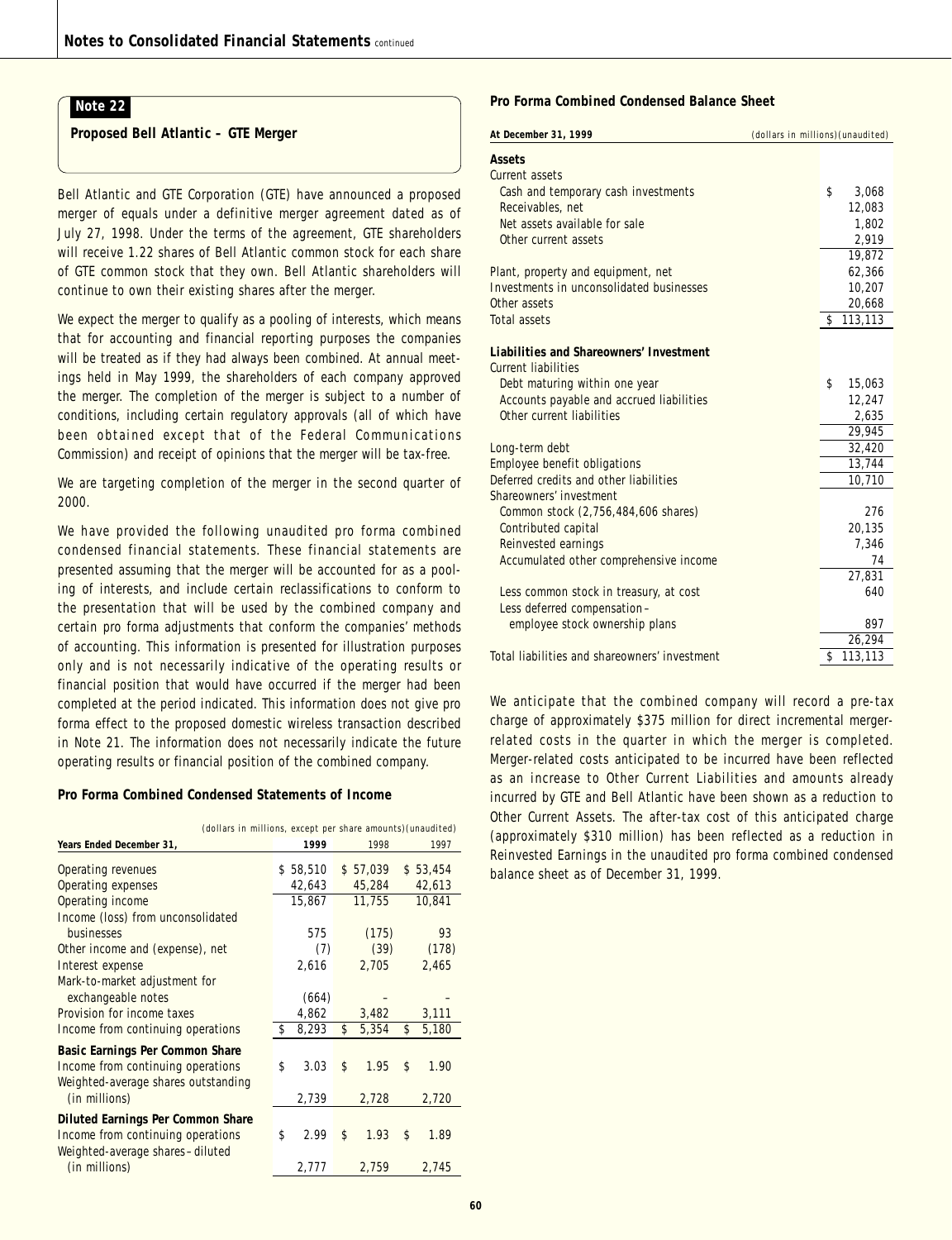### **Quarterly Financial Information (Unaudited)**

|                      |                        |                        | (dollars in millions, except per share amounts)<br>Income (Loss) Before Extraordinary Item |                      |                        |                      |  |
|----------------------|------------------------|------------------------|--------------------------------------------------------------------------------------------|----------------------|------------------------|----------------------|--|
| <b>Quarter Ended</b> | Operating<br>Revenues  | Operating<br>Income    | Amount                                                                                     | Per Share -<br>Basic | Per Share -<br>Diluted | Net Income<br>(Loss) |  |
| 1999                 |                        |                        |                                                                                            |                      |                        |                      |  |
| March 31             | \$7,967                | \$<br>2,078            | \$1,142                                                                                    | \$<br>.74            | \$<br>.72              | \$1,142              |  |
| June 30              | 8,295                  | 2,147                  | 1,173                                                                                      | .76                  | .75                    | 1,167                |  |
| September 30         | 8,304                  | 2,118                  | 1,174                                                                                      | .76                  | .74                    | 1,174                |  |
| December 31*         | 8,608                  | 2,152                  | 719                                                                                        | .46                  | .45                    | 719                  |  |
| 1998                 |                        |                        |                                                                                            |                      |                        |                      |  |
| March 31             | $\mathsf{\$}$<br>7,651 | $\mathsf{\$}$<br>1,712 | \$<br>910                                                                                  | \$<br>.58            | \$<br>.57              | \$<br>893            |  |
| June 30              | 7,928                  | 1,953                  | 1,027                                                                                      | .66                  | .65                    | 1,021                |  |
| September 30**       | 7,910                  | 1,130                  | (7)                                                                                        | (.01)                | (.01)                  | (8)                  |  |
| December 31          | 8,077                  | 1,832                  | 1,061                                                                                      | .66                  | .65                    | 1,059                |  |

Results of operations for the fourth quarter of 1999 include a \$432 million (after-tax) loss on mark-to-market adjustment for exchangeable notes and a credit of \$19 million (after-tax) for the favorable settlement of a litigation matter.

\*\* Results of operations for the third quarter of 1998 include approximately \$1,100 million (after-tax) of costs associated with the completion of our retirement incentive program, as well as charges to adjust the carrying values of two Asian investments and to write-down assets.

Income (loss) before extraordinary item per common share is computed independently for each quarter and the sum of the quarters may not equal the annual amount.

### **Note 24**

**Subsequent Events**

#### **Common Stock Buyback Program**

On March 1, 2000, our Board of Directors authorized a new share buyback program through which we may repurchase up to 80 million shares of our common stock over time in the open market. The Board of Directors also rescinded a previous authorization to repurchase up to \$1.4 billion in company shares.

#### **Agreement with Metromedia Fiber Network, Inc.**

On March 6, 2000, we invested approximately \$1.7 billion in Metromedia Fiber Network, Inc. (MFN), a domestic and international provider of dedicated fiber optic networks in major metropolitan markets. This investment included \$715 million to acquire approximately 9.5% of the equity of MFN through the purchase of newly issued shares at \$28 per share. We also purchased approximately \$975 million in subordinated debt securities convertible at our option, upon receipt of necessary government approvals, into common stock at a conversion price of \$34 per share or an additional 9.6% of the equity of MFN. This investment completed a portion of our previously announced agreement with MFN, which included the acquisition of approximately \$550 million of long-term capacity on MFN's fiber optic networks, beginning in 1999 through 2002. Of the \$550 million, 10% was paid in November 1999 and 30% will be paid each October from 2000 through 2002.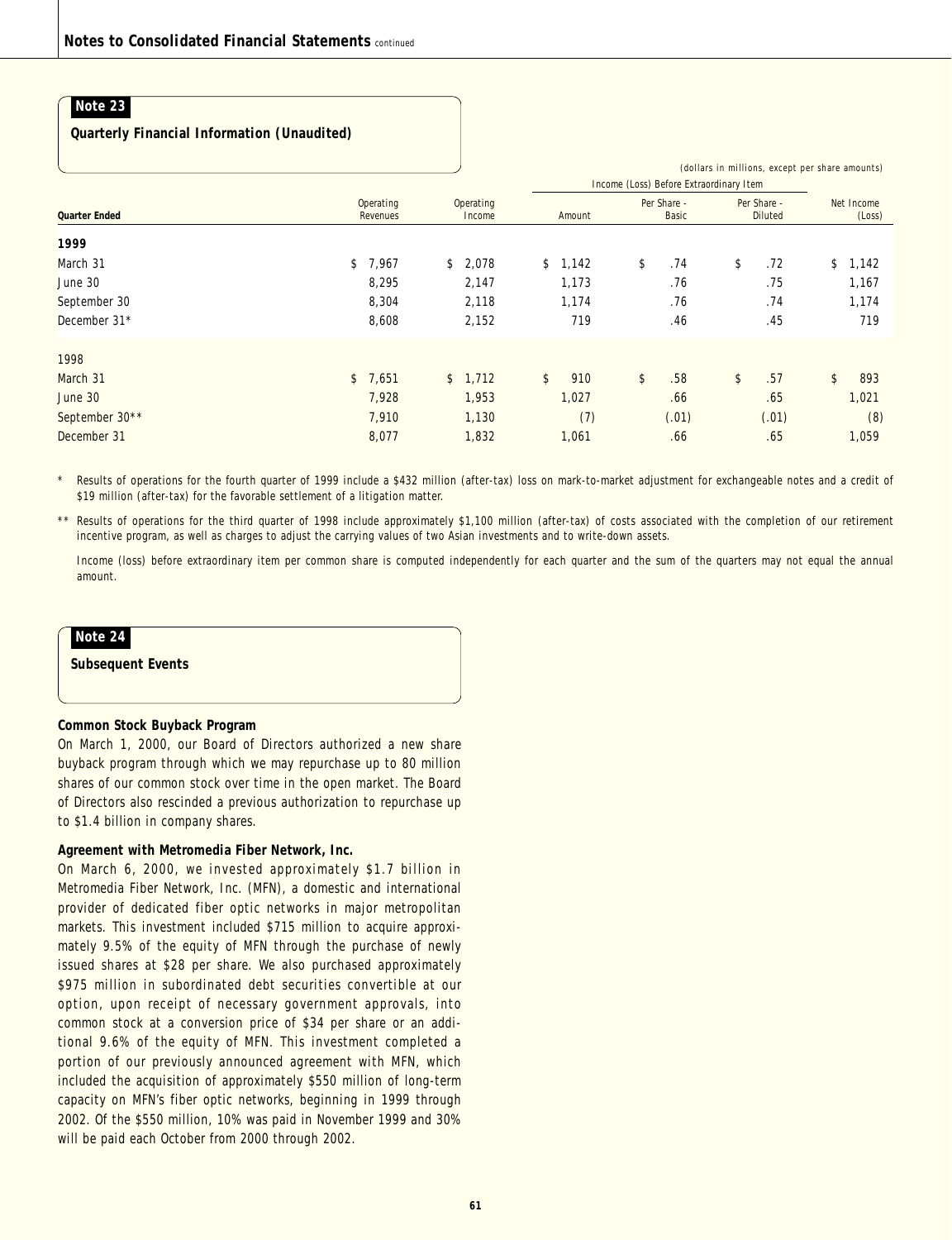#### **Board of Directors**

Lawrence T. Babbio, Jr. *President and Chief Operating Officer* Bell Atlantic Corporation

Richard L. Carrion *Chairman, President and Chief Executive Officer* Banco Poplular and Popular, Inc.

James G. Cullen *President and Chief Operating Officer* Bell Atlantic Corporation

Lodewijk J.R. de Vink *Chairman, President and Chief Executive Officer* Warner-Lambert Company

James H. Gilliam, Jr. *Attorney, Private Investor, and Consultant*

Stanley P. Goldstein *Retired Chairman of the Board* CVS Corporation

Helene L. Kaplan *Of Counsel* Skadden, Arps, Slate, Meagher & Flom LLP

Thomas H. Kean *President* Drew University

Elizabeth T. Kennan *President Emeritus* Mount Holyoke College

John F. Maypole *Managing Partner* Peach State Real Estate Holding Company

Joseph Neubauer *Chairman and Chief Executive Officer* ARAMARK Corporation

Thomas H. O'Brien *Chairman and Chief Executive Officer* The PNC Financial Services Group, Inc.

Eckhard Pfeiffer *Chairman* Intershop Communications, Inc.

Hugh B. Price *President and Chief Executive Officer* National Urban League

Rozanne L. Ridgway *Former Assistant Secretary of State for Europe and Canada*

Frederic V. Salerno *Senior Executive Vice President and Chief Financial Officer/ Strategy and Business Development* Bell Atlantic Corporation

Ivan G. Seidenberg *Chairman and Chief Executive Officer* Bell Atlantic Corporation

Walter V. Shipley *Retired Chairman of the Board* The Chase Manhattan Corporation

John R. Stafford *Chairman, President and Chief Executive Officer* American Home Products Corporation

Shirley Young *Former Vice President, China Strategic Development* General Motors Corporation

#### **Executive Officers\***

Jacquelyn B. Gates *Vice President – Ethics and Corporate Compliance* William F. Heitmann *Vice President – Treasurer*

John F. Killian *Vice President – Investor Relations*

Mark J. Mathis *Executive Vice President and General Counsel*

Donald J. Sacco *Executive Vice President – Human Resources*

Dennis F. Strigl *President and Chief Executive Officer – Global Wireless Group*

Thomas J. Tauke *Executive Vice President – External Affairs and Corporate Communications*

Doreen A. Toben *Vice President – Controller*

*\* In addition to the four executive officers who also serve on the Board of Directors*

### **Group Presidents**

Frederick D. D'Alessio *Group President – Consumer*

John Diercksen *Group President – Directory*

Bruce S. Gordon *Group President – Enterprise Business*

Paul A. Lacouture *Group President – Network Services*

Regina H. Novotny *Group President – General Business*

Dennis F. Strigl *Group President – Wireless*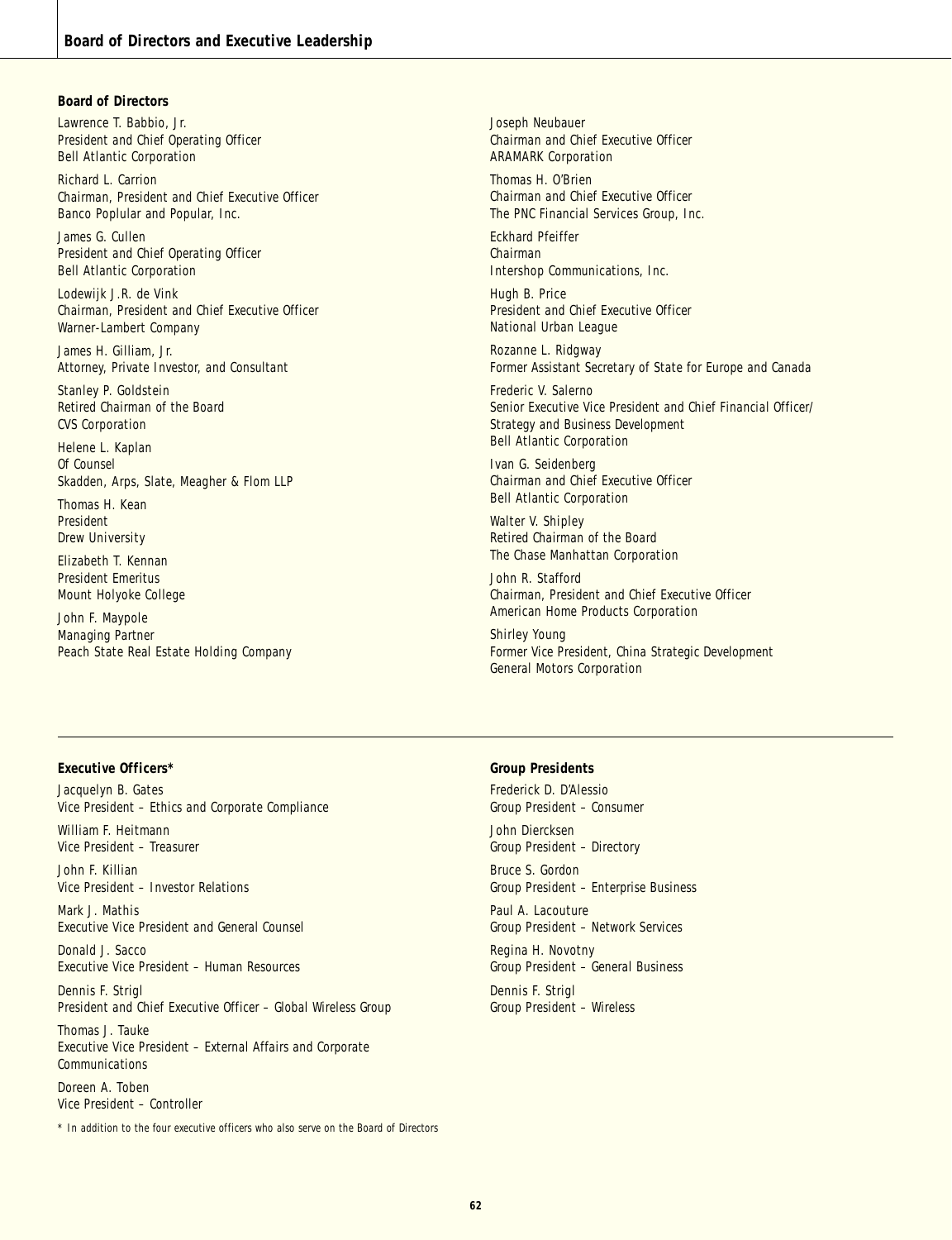### **Shareowner Services**

Questions about stock-related matters including account changes, stock transfers and other requests for assistance with regard to your stock ownership should be directed to our transfer agent, Fleet National Bank, c/o EquiServe:

> Bell Atlantic Shareowner Services c/o EquiServe P.O. Box 8038 Boston, MA 02266-8038 Phone 800 631-2355

Persons outside the U.S. may call collect: 781 575-3994

Persons using a telecommunications device for the deaf (TDD) may call: 800 524-9955

Shareowners with e-mail addresses can send inquiries to: BellAtlantic@EquiServe.com

#### **Shareowner News**

For earnings highlights, dividend announcements and other pertinent information, you may call our newsline: 800 BEL-5595

#### **BEL email**

Get the latest investor information delivered directly to your desktop, subscribe to BEL email at our investor information website – www.BellAtlantic.com/invest

#### **Online Proxy Materials**

Registered shareowners can receive their Annual Report, Proxy Statement and Proxy Card on-line instead of receiving printed copies by mail. Enroll through our investor information website – www.BellAtlantic.com/invest

#### **On-Line Account Access**

Registered shareowners can view account information on-line through the investor information website – www.BellAtlantic.com/invest

#### **Bell Atlantic Direct Invest**

Bell Atlantic offers a direct stock purchase and share ownership plan. The plan allows current and new investors to purchase Bell Atlantic stock conveniently and economically.

To receive a Plan Prospectus and enrollment form, contact EquiServe.

#### **Dividend Direct Deposit Service**

Bell Atlantic offers an electronic funds transfer service to shareowners wishing to deposit dividends directly into checking or savings accounts on dividend payment dates.

For more information, contact EquiServe.

#### **Stock Market Information**

Shareowners of record at December 31, 1999: 1,028,500

Bell Atlantic is listed on the New York Stock Exchange (ticker symbol: BEL)

Also listed on the Philadelphia, Boston, Chicago, Pacific, London, Swiss, Amsterdam, and Frankfurt exchanges

#### **Common Stock Price and Dividend Information**

|                       | Market Price |                  |    |                   |          |
|-----------------------|--------------|------------------|----|-------------------|----------|
|                       |              | High             |    | Low               | Declared |
| 1999                  |              |                  |    |                   |          |
| <b>First Ouarter</b>  | \$           | $60\%$           | \$ | $50\%$            | \$.385   |
| Second Ouarter        |              | $65\%$           |    | $50\frac{15}{16}$ | .385     |
| Third Ouarter         |              | $68\frac{3}{16}$ |    | $60\%$            | .385     |
| Fourth Ouarter        |              | $69\frac{1}{2}$  |    | $59\frac{3}{16}$  | .385     |
| 1998                  |              |                  |    |                   |          |
| <b>First Ouarter</b>  | \$           | 53               | \$ | 42%               | \$.385   |
| Second Quarter        |              | $51\%$           |    | $44^{11}/_{16}$   | .385     |
| <b>Third Ouarter</b>  |              | $50\%$           |    | $40\%$            | .385     |
| <b>Fourth Ouarter</b> |              | $61\frac{3}{16}$ |    | $47\frac{3}{4}$   | .385     |

Reflects 2-for-1 stock split declared and paid in second quarter of 1998



#### **Equal Opportunity Policy**

The Company has over 145,000 employees and maintains a longstanding commitment to equal opportunity and valuing the diversity of its employees, suppliers, and customers. The Company strives to create a working environment free of discrimination with respect to age, color, disability, gender, national origin, race, religion, citizenship status, marital status, sexual orientation, disabled veteran and veteran of the Vietnam era status.

For a summary of annual profile reports filed with the EEOC, contact Mr. Charles Christian, 1717 Arch Street, 28th Floor South, Philadelphia, Pennsylvania 19103.